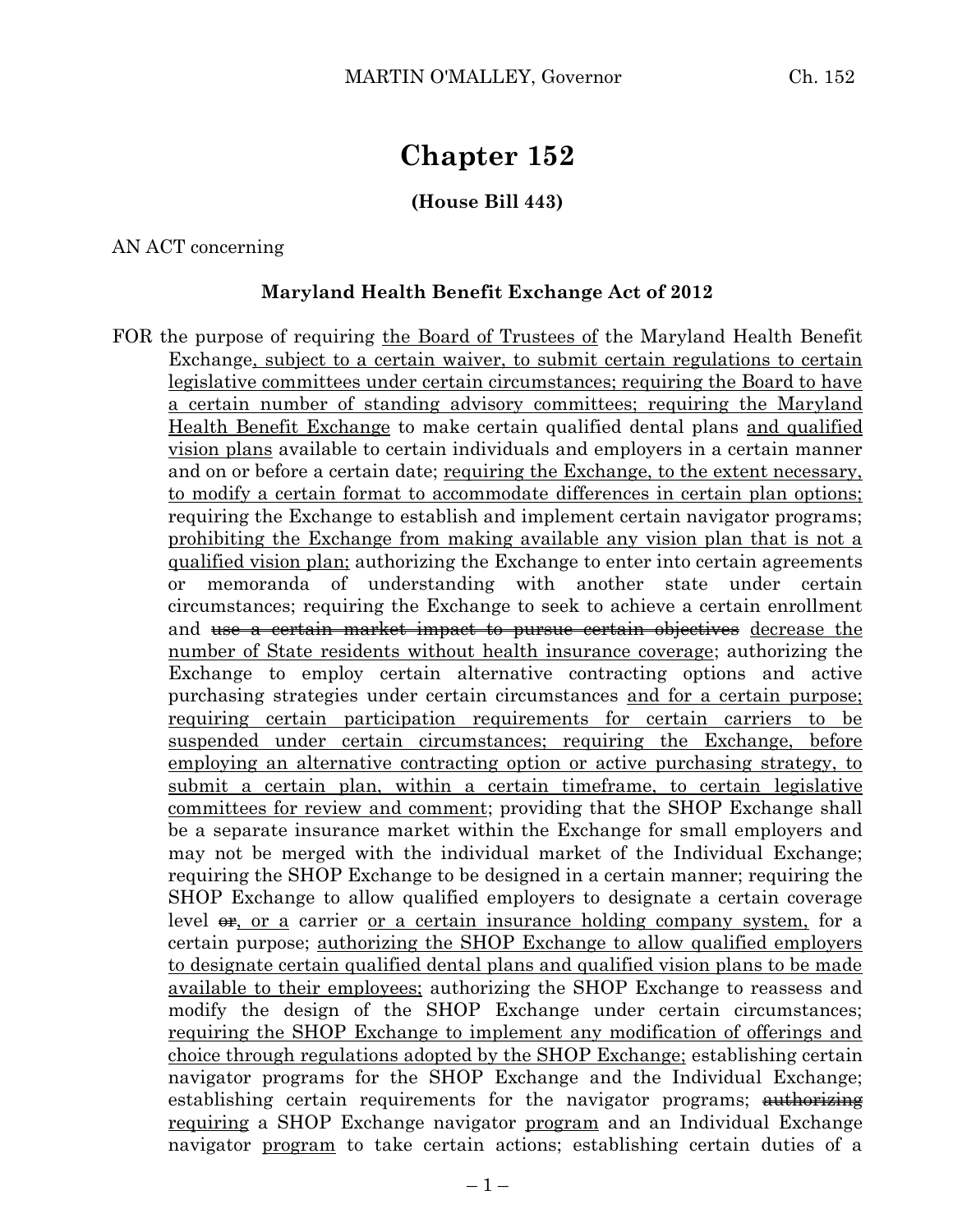SHOP Exchange navigator and an Individual Exchange navigator; prohibiting a SHOP Exchange navigator and an Individual Exchange navigator from taking certain actions; prohibiting the Maryland Insurance Commissioner, in the Commissioner's role as a member of the Board, from participating in certain matters under certain circumstances; providing that a carrier is not responsible for the activities and conduct of a SHOP Exchange navigator, an Individual Exchange navigator entity, or an Individual Exchange navigator; establishing a certain licensing process and qualifications for SHOP Exchange navigators; requiring the SHOP Exchange and the Exchange to establish and administer certain insurance producer authorization programs processes; requiring the SHOP Exchange and the Exchange to develop, implement, and update certain training programs; requiring the Individual Exchange to consult with the Commissioner and the Department of Health and Mental Hygiene for a certain purpose; requiring the Commissioner to enter into certain memoranda of understanding; authorizing the Commissioner to require the Individual Exchange to make certain information available to the Commissioner and submit a certain corrective plan under certain circumstances; requiring the Exchange to establish and administer a certain Individual Exchange navigator certification program; specifying the consumer assistance services that are required, and are not required, to be provided by an Individual Exchange navigator; providing for the authorization of Individual Exchange navigator entities; specifying the scope of the authorization; authorizing and requiring an Individual Exchange navigator entity to take certain actions; prohibiting an Individual Exchange navigator entity from receiving certain compensation and providing certain information or services; authorizing the Commissioner to take certain disciplinary actions against an Individual Exchange navigator entity under certain circumstances; establishing certain qualifications for certification as an Individual Exchange navigator; authorizing the <del>Maryland Insurance</del> Commissioner to take certain disciplinary actions against certain individuals under certain circumstances; requiring the Commissioner, the Exchange, the SHOP Exchange, and the Individual Exchange to adopt certain regulations; providing that certain provisions of this Act may not prohibit certain organizations or units of government from providing certain services, subject to certain requirements; providing that certain provisions of this Act do not require certain programs to provide certain financial support to the Individual Exchange for certain services; requiring certain financing arrangements between the Exchange and certain programs to be governed by a certain memorandum of agreement; requiring the Exchange to certify certain dental plans as qualified dental plans and certain vision plans as qualified vision plans; altering certain requirements for certification as a qualified health plan; authorizing the Exchange to determine whether a carrier may elect to include certain nonessential benefits in a qualified health plan; providing that a qualified health plan is not required to provide certain essential benefits under certain circumstances; altering certain provisions of law relating to the offering and pricing of oral and dental benefits; establishing certain requirements for qualified vision plans offered through the Exchange; providing that a managed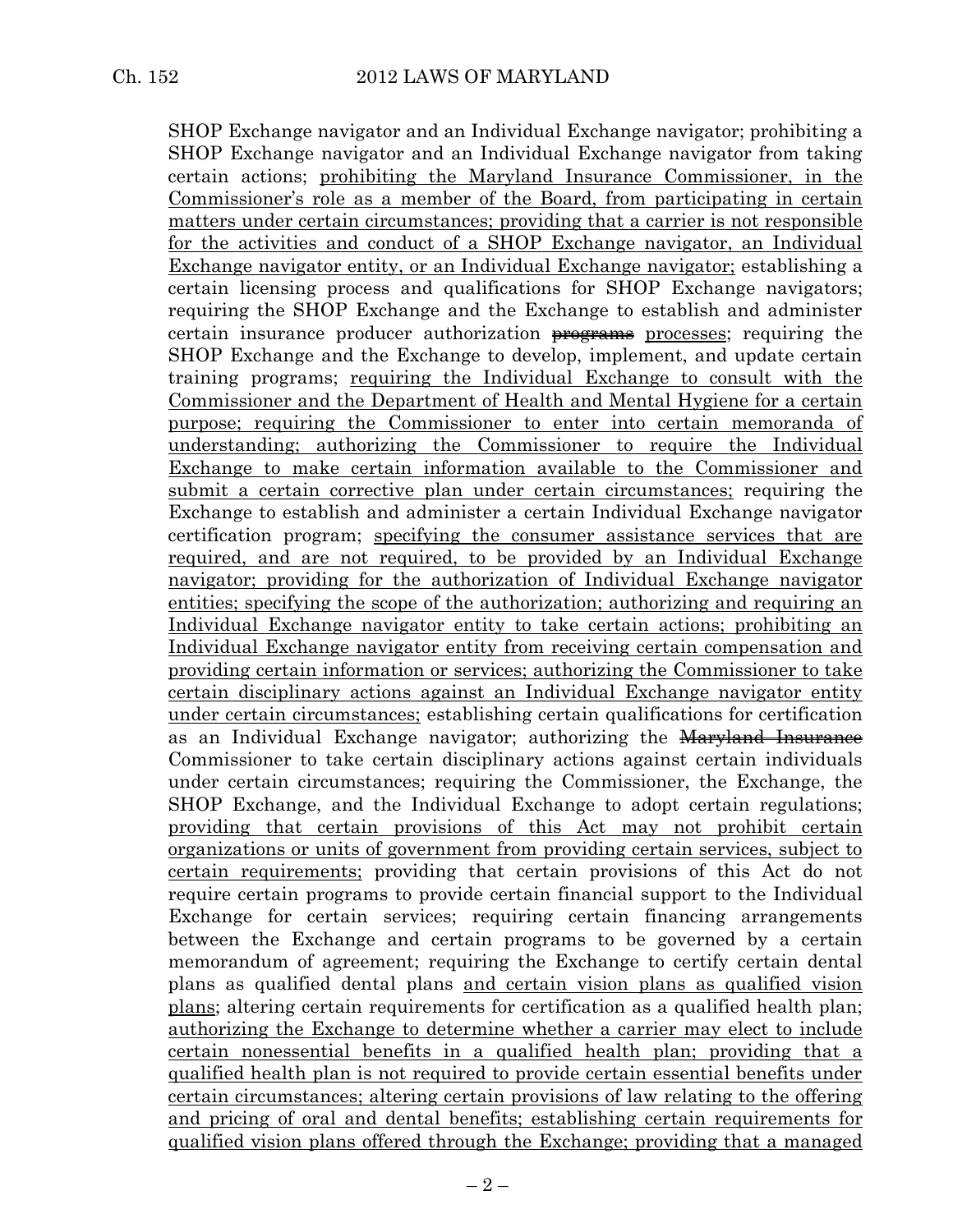care organization may not be required to offer a certain plan in the Exchange; authorizing the Exchange to establish additional requirements for qualified dental plans under certain circumstances; providing for the selection of the State benchmark plan; providing for the implementation and operation of certain reinsurance and risk adjustment programs; requiring the Exchange to establish a certain fraud, waste, and abuse detection and prevention program; prohibiting certain health insurance carriers from offering certain health benefit plans in the small group market or the individual market under certain eircumstances unless the carriers also offer certain health benefit plans in the SHOP Exchange and the Individual Exchange; establishing certain exemptions to the requirement that the carriers offer the plans; requiring the Commissioner to establish certain procedures for a carrier to submit certain evidence relating to certain exemptions; authorizing the Commissioner, in consultation with the Exchange, to assess the impact of certain exemptions and alter the exemptions based on the assessment; requiring certain health insurance carriers to offer a certain catastrophic plan in the Exchange; defining certain terms; repealing and altering certain definitions; making certain stylistic  $\theta$ , clarifying, and conforming changes; providing for the construction of certain provisions of this Act; requiring the Exchange to conduct certain studies, in consultation with certain entities and persons, and report certain findings and recommendations to the Governor and the General Assembly on or before certain dates; establishing a certain joint legislative and executive committee; requiring the committee to conduct a certain study, in consultation with certain entities and stakeholders, of financing mechanisms for the Exchange and to report its findings and recommendations to the Governor and the General Assembly on or before a certain date; providing that certain requirements of this Act shall be subject to certain clarification; authorizing the Board to adopt interim policies for a certain purpose, pending adoption of regulations and after receiving certain comment; providing for the effective dates of this Act; and generally relating to health insurance regulation and the Maryland Health Benefit Exchange.

BY renumbering

Article – Insurance Section 31–110 to be Section 31–118 Annotated Code of Maryland (2011 Replacement Volume)

BY repealing and reenacting, with amendments,

Article – Health – General Section 15–101.1 Annotated Code of Maryland (2009 Replacement Volume and 2011 Supplement)

BY repealing and reenacting, with amendments,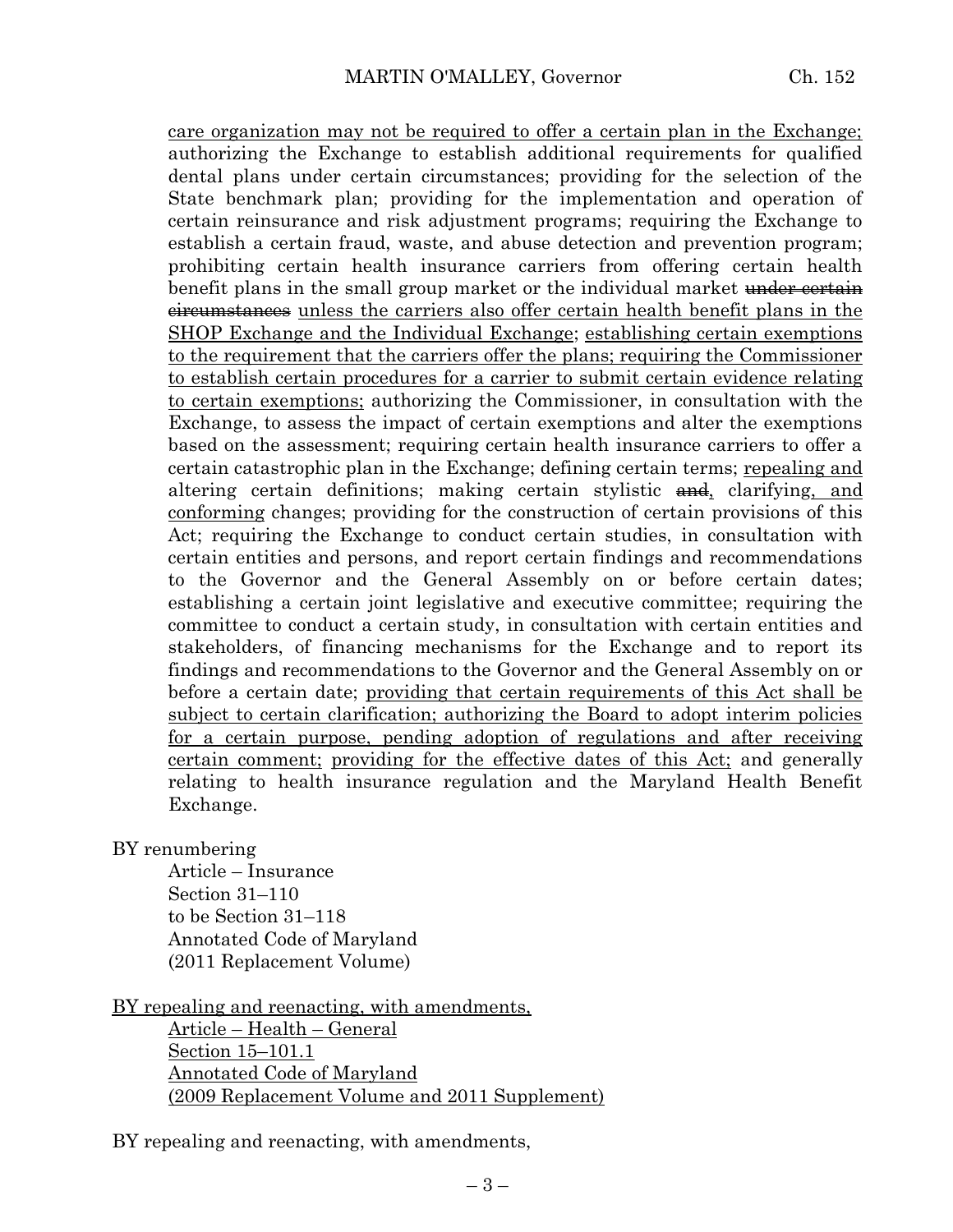Article – Insurance Section 15–1204,  $15-1205$ , 15–1303, 31–101, 31–102(d), 31–106(c) and (g), 31–108, 31–109, and 31–111 Annotated Code of Maryland (2011 Replacement Volume)

#### BY adding to

Article – Insurance Section 15–1204.1, 31–109 through 31–114, 31–116, and 31–117 Annotated Code of Maryland (2011 Replacement Volume)

#### Preamble

WHEREAS, The federal Patient Protection and Affordable Care Act (Affordable Care Act), as amended by the federal Health Care and Education Reconciliation Act of 2010, requires each state, by January 1, 2014, to establish a health benefit exchange that makes available qualified health plans to qualified individuals and employers, and meets certain other requirements; and

WHEREAS, Maryland's Health Benefit Exchange (Exchange), if successful, will make health care coverage accessible to thousands of Marylanders who have never before been able to obtain the insurance necessary for financial security, health, and well–being; and

WHEREAS, The Exchange will build on the success of the small group market and make health insurance available with subsidies to certain small employers; and

WHEREAS, In addition to those who will secure health insurance for the first time, the Exchange will benefit all Marylanders, as broader coverage results in increased revenues, decreased uncompensated care, improved population health, and reduced health care costs; and

WHEREAS, The Maryland Health Benefit Exchange Act of 2011, Chapter 2 of the Acts of the General Assembly of 2011, established the governance and structure of the Exchange, and directed its Board to undertake six policy studies and make recommendations necessary to inform further development of its operating model and functions; and

WHEREAS, After conducting these studies and incorporating the input of its advisory groups established under the law to help guide its work, the Exchange Board issued a report and recommendations to the Governor and General Assembly on December 23, 2011; and

WHEREAS, The Board has developed a set of seven principles – accessibility, affordability, sustainability, stability, health equity, flexibility, and transparency –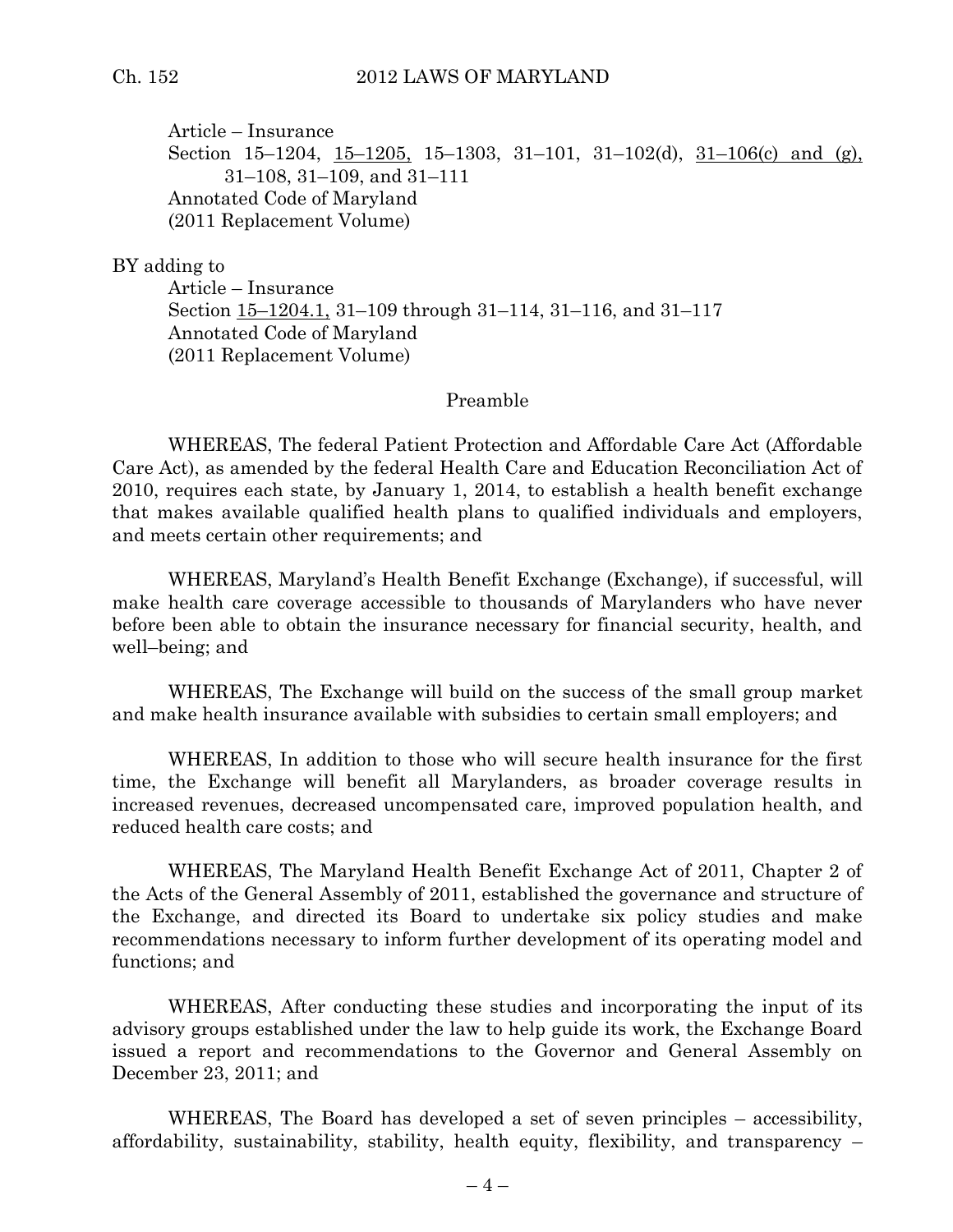which reflect its goals for establishing a successful Exchange and which guided its decision–making in the development of its recommendations; and

WHEREAS, These guiding principles are intended to ensure that the Exchange's policies, functions, and operations (1) make health care coverage more accessible to Marylanders; (2) promote affordable coverage; (3) contribute to the Exchange's long–term sustainability; (4) build on the strengths of the State's existing health care system to support the Exchange's stability; (5) address longstanding disparities in health care access and health outcomes; (6) facilitate flexibility to enable the Exchange to respond nimbly to changes in the insurance market, health care delivery system, and economic conditions while also maintaining sensitivity and responsiveness to consumer needs and demands; and (7) function with the transparency necessary to render it accountable, accessible, and easily understood by the public; and

WHEREAS, Pursuant to these principles, the State seeks to give effect to such policies, embodied in the Board's recommendations, which are critical to the successful functioning of the Exchange; and

WHEREAS, The State seeks to ensure that the Exchange succeed and be operational in accordance with federal deadlines established by the Affordable Care Act, and at the same time that it continue its step–by–step approach to the development of the Exchange; and

WHEREAS, The State seeks to enact at this time those recommendations which are necessary to ensure that development of the Exchange remains on track and in compliance with federal timelines; now, therefore,

SECTION 1. BE IT ENACTED BY THE GENERAL ASSEMBLY OF MARYLAND, That Section(s) 31–110 of Article – Insurance of the Annotated Code of Maryland be renumbered to be Section(s) 31–118.

SECTION 2. AND BE IT FURTHER ENACTED, That the Laws of Maryland read as follows:

#### **Article – Health – General**

#### $15-101.1.$

**(A)** Except as otherwise provided in this subtitle, a managed care organization is not subject to the insurance laws of the State or to the provisions of Title 19 of this article.

#### **(B) A MANAGED CARE ORGANIZATION MAY NOT BE REQUIRED TO OFFER A QUALIFIED PLAN, AS DEFINED IN § 31–101 OF THE INSURANCE ARTICLE, IN THE MARYLAND HEALTH BENEFIT EXCHANGE.**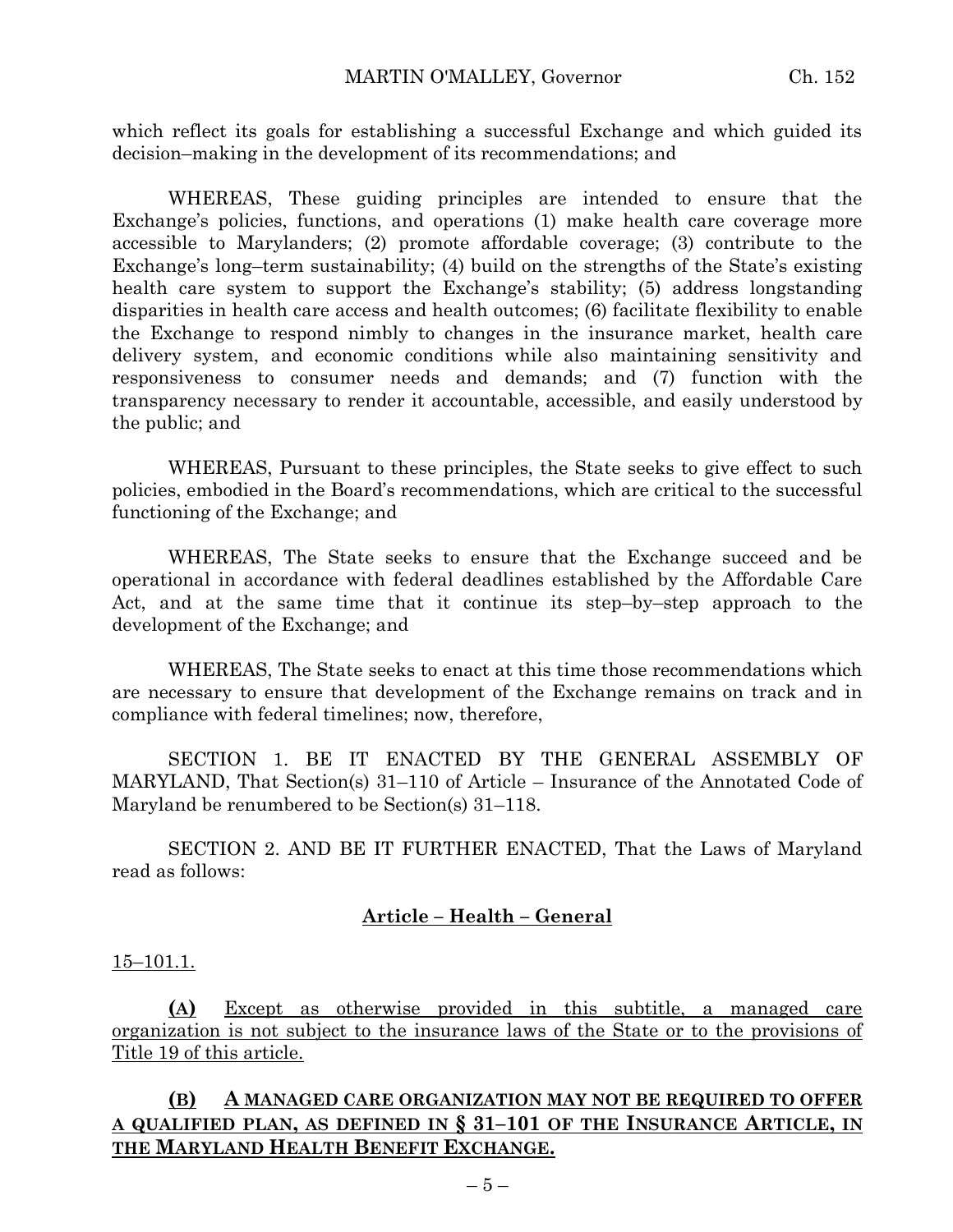#### **Article – Insurance**

15–1204.

# **(A) THIS SECTION APPLIES TO A CARRIER WITH RESPECT TO ANY HEALTH BENEFIT PLAN THAT IS:**

# **(1) A GRANDFATHERED HEALTH PLAN, AS DEFINED IN § 1251 OF THE AFFORDABLE CARE ACT;**

## **(2) ISSUED, DELIVERED, OR RENEWED IN THE STATE ON OR BEFORE DECEMBER 31, 2013; AND**

#### **(3) RENEWED IN THE STATE AFTER DECEMBER 31, 2013.**

 $\overline{(a)}$  **(B)** In addition to any other requirement under this article, a carrier shall:

(1) have demonstrated the capacity to administer the health benefit plan, including adequate numbers and types of administrative personnel;

(2) have a satisfactory grievance procedure and ability to respond to enrollees' calls, questions, and complaints;

(3) provide, in the case of individuals covered under more than one health benefit plan, for coordination of coverage under all of those health benefit plans in an equitable manner; and

(4) design policies to help ensure adequate access to providers of health care.

**(B) (1) EXCEPT AS PROVIDED IN THIS SUBSECTION, A CARRIER MAY NOT OFFER HEALTH BENEFIT PLANS IN THE SMALL GROUP MARKET IN THE STATE UNLESS THE CARRIER ALSO OFFERS QUALIFIED HEALTH PLANS IN THE SMALL BUSINESS HEALTH OPTIONS PROGRAM OF THE MARYLAND HEALTH BENEFIT EXCHANGE IN COMPLIANCE WITH THE REQUIREMENTS OF TITLE 31 OF THIS ARTICLE.**

**(2) A CARRIER THAT REPORTS LESS THAN \$20,000,000 IN ANNUAL PREMIUMS WRITTEN FROM ALL HEALTH BENEFIT PLANS OFFERED BY THE CARRIER IN THE SMALL GROUP MARKET IN THE STATE IS EXEMPT FROM THE REQUIREMENT IN PARAGRAPH (1) OF THIS SUBSECTION IF:**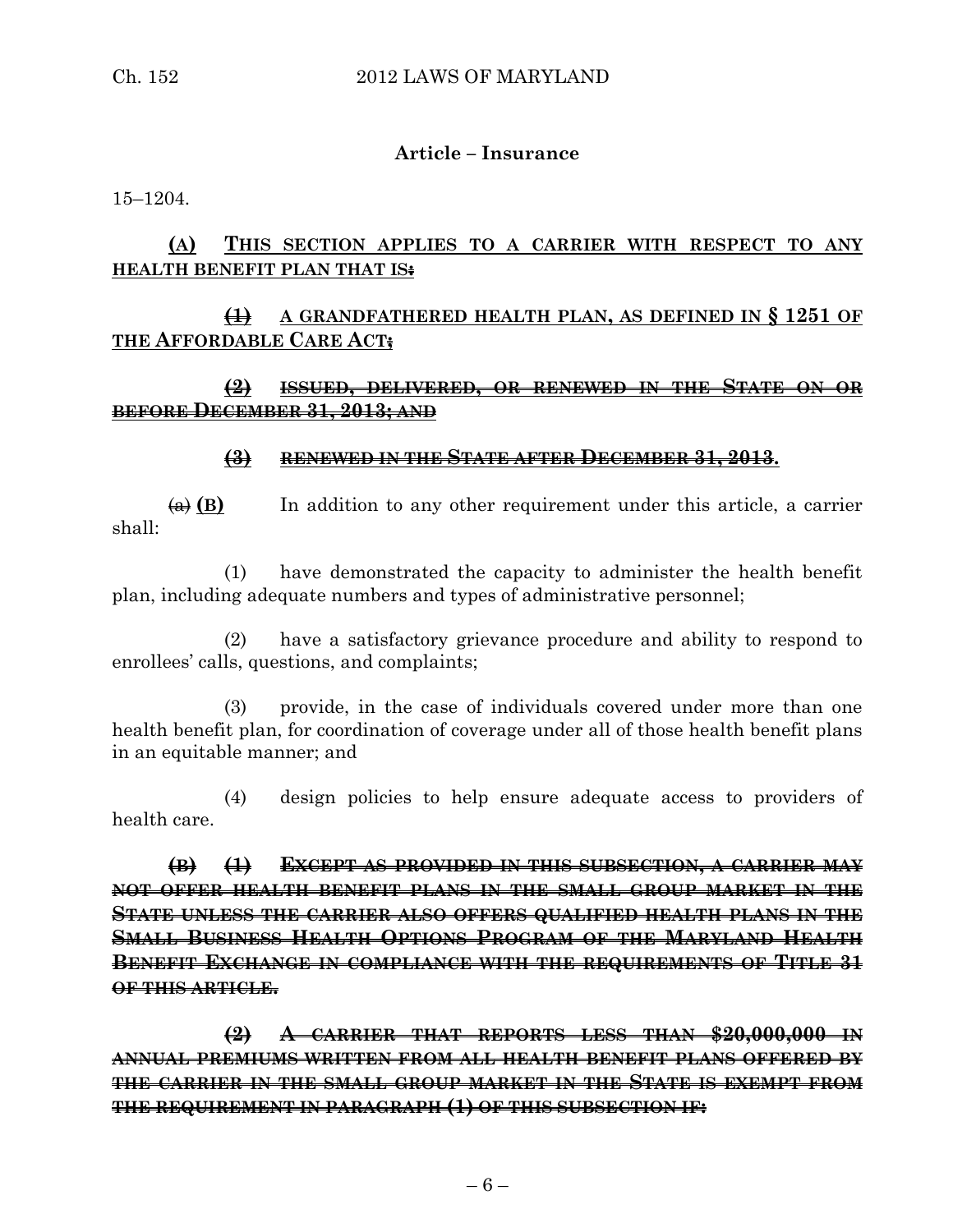**(I) THE COMMISSIONER DETERMINES THAT THE CARRIER COMPLIES WITH THE PROCEDURES ESTABLISHED BY THE COMMISSIONER FOR SUBMITTING EVIDENCE EACH YEAR THAT THE CARRIER MEETS THE REQUIREMENTS NECESSARY TO QUALIFY FOR THIS EXEMPTION; AND**

**(II) WHEN THE CARRIER CEASES TO MEET THE REQUIREMENTS FOR THE EXEMPTION, THE CARRIER PROVIDES TO THE COMMISSIONER IMMEDIATE NOTICE AND ITS PLAN FOR COMING INTO COMPLIANCE WITH THE REQUIREMENT TO OFFER QUALIFIED HEALTH PLANS IN THE SMALL BUSINESS HEALTH OPTIONS PROGRAM OF THE MARYLAND HEALTH BENEFIT EXCHANGE.**

**(3) THE COMMISSIONER, IN CONSULTATION WITH THE MARYLAND HEALTH BENEFIT EXCHANGE, MAY ASSESS THE IMPACT OF THE EXEMPTION IN PARAGRAPH (2) OF THIS SUBSECTION AND, BASED ON THAT ASSESSMENT, ALTER THE AMOUNT OF ANNUAL PREMIUMS NECESSARY TO QUALIFY FOR THE EXEMPTION.**

**[**(b)**] (C)** A person may not offer a health benefit plan in the State unless the person offers at least the Standard Plan.

**[**(c)**] (D)** A carrier may not offer a health benefit plan that has fewer benefits than those in the Standard Plan.

**[**(d)**] (E)** A carrier may offer benefits in addition to those in the Standard Plan if:

(1) the additional benefits:

(i) are offered and priced separately from benefits specified in accordance with § 15–1207 of this subtitle; and

(ii) do not have the effect of duplicating any of those benefits;

and

(2) the carrier:

(i) clearly distinguishes the Standard Plan from other offerings of the carrier;

(ii) indicates the Standard Plan is the only plan required by State law; and

(iii) specifies that all enhancements to the Standard Plan are not required by State law.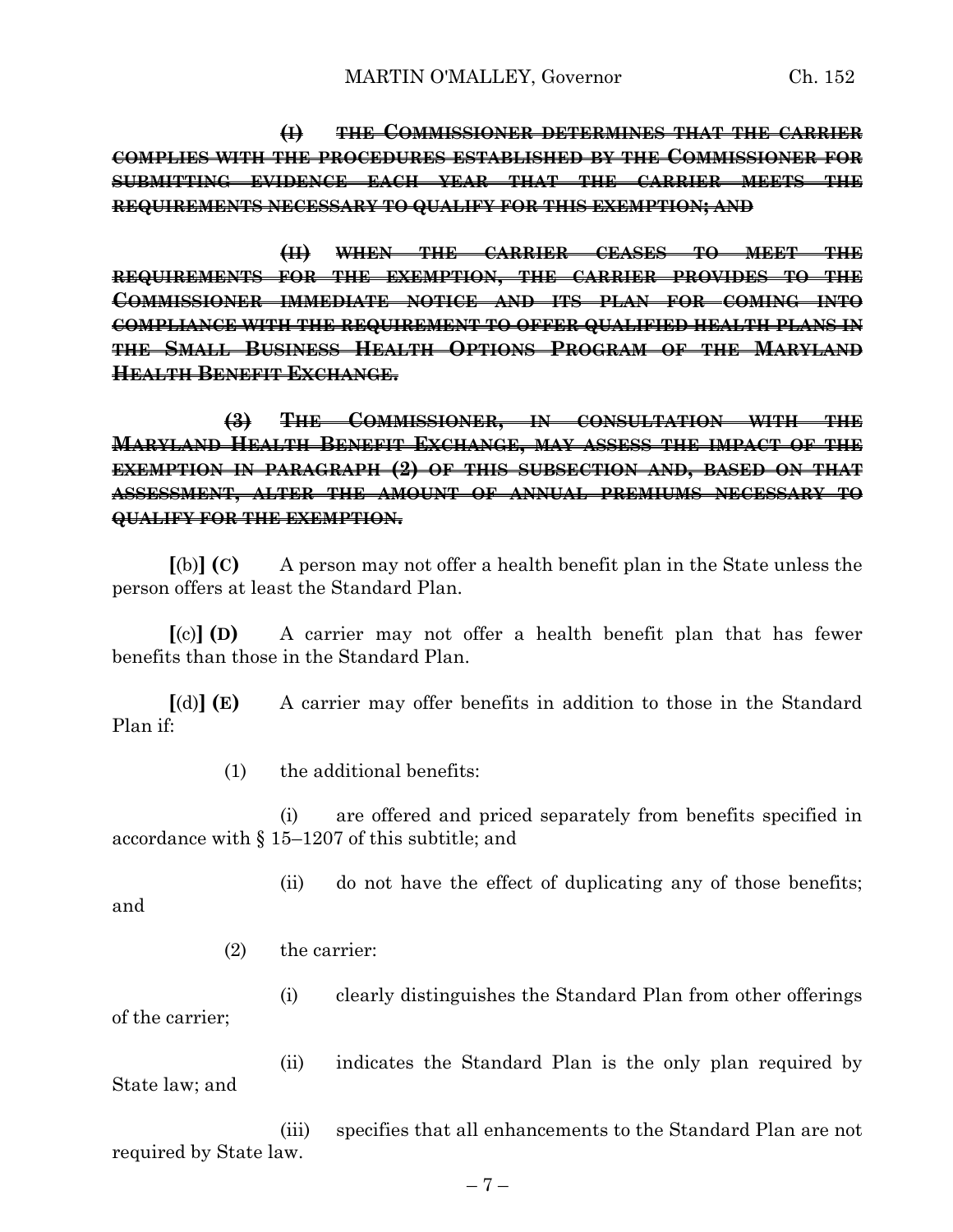**[**(e)**] (F)** Notwithstanding subsection (b) **(C)** of this section, a health maintenance organization may provide a point of service delivery system as an additional benefit through another carrier regardless of whether the other carrier also offers the Standard Plan.

**[**(f)**] (G)** A carrier may offer coverage for dental care and services as an additional benefit.

**[**(g)**] (H)** (1) In this subsection, "prominent carrier" means a carrier that insures at least 10% of the total lives insured in the small group market.

(2) (i) A prominent carrier shall offer a wellness benefit for a health benefit plan offered under this subtitle.

(ii) A carrier that is not a prominent carrier may offer a wellness benefit for a health benefit plan offered under this subtitle.

(3) A carrier may not condition the sale of a wellness benefit to a small employer on participation of the eligible employees of the small employer in wellness programs or activities.

## **15–1204.1.**

# **(A) THIS SECTION APPLIES TO A CARRIER WITH RESPECT TO ANY HEALTH BENEFIT PLAN THAT:**

# **(1) IS NOT A GRANDFATHERED HEALTH PLAN, AS DEFINED IN § 1251 OF THE AFFORDABLE CARE ACT; AND**

**(2) IS ISSUED, DELIVERED, OR RENEWED IN THE STATE ON OR AFTER JANUARY 1, 2014.**

**(B) (1) EXCEPT AS PROVIDED IN THIS SUBSECTION AND § 31–110(F) OF THIS ARTICLE, A CARRIER MAY NOT OFFER HEALTH BENEFIT PLANS TO SMALL EMPLOYERS IN THE STATE UNLESS THE CARRIER ALSO OFFERS QUALIFIED HEALTH PLANS, AS DEFINED IN § 31–101 OF THIS ARTICLE, IN THE SMALL BUSINESS HEALTH OPTIONS PROGRAM OF THE MARYLAND HEALTH BENEFIT EXCHANGE IN COMPLIANCE WITH THE REQUIREMENTS OF TITLE 31 OF THIS ARTICLE.**

**(2) A CARRIER IS EXEMPT FROM THE REQUIREMENT IN PARAGRAPH (1) OF THIS SUBSECTION IF:**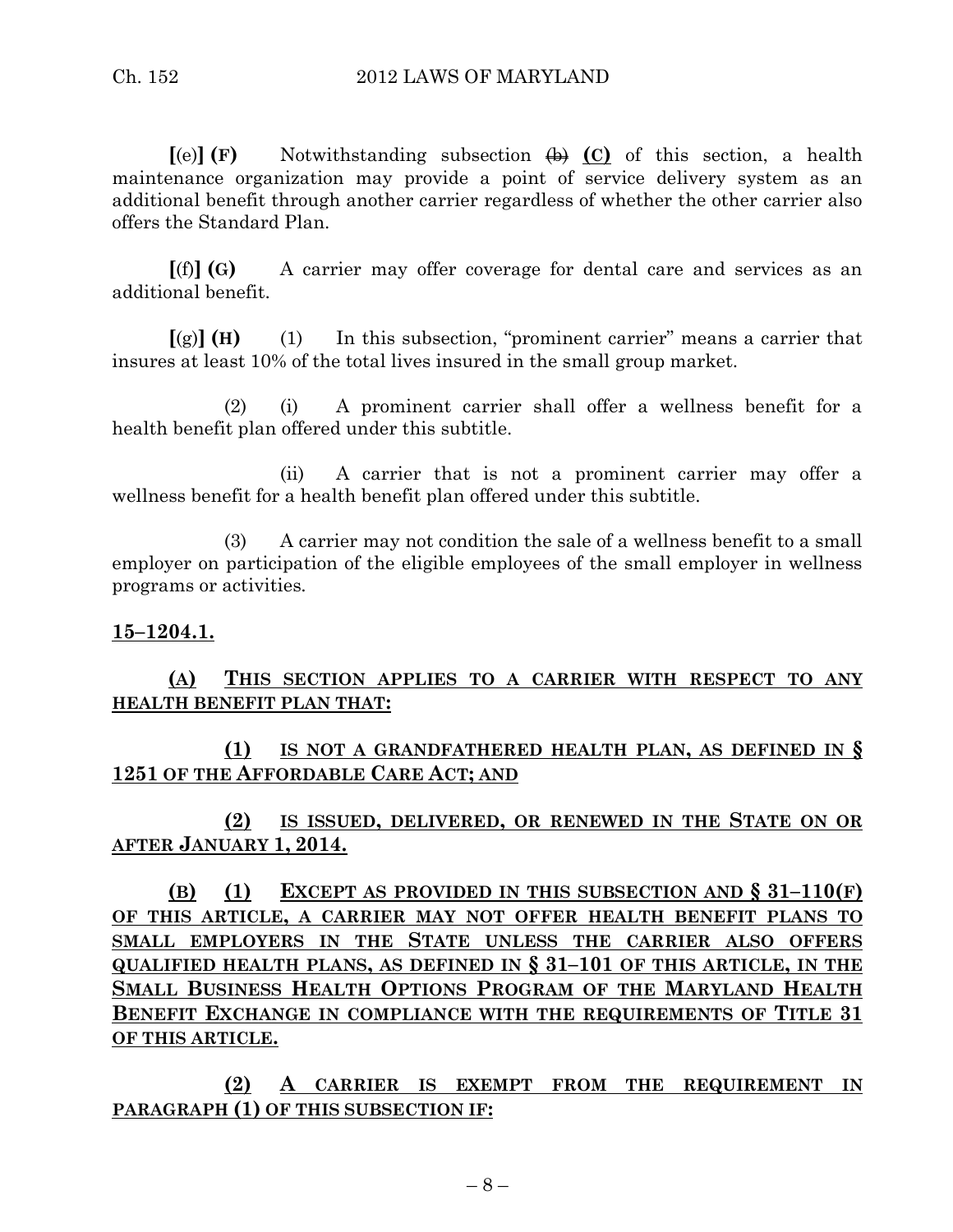**(I) THE REPORTED TOTAL AGGREGATE ANNUAL EARNED PREMIUM FROM ALL HEALTH BENEFIT PLANS OFFERED TO SMALL EMPLOYERS IN THE STATE FOR THE CARRIER AND ANY OTHER CARRIERS IN THE SAME INSURANCE HOLDING COMPANY SYSTEM, AS DEFINED IN § 7–101 OF THIS ARTICLE, IS LESS THAN \$20,000,000;**

**(II) THE COMMISSIONER DETERMINES THAT THE CARRIER COMPLIES WITH THE PROCEDURES ESTABLISHED UNDER PARAGRAPH (3) OF THIS SUBSECTION; AND**

**(III) WHEN THE CARRIER CEASES TO MEET THE REQUIREMENTS FOR THE EXEMPTION, THE CARRIER PROVIDES TO THE COMMISSIONER IMMEDIATE NOTICE AND ITS PLAN FOR COMPLYING WITH THE REQUIREMENT IN PARAGRAPH (1) OF THIS SUBSECTION.**

**(3) THE COMMISSIONER SHALL ESTABLISH PROCEDURES FOR A CARRIER TO SUBMIT EVIDENCE EACH YEAR THAT THE CARRIER MEETS THE REQUIREMENTS NECESSARY TO QUALIFY FOR AN EXEMPTION UNDER PARAGRAPH (2) OF THIS SUBSECTION.**

**(4) NOTWITHSTANDING THE EXEMPTION PROVIDED IN PARAGRAPH (2) OF THIS SUBSECTION, THE COMMISSIONER, IN CONSULTATION WITH THE MARYLAND HEALTH BENEFIT EXCHANGE:**

**(I) MAY ASSESS THE IMPACT OF THE EXEMPTION PROVIDED IN PARAGRAPH (2) OF THIS SUBSECTION AND, BASED ON THAT ASSESSMENT, ALTER THE LIMIT ON THE AMOUNT OF ANNUAL PREMIUMS THAT MAY NOT BE EXCEEDED TO QUALIFY FOR THE EXEMPTION; AND**

**(II) SHALL MAKE ANY CHANGE IN THE EXEMPTION REQUIREMENT BY REGULATION.**

15–1205.

(a) **(1) THIS SUBSECTION APPLIES TO A CARRIER WITH RESPECT TO ANY HEALTH BENEFIT PLAN THAT IS:**

**(I) A GRANDFATHERED HEALTH PLAN, AS DEFINED IN § 1251 OF THE AFFORDABLE CARE ACT;**

**(II) ISSUED, DELIVERED, OR RENEWED IN THE STATE ON OR BEFORE DECEMBER 31, 2013; AND**

**(III) RENEWED IN THE STATE AFTER DECEMBER 31, 2013.**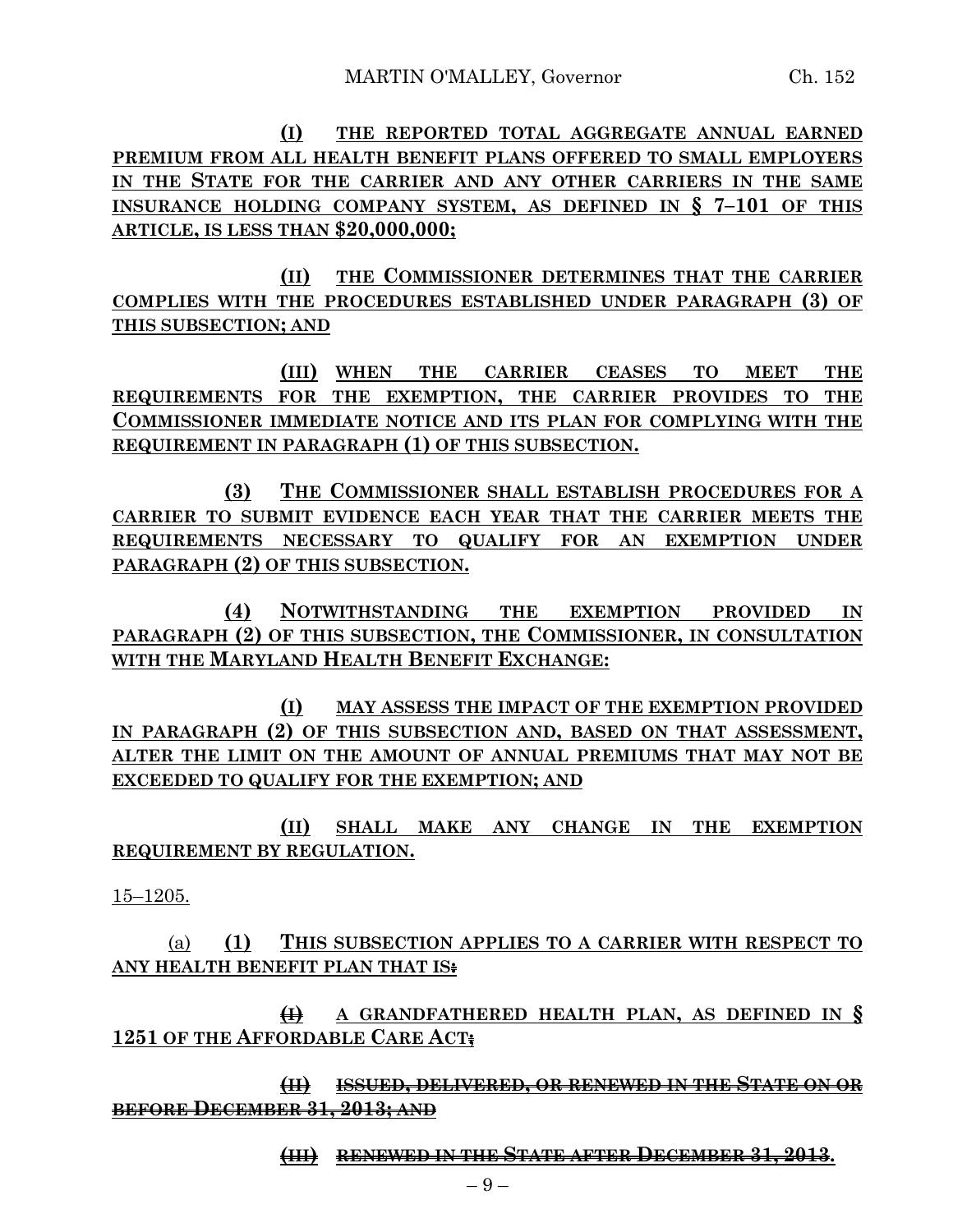**[**(1)**] (2)** In establishing a community rate for a health benefit plan, a carrier shall use a rating methodology that is based on the experience of all risks covered by that health benefit plan without regard to any factor not specifically authorized under this subsection or subsection **[**(f)**] (G)** of this section.

| $(2)$ (3) |  | A carrier may adjust the community rate only for: |  |
|-----------|--|---------------------------------------------------|--|
|           |  |                                                   |  |

- (i) age;
- (ii) geography based on the following contiguous areas of the

State:

- 1. the Baltimore metropolitan area;
- 2. the District of Columbia metropolitan area;
- 3. Western Maryland; and
- 4. Eastern and Southern Maryland; and
- (iii) health status, as provided in subsection **[**(f)**] (G)** of this

section.

**[**(3)**] (4)** Rates for a health benefit plan may vary based on family composition as approved by the Commissioner.

**[**(4)**] (5)** (i) Subject to subparagraph (ii) of this paragraph, after applying the risk adjustment factors under paragraph **[**(2)**] (3)** of this subsection, a carrier may offer a discount not to exceed 20% to a small employer for participation in a wellness program.

(ii) A discount offered under subparagraph (i) of this paragraph

shall be:

1. applied to reduce the rate otherwise payable by the

small employer;

- 2. actuarially justified;
- 3. offered uniformly to all small employers; and
- 4. approved by the Commissioner.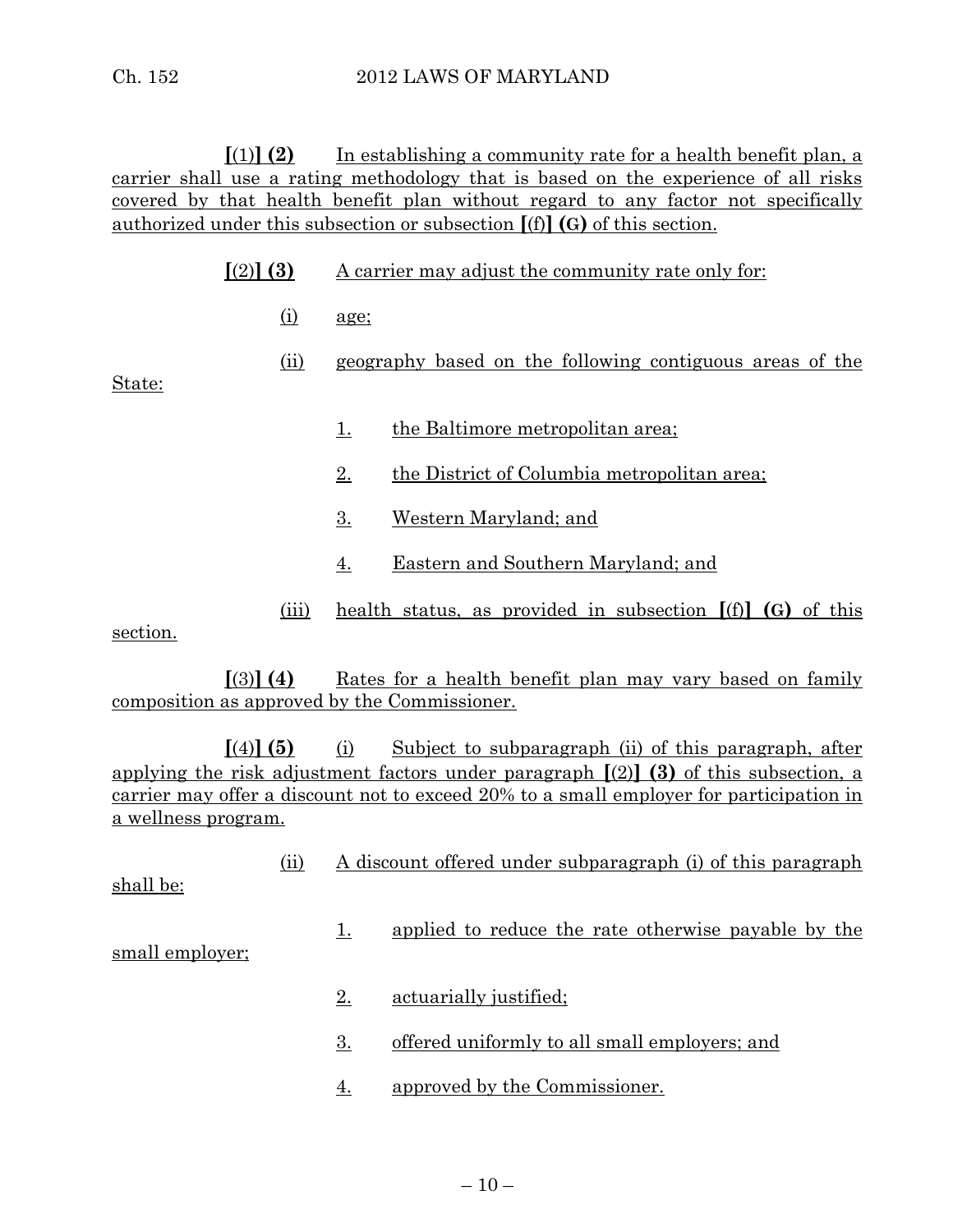**(B) (1) THIS SUBSECTION APPLIES TO A CARRIER WITH RESPECT TO ANY HEALTH BENEFIT PLAN THAT:**

**(I) IS NOT A GRANDFATHERED HEALTH PLAN, AS DEFINED IN § 1251 OF THE AFFORDABLE CARE ACT; AND**

**(II) IS ISSUED, DELIVERED, OR RENEWED IN THE STATE ON OR AFTER JANUARY 1, 2014.**

**(2) IN ESTABLISHING A PREMIUM RATE FOR A HEALTH BENEFIT PLAN, A CARRIER SHALL USE A RATING METHODOLOGY THAT IS BASED ON THE EXPERIENCE OF ALL RISKS COVERED BY THAT HEALTH BENEFIT PLAN WITHOUT REGARD TO ANY FACTOR NOT SPECIFICALLY AUTHORIZED UNDER THIS SUBSECTION.**

**(3) IN ACCORDANCE WITH § 2701(A) OF THE AFFORDABLE CARE ACT, A PREMIUM RATE MAY VARY ONLY BY:**

**(I) WHETHER THE HEALTH BENEFIT PLAN COVERS AN INDIVIDUAL OR A FAMILY;**

**(II) RATING AREA;**

**(III) AGE, EXCEPT THAT A RATE MAY NOT VARY BY MORE THAN 3 TO 1 FOR ADULTS; AND**

**(IV) TOBACCO USE, EXCEPT THAT A RATE MAY NOT VARY BY MORE THAN 1.5 TO 1.**

**(4) A RATE MAY NOT VARY BY ANY FACTOR THAT IS NOT SPECIFIED IN PARAGRAPH (3) OF THIS SUBSECTION.**

**[**(b)**] (C) (1)** A carrier shall apply all risk adjustment factors under subsections (a) and **[**(f)**] (G)** of this section consistently with respect to all health benefit plans that are**:**

**(I)** issued, delivered, or renewed in the State**; AND**

**(II) GRANDFATHERED HEALTH PLANS, AS DEFINED IN § 1251 OF THE AFFORDABLE CARE ACT**.

**(2) A CARRIER SHALL APPLY ALL RISK ADJUSTMENT FACTORS UNDER SUBSECTION (B) OF THIS SECTION CONSISTENTLY WITH RESPECT TO ALL HEALTH BENEFIT PLANS THAT ARE:**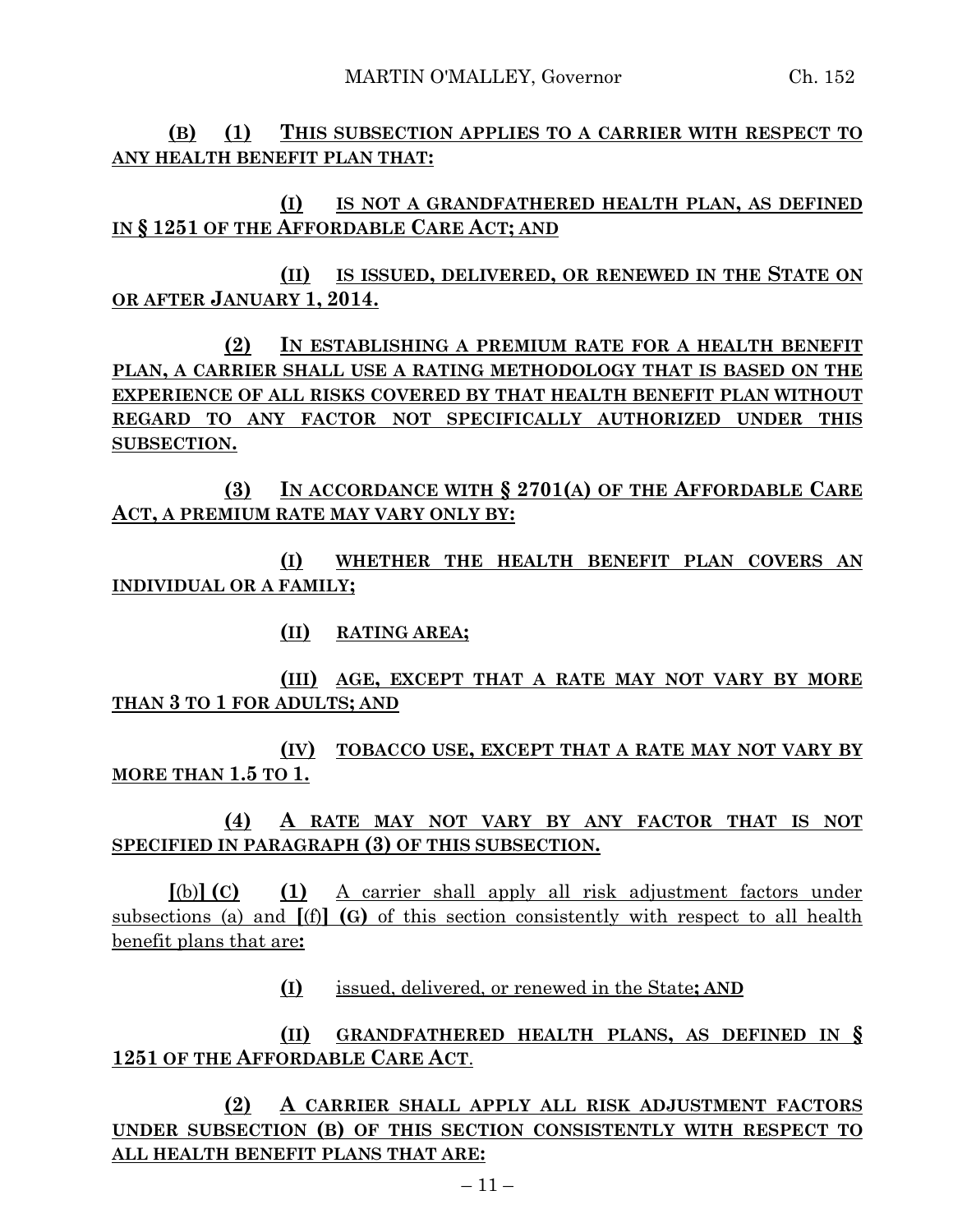#### **(I) ISSUED, DELIVERED, OR RENEWED IN THE STATE; AND**

#### **(II) ARE NOT GRANDFATHERED HEALTH PLANS, AS DEFINED IN § 1251 OF THE AFFORDABLE CARE ACT.**

# **[**(c)**] (D)** (1) **THIS SUBSECTION APPLIES TO A CARRIER WITH RESPECT TO ANY HEALTH BENEFIT PLAN THAT IS A GRANDFATHERED HEALTH PLAN.**

**(2)** Based on the adjustments allowed under subsection **[**(a)(2)(i)**] (A)(3)(I)** and (ii) of this section, a carrier may charge a rate that is 50% above or 50% below the community rate.

(2) **(3)** (i) On or before October 1, 2007, the Commission shall adopt regulations that require carriers to collect and report to the Commission data on participation, by rate band, in health benefit plans issued, delivered, or renewed under this subtitle.

(ii) On or before January 1, 2013, the Commission shall report to the Governor and, in accordance with § 2–1246 of the State Government Article, the Senate Finance Committee and the House Health and Government Operations Committee regarding the effect of the 50% rate adjustments authorized under paragraph (1) of this subsection and the effect of the adjustment to the community rate for health status authorized under subsection **[**(f)**](G)** of this section on participation in health benefit plans issued, delivered, or renewed under this subtitle.

**[**(d)**] (E)** (1) A carrier shall base its rating methods and practices on commonly accepted actuarial assumptions and sound actuarial principles.

(2) A carrier that is a health maintenance organization and that includes a subrogation provision in its contract as authorized under § 19–713.1(d) of the Health – General Article shall:

(i) use in its rating methodology an adjustment that reflects the subrogation; and

(ii) identify in its rate filing with the Administration, and annually in a form approved by the Commissioner, all amounts recovered through subrogation.

**[**(e)**] (F) (1) THIS SUBSECTION APPLIES TO A CARRIER WITH RESPECT TO ANY HEALTH BENEFIT PLAN THAT IS:**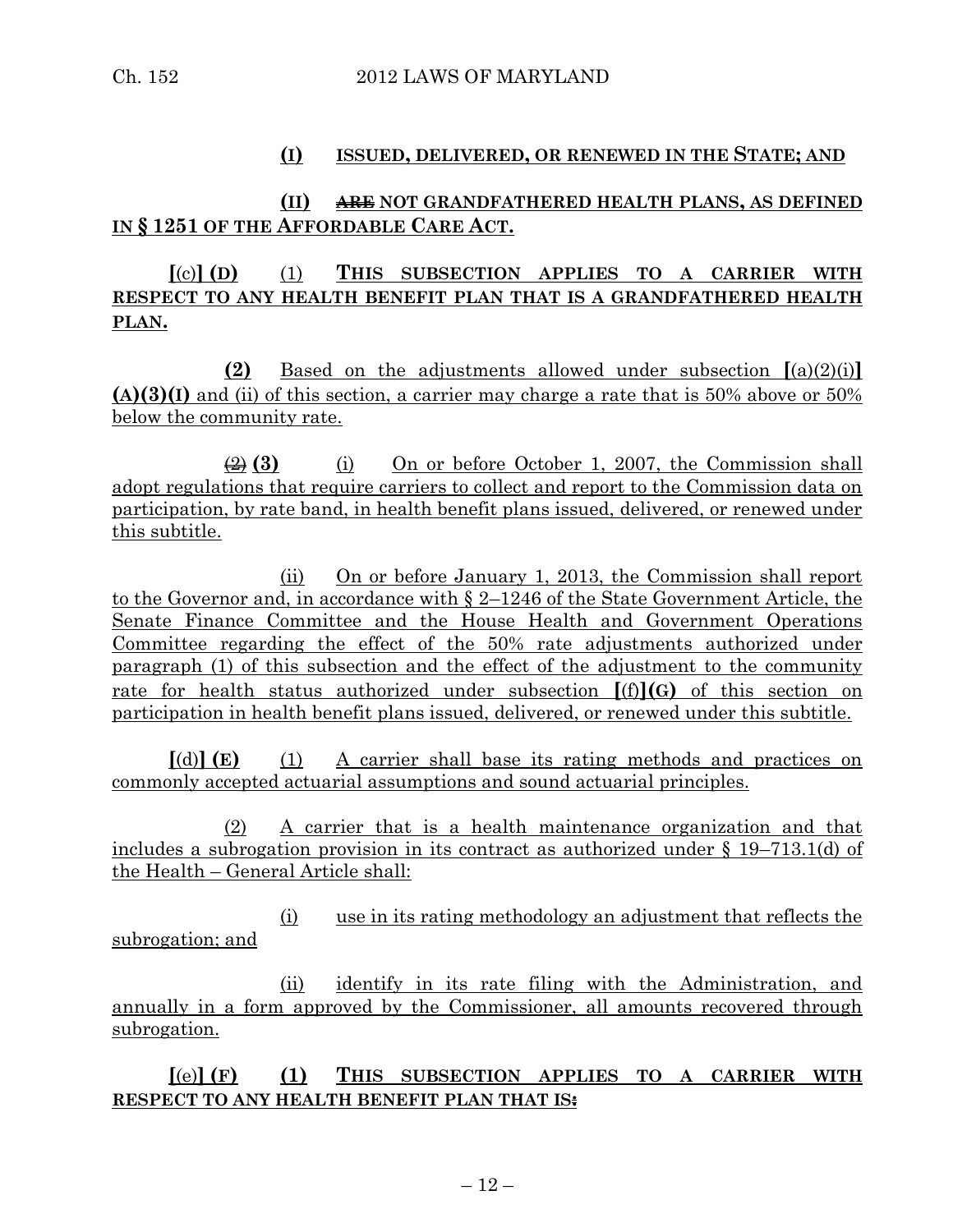# **(I) A GRANDFATHERED HEALTH PLAN, AS DEFINED IN § 1251 OF THE AFFORDABLE CARE ACT;**

# **(II) ISSUED, DELIVERED, OR RENEWED IN THE STATE ON OR BEFORE DECEMBER 31, 2013; AND**

#### **(III) RENEWED IN THE STATE AFTER DECEMBER 31, 2013.**

**[**(1)**] (2)** A carrier may offer an administrative discount to a small employer if the small employer elects to purchase, for its employees, an annuity, dental insurance, disability insurance, life insurance, long–term care insurance, vision insurance, or, with the approval of the Commissioner, any other insurance sold by the carrier.

 $\lceil(2)\rceil$  **(3)** The administrative discount shall be offered under the same terms and conditions for all qualifying small employers.

**[**(f)**] (G)** (1) A carrier may adjust the community rate for a health benefit plan **THAT IS A GRANDFATHERED HEALTH PLAN, AS DEFINED IN § 1251 OF THE AFFORDABLE CARE ACT,** for health status only if a small employer has not offered a health benefit plan issued under this subtitle to its employees in the 12 months prior to the initial enrollment of the small employer in the health benefit plan.

(2) (i) Based on the adjustment allowed under paragraph (1) of this subsection, in addition to the adjustments allowed under subsection  $[(c)(1)]$  **(D)(1)** of this section, a carrier may charge:

1. in the first year of enrollment, a rate that is 10% above or below the community rate;

2. in the second year of enrollment, a rate that is 5% above or below the community rate; and

3. in the third year of enrollment, a rate that is 2% above or below the community rate.

(ii) A carrier may not make any adjustment for health status in the community rate of a health benefit plan issued under this subtitle after the third year of enrollment of a small employer in the health benefit plan.

(3) **[**A**] FOR A HEALTH BENEFIT PLAN THAT IS A GRANDFATHERED HEALTH PLAN, AS DEFINED IN § 1251 OF THE AFFORDABLE CARE ACT, A** carrier may use health statements, in a form approved by the Commissioner, and health screenings to establish an adjustment to the community rate for health status as provided in this subsection.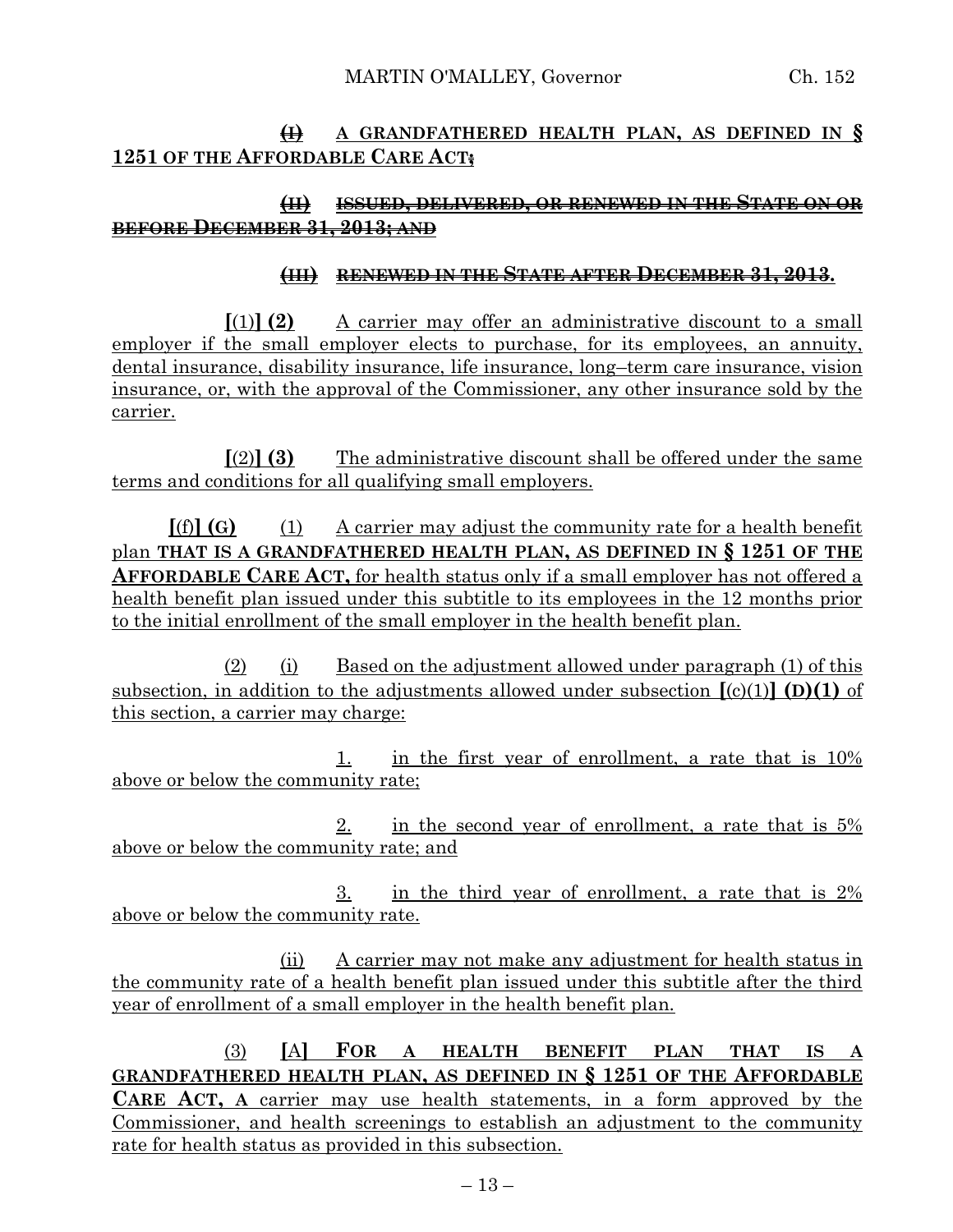(4) A carrier may not limit coverage offered by the carrier, or refuse to issue a health benefit plan to any small employer that meets the requirements of this subtitle, based on a health status–related factor.

(5) It is an unfair trade practice for a carrier knowingly to provide coverage to a small employer that discriminates against an employee or applicant for employment, based on the health status of the employee or applicant or a dependent of the employee or applicant, with respect to participation in a health benefit plan sponsored by the small employer.

15–1303.

(a) In addition to any other requirements under this article, a carrier that offers individual health benefit plans in this State shall:

(1) have demonstrated the capacity to administer the individual health benefit plans, including adequate numbers and types of administrative staff;

(2) have a satisfactory grievance procedure and ability to respond to calls, questions, and complaints from enrollees or insureds; and

(3) design policies to help ensure that enrollees or insureds have adequate access to providers of health care.

**(B) (1) EXCEPT AS PROVIDED IN THIS SUBSECTION AND § 31–110(F) OF THIS ARTICLE, A CARRIER MAY NOT OFFER INDIVIDUAL HEALTH BENEFIT PLANS IN THE INDIVIDUAL MARKET IN THE STATE UNLESS THE CARRIER ALSO OFFERS QUALIFIED HEALTH PLANS, AS DEFINED IN § 31–101 OF THIS ARTICLE, IN THE INDIVIDUAL EXCHANGE OF THE MARYLAND HEALTH BENEFIT EXCHANGE IN COMPLIANCE WITH THE REQUIREMENTS OF TITLE 31 OF THIS ARTICLE.**

**(2) A CARRIER THAT REPORTS LESS THAN \$10,000,000 IN ANNUAL PREMIUMS WRITTEN FROM ALL HEALTH BENEFIT PLANS OFFERED BY THE CARRIER IN THE INDIVIDUAL MARKET IN THE STATE IS EXEMPT FROM THE REQUIREMENT IN PARAGRAPH (1) OF THIS SUBSECTION IF:**

**(I) THE REPORTED TOTAL AGGREGATE ANNUAL EARNED PREMIUM FROM ALL INDIVIDUAL HEALTH BENEFIT PLANS IN THE STATE FOR THE CARRIER AND ANY OTHER CARRIERS IN THE SAME INSURANCE HOLDING COMPANY SYSTEM, AS DEFINED IN § 7–101 OF THIS ARTICLE, IS LESS THAN \$10,000,000;**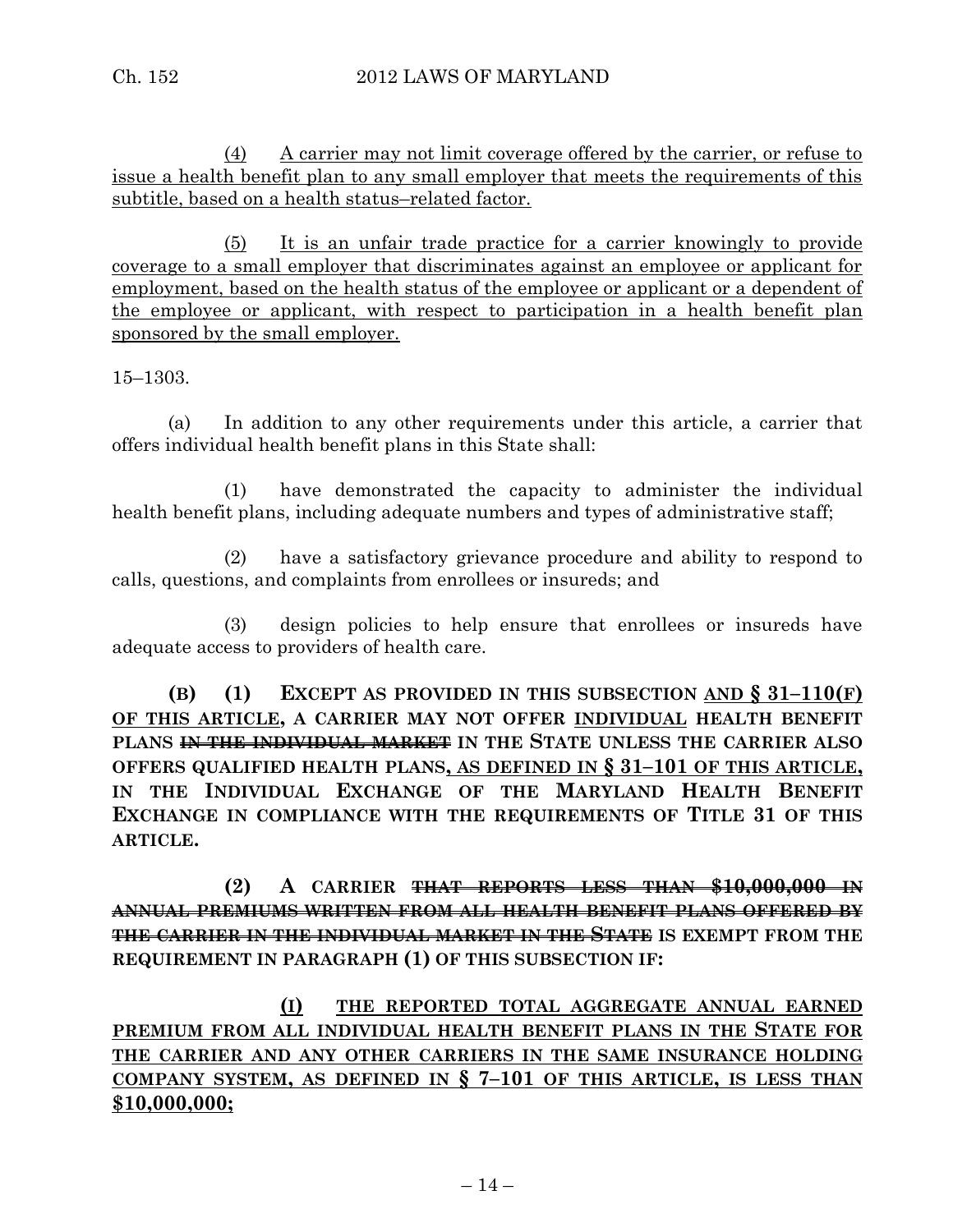**(I) (II) THE COMMISSIONER DETERMINES THAT THE CARRIER COMPLIES WITH THE PROCEDURES ESTABLISHED BY THE COMMISSIONER FOR SUBMITTING EVIDENCE EACH YEAR THAT THE CARRIER MEETS THE REQUIREMENTS NECESSARY TO QUALIFY FOR THIS EXEMPTION UNDER PARAGRAPH (3) OF THIS SUBSECTION; AND**

**(II) (III) WHEN THE CARRIER CEASES TO MEET THE REQUIREMENTS FOR THE EXEMPTION, THE CARRIER PROVIDES TO THE COMMISSIONER IMMEDIATE NOTICE AND ITS PLAN FOR COMING INTO COMPLIANCE WITH THE REQUIREMENT TO OFFER QUALIFIED HEALTH PLANS IN THE INDIVIDUAL EXCHANGE OF THE MARYLAND HEALTH BENEFIT EXCHANGE COMPLYING WITH THE REQUIREMENT IN PARAGRAPH (1) OF THIS SUBSECTION.**

**(3) THE COMMISSIONER SHALL ESTABLISH PROCEDURES FOR A CARRIER TO SUBMIT EVIDENCE EACH YEAR THAT THE CARRIER MEETS THE REQUIREMENTS NECESSARY TO QUALIFY FOR AN EXEMPTION UNDER PARAGRAPH (2) OF THIS SUBSECTION.**

**(3) (4) NOTWITHSTANDING THE EXEMPTION PROVIDED IN PARAGRAPH (2) OF THIS SUBSECTION, ANY CARRIER THAT OFFERS A CATASTROPHIC PLAN, AS DEFINED BY THE AFFORDABLE CARE ACT, IN THE STATE, MUST ALSO ALSO MUST OFFER AT LEAST ONE CATASTROPHIC PLAN IN THE MARYLAND HEALTH BENEFIT EXCHANGE.**

**(4) (5) THE NOTWITHSTANDING THE EXEMPTION PROVIDED IN PARAGRAPH (2) OF THIS SUBSECTION, THE COMMISSIONER, IN CONSULTATION WITH THE MARYLAND HEALTH BENEFIT EXCHANGE,:**

**(I) MAY ASSESS THE IMPACT OF THE EXEMPTION PROVIDED IN PARAGRAPH (2) OF THIS SUBSECTION AND, BASED ON THAT ASSESSMENT, ALTER THE AMOUNT OF ANNUAL PREMIUMS NECESSARY LIMIT ON THE AMOUNT OF ANNUAL PREMIUMS THAT MAY NOT BE EXCEEDED TO QUALIFY FOR THE EXEMPTION; AND**

**(II) SHALL MAKE ANY CHANGE IN THE EXEMPTION REQUIREMENT BY REGULATION.**

**[**(b)**] (C)** (1) For each calendar quarter, a carrier that offers individual health benefit plans in the State shall submit to the Commissioner a report that includes:

(i) the number of applications submitted to the carrier for individual coverage; and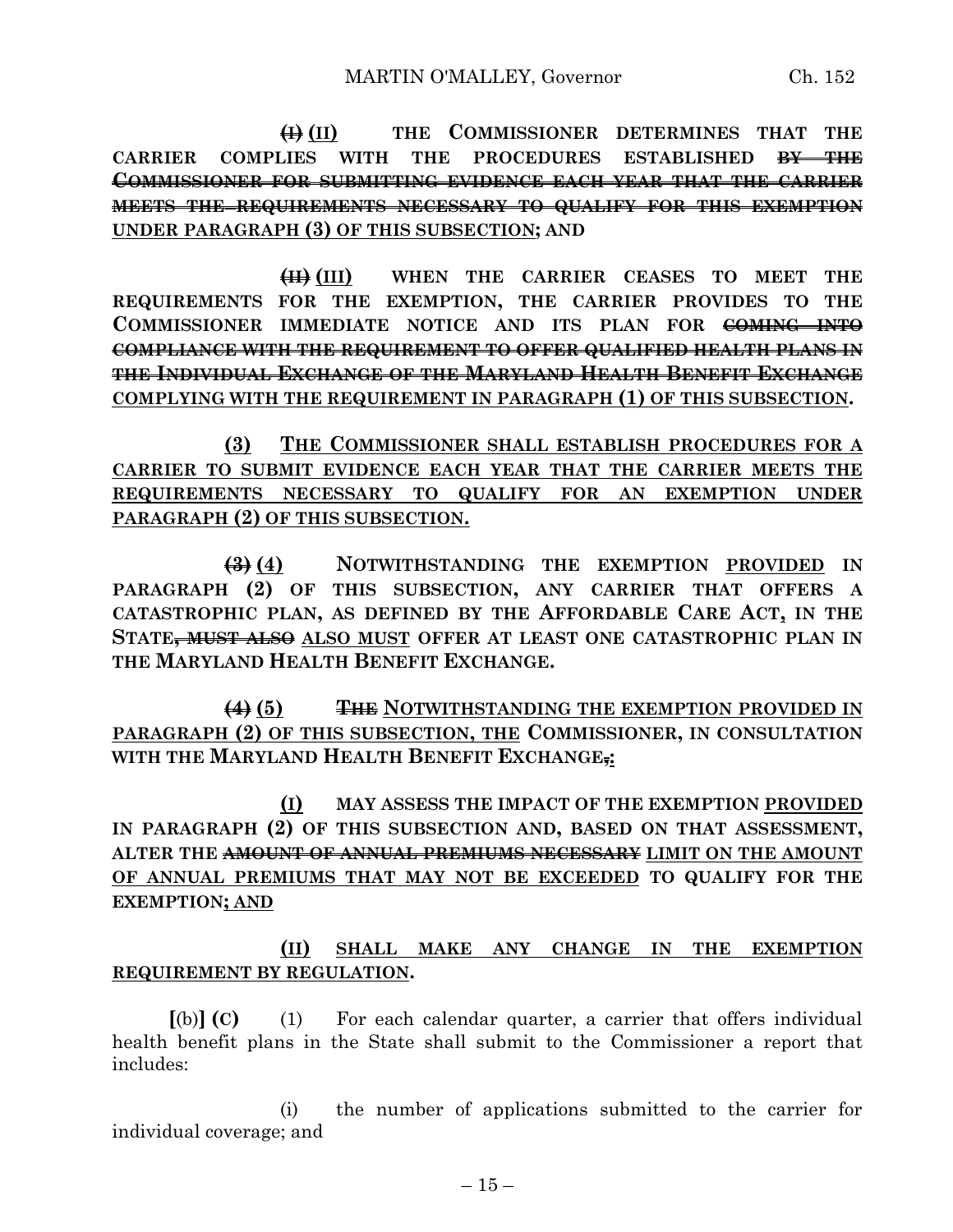(ii) the number of declinations issued by the carrier for individual coverage.

(2) The report required under paragraph (1) of this subsection shall be filed with the Commissioner no later than 30 days after the last day of the quarter for which the information is provided.

**[**(c)**] (D)** (1) If a carrier denies coverage under a medically underwritten health benefit plan to an individual in the nongroup market, the carrier shall provide:

(i) the individual with specific information regarding the availability of coverage under the Maryland Health Insurance Plan established under Title 14, Subtitle 5 of this article; and

(ii) the Maryland Health Insurance Plan with:

1. the name and address of the individual who was denied coverage; and

2. if the individual applied for coverage through an insurance producer, the name and, if available, the address of the insurance producer.

(2) The information provided by a carrier under this subsection shall be provided in a manner and form required by the Commissioner.

SECTION 3. AND BE IT FURTHER ENACTED, That the Laws of Maryland read as follows:

## **Article – Insurance**

31–101.

(a) In this title the following words have the meanings indicated.

## **(B) "ACTUARIAL VALUE" MEANS THE RATIO OF PLAN CLAIM COSTS AFTER APPLYING ALL COST SHARING PARAMETERS TO TOTAL CLAIM COSTS PRIOR TO APPLICATION OF COST SHARING PARAMETERS.**

**[**(b)**] (C)** "Affordable Care Act" means the federal Patient Protection and Affordable Care Act, as amended by the federal Health Care and Education Reconciliation Act of 2010, and any regulations adopted or guidance issued under the Acts.

**[**(c)**] (D) (B)** "Board" means the Board of Trustees of the Exchange.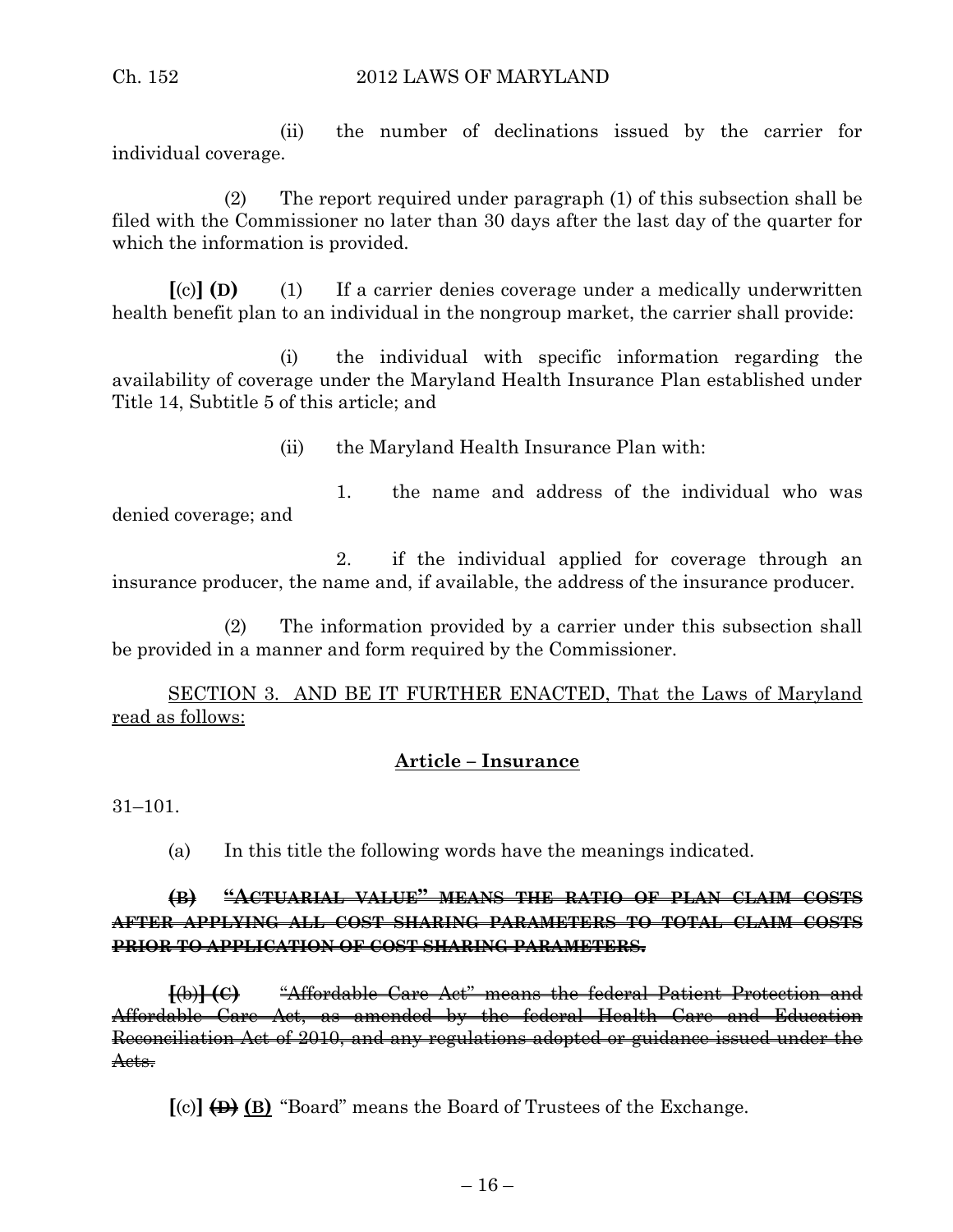**[**(d)**] (E) (C)** "Carrier" means:

- (1) an insurer authorized to sell health insurance;
- (2) a nonprofit health service plan;
- (3) a health maintenance organization;
- (4) a dental plan organization; or

(5) any other entity providing a plan of health insurance, health benefits, or health services authorized under this article or the Affordable Care Act.

**(F) (D) "COVERAGE LEVEL" MEANS A DESIGNATION THAT A QUALIFIED HEALTH PLAN'S ACTUARIAL VALUE AS DETERMINED BY THE COMMISSIONER ACCOUNTS FOR 60%, 70%, 80%, OR 90% OF TOTAL CLAIM COSTS A LEVEL OF COVERAGE, AS DEFINED IN § 1302 OF THE AFFORDABLE CARE ACT AND AS DETERMINED IN REGULATIONS ADOPTED BY THE SECRETARY, FOR A QUALIFIED HEALTH PLAN.**

**[**(e)**] (G) (1)** "Exchange" means the Maryland Health Benefit Exchange established as a public corporation under § 31–102 of this title.

## **(2) "EXCHANGE" INCLUDES:**

**(I) THE INDIVIDUAL EXCHANGE; AND**

# **(II) THE SMALL BUSINESS HEALTH OPTIONS PROGRAM (SHOP EXCHANGE).**

**[**(f)**] (H)** "Fund" means the Maryland Health Benefit Exchange Fund established under § 31–107 of this subtitle.

**[**(g)**] (I)** (1) "Health benefit plan" means a policy, contract, certificate, or agreement offered, issued, or delivered by a carrier to an individual or small employer in the State to provide, deliver, arrange for, pay for, or reimburse any of the costs of health care services.

(2) "Health benefit plan" does not include:

(i) coverage only for accident or disability insurance or any combination of accident and disability insurance;

(ii) coverage issued as a supplement to liability insurance;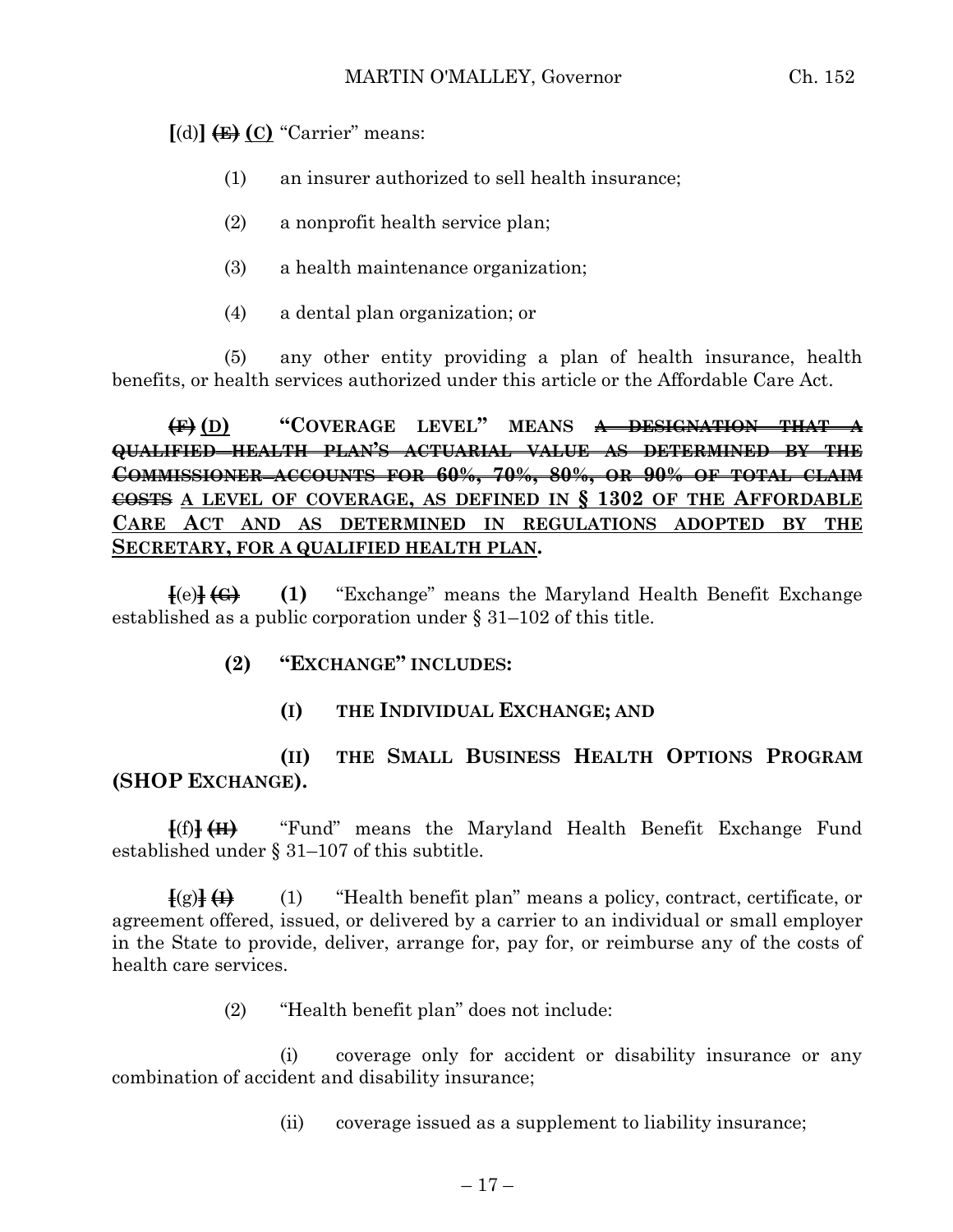(iii) liability insurance, including general liability insurance and automobile liability insurance;

- (iv) workers' compensation or similar insurance;
- (v) automobile medical payment insurance;
- (vi) credit–only insurance;
- (vii) coverage for on–site medical clinics; or

(viii) other similar insurance coverage, specified in federal regulations issued pursuant to the federal Health Insurance Portability and Accountability Act, under which benefits for health care services are secondary or incidental to other insurance benefits.

(3) "Health benefit plan" does not include the following benefits if they are provided under a separate policy, certificate, or contract of insurance, or are otherwise not an integral part of the plan:

(i) limited scope dental or vision benefits;

(ii) benefits for long–term care, nursing home care, home health care, community–based care, or any combination of these benefits; or

(iii) such other similar limited benefits as are specified in federal regulations issued pursuant to the federal Health Insurance Portability and Accountability Act.

(4) "Health benefit plan" does not include the following benefits if the benefits are provided under a separate policy, certificate, or contract of insurance, there is no coordination between the provision of the benefits and any exclusion of benefits under any group health plan maintained by the same plan sponsor, and the benefits are paid with respect to an event without regard to whether the benefits are provided under any group health plan maintained by the same plan sponsor:

- (i) coverage only for a specified disease or illness; or
- (ii) hospital indemnity or other fixed indemnity insurance.

(5) "Health benefit plan" does not include the following if offered as a separate policy, certificate, or contract of insurance:

(i) Medicare supplemental insurance (as defined under §  $1882(g)(1)$  of the Social Security Act);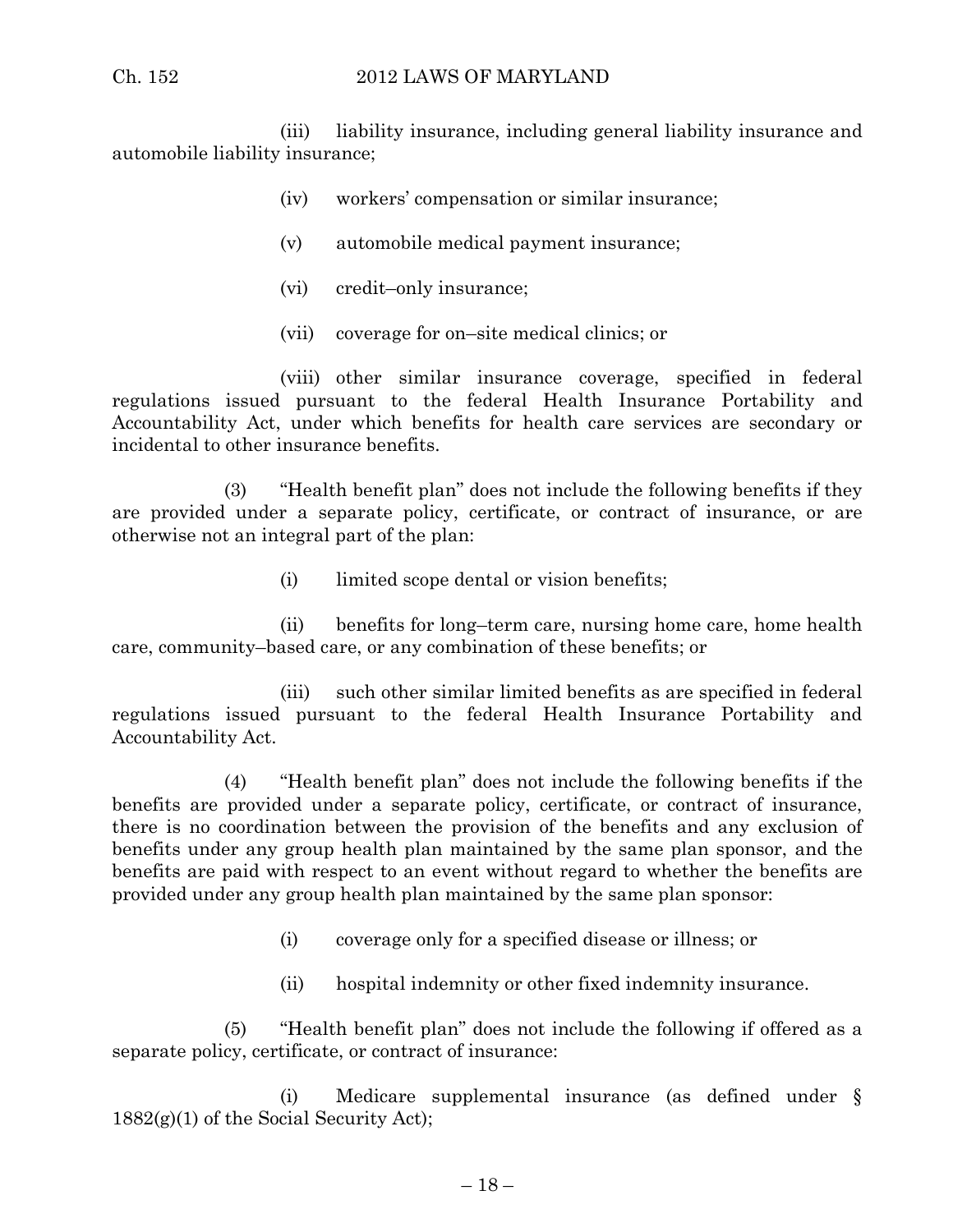(ii) coverage supplemental to the coverage provided under Chapter 55 of Title 10, United States Code (Civilian Health and Medical Program of the Uniformed Services (CHAMPUS)); or

(iii) similar supplemental coverage provided to coverage under a group health plan.

**(J) (H) "INDIVIDUAL EXCHANGE" MEANS THE DIVISION OF THE EXCHANGE THAT SERVES THE INDIVIDUAL HEALTH INSURANCE MARKET.**

**(K) (I) "INDIVIDUAL EXCHANGE NAVIGATOR" MEANS AN INDIVIDUAL WHO:**

**(1) HOLDS AN INDIVIDUAL EXCHANGE NAVIGATOR CERTIFICATION; AND**

**(2) PERFORMS THE FUNCTIONS UNDER § 31–113(C) PROVIDES THE SERVICES DESCRIBED IN § 31–113(D)(1) OF THIS TITLE FOR AN INDIVIDUAL EXCHANGE NAVIGATOR ENTITY.**

**(J) "INDIVIDUAL EXCHANGE NAVIGATOR CERTIFICATION" MEANS A CERTIFICATE ISSUED BY THE INDIVIDUAL EXCHANGE THAT AUTHORIZES AN INDIVIDUAL TO ACT AS AN INDIVIDUAL EXCHANGE NAVIGATOR.**

**(L) (K) "INDIVIDUAL EXCHANGE NAVIGATOR ENTITY" MEANS A COMMUNITY–BASED ORGANIZATION OR OTHER ENTITY ENGAGED OR A PARTNERSHIP OF ENTITIES THAT:**

**(1) IS AUTHORIZED BY THE INDIVIDUAL EXCHANGE WHICH UNDER § 31–113(F) OF THIS TITLE; AND**

**(2) EMPLOYS OR ENGAGES CERTIFIED INDIVIDUAL EXCHANGE NAVIGATORS TO PERFORM THE FUNCTIONS IN § 31–113(C) PROVIDE THE SERVICES DESCRIBED IN § 31–113(D)(1) OF THIS TITLE.**

**(L) "INDIVIDUAL EXCHANGE NAVIGATOR ENTITY AUTHORIZATION" MEANS A GRANT OF AUTHORITY FROM THE INDIVIDUAL EXCHANGE TO AN INDIVIDUAL EXCHANGE NAVIGATOR ENTITY UNDER § 31–113(F) OF THIS TITLE.**

**(M) "INDIVIDUAL EXCHANGE NAVIGATOR CERTIFICATION" MEANS A CERTIFICATE ISSUED BY THE INDIVIDUAL EXCHANGE THAT AUTHORIZES AN INDIVIDUAL TO ACT AS AN INDIVIDUAL EXCHANGE NAVIGATOR.**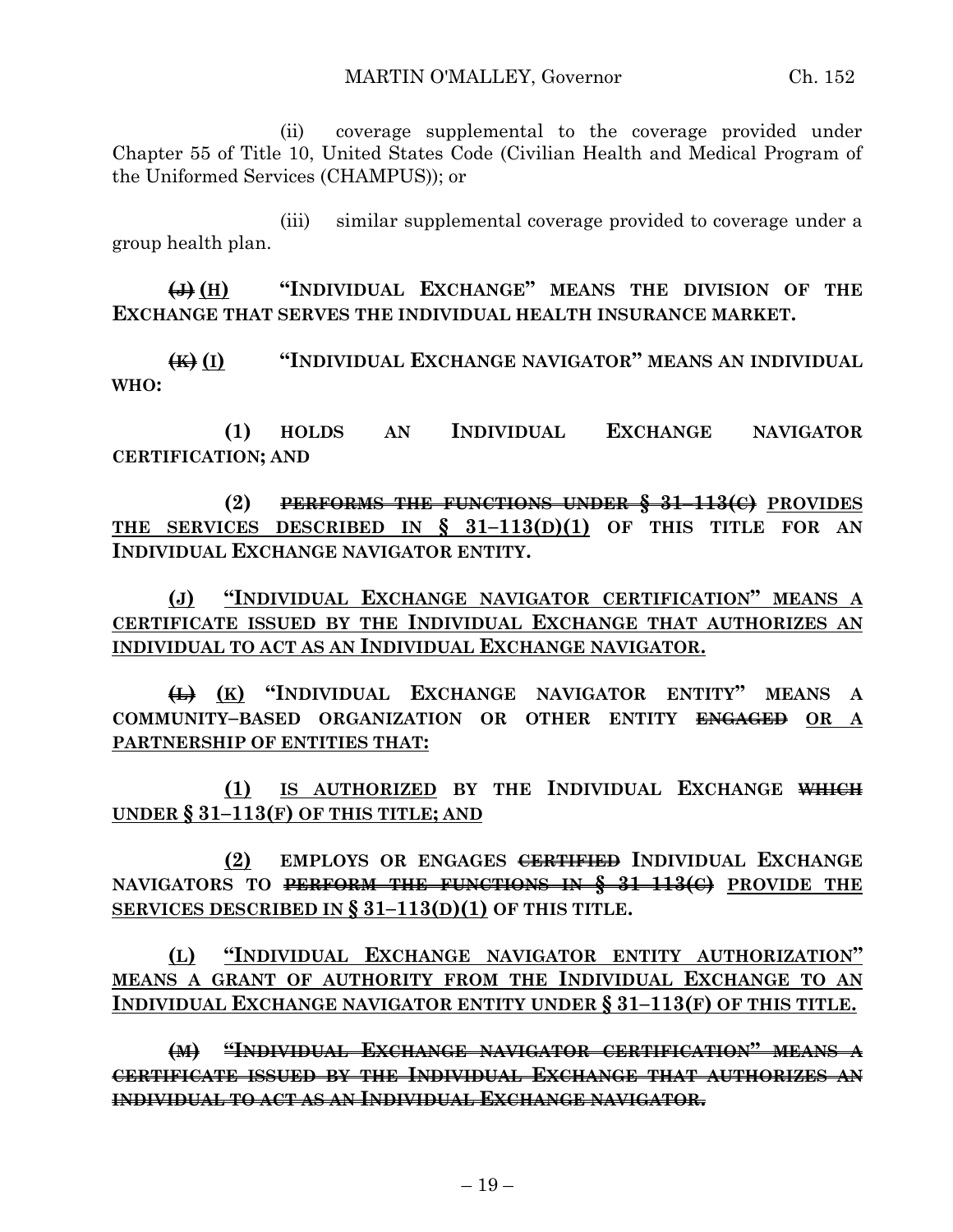# **(N) (M) "INSURANCE PRODUCER AUTHORIZATION" MEANS A PERMIT ISSUED BY THE SHOP EXCHANGE OR INDIVIDUAL EXCHANGE TO ALLOW AN INSURANCE PRODUCER TO SELL QUALIFIED HEALTH PLANS AND QUALIFIED DENTAL PLANS IN THE SHOP EXCHANGE OR INDIVIDUAL EXCHANGE.**

 $[(h)]$   $(\Theta)$   $(N)$  "Managed care organization" has the meaning stated in § 15–101 of the Health – General Article.

# **(P) (O) "MARYLAND HEALTH CARE REFORM COORDINATING COUNCIL" MEANS THE JOINT EXECUTIVE–LEGISLATIVE COUNCIL ESTABLISHED AND EXPANDED BY EXECUTIVE ORDERS 01.01.2010.07 AND 01.01.2011.10.**

**[**(i)**] (Q) (P)** "Qualified dental plan" means a **DENTAL** plan certified by the Exchange that provides limited scope dental benefits, as described in § 31–108(b) **§ 31–108(B)(2)** of this title.

**[**(j)**] (R) (Q)** "Qualified employer" means a small employer that elects to make its full–time employees eligible for one or more qualified health plans offered through the SHOP Exchange and, at the option of the employer, some or all of its part–time employees, provided that the employer:

(1) has its principal place of business in the State and elects to provide coverage through the SHOP Exchange to all of its eligible employees, wherever employed; or

(2) elects to provide coverage through the SHOP Exchange to all of its eligible employees who are principally employed in the State.

**[**(k)**] (S) (R)** "Qualified health plan" means a health benefit plan that has been certified by the Exchange to meet the criteria for certification described in § 1311(c) of the Affordable Care Act and **[**§ 31–109**] § 31–115** of this title.

**[**(l)**] (T) (S)** "Qualified individual" means an individual, including a minor, who at the time of enrollment:

(1) is seeking to enroll in a qualified health plan offered to individuals through the Exchange;

(2) resides in the State;

(3) is not incarcerated, other than incarceration pending disposition of charges; and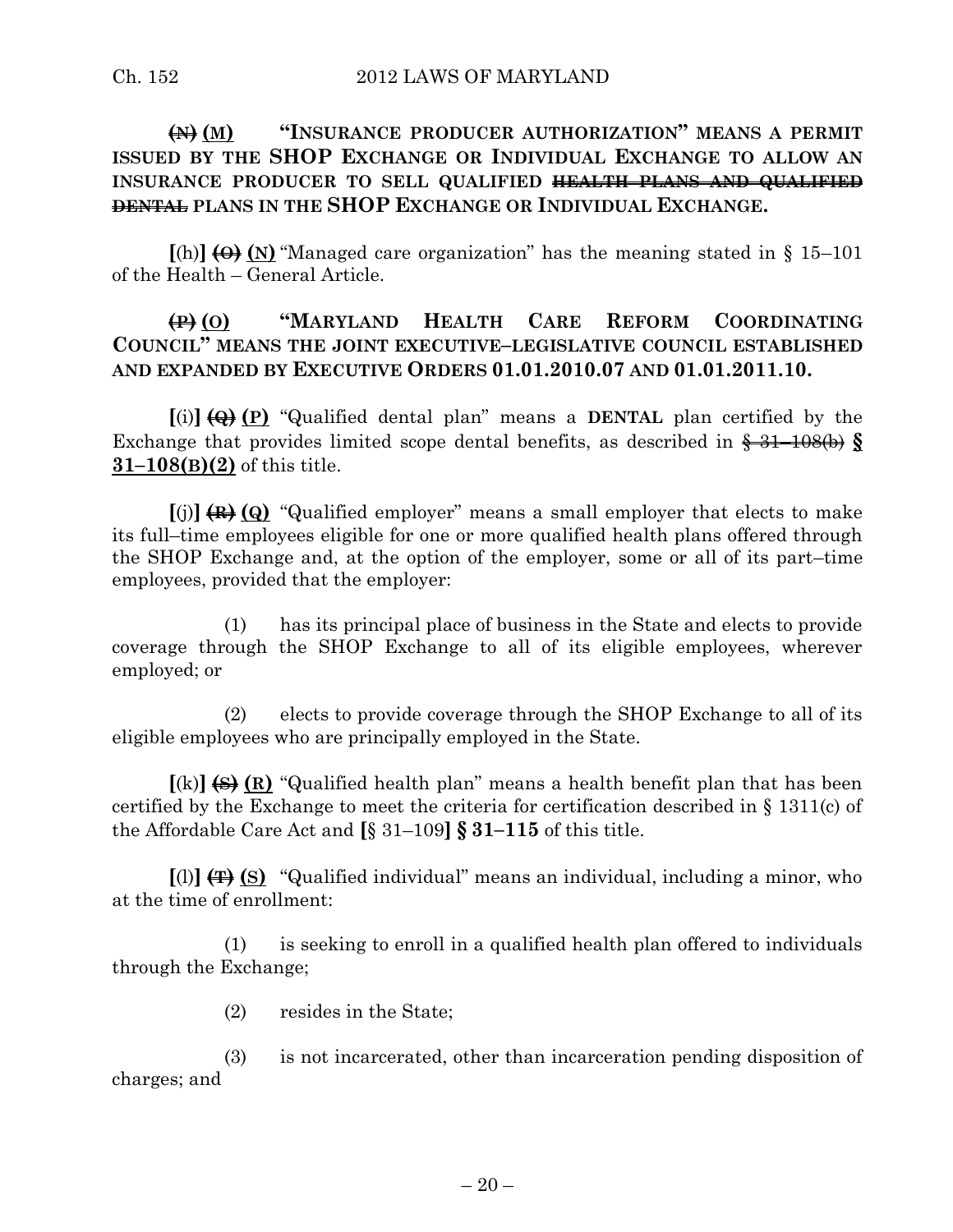(4) is, and reasonably is expected to be for the entire period for which enrollment is sought, a citizen or national of the United States or an alien lawfully present in the United States.

#### **(T) "QUALIFIED PLAN" MEANS A:**

- **(1) QUALIFIED HEALTH PLAN;**
- **(2) QUALIFIED DENTAL PLAN; AND**
- **(3) QUALIFIED VISION PLAN.**

## **(U) "QUALIFIED VISION PLAN" MEANS A VISION PLAN CERTIFIED BY THE EXCHANGE THAT PROVIDES LIMITED SCOPE VISION BENEFITS, AS DESCRIBED IN § 31–108(B)(3) OF THIS TITLE.**

**[**(m)**] (U) (V)** "Secretary" means the Secretary of the federal Department of Health and Human Services.

 $[(n)]$   $(\forall)$   $(\forall)$  "SHOP Exchange" means the small business health options program authorized under § 31–108(b)(12) **§ 31–108(B)(13)** of this title.

**(W) (X) "SHOP EXCHANGE NAVIGATOR" MEANS AN INDIVIDUAL ENGAGED BY THE SHOP EXCHANGE AND AUTHORIZED BY THE COMMISSIONER TO PERFORM THE FUNCTIONS SET FORTH PROVIDE THE SERVICES DESCRIBED IN § 31–112(C)(1) OF THIS TITLE.**

**(X) (Y) "SHOP EXCHANGE NAVIGATOR LICENSE" MEANS A LICENSE ISSUED BY THE COMMISSIONER THAT AUTHORIZES AN INDIVIDUAL TO CARRY OUT THE FUNCTIONS SET FORTH IN § 31–112(C) OF THIS TITLE IN THE SHOP EXCHANGE.**

**[**(o)**] (Y) (Z)** (1) "Small employer" means an employer that, during the preceding calendar year, employed an average of not more than:

(i) 50 employees if the preceding calendar year ended on or before January 1, 2016; and

(ii) 100 employees if the preceding calendar year ended after January 1, 2016.

(2) For purposes of this subsection:

(i) all persons treated as a single employer under  $\S$  414(b), (c), (m), or (o) of the Internal Revenue Code shall be treated as a single employer;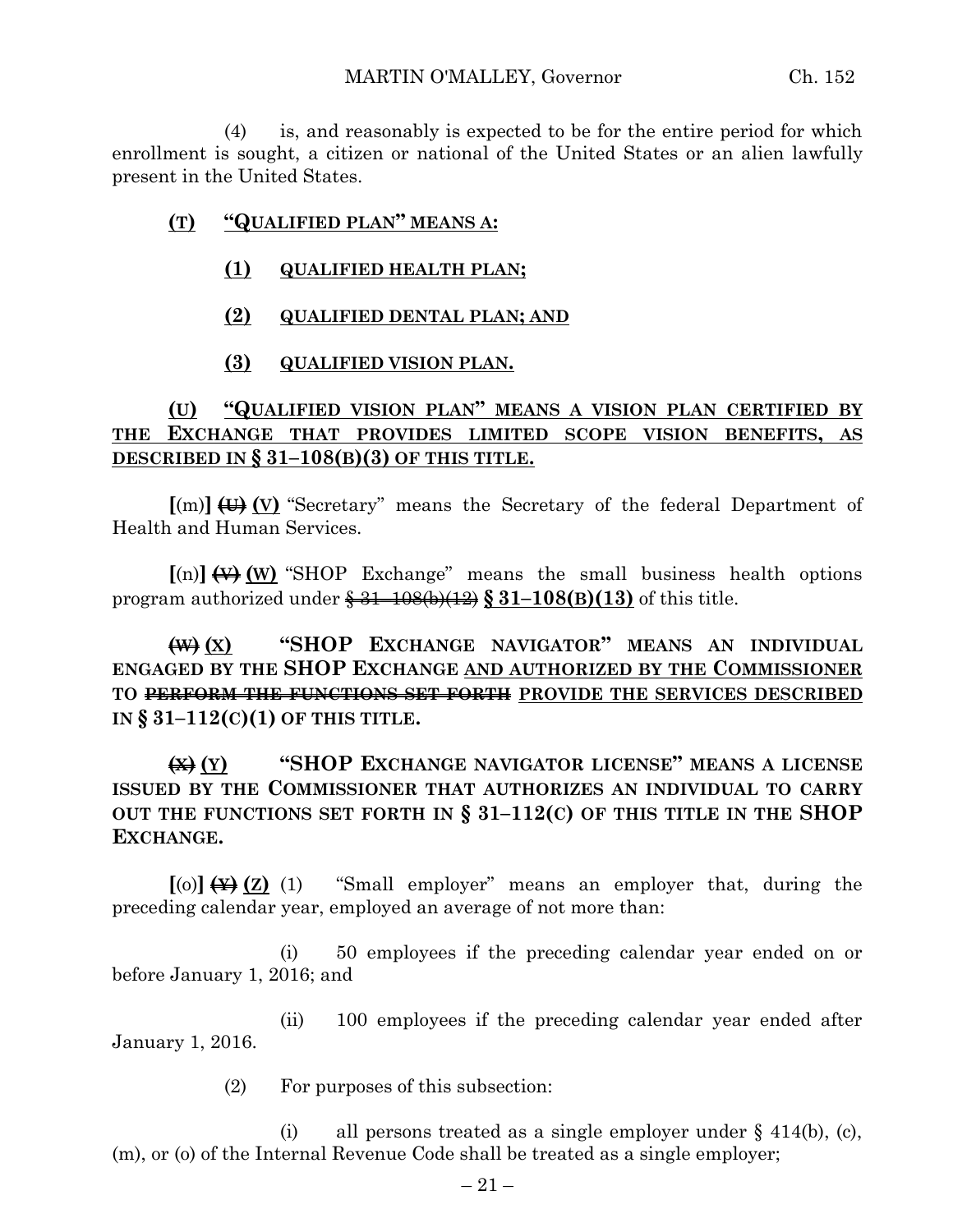(ii) an employer and any predecessor employer shall be treated as a single employer;

(iii) all employees shall be counted, including part–time employees and employees who are not eligible for coverage through the employer;

(iv) if an employer was not in existence throughout the preceding calendar year, the determination of whether the employer is a small employer shall be based on the average number of employees that the employer is reasonably expected to employ on business days in the current calendar year; and

(v) an employer that makes enrollment in qualified health plans available to its employees through the SHOP Exchange, and would cease to be a small employer by reason of an increase in the number of its employees, shall continue to be treated as a small employer for purposes of this title as long as it continuously makes enrollment through the SHOP Exchange available to its employees.

**(Z) (AA) "STATE BENCHMARK PLAN" MEANS THE HEALTH BENEFIT PLAN DESIGNATED BY THE STATE, UNDER REGULATIONS ADOPTED BY THE SECRETARY, TO SERVE AS THE STANDARD FOR THE ESSENTIAL HEALTH BENEFITS TO BE OFFERED BY:**

**(1) QUALIFIED HEALTH PLANS INSIDE THE EXCHANGE; AND**

# **(2) HEALTH BENEFIT PLANS OFFERED IN THE INDIVIDUAL AND SMALL GROUP MARKETS OUTSIDE THE EXCHANGE**

**(2) INDIVIDUAL HEALTH BENEFIT PLANS, EXCEPT GRANDFATHERED HEALTH PLANS, AS DEFINED IN § 1251 OF THE AFFORDABLE CARE ACT; AND** 

# **(3) HEALTH BENEFIT PLANS OFFERED TO SMALL EMPLOYERS, EXCEPT GRANDFATHERED HEALTH PLANS, AS DEFINED IN § 1251 OF THE AFFORDABLE CARE ACT.**

31–102.

(d) Nothing in this title, and no regulation adopted or other action taken by the Exchange under this title, may be construed to:

(1) preempt or supersede:

(i) the authority of the Commissioner to regulate insurance business in the State; or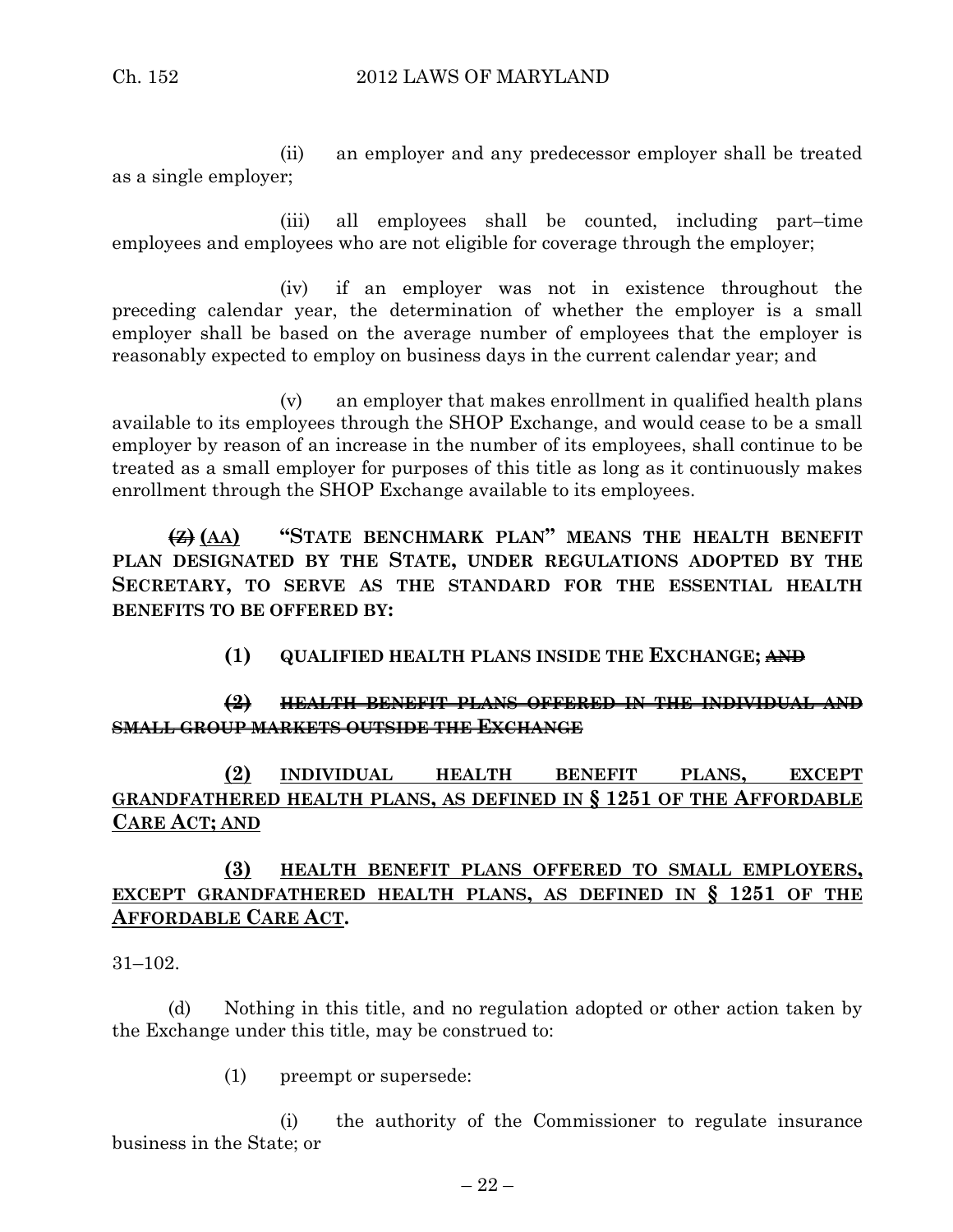(ii) the requirements of the Affordable Care Act; **[**or**]**

(2) authorize the Exchange to carry out any function not authorized by the Affordable Care Act**; OR**

## **(3) AUTHORIZE THE EXCHANGE TO OFFER ANY PRODUCTS OR SERVICES EXCEPT QUALIFIED HEALTH PLANS OR, QUALIFIED DENTAL PLANS, AND QUALIFIED VISION PLANS.**

31–106.

(c) **(1)** In addition to the powers set forth elsewhere in this title, the Board may:

- **[**(1)**] (I)** adopt and alter an official seal;
- **[**(2)**] (II)** sue, be sued, plead, and be impleaded;
- **[**(3)**] (III)** adopt bylaws, rules, and policies;

**[**(4)**] (IV) SUBJECT TO PARAGRAPH (2) OF THIS SUBSECTION,** adopt regulations to carry out this title:

**[**(i)**] 1.** in accordance with Title 10, Subtitle 1 of the State Government Article; and

**[**(ii)**] 2.** without conflicting with or preventing application of regulations adopted by the Secretary under Title 1, Subtitle D of the Affordable Care Act;

**[**(5)**] (V)** maintain an office at the place designated by the Board;

**[**(6)**] (VI)** enter into any agreements or contracts and execute the instruments necessary or convenient to manage its own affairs and carry out the purposes of this title;

**[**(7)**] (VII)** apply for and receive grants, contracts, or other public or private funding; and

**[**(8)**] (VIII)** do all things necessary or convenient to carry out the powers granted by this title.

**(2) UNLESS WAIVED BY THE CHAIRS OF THE COMMITTEES, AT LEAST 30 DAYS BEFORE SUBMITTING ANY PROPOSED REGULATION TO THE**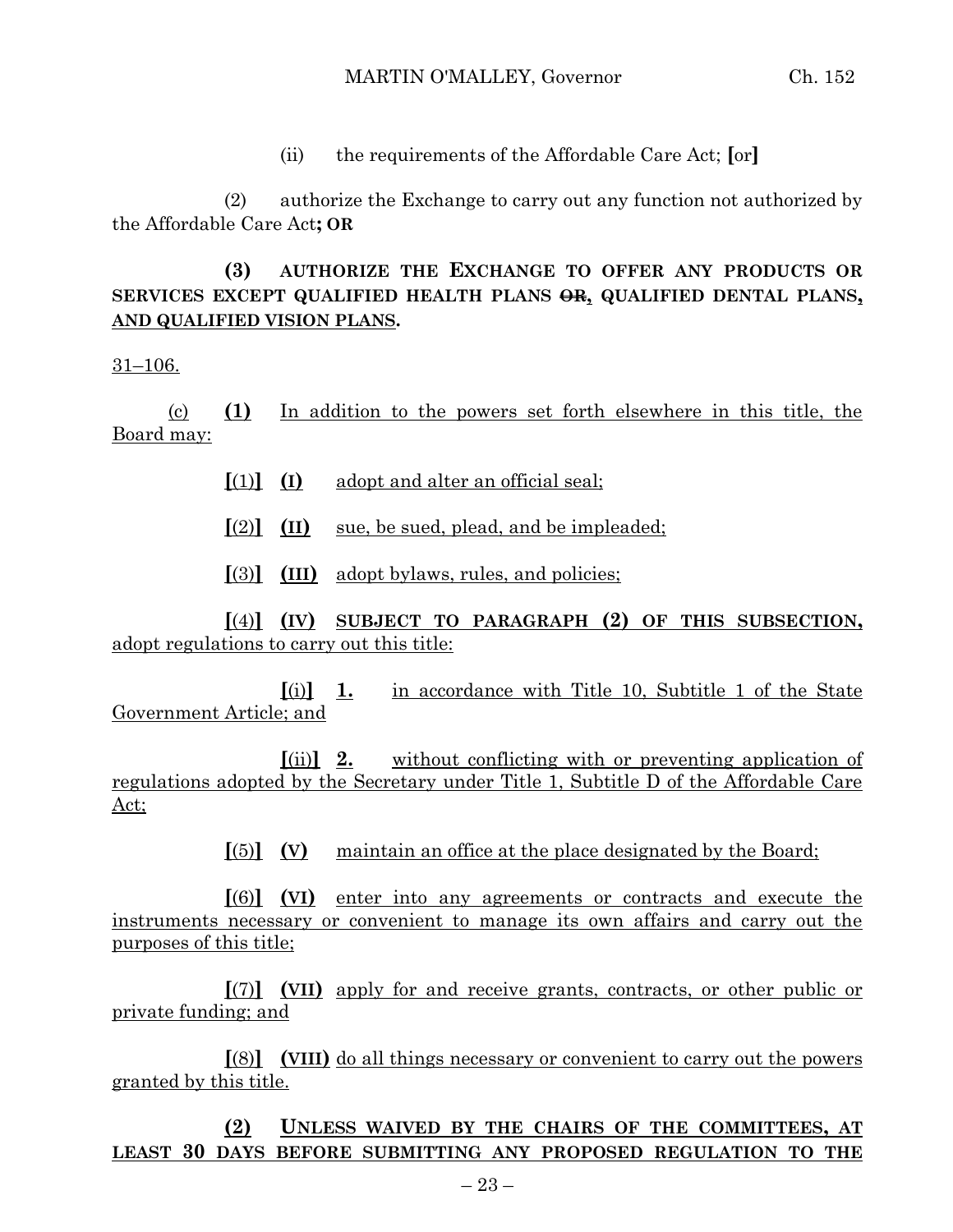# **MARYLAND REGISTER FOR PUBLICATION, THE BOARD SHALL SUBMIT THE PROPOSED REGULATION TO THE SENATE FINANCE COMMITTEE AND THE HOUSE HEALTH AND GOVERNMENT OPERATIONS COMMITTEE.**

- (g) To carry out the purposes of this title, the Board shall:
	- (1) create and consult with advisory committees; **[**and**]**

# **(2) HAVE AT LEAST TWO STANDING ADVISORY COMMITTEES WHOSE MEMBERS, TO THE EXTENT PRACTICABLE, REFLECT THE GENDER, RACIAL, ETHNIC, AND GEOGRAPHIC DIVERSITY OF THE STATE; AND**

#### **[**(2)**] (3)** appoint to the advisory committees representatives of:

(i) insurers or health maintenance organizations offering health benefit plans in the State;

(ii) nonprofit health service plans offering health benefit plans

#### in the State;

- (iii) licensed health insurance producers and advisers;
- (iv) third–party administrators;
- (v) health care providers, including:
	- 1. hospitals;
	- 2. long–term care facilities;
	- 3. mental health providers;
	- 4. developmental disability providers;
	- 5. substance abuse treatment providers;
	- 6. Federally Qualified Health Centers;
	- 7. physicians;
	- 8. nurses;

9. experts in services and care coordination for criminal and juvenile justice populations;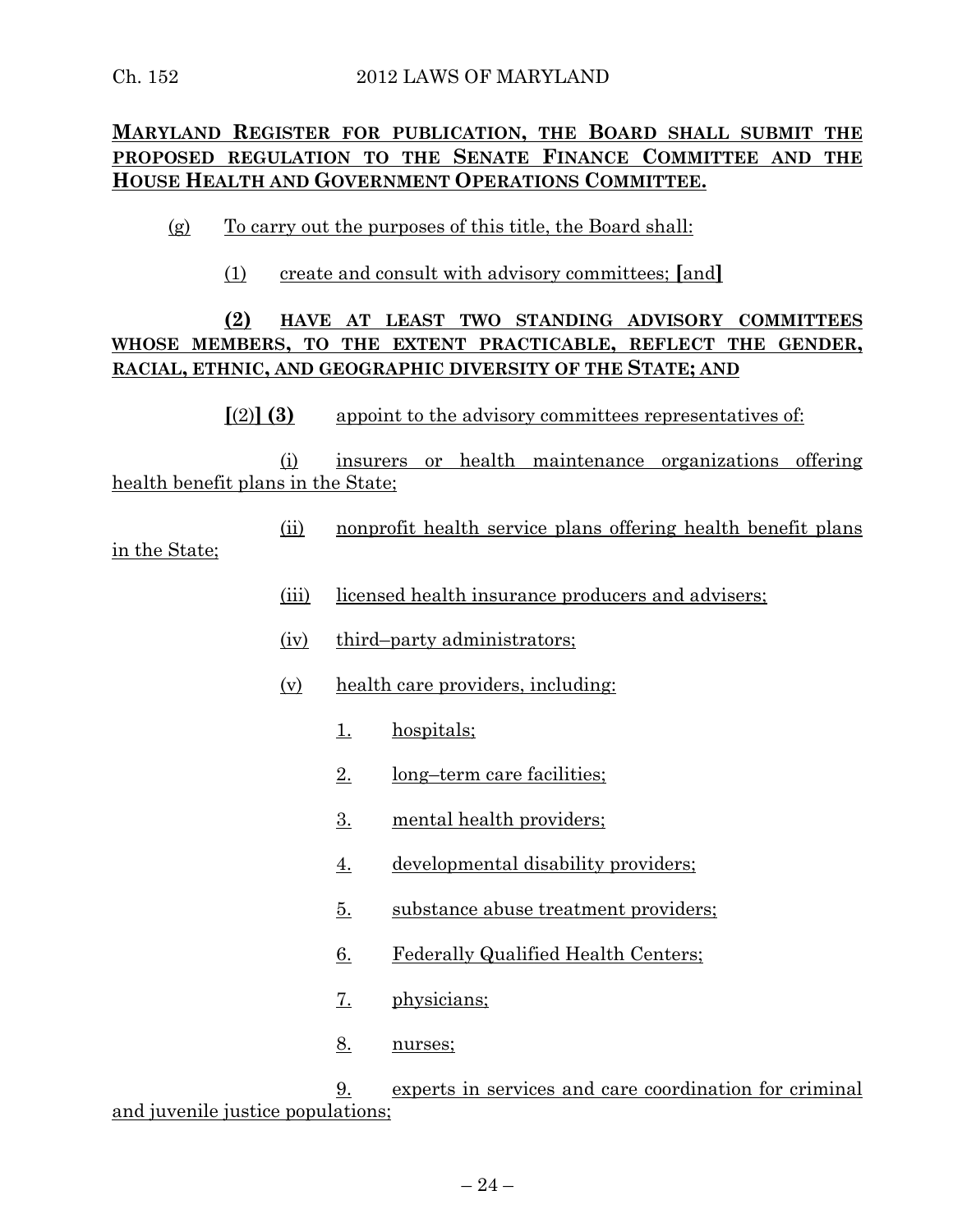#### MARTIN O'MALLEY, Governor Ch. 152

- 10. licensed hospice providers; and
- 11. other health care professionals;
- (vi) managed care organizations;
- (vii) employers, including large, small, and minority–owned

employers;

(viii) public employee unions, including public employee union members who are caseworkers in local departments of social services with direct knowledge of information technology systems used for Medicaid eligibility determination;

(ix) consumers, including individuals who:

communities;

- 1. reside in lower–income and racial or ethnic minority
- 2. have chronic diseases or disabilities; or
- 3. belong to other hard–to–reach or special populations;

(x) individuals with knowledge and expertise in advocacy for consumers described in item (ix) of this item;

(xi) public health researchers and other academic experts with knowledge and background relevant to the functions and goals of the Exchange, including knowledge of the health needs and health disparities among the State's diverse communities; and

(xii) any other stakeholders identified by the Exchange as having knowledge or representing interests relevant to the functions and duties of the Exchange.

31–108.

(a) On or before January 1, 2014, the functions and operations of the Exchange shall include at a minimum all functions required by  $\S$  1311(d)(4) of the Affordable Care Act.

(b) On or before January 1, 2014, in compliance with  $\S$  1311(d)(4) of the Affordable Care Act, the Exchange shall:

(1) make qualified health plans **AND QUALIFIED DENTAL PLANS** available to qualified individuals and qualified employers;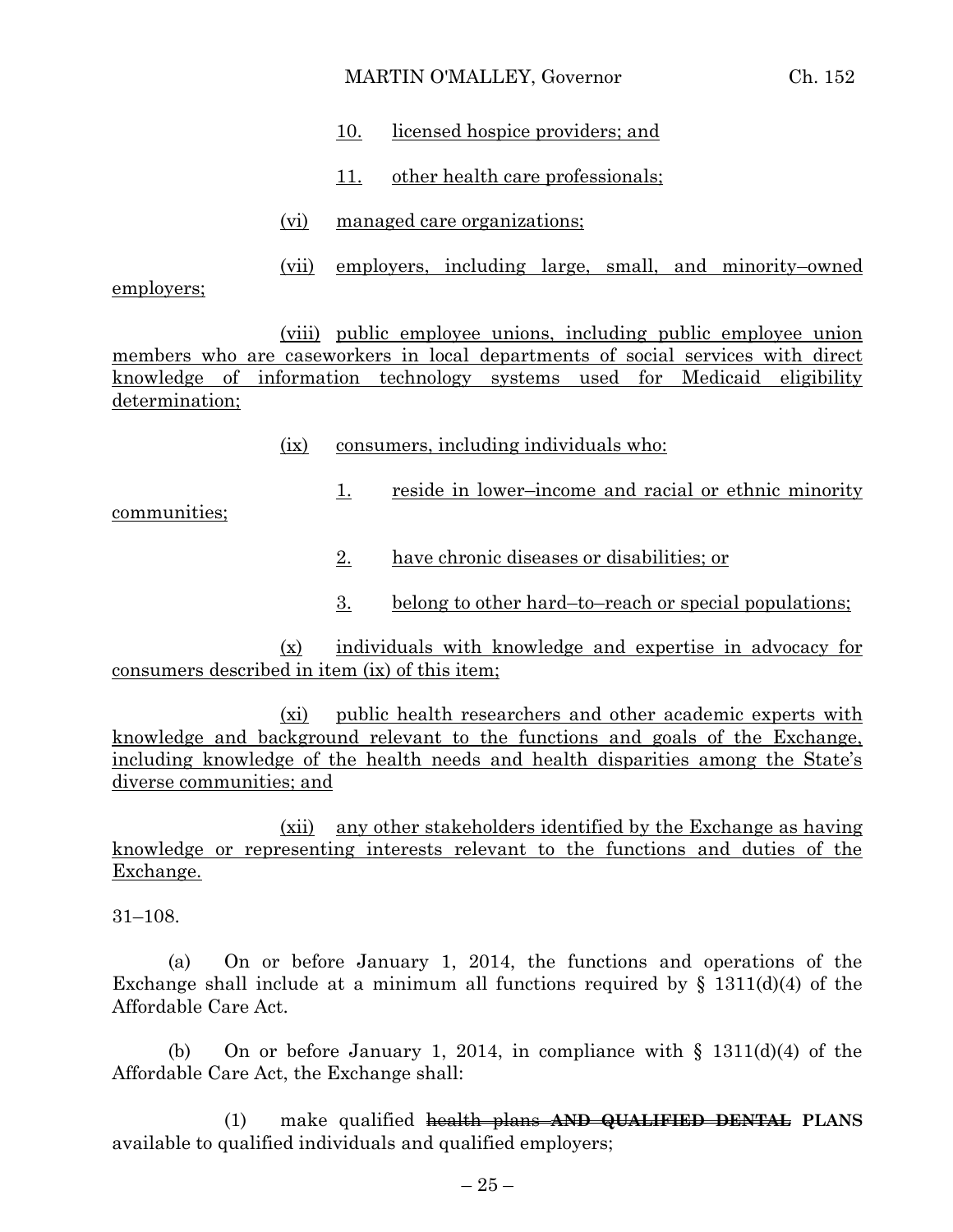(2) allow a carrier to offer a qualified dental plan through the Exchange that provides limited scope dental benefits that meet the requirements of § 9832(c)(2)(a) of the Internal Revenue Code, either separately  $\theta$ , in conjunction with, **OR AS AN ENDORSEMENT TO** a qualified health plan, provided that the qualified health plan provides pediatric dental benefits that meet the requirements of § 1302(b)(1)(j) of the Affordable Care Act;

**(3) ALLOW A CARRIER TO OFFER A QUALIFIED VISION PLAN THROUGH THE EXCHANGE THAT PROVIDES LIMITED SCOPE VISION BENEFITS THAT MEET THE REQUIREMENTS OF § 9832(C)(2)(A) OF THE INTERNAL REVENUE CODE, EITHER SEPARATELY, IN CONJUNCTION WITH, OR AS AN ENDORSEMENT TO A QUALIFIED HEALTH PLAN, PROVIDED THAT THE QUALIFIED HEALTH PLAN PROVIDES PEDIATRIC VISION BENEFITS THAT MEET THE REQUIREMENTS OF § 1302(B)(1)(J) OF THE AFFORDABLE CARE ACT;**

(3) **(4) CONSISTENT WITH THE GUIDELINES DEVELOPED BY THE SECRETARY UNDER § 1311(C) OF THE AFFORDABLE CARE ACT,** implement procedures for the certification, recertification, and decertification of**:**

**(I)** health benefit plans as qualified health plans **AND;**

**(II) DENTAL PLANS AS QUALIFIED DENTAL PLANS**, consistent with guidelines developed by the Secretary under § 1311(c) of the Affordable Care Act**; AND**

#### **(III) VISION PLANS AS QUALIFIED VISION PLANS**;

(4) **(5)** provide for the operation of a toll–free telephone hotline to respond to requests for assistance;

(5) **(6)** provide for initial, annual, and special enrollment periods, in accordance with guidelines adopted by the Secretary under  $\S$  1311(c)(6) of the Affordable Care Act;

(6) **(7)** maintain a Web site through which enrollees and prospective enrollees of qualified health plans **AND QUALIFIED DENTAL PLANS** may obtain standardized comparative information on qualified health plans and**,** qualified dental plans**, AND QUALIFIED VISION PLANS**;

(7) **(8)** with respect to each qualified health **PLAN AND QUALIFIED DENTAL** plan offered through the Exchange: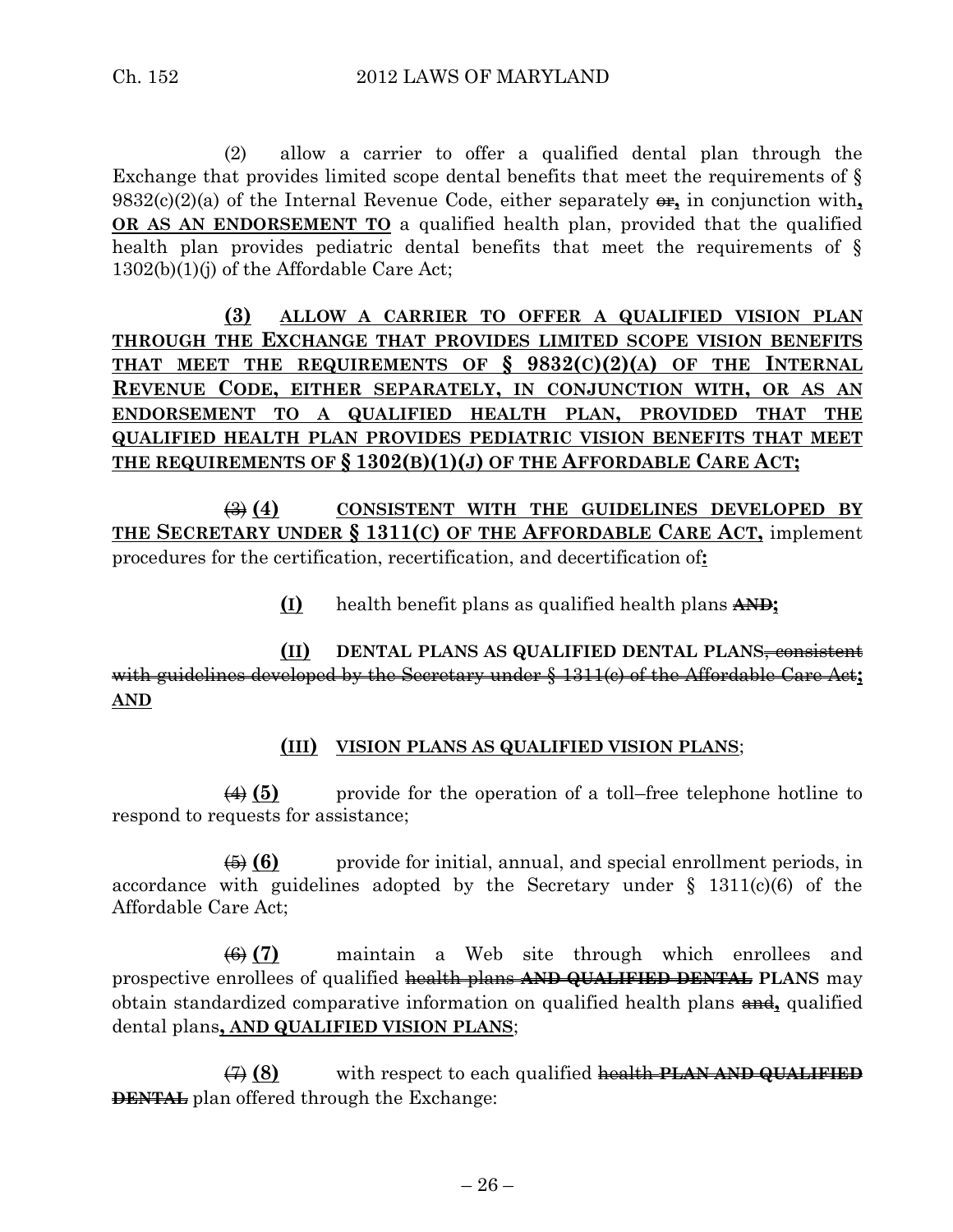(i) assign a rating **[**for**] TO** each qualified health **PLAN AND QUALIFIED DENTAL** plan in accordance with the criteria developed by the Secretary under  $\S$  1311(c)(3) of the Affordable Care Act and any additional criteria that may be applicable under the laws of the State and regulations adopted by the Exchange under this title; and

(ii) determine each qualified health plan's **[**level of**]** coverage **LEVELS** LEVEL in accordance with regulations adopted by the Secretary under § 1302(d)(2)(a) of the Affordable Care Act and any additional regulations adopted by the Exchange under this title;

(8) **(9) (I)** present qualified health **PLAN AND QUALIFIED DENTAL** plan options offered by the Exchange in a standardized format, including the use of the uniform outline of coverage established under § 2715 of the federal Public Health Service Act; **AND**

#### **(II) TO THE EXTENT NECESSARY, MODIFY THE STANDARDIZED FORMAT TO ACCOMMODATE DIFFERENCES IN QUALIFIED HEALTH PLAN, QUALIFIED DENTAL PLAN, AND QUALIFIED VISION PLAN OPTIONS;**

 $\overline{(9)}$  (10) in accordance with  $\S$  1413 of the Affordable Care Act, provide information and make determinations regarding eligibility for the following programs:

(i) the Maryland Medical Assistance Program under Title XIX of the Social Security Act;

(ii) the Maryland Children's Health Program under Title XXI of the Social Security Act; and

(iii) any applicable State or local public health insurance program;

(10) **(11)** facilitate the enrollment of any individual who the Exchange determines is eligible for a program described in item  $\left(\frac{\theta}{\theta}\right)$  (10) of this subsection;

(11) **(12)** establish and make available by electronic means a calculator to determine the actual cost of coverage of a qualified health plan and a **qualified dental** plan offered by the Exchange after application of any premium tax credit under § 36b of the Internal Revenue Code and any cost–sharing reduction under § 1402 of the Affordable Care Act;

(12) **(13) IN ACCORDANCE WITH THIS TITLE,** establish a SHOP Exchange through which qualified employers may access coverage for their employees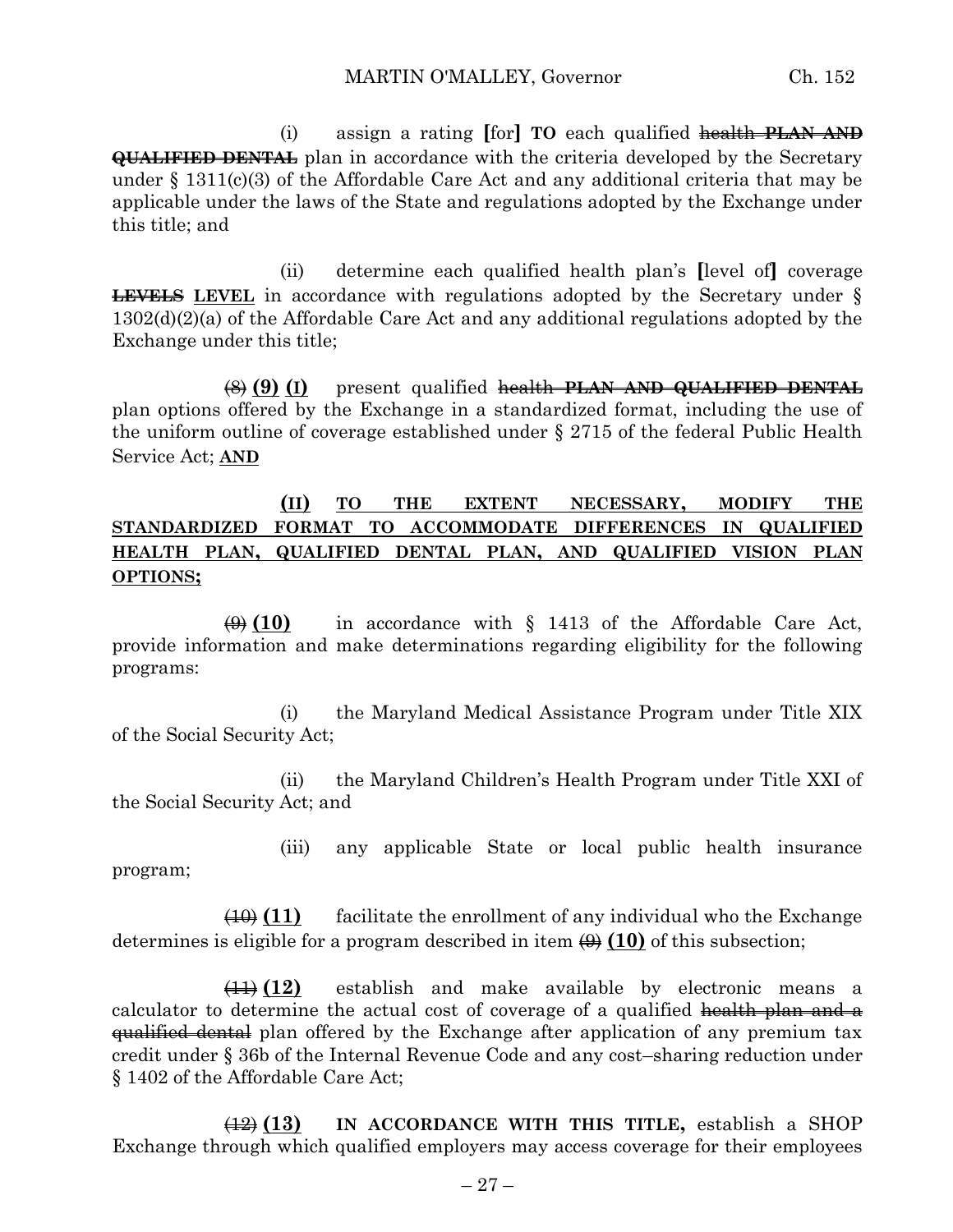at specified **[**levels of**]** coverage **LEVELS** and meet standards for the federal qualified employer tax credit;

(13) **(14)** implement a certification process for individuals exempt from the individual responsibility requirement and penalty under § 5000a of the Internal Revenue Code on the grounds that:

(i) no affordable qualified health plan that covers the individual is available through the Exchange or the individual's employer; or

(ii) the individual meets other requirements under the Affordable Care Act that make the individual eligible for the exemption;

(14) **(15)** implement a process for transfer to the United States Secretary of the Treasury the name and taxpayer identification number of each individual who:

(i) is certified as exempt from the individual responsibility requirement;

(ii) is employed but determined eligible for the premium tax credit on the grounds that:

1. the individual's employer does not provide minimum essential coverage; or

2. the employer's coverage is determined to be unaffordable for the individual or does not provide the requisite minimum actuarial value;

(iii) notifies the Exchange under  $\S$  1411(b)(4) of the Affordable Care Act that the individual has changed employers; **[**and**] OR**

(iv) ceases coverage under a qualified health plan during the plan year, together with the date coverage ceased;

(15) **(16)** provide notice to employers of employees who cease coverage under a qualified health plan during a plan year, together with the date coverage ceased;

(16) **(17)** conduct processes required by the Secretary and the United States Secretary of the Treasury to determine eligibility for premium tax credits, reduced cost–sharing, and individual responsibility requirement exemptions;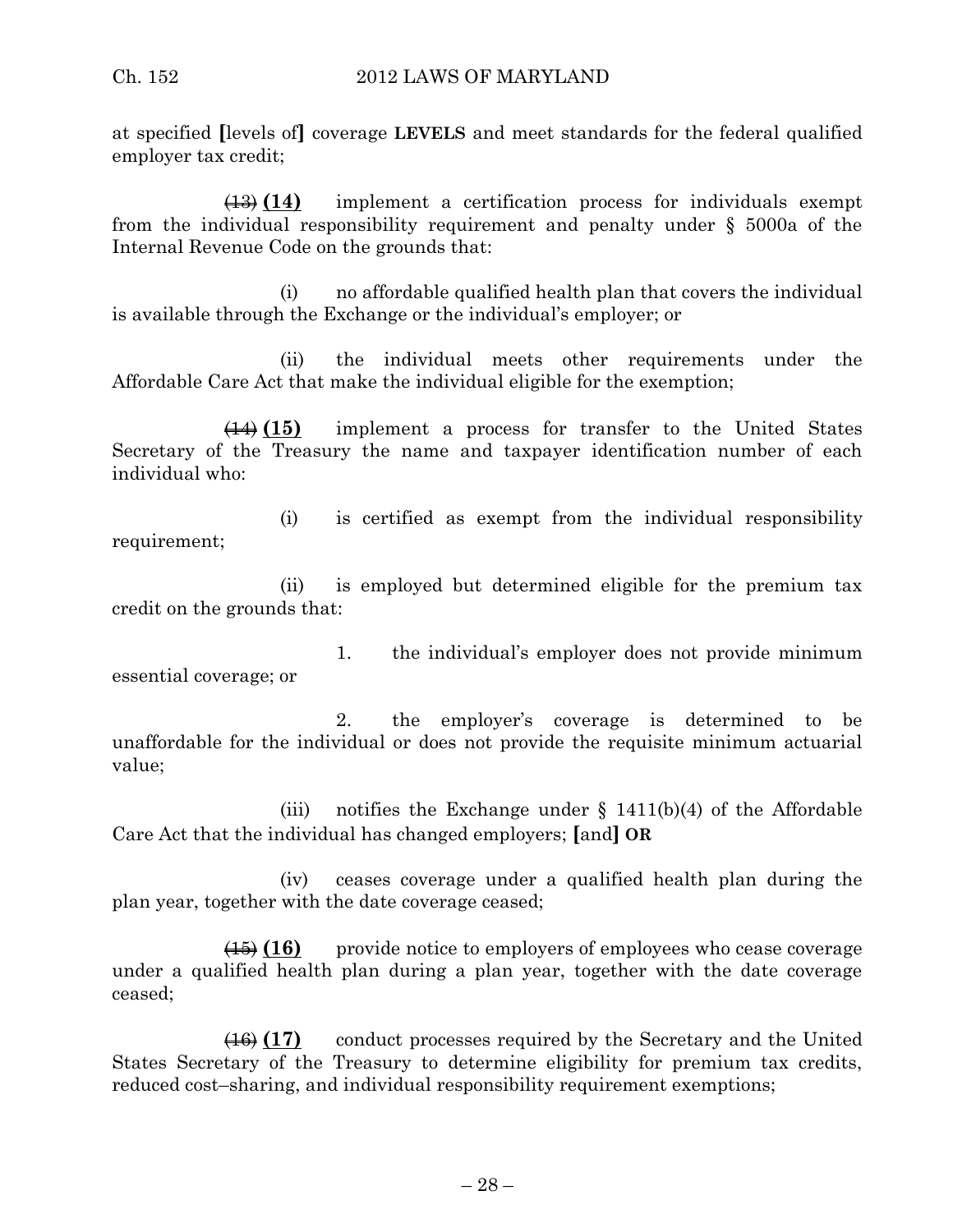(17) **(18)** establish a Navigator Program in accordance with § 1311(i) of the Affordable Care Act and **[**any requirements established under**]** this title;

(18) (i) establish a process, in accordance with § 10108 of the Affordable Care Act, for crediting the amount of free choice vouchers to premiums of qualified health plans and qualified dental plans in which qualified employees are enrolled; and

(ii) collect the amount credited from the employer offering the qualified health plan;

(19) **(19)** carry out a plan to provide appropriate assistance for consumers seeking to purchase products through the Exchange, including the implementation of**:**

**(I)** the **[**Navigator Program**] A NAVIGATOR PROGRAM FOR THE SHOP EXCHANGE AND A NAVIGATOR PROGRAM FOR THE INDIVIDUAL EXCHANGE;** and

**(II) THE** toll–free hotline required under item (4) **(5)** of this subsection; and

(20) carry out a public relations and advertising campaign to promote the Exchange.

(c) If the **AN** individual enrolls in another type of minimum essential coverage**,** neither the Exchange nor a carrier offering qualified health plans through the Exchange may charge an **THE** individual a fee or penalty for termination of coverage on the grounds that:

(1) the individual has become newly eligible for that coverage; or

(2) the individual's employer–sponsored coverage has become affordable under the standards of § 36b(c)(2)(c) of the Internal Revenue Code.

(d) The Exchange, through the advisory committees established under § 31–106(g) of this title or through other means, shall consult with and consider the recommendations of the stakeholders represented on the advisory committees in the exercise of its duties under this title.

- (e) The Exchange may not make available:
	- (1) any health benefit plan that is not a qualified health plan;  $\theta$

(2) any dental plan that is not a qualified dental plan**; OR**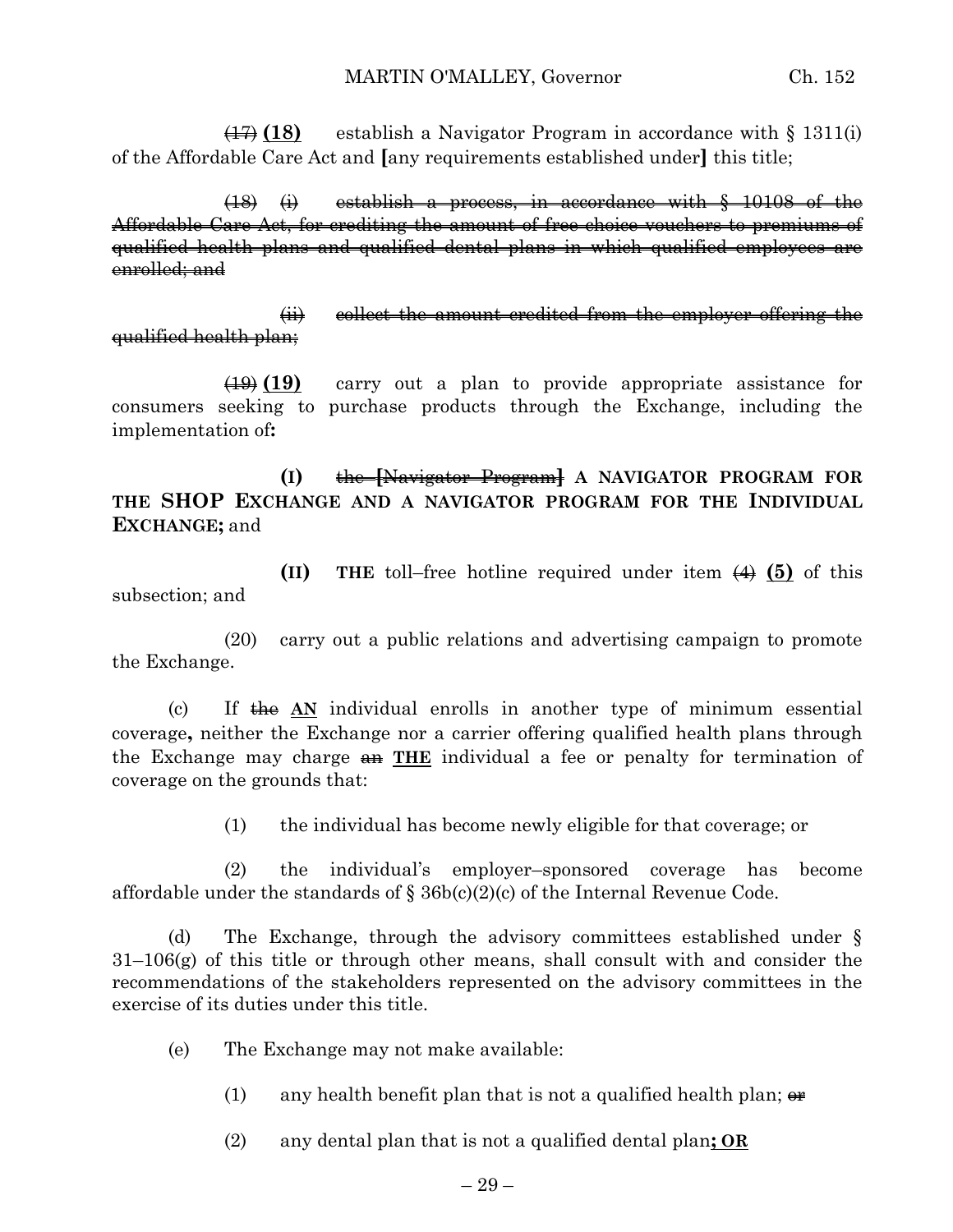#### **(3) ANY VISION PLAN THAT IS NOT A QUALIFIED VISION PLAN**.

**31–109.**

**(A) SUBJECT TO SUBSECTION (B) OF THIS SECTION, THE EXCHANGE MAY ENTER INTO AGREEMENTS OR MEMORANDA OF UNDERSTANDING WITH ANOTHER STATE TO:**

**(1) DEVELOP JOINT OR RECIPROCAL CERTIFICATION PROCESSES;**

**(2) DEVELOP CONSISTENCY IN QUALIFIED HEALTH PLANS AND QUALIFIED DENTAL PLANS OFFERED ACROSS STATES; AND**

**(3) COORDINATE RESOURCES FOR ADMINISTRATIVE PROCESSES NECESSARY TO SUPPORT:**

**(I) CERTIFICATION OF QUALIFIED HEALTH PLANS AND QUALIFIED DENTAL PLANS; AND** 

**(II) OTHER FUNCTIONS OF THE EXCHANGE.**

**(B) ANY INTERSTATE AGREEMENTS OR MEMORANDA OF UNDERSTANDING ENTERED INTO UNDER SUBSECTION (A) OF THIS SECTION SHALL COMPLY WITH AND ADVANCE:**

**(1) THE PURPOSES AND REQUIREMENTS OF THIS TITLE AND THE AFFORDABLE CARE ACT; AND**

**(2) THE POLICIES AND REGULATIONS ADOPTED BY THE EXCHANGE UNDER THIS TITLE.**

**31–110.**

**(A) IN MAKING QUALIFIED HEALTH PLANS AND QUALIFIED DENTAL PLANS AVAILABLE TO INDIVIDUALS AND EMPLOYERS THROUGH CONTRACTS WITH CARRIERS, THE EXCHANGE FIRST SHALL SEEK TO:**

**(1) ACHIEVE A ROBUST AND STABLE ENROLLMENT IN THE EXCHANGE; AND** 

**(2) DECREASE THE NUMBER OF STATE RESIDENTS WITHOUT HEALTH INSURANCE COVERAGE.**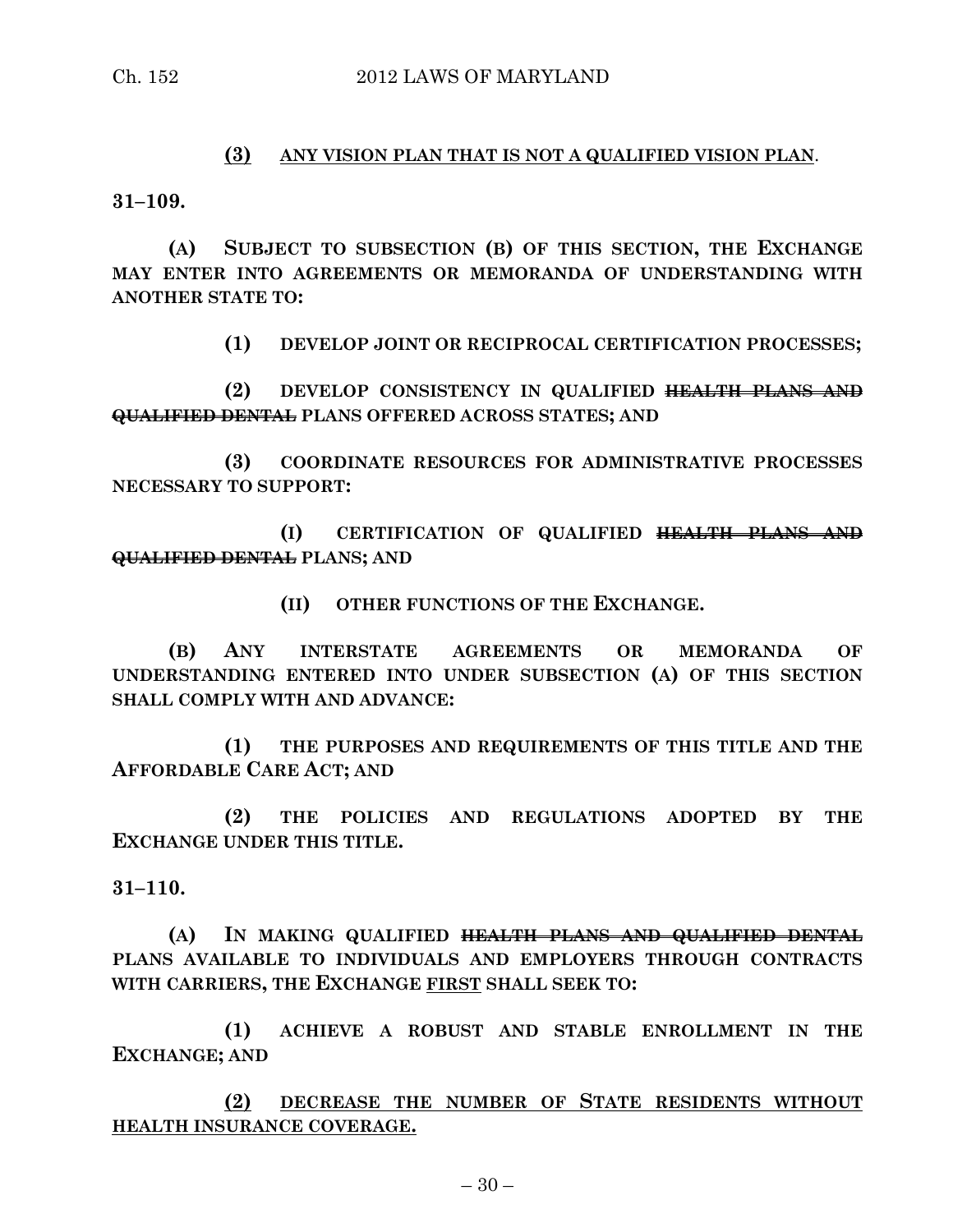**(2) USE THE MARKET IMPACT ATTAINED THROUGH A ROBUST AND STABLE ENROLLMENT TO PURSUE KEY OBJECTIVES SUCH AS HIGH QUALITY STANDARDS OF CARE, DELIVERY SYSTEM REFORMS, HEALTH EQUITY, IMPROVED PATIENT EXPERIENCE AND OUTCOMES, AND MEANINGFUL COST CONTROLS WITHIN THE HEALTH CARE SYSTEM.**

**(B) (1) SUBJECT TO SUBSECTION (E) OF THIS SECTION, THE EXCHANGE, WITH THE MARKET IMPACT AND LEVERAGE ATTAINED THROUGH A ROBUST AND STABLE ENROLLMENT, MAY USE ALTERNATIVE CONTRACTING OPTIONS AND ACTIVE PURCHASING STRATEGIES TO INCREASE AFFORDABILITY AND QUALITY OF CARE FOR CONSUMERS AND LOWER COSTS IN THE HEALTH CARE SYSTEM OVERALL.**

**(2) THE EXCHANGE'S EFFORTS TO INCREASE AFFORDABILITY AND QUALITY OF CARE AND TO LOWER COSTS MAY INCLUDE PURSUING KEY OBJECTIVES SUCH AS HIGHER STANDARDS OF CARE, CONTINUITY OF CARE, DELIVERY SYSTEM REFORMS, HEALTH EQUITY, IMPROVED PATIENT EXPERIENCE AND OUTCOMES, AND MEANINGFUL COST CONTROLS WITHIN THE HEALTH CARE SYSTEM.**

**(B) (C) IN EMPLOYING CONTRACTING STRATEGIES TO IMPLEMENT SUBSECTION (A) OF THIS SECTION, THE EXCHANGE SHALL CONSIDER, ON A CONTINUING BASIS, THE NEED TO BALANCE:**

**(1) THE IMPORTANCE OF SUFFICIENT ENROLLMENT AND CARRIER PARTICIPATION TO ENSURE THE EXCHANGE'S SUCCESS AND LONG–TERM VIABILITY; AND**

**(2) ITS PROMOTION OF PROGRESS IN ACHIEVING THE KEY OBJECTIVES STATED IN SUBSECTION (A)(2) (B)(2) OF THIS SECTION.**

**(C) (D) BEGINNING JANUARY 1, 2014, THE EXCHANGE:**

**(1) SHALL ALLOW ANY QUALIFIED HEALTH PLANS AND QUALIFIED DENTAL PLANS THAT MEET THE MINIMUM STANDARDS ESTABLISHED BY THE EXCHANGE UNDER THIS TITLE TO BE OFFERED IN THE EXCHANGE; AND**

**(2) MAY EXERCISE ITS AUTHORITY UNDER § 31–115(B)(9) OF THIS TITLE TO ESTABLISH MINIMUM STANDARDS FOR QUALIFIED HEALTH PLANS AND QUALIFIED DENTAL PLANS IN ADDITION TO THOSE REQUIRED BY THE AFFORDABLE CARE ACT.**

**(D) (E) AFTER DECEMBER 31, 2014, SUBJECT TO SUBSECTIONS (F) AND (G) OF THIS SECTION, BEGINNING JANUARY 1, 2016, IN ADDITION TO**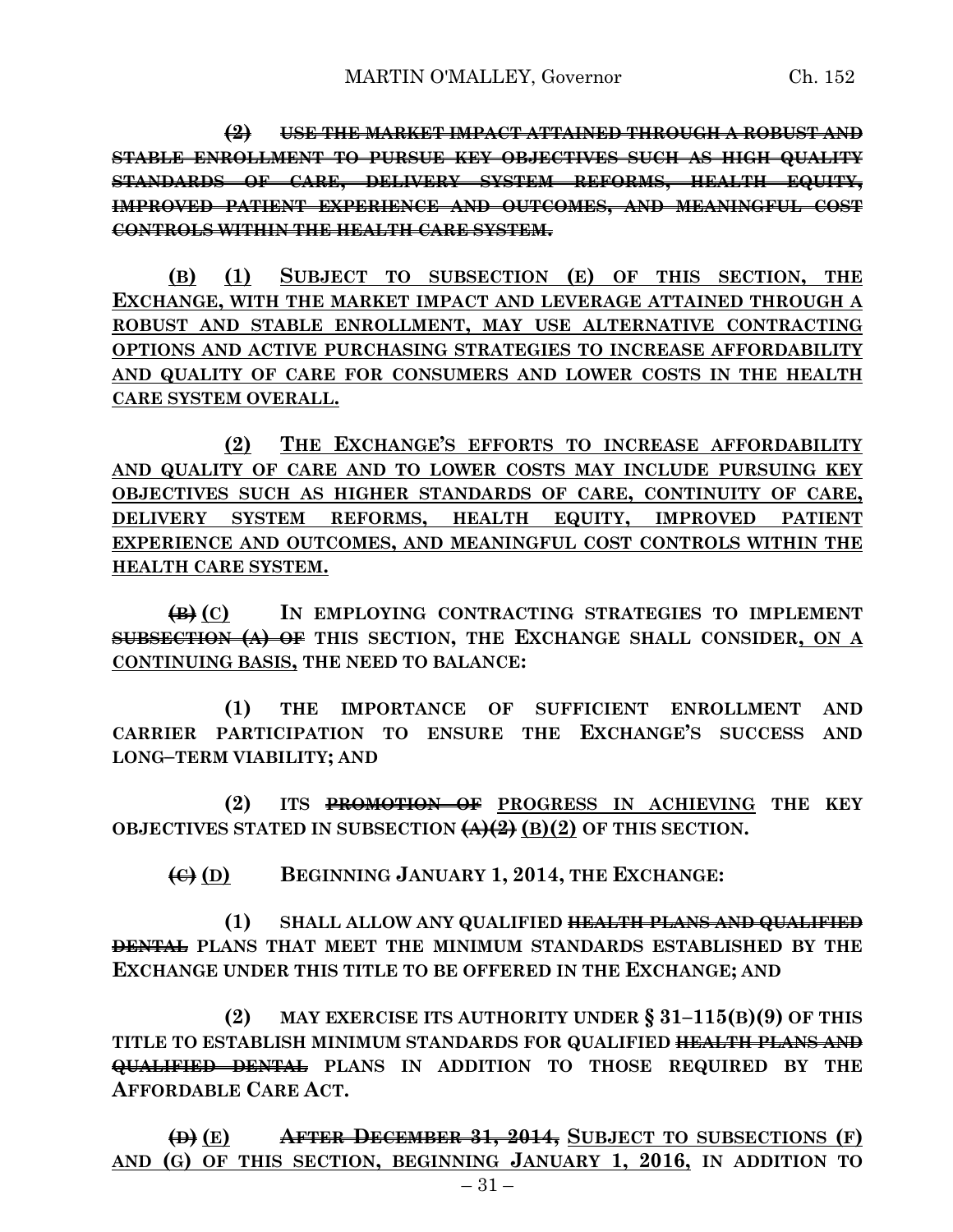**ESTABLISHING MINIMUM STANDARDS FOR QUALIFIED HEALTH PLANS AND QUALIFIED DENTAL PLANS, THE EXCHANGE MAY EMPLOY ALTERNATIVE CONTRACTING OPTIONS AND ACTIVE PURCHASING STRATEGIES, INCLUDING:**

**(1) COMPETITIVE BIDDING;**

**(2) NEGOTIATION WITH CARRIERS TO ACHIEVE OPTIMAL PARTICIPATION AND PLAN OFFERINGS IN THE EXCHANGE; AND** 

**(3) PARTNERING WITH CARRIERS TO PROMOTE CHOICE AND AFFORDABILITY FOR INDIVIDUALS AND SMALL EMPLOYERS AMONG QUALIFIED HEALTH PLANS AND QUALIFIED DENTAL PLANS OFFERING HIGH VALUE, PATIENT–CENTERED, TEAM–BASED CARE, VALUE–BASED INSURANCE DESIGN, AND OTHER HIGH QUALITY AND AFFORDABLE OPTIONS.**

**(E) IN EMPLOYING ALTERNATIVE CONTRACTING OPTIONS AND ACTIVE PURCHASING STRATEGIES, THE EXCHANGE SHALL:**

**(1) CONTINUALLY ASSESS AND ADJUST FOR THE IMPACT OF THE OPTIONS AND STRATEGIES ON ITS SUSTAINABILITY, THE QUALITY AND AFFORDABILITY OF ITS QUALIFIED HEALTH PLANS AND QUALIFIED DENTAL PLANS, AND THE ACHIEVEMENT OF ITS OTHER KEY OBJECTIVES; AND** 

**(2) WORK WITH THE COMMISSIONER TO REASSESS, IN LIGHT OF ITS CONTRACTING STRATEGIES, THE PARTICIPATION REQUIREMENTS FOR CARRIERS IN THE INDIVIDUAL AND SMALL GROUP MARKETS OUTSIDE THE EXCHANGE AS SET FORTH IN §§ 15–1204(B) AND 15–1303(B) OF THIS ARTICLE.**

**(F) DURING ANY YEAR IN WHICH THE EXCHANGE EMPLOYS ALTERNATIVE CONTRACTING OPTIONS AND ACTIVE PURCHASING STRATEGIES, THE PARTICIPATION REQUIREMENTS SET FORTH IN §§ 15–1204.1(B) AND 15–1303(B) OF THIS ARTICLE FOR CARRIERS IN THE INDIVIDUAL AND SMALL GROUP MARKETS OUTSIDE THE EXCHANGE SHALL BE SUSPENDED.**

# **(G) BEFORE EMPLOYING AN ALTERNATIVE CONTRACTING OPTION OR ACTIVE PURCHASING STRATEGY, THE EXCHANGE:**

**(1) ON OR AFTER DECEMBER 1, BUT NOT LATER THAN THE FIRST DAY OF THE NEXT REGULAR SESSION OF THE GENERAL ASSEMBLY, SHALL SUBMIT TO THE SENATE FINANCE COMMITTEE AND THE HOUSE HEALTH AND GOVERNMENT OPERATIONS COMMITTEE, IN ACCORDANCE WITH § 2–1246 OF THE STATE GOVERNMENT ARTICLE, A PLAN FOR THE USE OF THE ALTERNATIVE**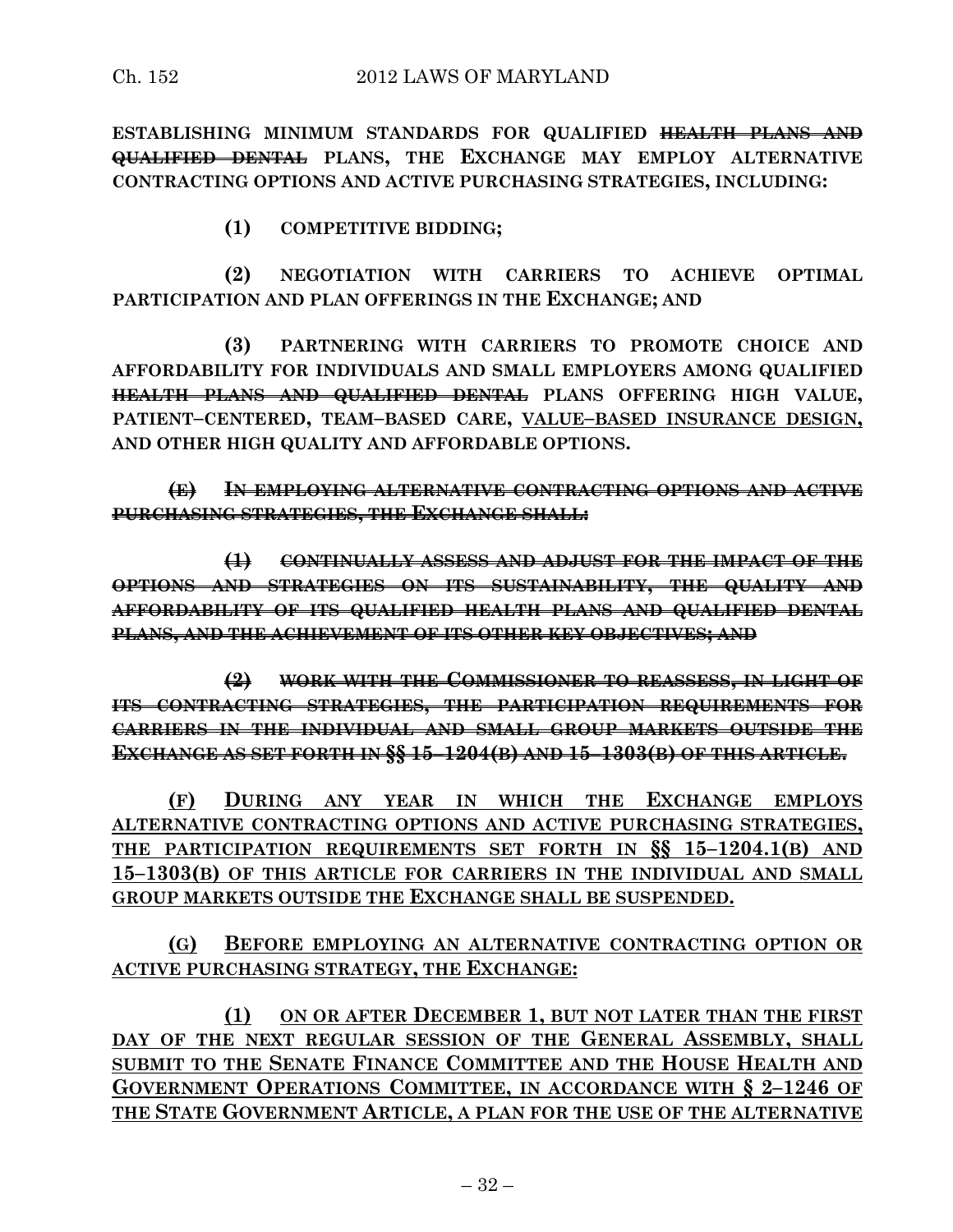**CONTRACTING OPTION OR ACTIVE PURCHASING STRATEGY, INCLUDING AN ANALYSIS OF:**

**(I) THE OBJECTIVES TO BE ACHIEVED THROUGH USE OF THE ALTERNATIVE CONTRACTING OPTION OR ACTIVE PURCHASING STRATEGY; AND**

**(II) THE IMPACT ON THE INSURANCE MARKETS INSIDE AND OUTSIDE THE EXCHANGE AND ON CONSUMERS; AND**

**(2) SHALL ALLOW THE COMMITTEES TO HAVE 90 DAYS FOR REVIEW AND COMMENT.**

**31–111.**

**(A) THE SHOP EXCHANGE:**

**(1) SHALL BE A SEPARATE INSURANCE MARKET WITHIN THE EXCHANGE FOR SMALL EMPLOYERS; AND** 

**(2) MAY NOT BE MERGED WITH THE INDIVIDUAL MARKET OF THE INDIVIDUAL EXCHANGE.**

**(B) THE SHOP EXCHANGE SHALL BE DESIGNED TO BALANCE:**

**(1) THE VIABILITY OF THE SHOP EXCHANGE AS AN ALTERNATIVE FOR QUALIFIED EMPLOYERS AND THEIR EMPLOYEES WHO HAVE NOT BEEN ABLE HISTORICALLY TO ACCESS AND AFFORD INSURANCE IN THE SMALL GROUP MARKET;**

**(2) THE NEED FOR STABILITY AND PREDICTABILITY IN EMPLOYERS' HEALTH INSURANCE COSTS INCURRED ON BEHALF OF THEIR EMPLOYEES; AND**

**(3) THE DESIRABILITY OF PROVIDING EMPLOYEES WITH A MEANINGFUL CHOICE AMONG HIGH–QUALITY AND AFFORDABLE HEALTH BENEFIT PLANS; AND**

**(4) THE NEED TO FACILITATE CONTINUITY OF CARE FOR EMPLOYEES WHO CHANGE EMPLOYERS OR HEALTH BENEFIT PLANS.**

**(C) THE SHOP EXCHANGE SHALL ALLOW QUALIFIED EMPLOYERS TO:**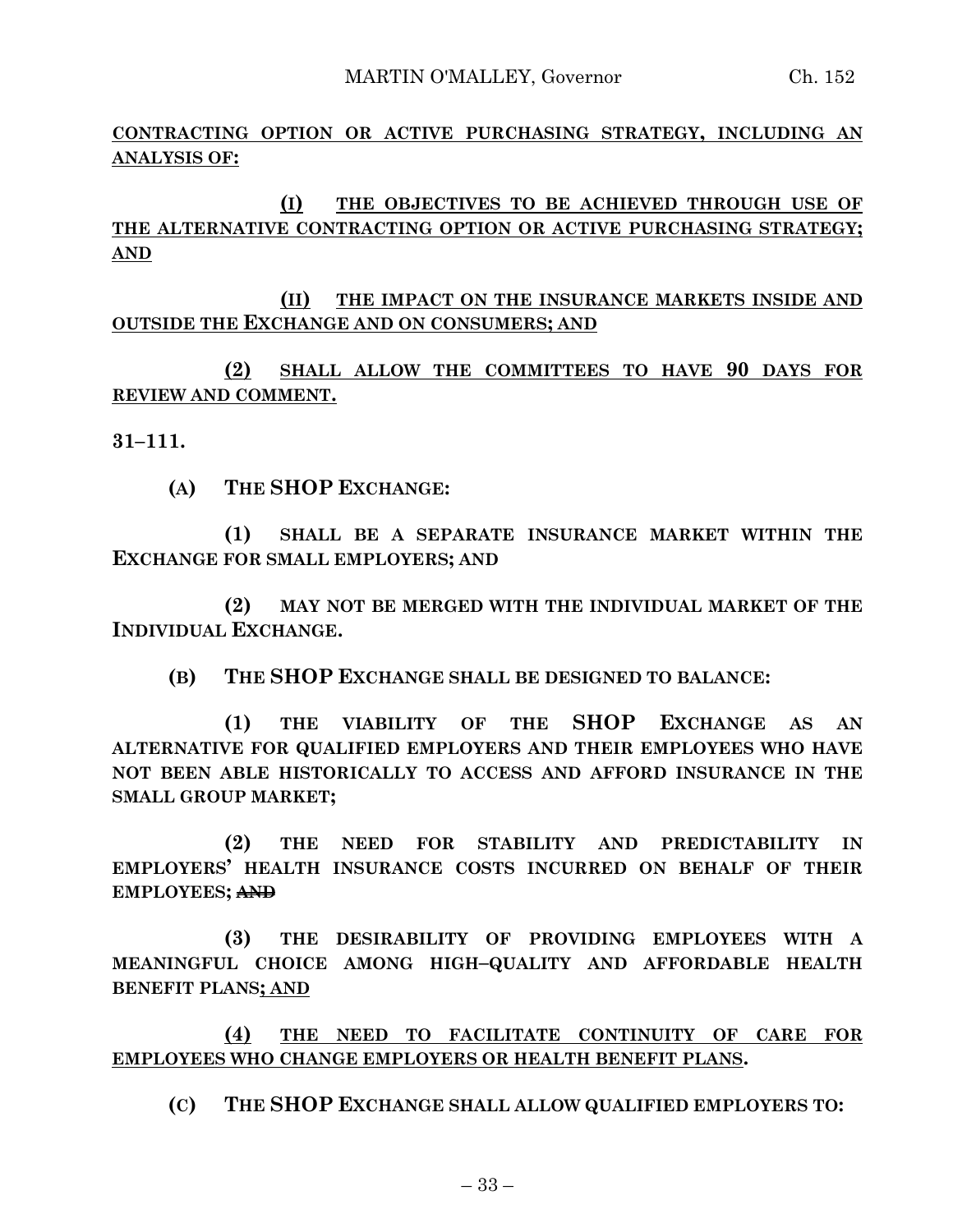**(1) AS REQUIRED BY REGULATIONS ADOPTED BY THE SECRETARY UNDER THE AFFORDABLE CARE ACT, DESIGNATE A COVERAGE LEVEL WITHIN WHICH THEIR EMPLOYEES MAY CHOOSE ANY QUALIFIED HEALTH PLAN; OR**

**(2) DESIGNATE A CARRIER OR AN INSURANCE HOLDING COMPANY SYSTEM, AS DEFINED IN § 7–101 OF THIS ARTICLE, AND A MENU OF QUALIFIED HEALTH PLANS OFFERED BY THE CARRIER OR THE INSURANCE HOLDING COMPANY SYSTEM IN THE SHOP EXCHANGE FROM WHICH THEIR EMPLOYEES MAY CHOOSE.**

**(D) IN ADDITION TO THE OPTIONS SET FORTH IN SUBSECTION (C) OF THIS SECTION, THE SHOP EXCHANGE ALSO MAY ALLOW QUALIFIED EMPLOYERS TO DESIGNATE ONE OR MORE QUALIFIED DENTAL PLANS AND QUALIFIED VISION PLANS TO BE MADE AVAILABLE TO THEIR EMPLOYEES.**

**(D) (E) ON OR AFTER JANUARY 1, 2016, IN ORDER TO CONTINUE TO PROMOTE THE SHOP EXCHANGE'S PRINCIPLES OF ACCESSIBILITY, CHOICE, AFFORDABILITY, AND SUSTAINABILITY, AND AS IT OBTAINS MORE DATA ON ADVERSE SELECTION, COST, ENROLLMENT, AND OTHER FACTORS, THE SHOP EXCHANGE:**

**(1) MAY REASSESS AND MODIFY THE MANNER IN WHICH THE SHOP EXCHANGE ALLOWS QUALIFIED EMPLOYERS TO OFFER, AND THEIR EMPLOYEES TO CHOOSE, QUALIFIED HEALTH PLANS AND COVERAGE LEVELS; AND**

**(2) IN REASSESSING EMPLOYER AND EMPLOYEE CHOICE, MAY CONSIDER OPTIONS WHICH WOULD PROMOTE THE ADDITIONAL OBJECTIVE OF INCREASING THE PORTABILITY OF EMPLOYEES' HEALTH INSURANCE AS EMPLOYEES MOVE FROM EMPLOYER TO EMPLOYER OR TRANSITION IN AND OUT OF EMPLOYMENT; AND**

**(3) SHALL IMPLEMENT ANY MODIFICATION OF OFFERINGS AND CHOICE THROUGH REGULATIONS ADOPTED BY THE SHOP EXCHANGE.**

**31–112.**

- **(A) THERE IS A NAVIGATOR PROGRAM FOR THE SHOP EXCHANGE.**
- **(B) THE NAVIGATOR PROGRAM FOR THE SHOP EXCHANGE SHALL:**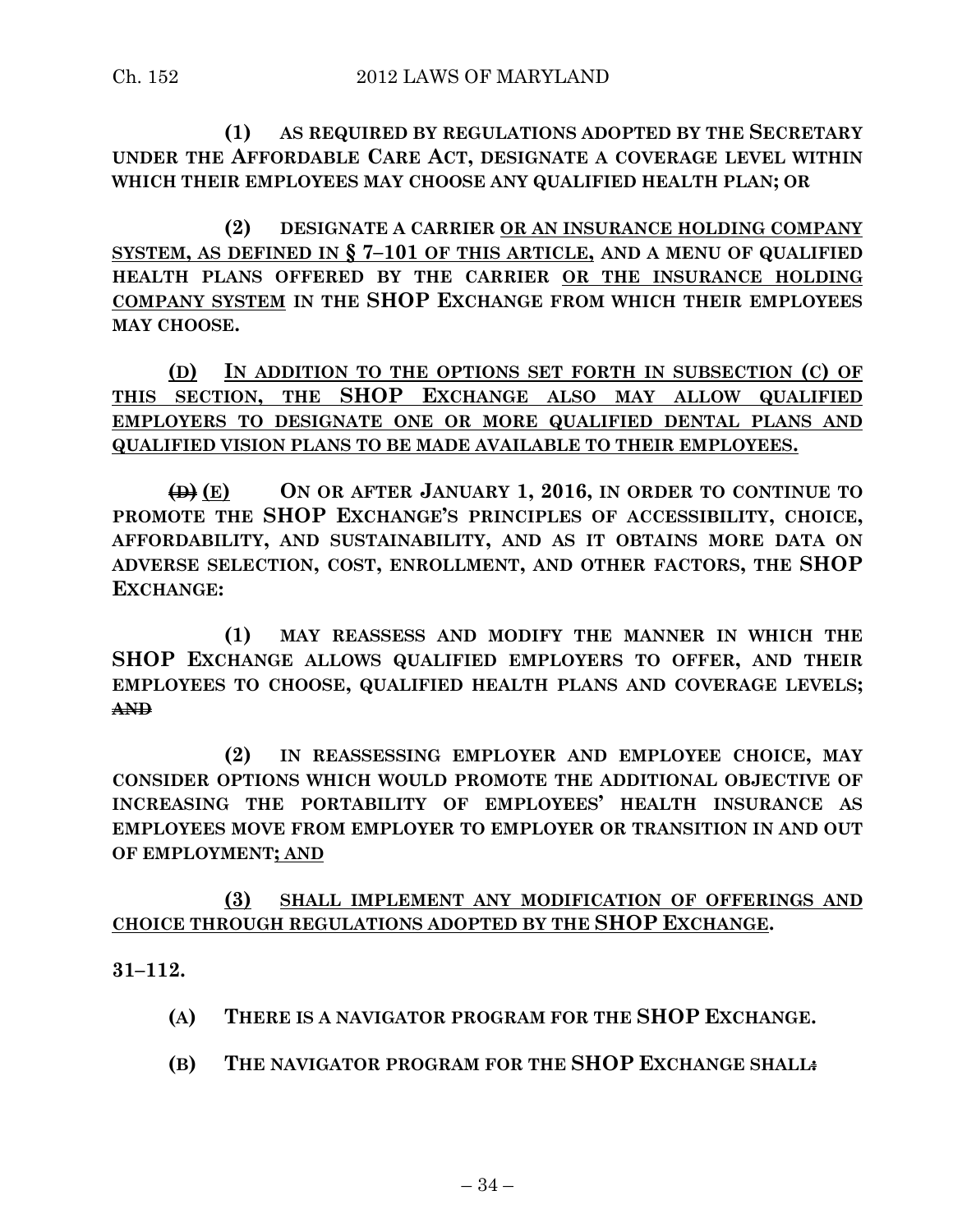**(1) FOCUS OUTREACH EFFORTS AND PROVIDE HEALTH INSURANCE ENROLLMENT AND ELIGIBILITY SERVICES TO SMALL EMPLOYERS THAT DO NOT OFFER HEALTH INSURANCE TO THEIR EMPLOYEES; AND**

**(2) RELY ON THE STATE'S INSURANCE PRODUCER COMMUNITY TO CONTINUE TO PROVIDE WIDESPREAD AND COMPREHENSIVE ENROLLMENT AND CONSUMER ASSISTANCE SERVICES TO SMALL EMPLOYERS BOTH INSIDE AND OUTSIDE THE SHOP EXCHANGE.**

**(C) (1) TO ACHIEVE THESE OBJECTIVES CARRY OUT ITS PURPOSE AND IN COMPLIANCE WITH THE AFFORDABLE CARE ACT, A SHOP EXCHANGE NAVIGATOR, WITH RESPECT ONLY TO QUALIFIED HEALTH PLANS AND QUALIFIED DENTAL PLANS OFFERED IN THE SHOP EXCHANGE, MAY THE SHOP EXCHANGE NAVIGATOR PROGRAM, WITH RESPECT ONLY TO QUALIFIED PLANS OFFERED IN THE SHOP EXCHANGE, SHALL PROVIDE COMPREHENSIVE CONSUMER ASSISTANCE SERVICES, INCLUDING:**

**(I) CONDUCT CONDUCTING EDUCATION AND OUTREACH TO SMALL EMPLOYERS;**

**(II) DISTRIBUTE DISTRIBUTING INFORMATION ABOUT THE SHOP EXCHANGE, INCLUDING INFORMATION ABOUT:**

**1. OPTIONS WITH RESPECT TO EMPLOYER AND EMPLOYEE CHOICE;**

**2. PROCEDURES FOR ENROLLING IN QUALIFIED HEALTH PLANS AND QUALIFIED DENTAL PLANS; AND** 

**3. THE AVAILABILITY OF APPLICABLE TAX CREDITS;**

**(III) SELL QUALIFIED HEALTH PLANS AND QUALIFIED DENTAL PLANS OFFERED IN THE SHOP EXCHANGE;**

**(IV) (III) FACILITATE FACILITATING:**

**1. QUALIFIED HEALTH PLAN AND QUALIFIED DENTAL PLAN SELECTION, BASED ON THE NEEDS OF THE EMPLOYEE;**

- **2. APPLICATION PROCESSES,;**
- **3. ENROLLMENT,;**
- **4. RENEWALS,; AND**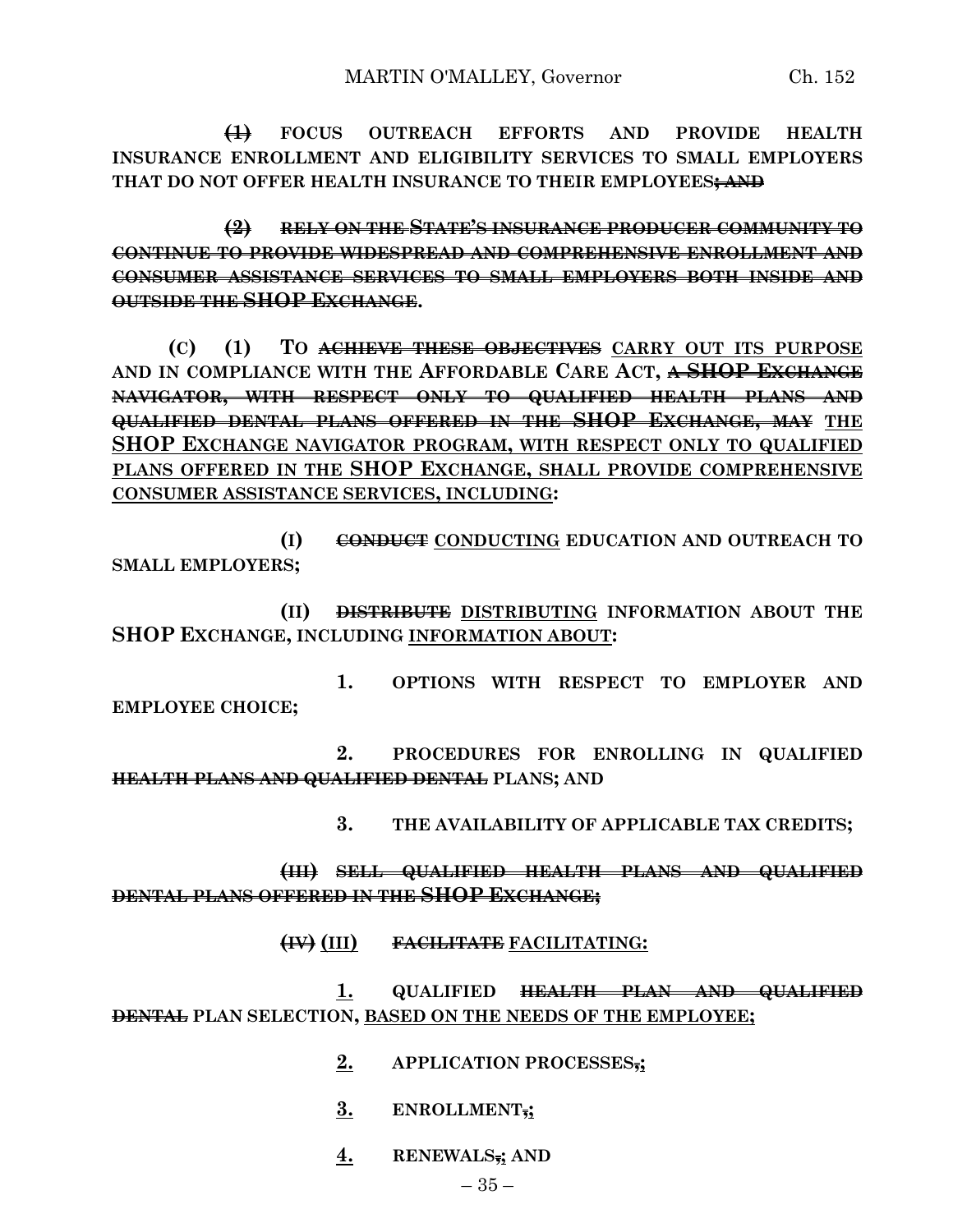#### **5. DISENROLLMENT;**

#### **(V) (IV) CONDUCT CONDUCTING TAX CREDIT ELIGIBILITY DETERMINATIONS AND REDETERMINATIONS FOR TAX CREDITS;**

**(VI) (V) PROVIDE PROVIDING REFERRALS TO APPROPRIATE AGENCIES FOR, INCLUDING THE ATTORNEY GENERAL'S HEALTH EDUCATION AND ADVOCACY UNIT AND THE ADMINISTRATION, FOR APPLICANTS AND ENROLLEES WITH GRIEVANCES, COMPLAINTS, APPEALS, OR QUESTIONS;**

**(VII) (VI) PROVIDE PROVIDING ALL INFORMATION AND SERVICES IN A MANNER THAT IS CULTURALLY AND LINGUISTICALLY APPROPRIATE AND ENSURES ACCESSIBILITY FOR INDIVIDUALS WITH DISABILITIES; AND**

**(VIII) (VII) PROVIDE PROVIDING ONGOING SUPPORT WITH RESPECT TO THE FUNCTIONS SET FORTH IN THIS SECTION, INCLUDING ELIGIBILITY, AND ENROLLMENT, RENEWAL, AND DISENROLLMENT IN AND RENEWAL OF QUALIFIED HEALTH PLANS AND QUALIFIED DENTAL PLANS OFFERED IN THE SHOP EXCHANGE.**

**(2) A SHOP EXCHANGE NAVIGATOR MAY NOT:**

**(I) PROVIDE ANY INFORMATION OR SERVICES RELATED TO HEALTH BENEFIT PLANS OR OTHER PRODUCTS NOT OFFERED IN THE SHOP EXCHANGE; OR**

**(II) SEEK TO REPLACE ANY HEALTH BENEFIT PLAN ALREADY OFFERED BY A SMALL EMPLOYER UNLESS THE SMALL EMPLOYER IS ELIGIBLE FOR A FEDERAL TAX CREDIT AVAILABLE ONLY THROUGH THE SHOP EXCHANGE.**

**(3) (2) A SHOP EXCHANGE NAVIGATOR:**

**(I) SHALL HOLD A SHOP EXCHANGE NAVIGATOR LICENSE ISSUED UNDER SUBSECTION (D) OF THIS SECTION;**

**(II) MAY NOT BE REQUIRED TO HOLD AN INSURANCE PRODUCER LICENSE;**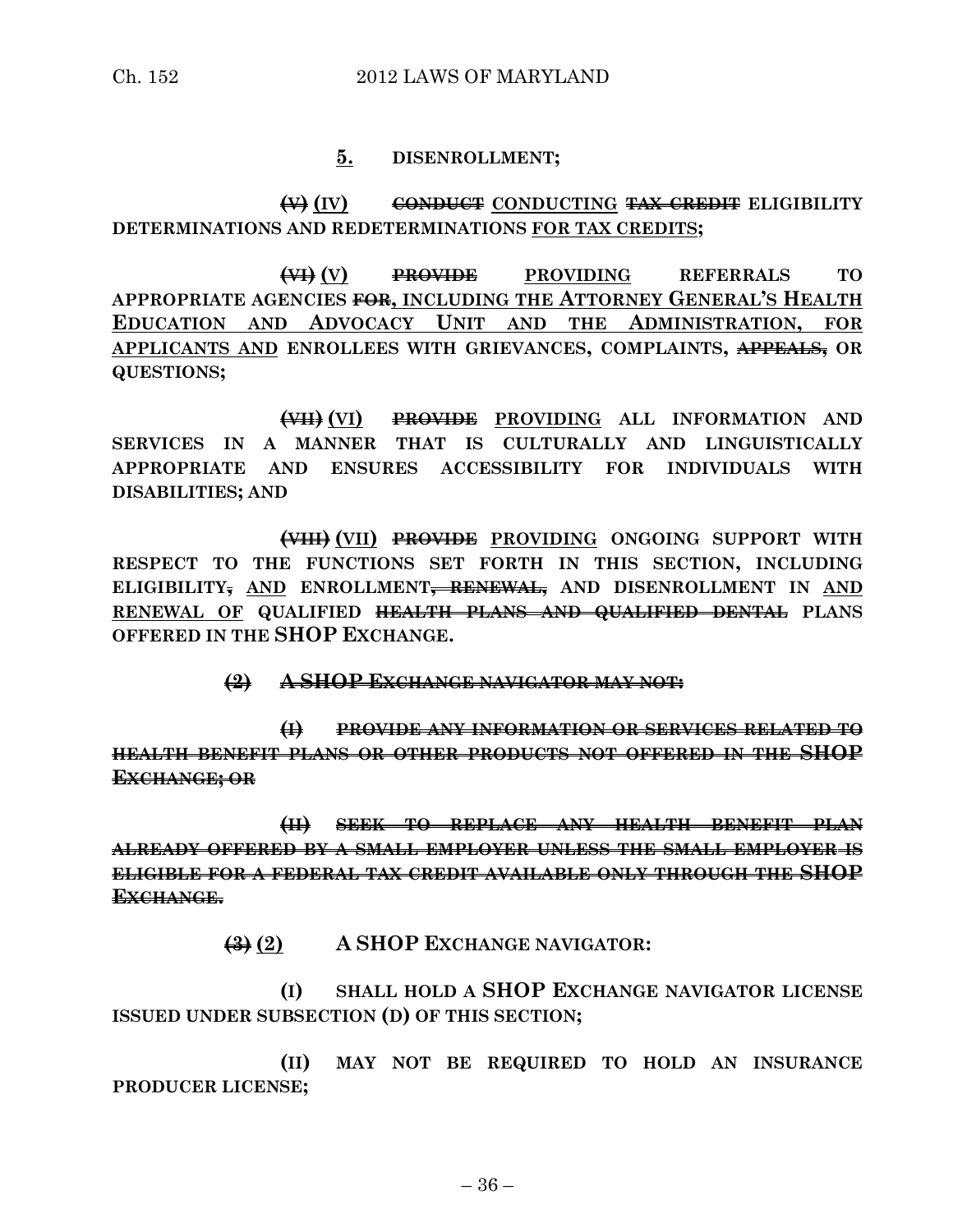**(III) SHALL BE ENGAGED BY AND RECEIVE COMPENSATION ONLY THROUGH THE SHOP EXCHANGE;**

**(IV) SHALL REFER ANY INQUIRIES ABOUT INFORMATION OR SERVICES RELATED TO HEALTH BENEFIT PLANS OR OTHER PRODUCTS NOT OFFERED IN THE SHOP EXCHANGE TO LICENSED INSURANCE PRODUCERS; MAY NOT RECEIVE COMPENSATION FROM OR OTHERWISE BE AFFILIATED WITH A CARRIER, AN INSURANCE PRODUCER, A THIRD–PARTY ADMINISTRATOR, OR ANY OTHER PERSON CONNECTED TO THE INSURANCE INDUSTRY; AND**

**(V) SHALL COMPLETE AND COMPLY WITH ANY ONGOING REQUIREMENTS OF THE TRAINING PROGRAM ESTABLISHED UNDER SUBSECTION (F) (H) OF THIS SECTION; AND**

**(VI) SHALL RECEIVE COMPENSATION ONLY THROUGH THE SHOP EXCHANGE AND NOT FROM A CARRIER OR AN INSURANCE PRODUCER.**

**(3) WITH RESPECT TO THE INSURANCE MARKET OUTSIDE THE EXCHANGE, A SHOP EXCHANGE NAVIGATOR:**

**(I) MAY NOT PROVIDE ANY INFORMATION OR SERVICES RELATED TO HEALTH BENEFIT PLANS OR OTHER PRODUCTS NOT OFFERED IN THE EXCHANGE, EXCEPT FOR GENERAL INFORMATION ABOUT THE INSURANCE MARKET OUTSIDE THE EXCHANGE, WHICH SHALL BE LIMITED TO THE INFORMATION PROVIDED IN A CONSUMER EDUCATION DOCUMENT DEVELOPED BY THE EXCHANGE AND THE COMMISSIONER;**

**(II) SHALL REFER ANY INQUIRIES ABOUT HEALTH BENEFIT PLANS OR OTHER PRODUCTS NOT OFFERED IN THE EXCHANGE TO:**

**1. ANY RESOURCES THAT MAY BE MAINTAINED BY** 

**THE EXCHANGE; OR**

**2. CARRIERS AND LICENSED INSURANCE** 

**PRODUCERS;**

**(III) MAY NOT SEEK TO REPLACE ANY HEALTH BENEFIT PLAN ALREADY OFFERED BY A SMALL EMPLOYER UNLESS THE SMALL EMPLOYER IS ELIGIBLE FOR A FEDERAL TAX CREDIT AVAILABLE ONLY THROUGH THE SHOP EXCHANGE; AND**

**(IV) SHALL REFER TO THE INDIVIDUAL EXCHANGE NAVIGATOR PROGRAM ANY INQUIRIES ABOUT INFORMATION OR SERVICES RELATED TO:**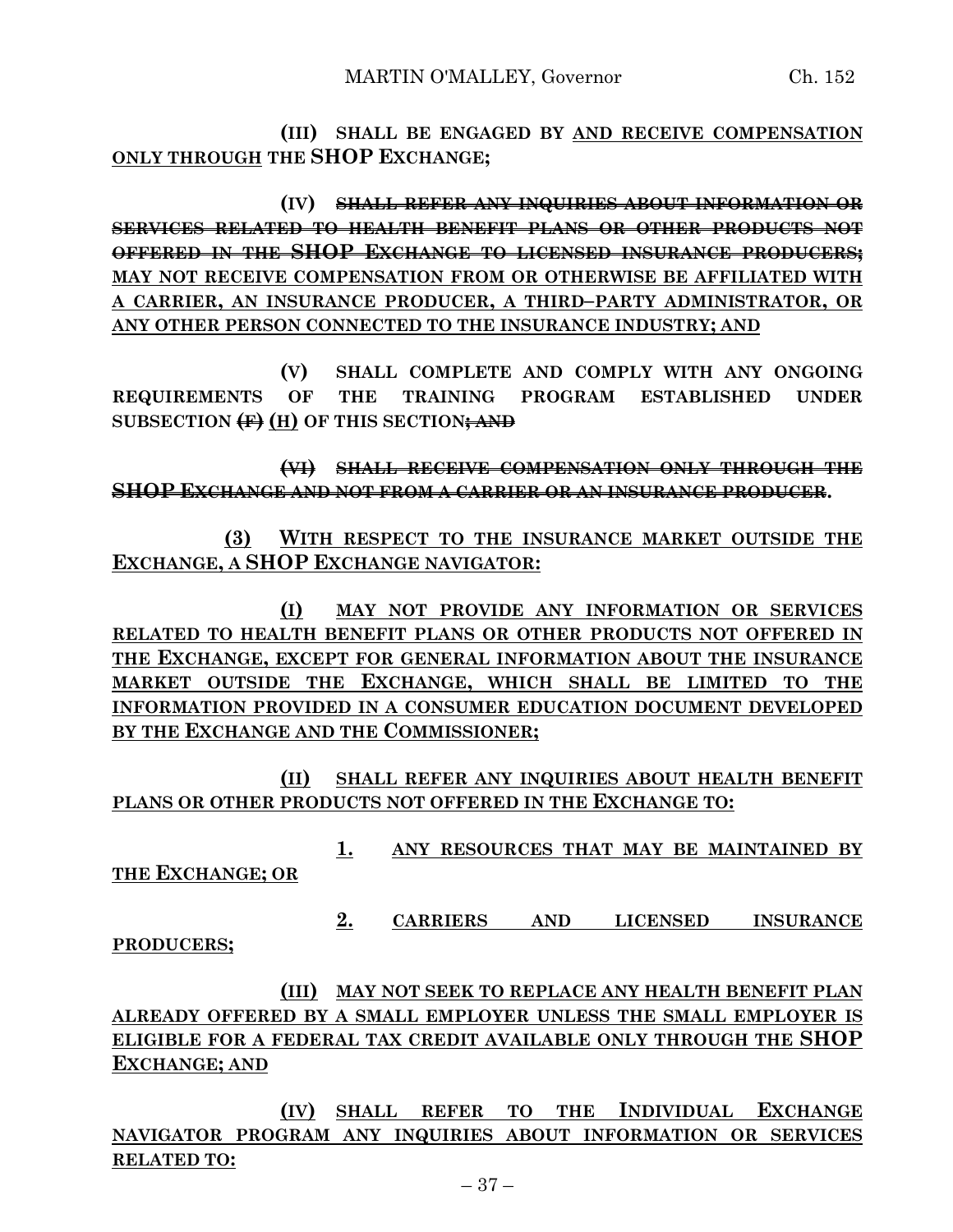### **1. QUALIFIED PLANS OFFERED IN THE INDIVIDUAL**

#### **EXCHANGE; OR**

# **2. THE MARYLAND MEDICAL ASSISTANCE PROGRAM AND THE MARYLAND CHILDREN'S HEALTH PROGRAM.**

**(D) (1) THE COMMISSIONER SHALL ISSUE A SHOP EXCHANGE NAVIGATOR LICENSE TO EACH APPLICANT WHO MEETS THE REQUIREMENTS OF THIS SUBSECTION.**

**(2) TO QUALIFY FOR A SHOP EXCHANGE NAVIGATOR LICENSE, AN APPLICANT:**

**(I) SHALL BE OF GOOD CHARACTER AND TRUSTWORTHY;**

**(II) SHALL BE AT LEAST 18 YEARS OLD;**

**(III) SHALL PASS A WRITTEN EXAMINATION GIVEN BY THE COMMISSIONER UNDER THIS SUBSECTION; AND**

**(IV) MAY NOT HAVE COMMITTED ANY ACT THAT THE COMMISSIONER FINDS WOULD WARRANT DENIAL SUSPENSION OR REVOCATION OF A LICENSE UNDER SUBSECTION (E) OF THIS SECTION.**

**(3) THE COMMISSIONER SHALL ADOPT REGULATIONS THAT GOVERN:**

**(I) THE SCOPE, TYPE, CONDUCT, FREQUENCY, AND ASSESSMENT OF THE WRITTEN EXAMINATION REQUIRED FOR A LICENSE;**

**(II) THE EXPERIENCE REQUIRED FOR AN INDIVIDUAL APPLICANT TO BE ELIGIBLE TO TAKE THE WRITTEN EXAMINATION; AND**

**(III) THE REINSTATEMENT OF AN EXPIRED LICENSE.**

**(E) (1) THE COMMISSIONER MAY DENY A LICENSE TO AN APPLICANT FOR A SHOP EXCHANGE NAVIGATOR LICENSE, OR SUSPEND, REVOKE, OR REFUSE TO RENEW OR REINSTATE A SHOP EXCHANGE NAVIGATOR LICENSE AFTER NOTICE AND OPPORTUNITY FOR A HEARING UNDER §§ 2–210 THROUGH 2–214 OF THIS ARTICLE, IF THE APPLICANT OR LICENSEE:**

**(I) HAS WILLFULLY VIOLATED THIS ARTICLE OR ANY REGULATION ADOPTED UNDER THIS ARTICLE;**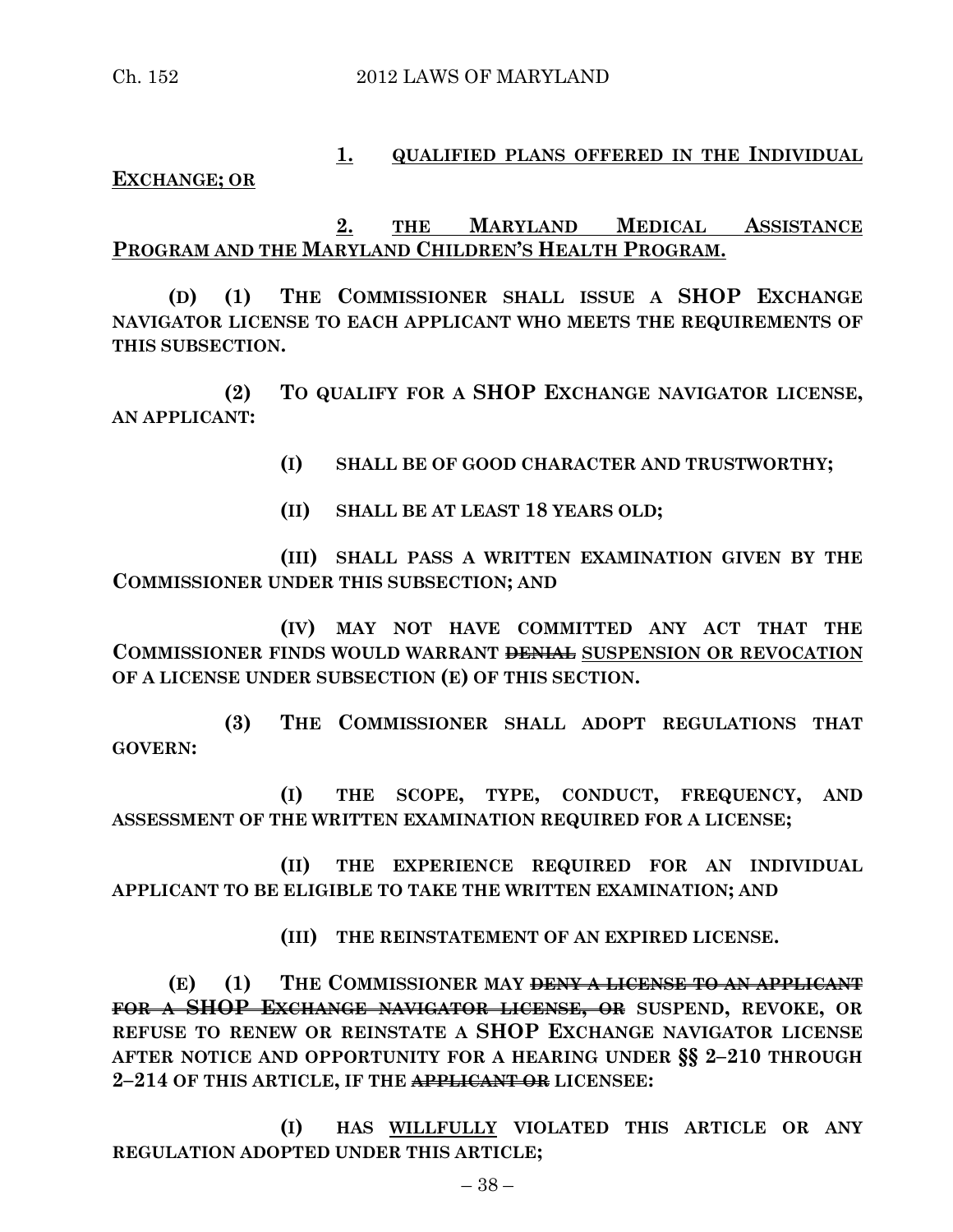**(II) HAS MADE A MATERIAL MISSTATEMENT INTENTIONALLY MISREPRESENTED OR CONCEALED A MATERIAL FACT IN THE APPLICATION FOR THE LICENSE;**

**(III) HAS OBTAINED THE LICENSE BY MISREPRESENTATION, CONCEALMENT, OR OTHER FRAUD;**

**(III) (IV) HAS ENGAGED IN FRAUDULENT OR DISHONEST PRACTICES IN CONDUCTING ACTIVITIES UNDER THE LICENSE;**

**(IV) (V) HAS MISAPPROPRIATED, CONVERTED, OR UNLAWFULLY WITHHELD MONEY IN CONDUCTING ACTIVITIES UNDER THE LICENSE;**

**(VI) HAS FAILED OR REFUSED TO PAY OVER ON DEMAND MONEY THAT BELONGS TO A PERSON ENTITLED TO THE MONEY;**

**(V) (VII) HAS WILLFULLY AND MATERIALLY MISREPRESENTED THE PROVISIONS OF A QUALIFIED HEALTH PLAN OR QUALIFIED DENTAL PLAN;**

**(VI) (VIII) HAS BEEN CONVICTED OF A FELONY, A CRIME OF MORAL TURPITUDE, OR ANY CRIMINAL OFFENSE INVOLVING DISHONESTY OR BREACH OF TRUST; OR**

**(IX) HAS FAILED AN EXAMINATION REQUIRED BY THIS ARTICLE OR REGULATIONS ADOPTED UNDER THIS ARTICLE;**

**(X) HAS FORGED ANOTHER'S NAME ON AN APPLICATION FOR A QUALIFIED PLAN OR ON ANY OTHER DOCUMENT IN CONDUCTING ACTIVITIES UNDER THE LICENSE;**

**(XI) HAS OTHERWISE SHOWN A LACK OF TRUSTWORTHINESS OR COMPETENCE TO ACT AS A SHOP EXCHANGE NAVIGATOR; OR**

**(VII) (XII) HAS WILLFULLY FAILED TO COMPLY WITH OR VIOLATED A PROPER ORDER OR SUBPOENA OF THE COMMISSIONER.**

**(2) INSTEAD OF OR IN ADDITION TO SUSPENDING OR REVOKING A LICENSE, THE COMMISSIONER MAY:**

**(I) IMPOSE A PENALTY OF NOT LESS THAN \$100 BUT NOT EXCEEDING \$500 FOR EACH VIOLATION OF THIS ARTICLE; AND**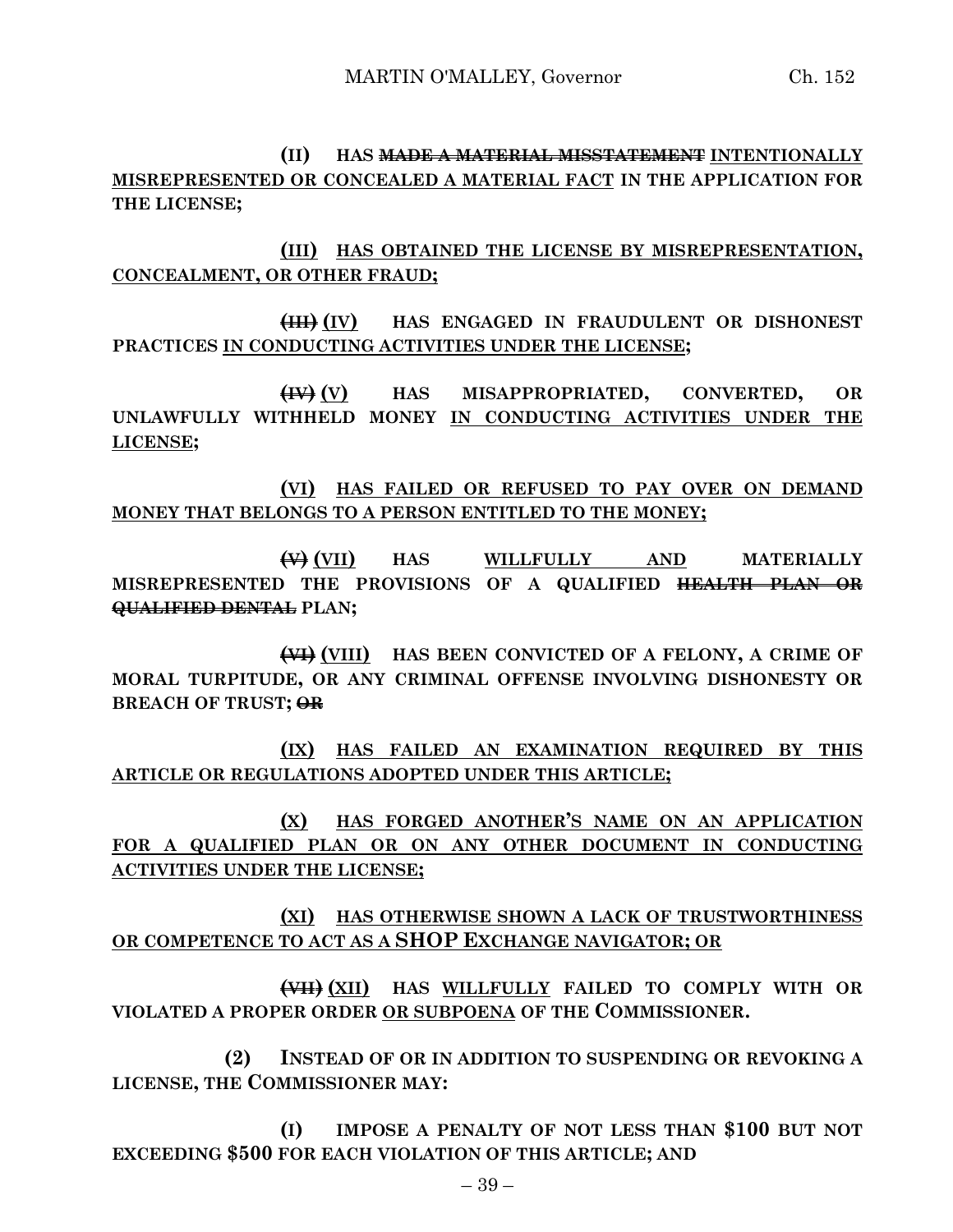**(II) REQUIRE THAT RESTITUTION BE MADE TO ANY PERSON WHO HAS SUFFERED FINANCIAL INJURY BECAUSE OF A VIOLATION OF THIS ARTICLE.**

**(3) IF THE COMMISSIONER SUSPENDS A SHOP EXCHANGE NAVIGATOR LICENSE, THE COMMISSIONER MAY REQUIRE THE INDIVIDUAL TO PASS AN EXAMINATION AND FILE A NEW APPLICATION BEFORE THE SUSPENSION IS LIFTED.**

**(4) THE PENALTIES AVAILABLE TO THE COMMISSIONER UNDER THIS SUBSECTION SHALL BE IN ADDITION TO ANY CRIMINAL OR CIVIL PENALTIES IMPOSED FOR FRAUD OR OTHER MISCONDUCT UNDER ANY OTHER STATE OR FEDERAL LAW.**

**(5) THE COMMISSIONER SHALL NOTIFY THE SHOP EXCHANGE OF ANY DECISION AFFECTING THE LICENSE OF A SHOP EXCHANGE NAVIGATOR OR ANY SANCTION IMPOSED ON THE A SHOP EXCHANGE NAVIGATOR UNDER THIS SUBSECTION.**

**(6) THE COMMISSIONER, IN THE COMMISSIONER'S ROLE AS A MEMBER OF THE BOARD, MAY NOT PARTICIPATE IN ANY MATTER THAT INVOLVES THE SHOP EXCHANGE'S NAVIGATOR PROGRAM IF, IN THE COMMISSIONER'S JUDGMENT, THE COMMISSIONER'S PARTICIPATION MIGHT CREATE A CONFLICT OF INTEREST WITH RESPECT TO THE COMMISSIONER'S REGULATORY AUTHORITY OVER THE SHOP EXCHANGE'S NAVIGATOR PROGRAM.**

**(7) A CARRIER IS NOT RESPONSIBLE FOR THE ACTIVITIES AND CONDUCT OF A SHOP EXCHANGE NAVIGATOR.**

**(F) (1) THE SHOP EXCHANGE SHALL ESTABLISH AND ADMINISTER AN INSURANCE PRODUCER AUTHORIZATION PROGRAM.**

**(2) UNDER THE PROGRAM, THE SHOP EXCHANGE SHALL:**

**(I) PROVIDE AN AUTHORIZATION TO SELL QUALIFIED HEALTH PLANS AND QUALIFIED DENTAL PLANS TO A LICENSED INSURANCE PRODUCER WHO MEETS THE REQUIREMENTS IN SUBSECTION (G) OF THIS SECTION; AND**

**(II) REQUIRE RENEWAL OF AN AUTHORIZATION EVERY 2 YEARS.**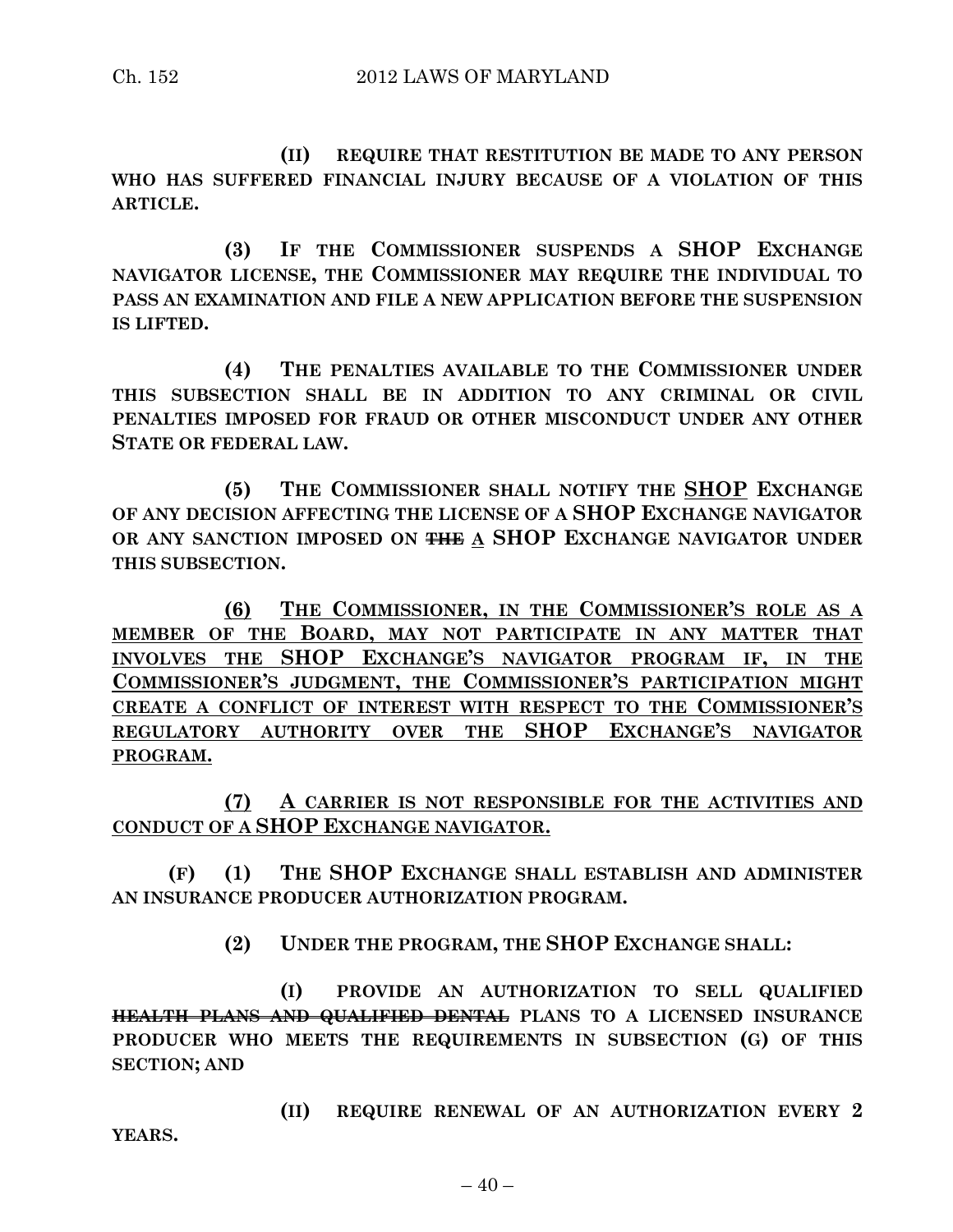**(3) (I) SUBJECT TO THE CONTESTED CASE HEARING PROVISIONS OF TITLE 10, SUBTITLE 2 OF THE STATE GOVERNMENT ARTICLE, THE SHOP EXCHANGE MAY DENY, SUSPEND, REVOKE, OR REFUSE TO RENEW AN AUTHORIZATION FOR GOOD CAUSE, WHICH SHALL INCLUDE A FINDING THAT THE INSURANCE PRODUCER HOLDING THE AUTHORIZATION HAS:**

**1. MADE A MATERIAL MISSTATEMENT IN THE APPLICATION FOR THE AUTHORIZATION;**

**2. ENGAGED IN FRAUDULENT OR DISHONEST PRACTICES IN CONDUCTING OF ACTIVITIES UNDER THE AUTHORIZATION;**

**3. MATERIALLY MISREPRESENTED THE PROVISIONS OF A QUALIFIED HEALTH PLAN OR QUALIFIED DENTAL PLAN; OR**

**4. COMMITTED ANY ACT IN VIOLATION OF DESCRIBED IN SUBSECTION (E) (E)(1) OF THIS SUBSECTION SECTION WITH RESPECT TO THE AUTHORIZATION.**

**(II) THE SHOP EXCHANGE SHALL NOTIFY THE COMMISSIONER OF ANY DECISION AFFECTING THE STATUS OF AN INSURANCE PRODUCER'S AUTHORIZATION.**

**(4) THE SHOP EXCHANGE, IN CONSULTATION WITH THE COMMISSIONER, SHALL ADOPT REGULATIONS TO CARRY OUT THIS SUBSECTION.**

**(G) (1) SUBJECT TO THE REQUIREMENTS IN PARAGRAPH (2) OF THIS SUBSECTION, AN INSURANCE PRODUCER WHO IS LICENSED IN THE STATE AND AUTHORIZED BY THE COMMISSIONER TO SELL, SOLICIT, OR NEGOTIATE HEALTH INSURANCE MAY SELL ANY QUALIFIED HEALTH PLAN OR QUALIFIED DENTAL PLAN OFFERED IN THE SHOP EXCHANGE WITHOUT BEING SEPARATELY LICENSED AS A SHOP EXCHANGE NAVIGATOR.**

**(2) TO SELL QUALIFIED HEALTH PLANS AND QUALIFIED DENTAL PLANS IN THE SHOP EXCHANGE, AN INSURANCE PRODUCER SHALL:**

**(I) REGISTER AND APPLY FOR AN AUTHORIZATION FROM THE SHOP EXCHANGE; AND**

**(II) COMPLETE AND COMPLY WITH ANY ONGOING REQUIREMENTS OF THE TRAINING PROGRAM ESTABLISHED UNDER SUBSECTION (H) OF THIS SECTION; AND**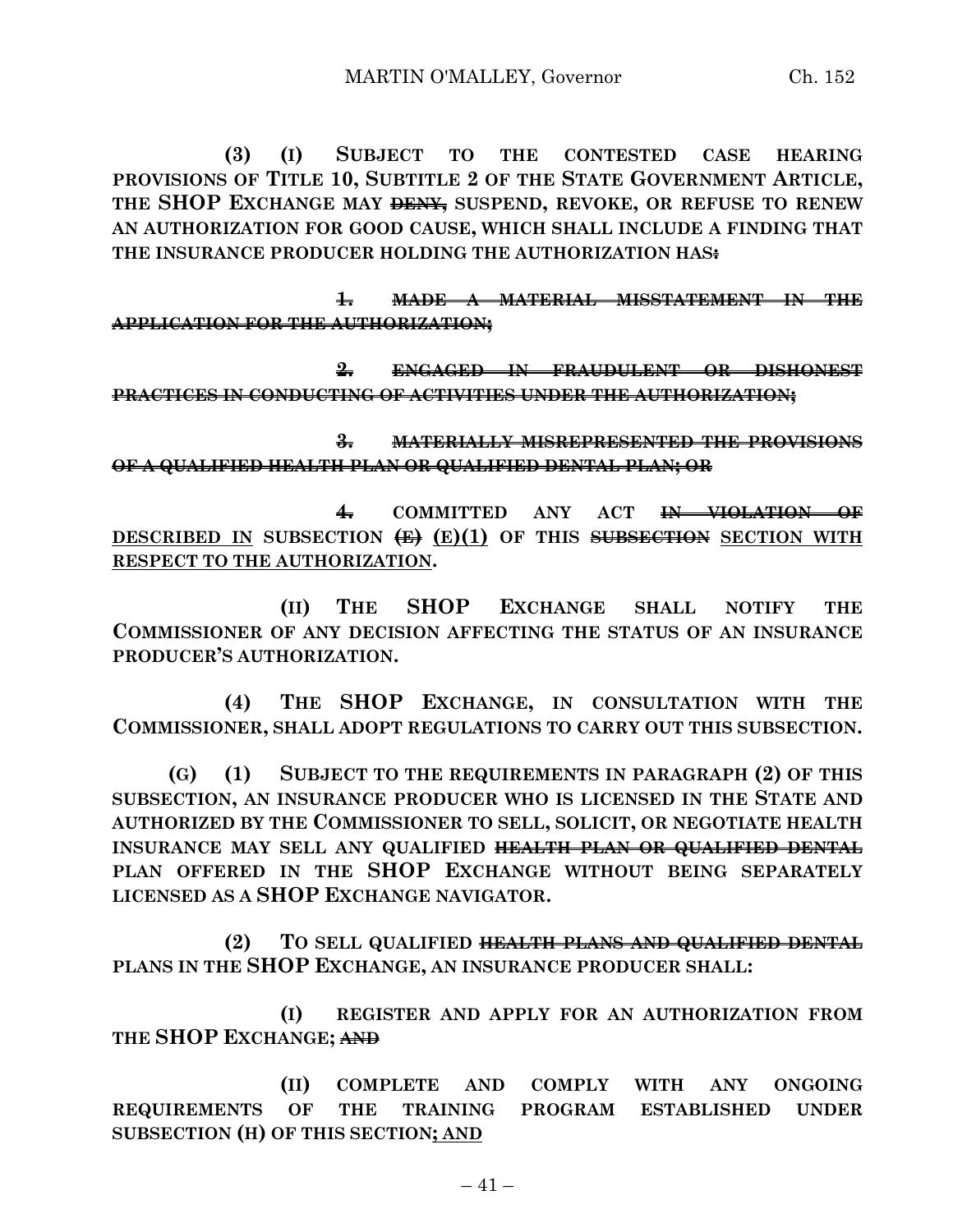**(III) IN PROVIDING ASSISTANCE TO A SMALL EMPLOYER SEEKING INFORMATION ABOUT OFFERING HEALTH INSURANCE, INFORM THE SMALL EMPLOYER OF:**

**1. ALL QUALIFIED HEALTH PLANS AVAILABLE TO EMPLOYEES IN THE SHOP EXCHANGE; AND**

**2. ALL OPTIONS AVAILABLE TO THE SMALL EMPLOYER IN THE SHOP EXCHANGE FOR OFFERING QUALIFIED HEALTH PLANS TO EMPLOYEES.**

**(3) AN INSURANCE PRODUCER:**

**(I) MAY NOT BE COMPENSATED BY THE SHOP EXCHANGE FOR THE SALE OF A QUALIFIED HEALTH PLAN OR QUALIFIED DENTAL PLAN OFFERED IN THE SHOP EXCHANGE; AND**

**(II) SHALL BE COMPENSATED DIRECTLY BY A CARRIER.**

**(H) (1) THE SHOP EXCHANGE SHALL DEVELOP, IMPLEMENT, AND, AS APPROPRIATE, UPDATE TRAINING PROGRAMS FOR:**

**(I) SHOP EXCHANGE NAVIGATORS; AND** 

**(II) LICENSED INSURANCE PRODUCERS WHO SEEK AUTHORIZATION TO SELL QUALIFIED HEALTH PLANS AND QUALIFIED DENTAL PLANS IN THE SHOP EXCHANGE.**

**(2) THE TRAINING PROGRAMS SHALL:**

**(I) IMPART THE SKILLS AND EXPERTISE NECESSARY TO PERFORM FUNCTIONS SPECIFIC TO THE SHOP EXCHANGE, SUCH AS MAKING TAX CREDIT ELIGIBILITY DETERMINATIONS; AND**

**(II) ENABLE THE SHOP EXCHANGE'S NAVIGATOR PROGRAM TO PROVIDE ROBUST PROTECTION OF CONSUMERS AND ADHERENCE TO HIGH QUALITY ASSURANCE STANDARDS.**

**31–113.**

**(A) (1) THERE IS A NAVIGATOR PROGRAM FOR THE INDIVIDUAL EXCHANGE.**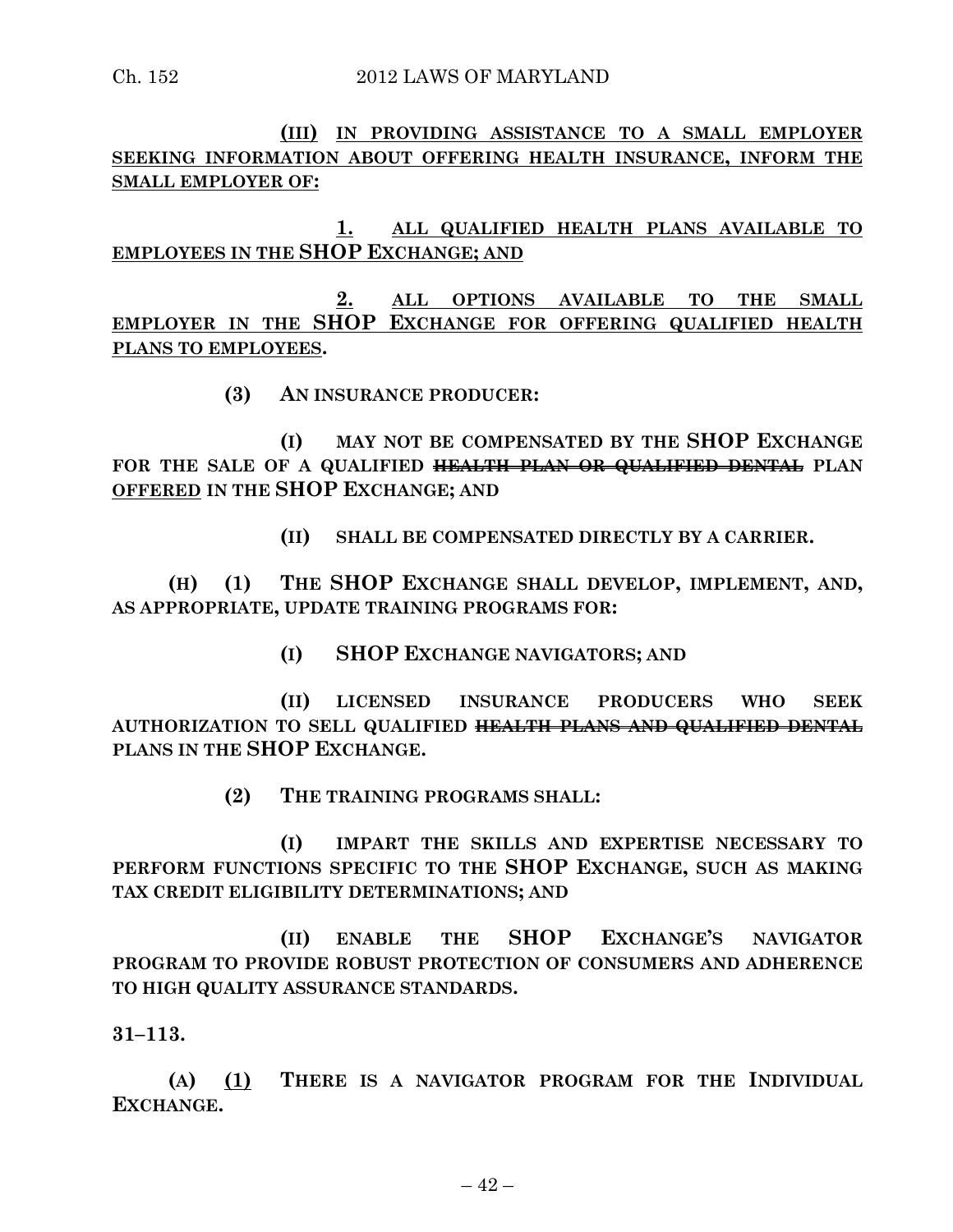**(2) THE NAVIGATOR PROGRAM FOR THE INDIVIDUAL EXCHANGE SHALL BE:**

#### **(I) ADMINISTERED BY THE INDIVIDUAL EXCHANGE; AND**

**(II) REGULATED BY THE COMMISSIONER.**

**(3) IN ADMINISTERING THE NAVIGATOR PROGRAM, THE INDIVIDUAL EXCHANGE SHALL CONSULT WITH THE COMMISSIONER AND THE DEPARTMENT OF HEALTH AND MENTAL HYGIENE TO ENSURE CONSISTENCY AND COMPLIANCE WITH ALL LAWS, REGULATIONS, AND POLICIES GOVERNING:**

**(I) THE SALE, SOLICITATION, AND NEGOTIATION OF HEALTH INSURANCE; AND**

**(II) THE MARYLAND MEDICAL ASSISTANCE PROGRAM AND THE MARYLAND CHILDREN'S HEALTH PROGRAM.**

**(4) IN REGULATING THE NAVIGATOR PROGRAM, THE COMMISSIONER SHALL ENTER INTO ONE OR MORE MEMORANDA OF UNDERSTANDING WITH THE EXCHANGE AND THE DEPARTMENT OF HEALTH AND MENTAL HYGIENE TO FACILITATE ENFORCEMENT OF THIS SECTION.**

**(5) THE COMMISSIONER MAY REQUIRE THE INDIVIDUAL EXCHANGE TO:**

**(I) MAKE AVAILABLE TO THE COMMISSIONER ALL RECORDS, DOCUMENTS, DATA, AND OTHER INFORMATION RELATING TO THE NAVIGATOR PROGRAM, INCLUDING THE AUTHORIZATION OF INDIVIDUAL EXCHANGE NAVIGATOR ENTITIES AND THE CERTIFICATION OF INDIVIDUAL EXCHANGE NAVIGATORS; AND**

**(II) SUBMIT A CORRECTIVE PLAN TO TAKE APPROPRIATE ACTION TO ADDRESS ANY PROBLEMS OR DEFICIENCIES IDENTIFIED BY THE COMMISSIONER IN THE INDIVIDUAL EXCHANGE NAVIGATOR ENTITY AUTHORIZATION PROCESS OR THE INDIVIDUAL EXCHANGE NAVIGATOR CERTIFICATION PROCESS.**

**(6) THE COMMISSIONER, IN THE COMMISSIONER'S ROLE AS A MEMBER OF THE BOARD, MAY NOT PARTICIPATE IN ANY MATTER THAT INVOLVES THE INDIVIDUAL EXCHANGE'S NAVIGATOR PROGRAM IF, IN THE COMMISSIONER'S JUDGMENT, THE COMMISSIONER'S PARTICIPATION MIGHT CREATE A CONFLICT OF INTEREST WITH RESPECT TO THE COMMISSIONER'S**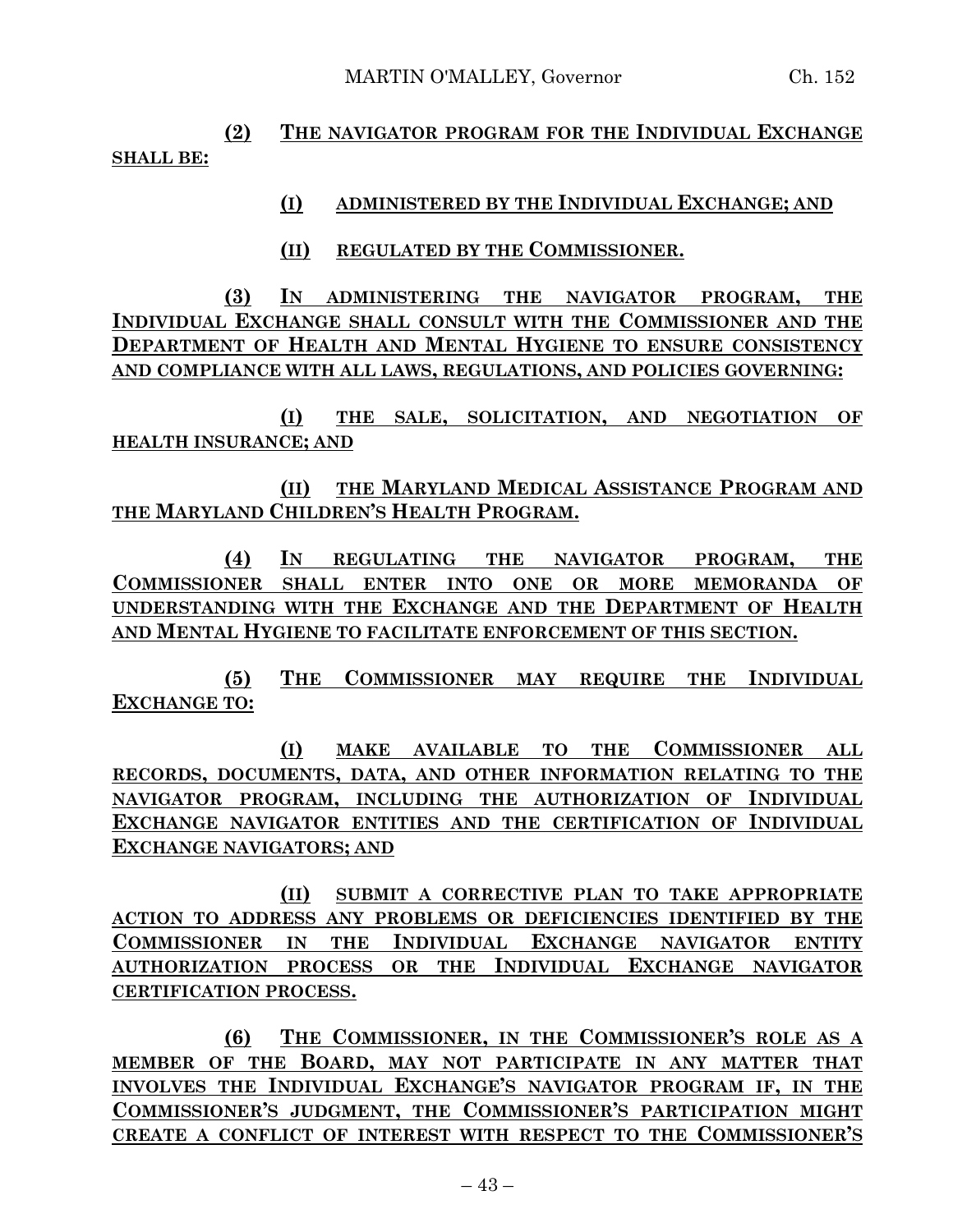**REGULATORY AUTHORITY OVER THE INDIVIDUAL EXCHANGE'S NAVIGATOR PROGRAM.**

**(B) THE NAVIGATOR PROGRAM FOR THE INDIVIDUAL EXCHANGE SHALL:**

**(1) FOCUS OUTREACH EFFORTS AND PROVIDE ENROLLMENT AND ELIGIBILITY SERVICES TO SERVICES ON INDIVIDUALS WITHOUT HEALTH INSURANCE COVERAGE;**

**(2) USE, AS INDIVIDUAL EXCHANGE NAVIGATOR ENTITIES, COMMUNITY–BASED ORGANIZATIONS AND OTHER ENTITIES THAT:**

**(I) ARE FAMILIAR HAVE EXPERTISE IN WORKING WITH VULNERABLE AND HARD–TO–REACH POPULATIONS; AND** 

**(II) CONDUCT OUTREACH AND PROVIDE ENROLLMENT SUPPORT FOR THESE POPULATIONS; AND**

**(3) ENABLE THE INDIVIDUAL EXCHANGE TO:**

**(I) COMPLY WITH THE AFFORDABLE CARE ACT BY PROVIDING SEAMLESS ENTRY INTO THE MARYLAND MEDICAL ASSISTANCE PROGRAM, THE MARYLAND CHILDREN'S HEALTH PROGRAM, QUALIFIED HEALTH PLANS, AND QUALIFIED DENTAL PLANS;**

**(II) ASSIST INDIVIDUALS WHO TRANSITION BETWEEN THE PROGRAM PLANS TYPES OF COVERAGE DESCRIBED IN ITEM (I) OF THIS ITEM OR HAVE LAPSED ENROLLMENT; AND** 

**(III) MEET CONSUMER NEEDS AND DEMANDS FOR HEALTH INSURANCE COVERAGE WHILE MAINTAINING HIGH STANDARDS OF QUALITY ASSURANCE AND CONSUMER PROTECTION.**

**(C) TO ACHIEVE THESE OBJECTIVES CARRY OUT ITS PURPOSES AND IN COMPLIANCE WITH THE AFFORDABLE CARE ACT, AN THE INDIVIDUAL EXCHANGE NAVIGATOR PROGRAM, WITH RESPECT ONLY TO THE MARYLAND MEDICAL ASSISTANCE PROGRAM, THE MARYLAND CHILDREN'S HEALTH PROGRAM, AND QUALIFIED HEALTH PLANS AND QUALIFIED DENTAL PLANS OFFERED IN THE EXCHANGE, MAY SHALL PROVIDE COMPREHENSIVE CONSUMER ASSISTANCE SERVICES, INCLUDING:**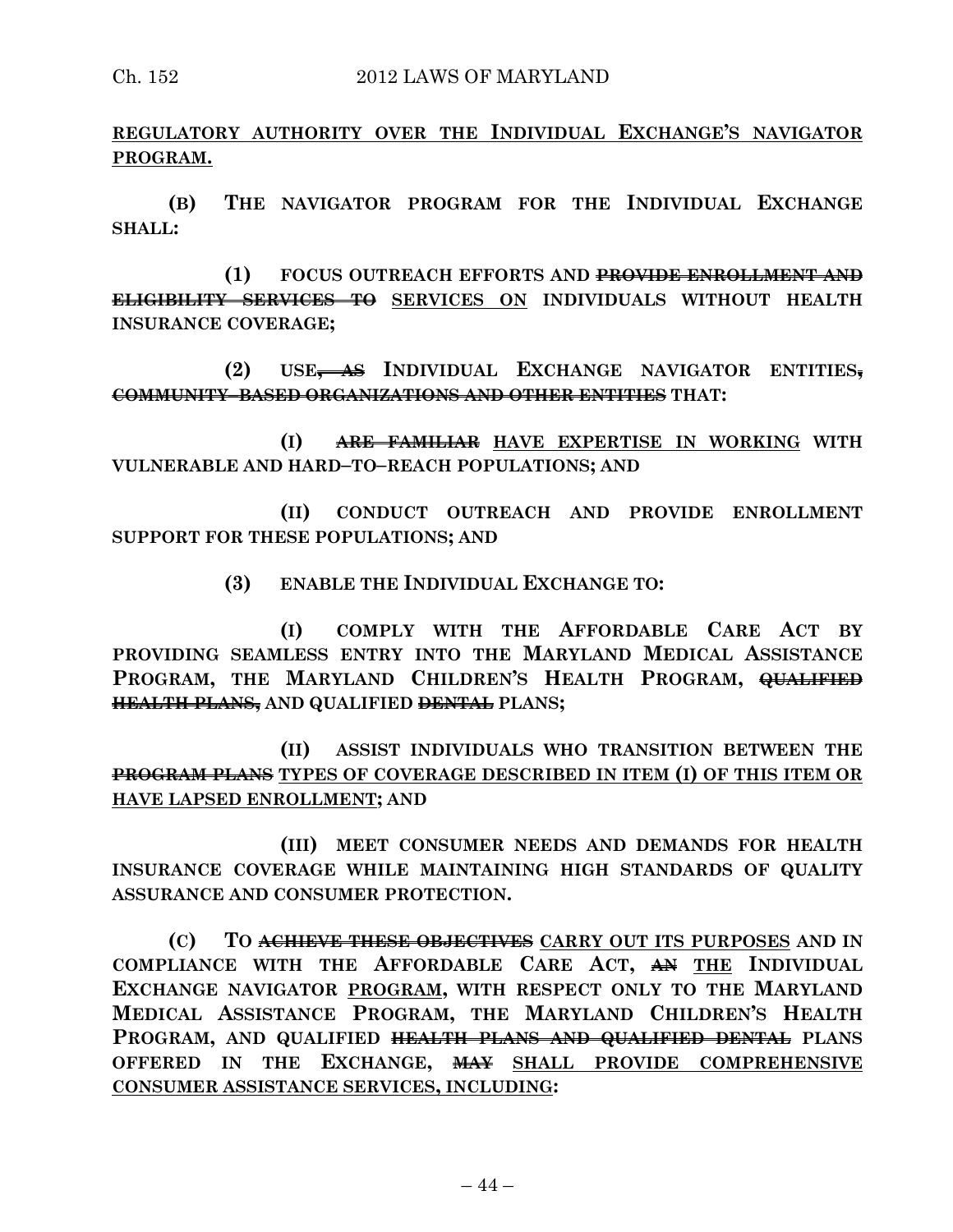**(1) CONDUCT CONDUCTING EDUCATION AND OUTREACH TO INDIVIDUALS;**

**(2) DISTRIBUTE DISTRIBUTING INFORMATION ABOUT:**

**(I) THE INDIVIDUAL EXCHANGE, INCLUDING ELIGIBILITY REQUIREMENTS FOR APPLICABLE FEDERAL PREMIUM SUBSIDIES AND COST–SHARING ASSISTANCE;**

**(II) ELIGIBILITY REQUIREMENTS FOR THE MARYLAND MEDICAL ASSISTANCE PROGRAM AND THE MARYLAND CHILDREN'S HEALTH PROGRAM; AND**

**(III) PROCEDURES FOR ENROLLING IN THE MARYLAND MEDICAL ASSISTANCE PROGRAM, THE MARYLAND CHILDREN'S HEALTH PROGRAM, OR QUALIFIED HEALTH PLANS AND QUALIFIED DENTAL PLANS OFFERED IN THE INDIVIDUAL EXCHANGE;**

**(3) FACILITATE QUALIFIED HEALTH PLAN AND QUALIFIED DENTAL PLAN SELECTION, APPLICATION PROCESSES, ENROLLMENT, RENEWALS, AND DISENROLLMENT WITH RESPECT TO QUALIFIED PLANS, FACILITATING:**

**(I) PLAN SELECTION, BASED ON THE NEEDS OF THE INDIVIDUAL SEEKING TO ENROLL;**

**(II) ASSESSMENT OF TAX IMPLICATIONS AND PREMIUM AND COST–SHARING REQUIREMENTS; AND**

**(III) APPLICATION, ENROLLMENT, RENEWAL, AND DISENROLLMENT PROCESSES;**

**(4) FACILITATE FACILITATING ELIGIBILITY DETERMINATIONS FOR THE MARYLAND MEDICAL ASSISTANCE PROGRAM AND THE MARYLAND CHILDREN'S HEALTH PROGRAM, SELECTION OF MANAGED CARE ORGANIZATIONS, AND APPLICATION, ENROLLMENT, AND DISENROLLMENT PROCESSES, ENROLLMENT, AND DISENROLLMENT;**

**(5) CONDUCT CONDUCTING ELIGIBILITY DETERMINATIONS AND REDETERMINATIONS FOR PREMIUM SUBSIDIES AND COST–SHARING ASSISTANCE;**

**(6) PROVIDE PROVIDING REFERRALS TO APPROPRIATE AGENCIES FOR, INCLUDING THE ATTORNEY GENERAL'S HEALTH EDUCATION AND**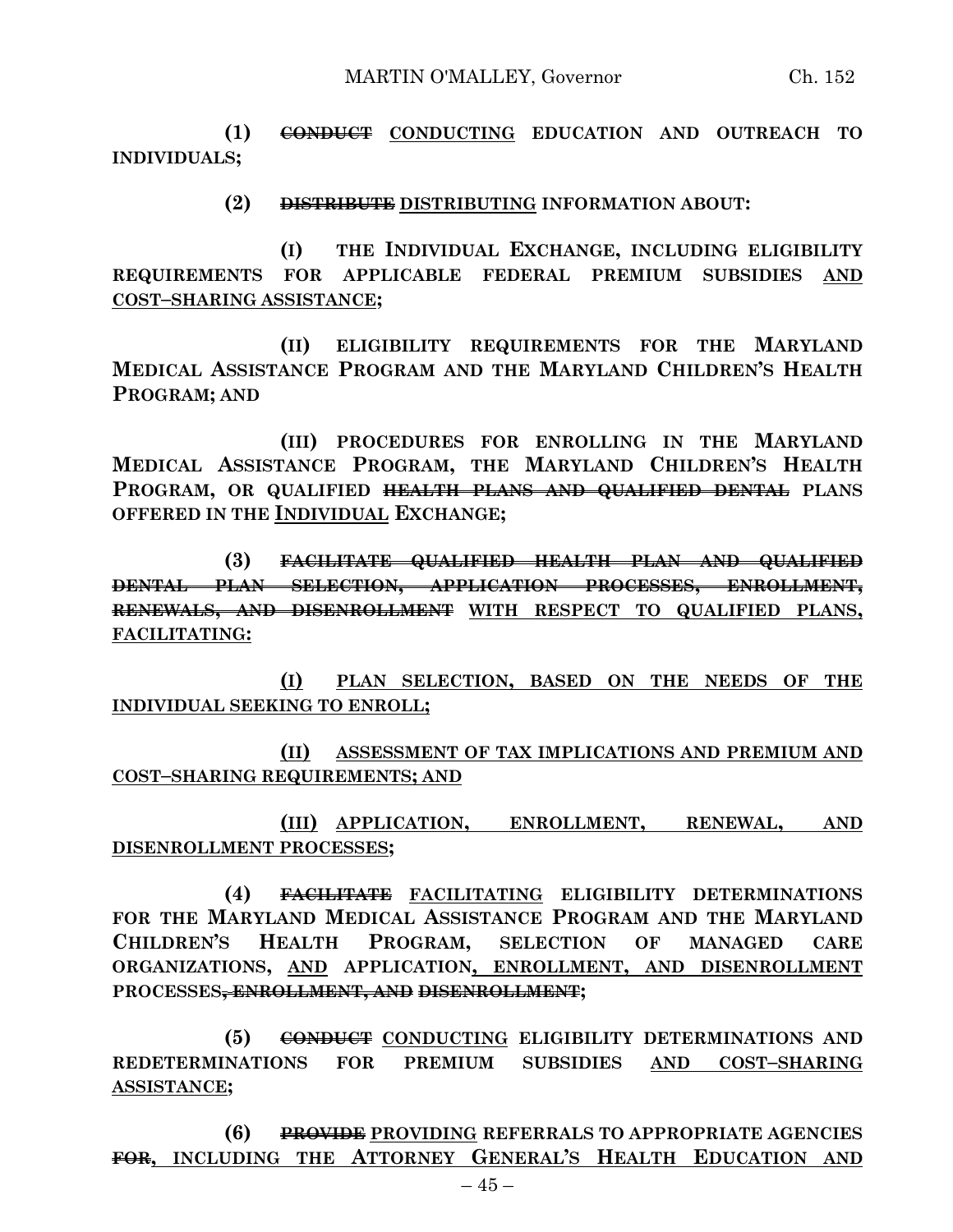**ADVOCACY UNIT AND THE ADMINISTRATION, FOR APPLICANTS AND ENROLLEES WITH GRIEVANCES, COMPLAINTS, QUESTIONS, OR THE NEED FOR OTHER SOCIAL SERVICES;**

**(7) PROVIDE PROVIDING ALL INFORMATION AND SERVICES IN A MANNER THAT IS CULTURALLY AND LINGUISTICALLY APPROPRIATE AND ENSURES ACCESSIBILITY FOR INDIVIDUALS WITH DISABILITIES; AND**

**(8) PROVIDE PROVIDING ONGOING SUPPORT WITH RESPECT TO ISSUES RELATING TO ELIGIBILITY, ENROLLMENT, RENEWAL, AND DISENROLLMENT IN THE MARYLAND MEDICAL ASSISTANCE PROGRAM, THE MARYLAND CHILDREN'S HEALTH PROGRAM, AND QUALIFIED HEALTH PLANS AND QUALIFIED DENTAL PLANS OFFERED IN THE INDIVIDUAL EXCHANGE.**

**(D) (1) THE CONSUMER ASSISTANCE SERVICES DESCRIBED IN SUBSECTION (C) OF THIS SECTION THAT MUST BE PROVIDED BY AN INDIVIDUAL EXCHANGE NAVIGATOR ARE THOSE SERVICES THAT INVOLVE THE SALE, SOLICITATION, AND NEGOTIATION OF QUALIFIED PLANS OFFERED IN THE INDIVIDUAL EXCHANGE, INCLUDING:**

**(I) EXAMINING OR OFFERING TO EXAMINE A QUALIFIED PLAN FOR THE PURPOSE OF GIVING, OR OFFERING TO GIVE, ADVICE OR INFORMATION ABOUT THE TERMS, CONDITIONS, BENEFITS, COVERAGE, OR PREMIUM OF A QUALIFIED PLAN;**

**(II) FACILITATING:**

**1. QUALIFIED PLAN SELECTION;**

**2. THE APPLICATION OF PREMIUM TAX SUBSIDIES TO SELECTED QUALIFIED HEALTH PLANS;**

**3. PLAN APPLICATION, ENROLLMENT, RENEWAL, AND DISENROLLMENT PROCESSES; AND**

**(III) PROVIDING ONGOING SUPPORT WITH RESPECT TO ISSUES RELATING TO QUALIFIED PLAN ENROLLMENT, APPLICATION OF PREMIUM TAX SUBSIDIES, RENEWAL, AND DISENROLLMENT.**

**(2) THE CONSUMER ASSISTANCE SERVICES DESCRIBED IN SUBSECTION (C) OF THIS SECTION THAT DO NOT HAVE TO BE PROVIDED BY AN INDIVIDUAL EXCHANGE NAVIGATOR ARE:**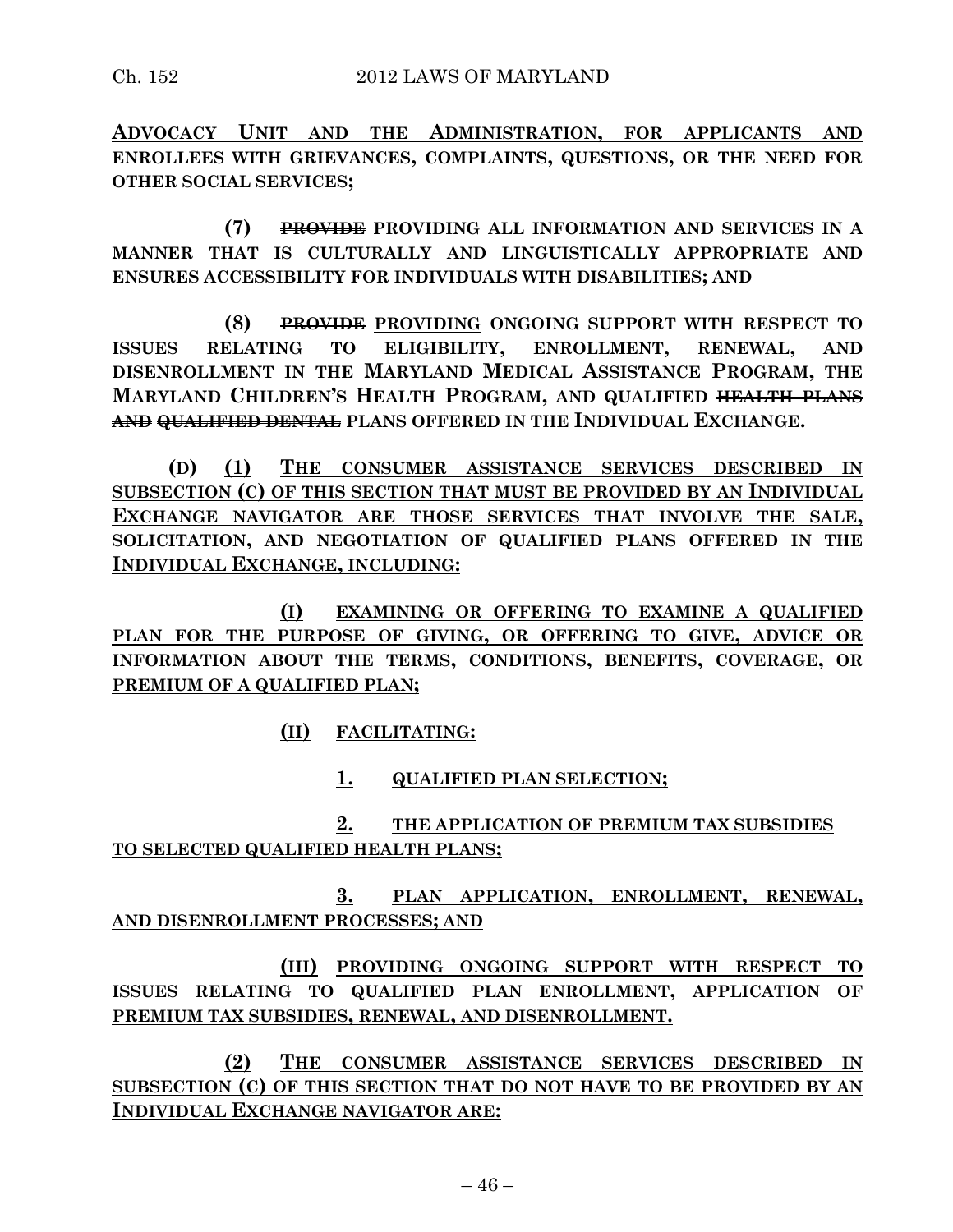### **(I) CONDUCTING GENERAL EDUCATION AND OUTREACH;**

**(II) FACILITATING ELIGIBILITY DETERMINATIONS AND REDETERMINATIONS FOR PREMIUM TAX SUBSIDIES, THE MARYLAND MEDICAL ASSISTANCE PROGRAM, AND THE MARYLAND CHILDREN'S HEALTH PROGRAM; AND**

**(III) FACILITATING AND PROVIDING ONGOING SUPPORT WITH RESPECT TO THE SELECTION OF MANAGED CARE ORGANIZATIONS, APPLICATION PROCESSES, ENROLLMENT, AND DISENROLLMENT FOR THE MARYLAND MEDICAL ASSISTANCE PROGRAM AND THE MARYLAND CHILDREN'S HEALTH PROGRAM.**

**(E) (1) THE EXCHANGE MAY AUTHORIZE AN INDIVIDUAL EXCHANGE NAVIGATOR ENTITY TO PROVIDE CONSUMER ASSISTANCE SERVICES THAT:**

**(I) ARE REQUIRED TO BE PROVIDED BY AN INDIVIDUAL EXCHANGE NAVIGATOR; OR**

**(II) SUBJECT TO PARAGRAPH (2)(III) OF THIS SUBSECTION, RESULT IN A CONSUMER'S ENROLLMENT IN THE MARYLAND MEDICAL ASSISTANCE PROGRAM OR THE MARYLAND CHILDREN'S HEALTH PROGRAM.**

**(2) THE EXCHANGE:**

**(I) MAY LIMIT THE AUTHORIZATION OF AN INDIVIDUAL EXCHANGE NAVIGATOR ENTITY TO THE PROVISION OF A SUBSET OF SERVICES, DEPENDING ON THE NEEDS OF THE INDIVIDUAL EXCHANGE NAVIGATOR PROGRAM AND THE CAPACITY OF THE INDIVIDUAL EXCHANGE NAVIGATOR ENTITY, PROVIDED THAT THE NAVIGATOR PROGRAM OVERALL PROVIDES THE TOTALITY OF SERVICES REQUIRED BY THE AFFORDABLE CARE ACT AND THIS SUBTITLE;**

**(II) PURSUANT TO CONTRACTUAL AGREEMENT, MAY REQUIRE AN INDIVIDUAL EXCHANGE NAVIGATOR ENTITY TO PROVIDE EDUCATION, OUTREACH, AND OTHER CONSUMER ASSISTANCE SERVICES IN ADDITION TO THE SERVICES PROVIDED UNDER THE INDIVIDUAL EXCHANGE NAVIGATOR ENTITY'S AUTHORIZATION IN ORDER TO ACHIEVE ALL OF THE OBJECTIVES OF THE NAVIGATOR PROGRAM; AND**

**(III) MAY NOT AUTHORIZE AN INDIVIDUAL EXCHANGE NAVIGATOR ENTITY TO PROVIDE SERVICES THAT RESULT IN A CONSUMER'S ENROLLMENT IN THE MARYLAND MEDICAL ASSISTANCE PROGRAM OR THE**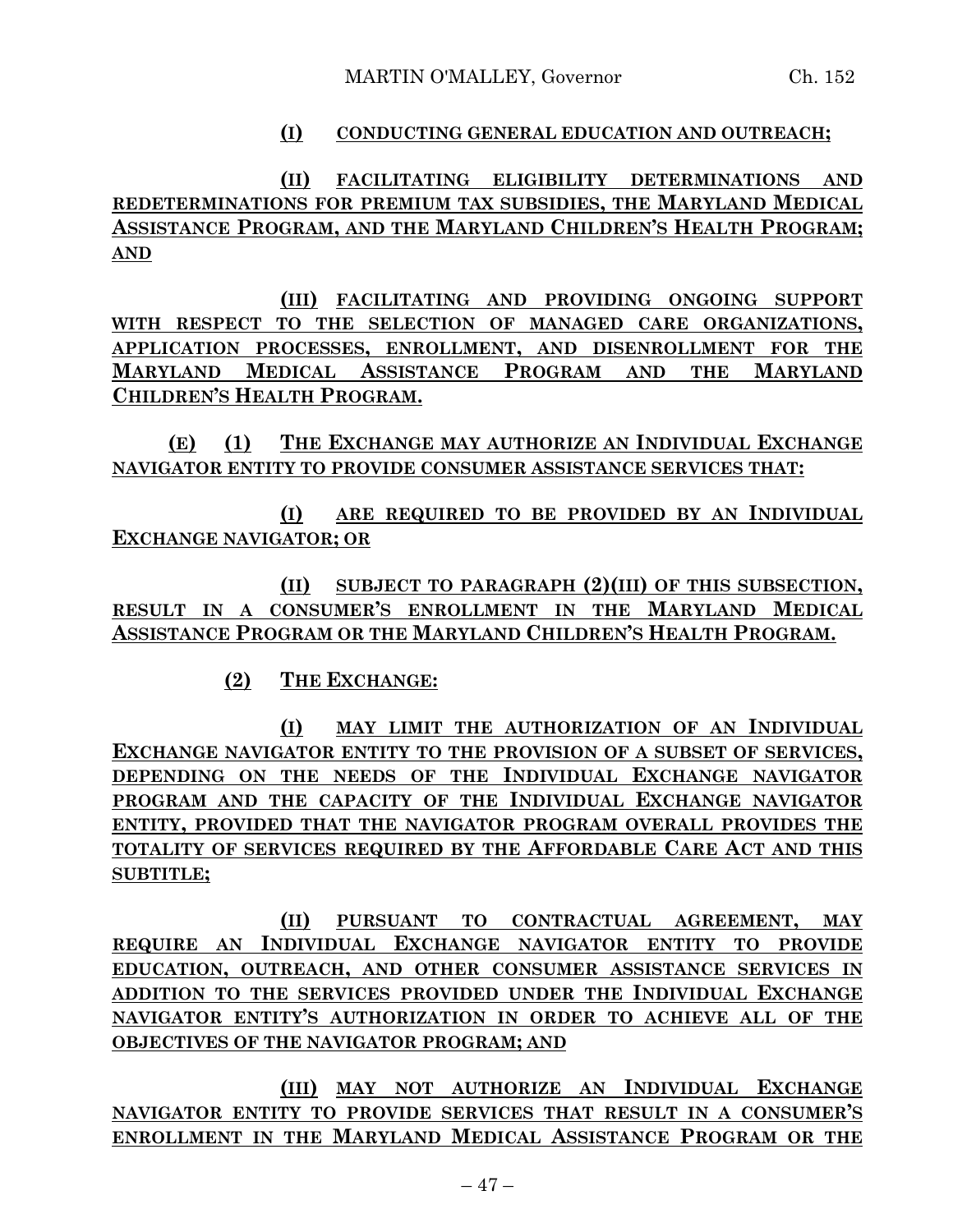**MARYLAND CHILDREN'S HEALTH PROGRAM WITHOUT THE APPROVAL OF THE DEPARTMENT OF HEALTH AND MENTAL HYGIENE.**

### **(F) AN INDIVIDUAL EXCHANGE NAVIGATOR ENTITY:**

**(1) SHALL OBTAIN AUTHORIZATION FROM THE INDIVIDUAL EXCHANGE TO PROVIDE SERVICES THAT:**

**(I) ARE REQUIRED TO BE PROVIDED BY AN INDIVIDUAL EXCHANGE NAVIGATOR; OR**

**(II) RESULT IN A CONSUMER'S ENROLLMENT IN THE MARYLAND MEDICAL ASSISTANCE PROGRAM OR THE MARYLAND CHILDREN'S HEALTH PROGRAM;**

**(2) MAY PROVIDE:**

**(I) THOSE SERVICES THAT ARE WITHIN THE SCOPE OF THE INDIVIDUAL EXCHANGE NAVIGATOR ENTITY'S AUTHORIZATION; AND**

**(II) ANY OTHER CONSUMER ASSISTANCE SERVICES THAT:**

**1. ARE NOT REQUIRED TO BE PROVIDED BY AN INDIVIDUAL EXCHANGE NAVIGATOR; OR**

**2. DO NOT REQUIRE AUTHORIZATION UNDER THIS SUBSECTION;**

**(3) TO THE EXTENT THE SCOPE OF ITS AUTHORIZATION INCLUDES SERVICES THAT MUST BE PROVIDED BY AN INDIVIDUAL EXCHANGE NAVIGATOR, SHALL PROVIDE THOSE SERVICES ONLY THROUGH INDIVIDUAL EXCHANGE NAVIGATORS;**

**(4) IN ADDITION TO THE SERVICES IT MAY PROVIDE UNDER ITS AUTHORIZATION, MAY EMPLOY OR ENGAGE OTHER INDIVIDUALS TO CONDUCT:**

**(I) CONSUMER EDUCATION AND OUTREACH; AND**

**(II) DETERMINATIONS OF ELIGIBILITY FOR PREMIUM SUBSIDIES AND COST–SHARING ASSISTANCE, THE MARYLAND MEDICAL ASSISTANCE PROGRAM, AND THE MARYLAND CHILDREN'S HEALTH PROGRAM;**

**(5) MAY EMPLOY OR ENGAGE INDIVIDUALS TO PERFORM ACTIVITIES THAT:**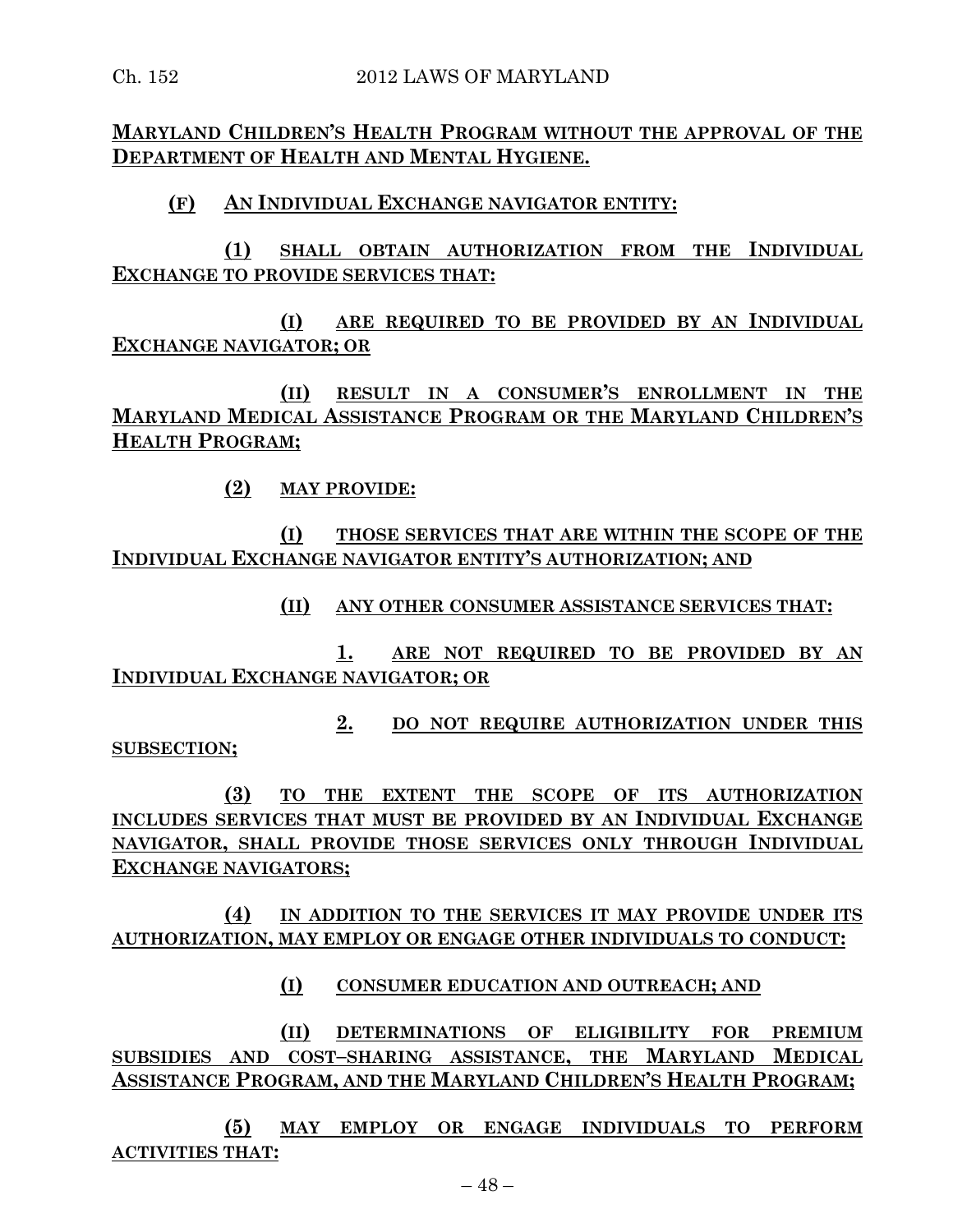**(I) ARE EXECUTIVE, ADMINISTRATIVE, MANAGERIAL, OR CLERICAL; AND**

**(II) RELATE ONLY INDIRECTLY TO SERVICES THAT MUST BE PROVIDED BY AN INDIVIDUAL EXCHANGE NAVIGATOR OR RESULT IN A CONSUMER'S ENROLLMENT IN THE MARYLAND MEDICAL ASSISTANCE PROGRAM OR THE MARYLAND CHILDREN'S HEALTH PROGRAM;**

**(6) SHALL COMPLY WITH ALL STATE AND FEDERAL LAWS, REGULATIONS, AND POLICIES GOVERNING THE MARYLAND MEDICAL ASSISTANCE PROGRAM AND THE MARYLAND CHILDREN'S HEALTH PROGRAM;**

**(7) MAY NOT RECEIVE ANY COMPENSATION, DIRECTLY OR INDIRECTLY:**

**(I) FROM A CARRIER, AN INSURANCE PRODUCER, OR A THIRD–PARTY ADMINISTRATOR IN CONNECTION WITH THE ENROLLMENT OF A QUALIFIED INDIVIDUAL IN A QUALIFIED HEALTH PLAN; OR**

**(II) FROM ANY MANAGED CARE ORGANIZATION THAT PARTICIPATES IN THE MARYLAND MEDICAL ASSISTANCE PROGRAM IN CONNECTION WITH THE ENROLLMENT OF AN INDIVIDUAL IN THE MARYLAND MEDICAL ASSISTANCE PROGRAM OR THE MARYLAND CHILDREN'S HEALTH PROGRAM; AND**

**(8) WITH RESPECT TO THE INSURANCE MARKET OUTSIDE THE EXCHANGE:**

**(I) MAY NOT PROVIDE ANY INFORMATION OR SERVICES RELATED TO HEALTH BENEFIT PLANS OR OTHER PRODUCTS NOT OFFERED IN THE EXCHANGE, EXCEPT FOR GENERAL INFORMATION ABOUT THE INSURANCE MARKET OUTSIDE THE EXCHANGE, WHICH SHALL BE LIMITED TO THE INFORMATION PROVIDED IN A CONSUMER EDUCATION DOCUMENT DEVELOPED BY THE EXCHANGE AND THE COMMISSIONER;**

**(II) SHALL REFER ANY INQUIRIES ABOUT HEALTH BENEFIT PLANS OR OTHER PRODUCTS NOT OFFERED IN THE EXCHANGE TO:**

**1. ANY RESOURCES THAT MAY BE MAINTAINED BY** 

**THE EXCHANGE; OR**

**2. CARRIERS AND LICENSED INSURANCE** 

**PRODUCERS; AND**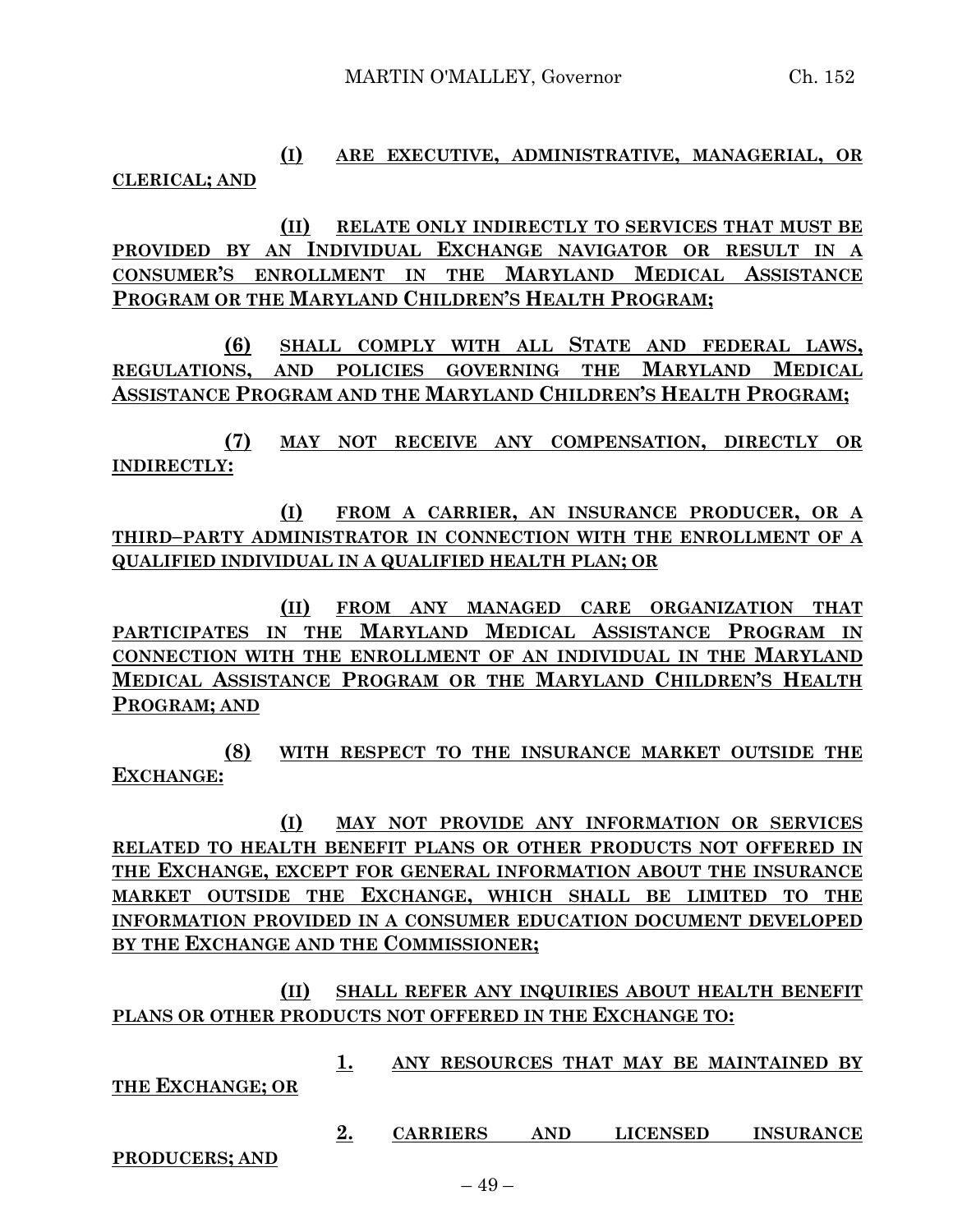**(III) ON CONTACT WITH AN INDIVIDUAL WHO ACKNOWLEDGES HAVING EXISTING HEALTH INSURANCE COVERAGE OBTAINED THROUGH AN INSURANCE PRODUCER, SHALL REFER THE INDIVIDUAL BACK TO THE INSURANCE PRODUCER FOR INFORMATION AND SERVICES UNLESS:**

**1. THE INDIVIDUAL IS ELIGIBLE FOR BUT HAS NOT OBTAINED A FEDERAL PREMIUM SUBSIDY AND COST–SHARING ASSISTANCE AVAILABLE ONLY THROUGH THE INDIVIDUAL EXCHANGE;**

**2. THE INSURANCE PRODUCER IS NOT AUTHORIZED TO SELL QUALIFIED PLANS IN THE INDIVIDUAL EXCHANGE; OR**

**3. THE INDIVIDUAL WOULD PREFER NOT TO SEEK FURTHER ASSISTANCE FROM THE INDIVIDUAL'S INSURANCE PRODUCER.**

**(G) (1) THE COMMISSIONER MAY SUSPEND OR REVOKE AN INDIVIDUAL EXCHANGE NAVIGATOR ENTITY AUTHORIZATION AFTER NOTICE AND OPPORTUNITY FOR A HEARING UNDER §§ 2–210 THROUGH 2–214 OF THIS ARTICLE IF THE INDIVIDUAL EXCHANGE NAVIGATOR ENTITY:**

**(I) HAS WILLFULLY VIOLATED THIS ARTICLE OR ANY REGULATION ADOPTED UNDER THIS ARTICLE;**

**(II) HAS ENGAGED IN FRAUDULENT OR DISHONEST PRACTICES IN CONDUCTING ACTIVITIES UNDER THE INDIVIDUAL EXCHANGE NAVIGATOR ENTITY AUTHORIZATION;**

**(III) HAS HAD ANY PROFESSIONAL LICENSE OR CERTIFICATION SUSPENDED OR REVOKED FOR A FRAUDULENT OR DISHONEST PRACTICE;**

**(IV) HAS BEEN CONVICTED OF A FELONY, A CRIME OF MORAL TURPITUDE, OR ANY CRIMINAL OFFENSE INVOLVING DISHONESTY OR BREACH OF TRUST; OR**

**(V) HAS WILLFULLY FAILED TO COMPLY WITH OR VIOLATED A PROPER ORDER OR SUBPOENA OF THE COMMISSIONER.**

**(2) INSTEAD OF OR IN ADDITION TO SUSPENDING OR REVOKING AN INDIVIDUAL EXCHANGE NAVIGATOR ENTITY AUTHORIZATION, THE COMMISSIONER MAY:**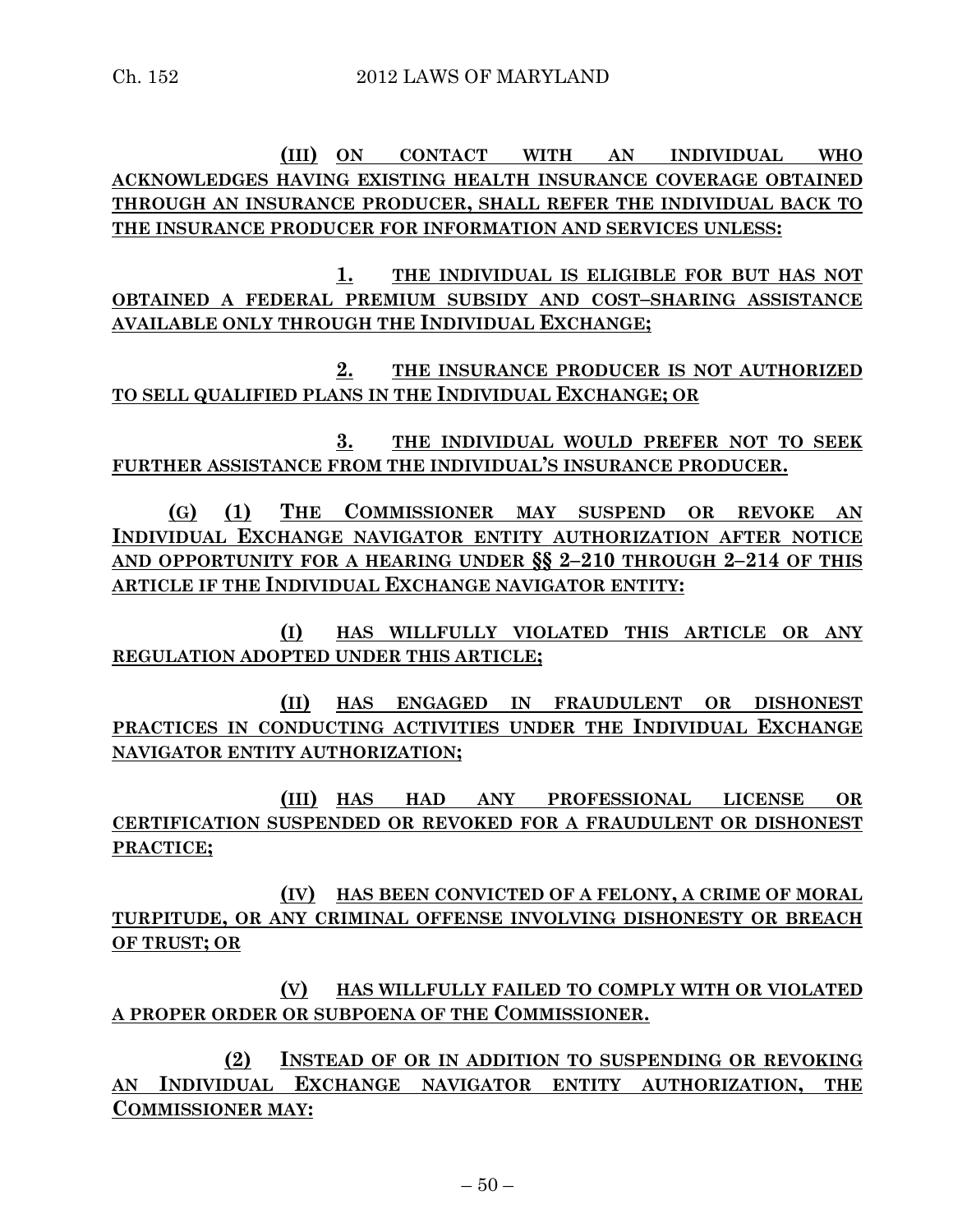**(I) IMPOSE A PENALTY OF NOT LESS THAN \$100 BUT NOT EXCEEDING \$500 FOR EACH VIOLATION OF THIS ARTICLE; AND**

**(II) REQUIRE THAT RESTITUTION BE MADE TO ANY PERSON WHO HAS SUFFERED FINANCIAL INJURY BECAUSE OF THE INDIVIDUAL EXCHANGE NAVIGATOR ENTITY'S VIOLATION OF THIS ARTICLE.**

**(3) THE PENALTIES AVAILABLE TO THE COMMISSIONER UNDER THIS SUBSECTION SHALL BE IN ADDITION TO ANY CRIMINAL OR CIVIL PENALTIES IMPOSED FOR FRAUD OR OTHER MISCONDUCT UNDER ANY OTHER STATE OR FEDERAL LAW.**

**(4) THE COMMISSIONER SHALL NOTIFY THE INDIVIDUAL EXCHANGE OF ANY DECISION AFFECTING THE AUTHORIZATION OF AN INDIVIDUAL EXCHANGE NAVIGATOR ENTITY OR ANY SANCTION IMPOSED ON AN INDIVIDUAL EXCHANGE NAVIGATOR ENTITY UNDER THIS SUBSECTION.**

**(5) A CARRIER IS NOT RESPONSIBLE FOR THE ACTIVITIES AND CONDUCT OF INDIVIDUAL EXCHANGE NAVIGATOR ENTITIES.**

**(H) AN INDIVIDUAL EXCHANGE NAVIGATOR:**

**(1) SHALL HOLD AN INDIVIDUAL EXCHANGE NAVIGATOR CERTIFICATION ISSUED UNDER SUBSECTION (F) (J) OF THIS SECTION;**

**(2) MAY PROVIDE CONSUMER ASSISTANCE SERVICES THAT ARE REQUIRED TO BE PROVIDED BY AN INDIVIDUAL EXCHANGE NAVIGATOR UNDER SUBSECTION (D)(1) OF THIS SECTION;**

**(2) (3) MAY NOT BE REQUIRED TO HOLD AN INSURANCE PRODUCER OR ADVISER LICENSE;**

**(3) (4) SHALL BE EMPLOYED OR ENGAGED BY AN INDIVIDUAL EXCHANGE NAVIGATOR ENTITY;**

**(4) (5) SHALL RECEIVE COMPENSATION ONLY THROUGH THE INDIVIDUAL EXCHANGE OR AN INDIVIDUAL EXCHANGE NAVIGATOR ENTITY AND NOT FROM A CARRIER OR AN INSURANCE PRODUCER;**

**(5) MAY NOT PROVIDE ANY INFORMATION OR SERVICES RELATED TO HEALTH BENEFIT PLANS OR OTHER PRODUCTS NOT OFFERED IN THE INDIVIDUAL EXCHANGE;**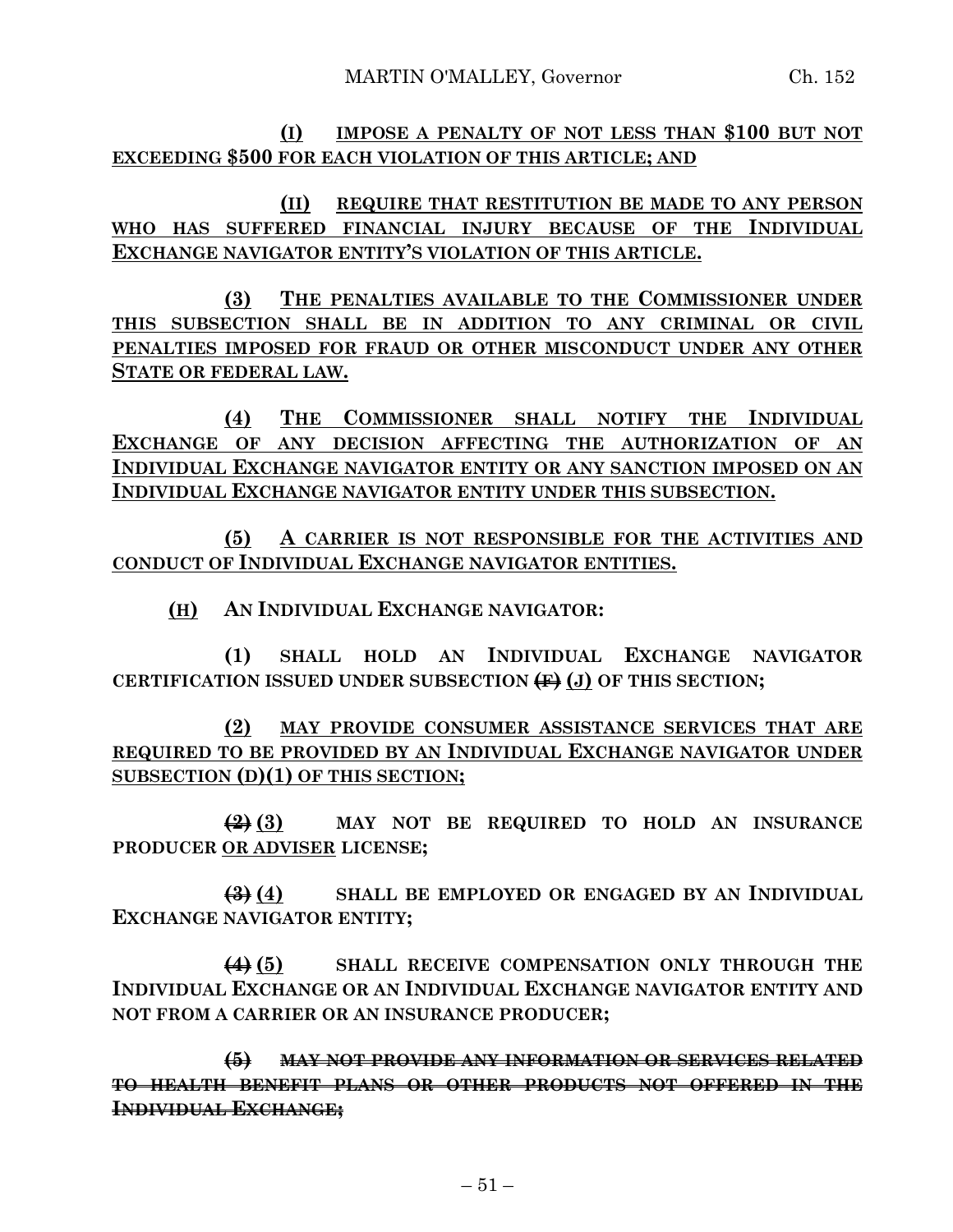**(6) SHALL REFER ANY INQUIRIES ABOUT HEALTH BENEFIT PLANS AND OTHER PRODUCTS NOT OFFERED IN THE INDIVIDUAL EXCHANGE TO LICENSED INSURANCE PRODUCERS;**

**(7) ON CONTACT WITH AN INDIVIDUAL WHO HAS EXISTING HEALTH INSURANCE COVERAGE OBTAINED THROUGH AN INSURANCE PRODUCER, SHALL REFER THE INDIVIDUAL BACK TO THE INSURANCE PRODUCER FOR INFORMATION AND SERVICES UNLESS:**

**(I) THE INDIVIDUAL IS ELIGIBLE FOR FEDERAL PREMIUM SUBSIDIES AVAILABLE ONLY IN THE INDIVIDUAL EXCHANGE; AND**

**(II) THE INSURANCE PRODUCER IS NOT AUTHORIZED TO SELL QUALIFIED HEALTH PLANS AND QUALIFIED DENTAL PLANS IN THE INDIVIDUAL EXCHANGE; AND**

**(6) MAY NOT RECEIVE ANY COMPENSATION, DIRECTLY OR INDIRECTLY:**

**(I) FROM A CARRIER, AN INSURANCE PRODUCER, OR A THIRD–PARTY ADMINISTRATOR IN CONNECTION WITH THE ENROLLMENT OF A QUALIFIED INDIVIDUAL IN A QUALIFIED HEALTH PLAN; OR**

**(II) FROM A MANAGED CARE ORGANIZATION THAT PARTICIPATES IN THE MARYLAND MEDICAL ASSISTANCE PROGRAM IN CONNECTION WITH THE ENROLLMENT OF AN INDIVIDUAL IN THE MARYLAND MEDICAL ASSISTANCE PROGRAM OR THE MARYLAND CHILDREN'S HEALTH PROGRAM;**

**(7) WITH RESPECT TO THE INSURANCE MARKET OUTSIDE THE EXCHANGE, IS SUBJECT TO THE SAME REQUIREMENTS APPLICABLE TO INDIVIDUAL EXCHANGE NAVIGATOR ENTITIES AS SET FORTH IN SUBSECTION (F)(8) OF THIS SECTION; AND**

**(8) SHALL COMPLY WITH ALL STATE AND FEDERAL LAWS AND, REGULATIONS, AND POLICIES GOVERNING THE MARYLAND MEDICAL ASSISTANCE PROGRAM AND THE MARYLAND CHILDREN'S HEALTH PROGRAM.**

**(E) (1) (I)THE EXCHANGE:**

**(I) (1) SHALL ESTABLISH AND ADMINISTER AN INDIVIDUAL EXCHANGE NAVIGATOR CERTIFICATION PROGRAM PROCESS;**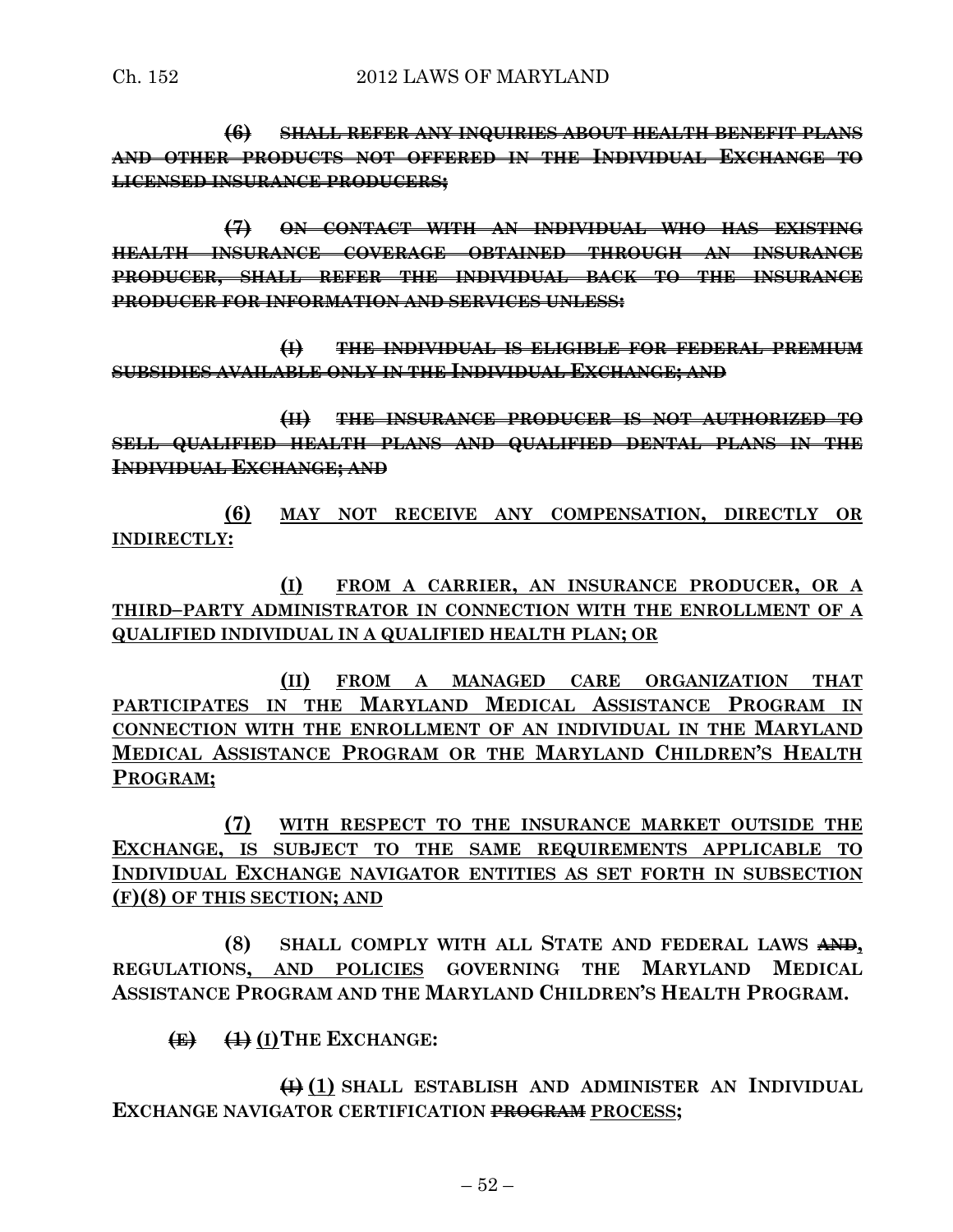**(II) IN CONSULTATION WITH THE COMMISSIONER, THE MARYLAND MEDICAL ASSISTANCE PROGRAM, AND THE MARYLAND CHILDREN'S HEALTH PROGRAM, SHALL ADOPT REGULATIONS TO IMPLEMENT THIS SUBSECTION; AND**

**(III) MAY IMPLEMENT THE INDIVIDUAL EXCHANGE NAVIGATOR CERTIFICATION PROGRAM WITH THE ASSISTANCE OF THE COMMISSIONER, THE MARYLAND MEDICAL ASSISTANCE PROGRAM, AND THE MARYLAND CHILDREN'S HEALTH PROGRAM, IN ACCORDANCE WITH ONE OR MORE MEMORANDA OF UNDERSTANDING.**

**(2) IN CONSULTATION WITH THE COMMISSIONER AND THE DEPARTMENT OF HEALTH AND MENTAL HYGIENE, SHALL ADOPT REGULATIONS TO IMPLEMENT THIS SUBSECTION; AND**

**(3) MAY IMPLEMENT THE INDIVIDUAL EXCHANGE NAVIGATOR CERTIFICATION PROCESS WITH THE ASSISTANCE OF THE COMMISSIONER AND THE DEPARTMENT OF HEALTH AND MENTAL HYGIENE, IN ACCORDANCE WITH ONE OR MORE MEMORANDA OF UNDERSTANDING.**

**(2) THE COMMISSIONER MAY REQUIRE THAT THE INDIVIDUAL EXCHANGE:**

**(I) MAKE AVAILABLE TO THE COMMISSIONER ALL RECORDS, DOCUMENTS, DATA, AND OTHER INFORMATION RELATING TO THE CERTIFICATION PROGRAM AND THE CERTIFICATION OF INDIVIDUAL EXCHANGE NAVIGATORS; AND**

**(II) SUBMIT A CORRECTIVE PLAN TO TAKE APPROPRIATE ACTION TO ADDRESS ANY PROBLEMS OR DEFICIENCIES IN THE CERTIFICATION PROGRAM THAT THE COMMISSIONER IDENTIFIES.**

**(3) A CERTIFICATION SHALL BE RENEWED EVERY 2 YEARS.**

**(F) (J) (1) THE EXCHANGE SHALL ISSUE AN INDIVIDUAL EXCHANGE NAVIGATOR CERTIFICATION TO EACH APPLICANT WHO MEETS THE REQUIREMENTS OF THIS SUBSECTION.**

**(2) TO QUALIFY FOR AN INDIVIDUAL EXCHANGE NAVIGATOR CERTIFICATION, AN APPLICANT:**

- **(I) SHALL BE OF GOOD CHARACTER AND TRUSTWORTHY;**
- **(II) SHALL BE AT LEAST 18 YEARS OLD;**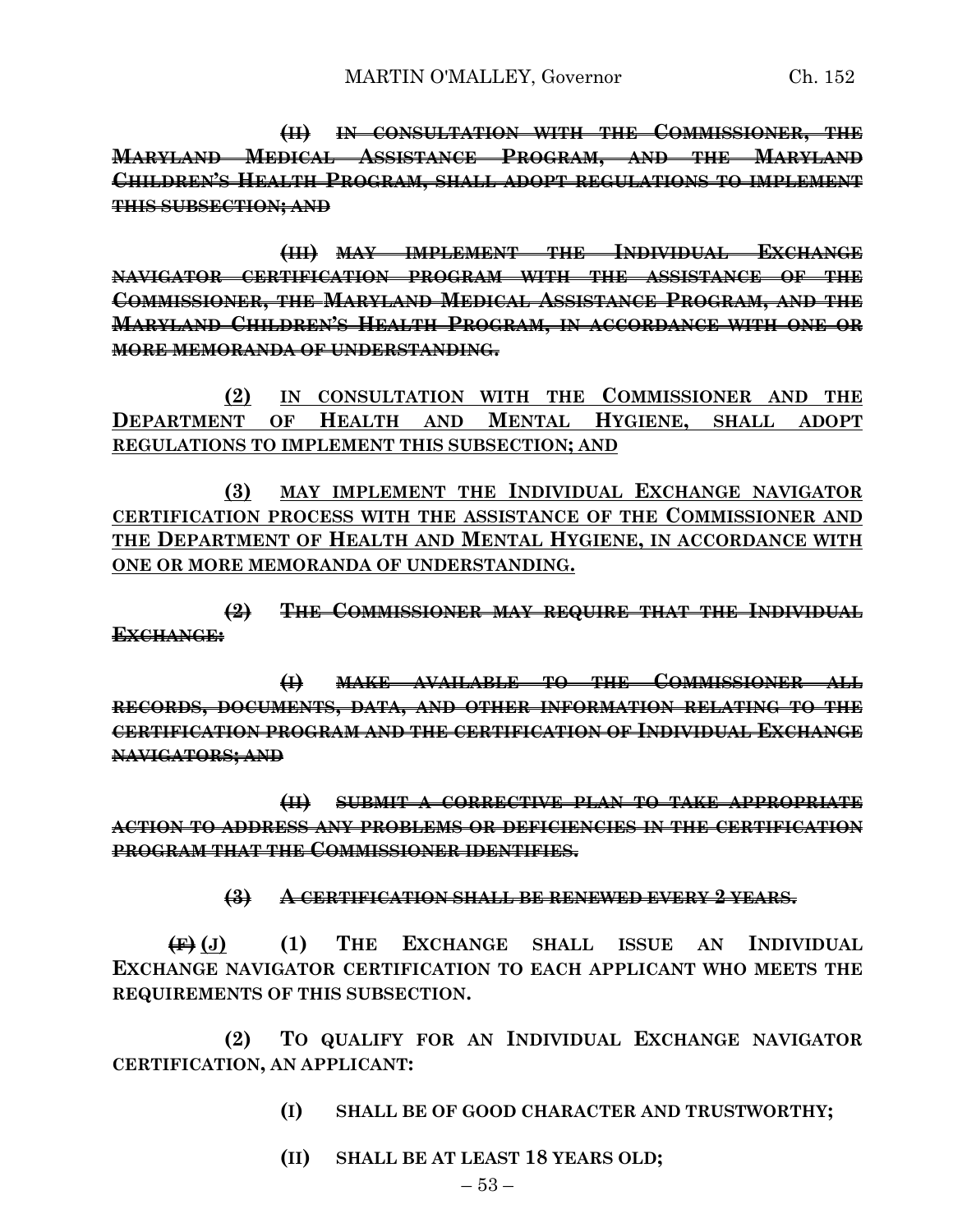**(III) SHALL COMPLETE, AND COMPLY WITH ANY ONGOING REQUIREMENTS OF, THE TRAINING PROGRAM ESTABLISHED UNDER SUBSECTION (G) (K) OF THIS SECTION; AND**

**(IV) SHALL COMPLY WITH ALL APPLICABLE REQUIREMENTS OF THE DEPARTMENT OF HEALTH AND MENTAL HYGIENE.**

**(3) A CERTIFICATION SHALL EXPIRE 2 YEARS AFTER THE DATE IT IS ISSUED UNLESS IT IS RENEWED.**

**(G) (1) THE EXCHANGE, WITH THE APPROVAL OF THE COMMISSIONER AND IN CONSULTATION WITH THE MARYLAND MEDICAL ASSISTANCE PROGRAM AND THE MARYLAND CHILDREN'S HEALTH PROGRAM, SHALL DEVELOP, IMPLEMENT, AND, AS APPROPRIATE, UPDATE A TRAINING PROGRAM FOR THE CERTIFICATION OF INDIVIDUAL EXCHANGE NAVIGATORS.**

**(K) (1) THE EXCHANGE, WITH THE APPROVAL OF THE COMMISSIONER AND IN CONSULTATION WITH THE DEPARTMENT OF HEALTH AND MENTAL HYGIENE AND STAKEHOLDERS, SHALL DEVELOP, IMPLEMENT, AND, AS APPROPRIATE, UPDATE A TRAINING PROGRAM FOR THE CERTIFICATION OF INDIVIDUAL EXCHANGE NAVIGATORS.**

**(2) THE TRAINING PROGRAM SHALL:**

**(I) AFFORD PROVIDE INDIVIDUAL EXCHANGE NAVIGATORS WITH THE FULL RANGE OF SKILLS, KNOWLEDGE, AND EXPERTISE NECESSARY TO MEET THE CONSUMER ASSISTANCE, ELIGIBILITY, ENROLLMENT, RENEWAL, AND DISENROLLMENT NEEDS OF INDIVIDUALS:**

**1. ELIGIBLE FOR THE MARYLAND MEDICAL ASSISTANCE PROGRAM AND THE MARYLAND CHILDREN'S HEALTH PROGRAM; OR**

**2. SEEKING QUALIFIED HEALTH PLANS AND QUALIFIED DENTAL PLANS OFFERED IN THE INDIVIDUAL EXCHANGE;**

**(II) ENABLE THE NAVIGATOR PROGRAM FOR THE INDIVIDUAL EXCHANGE TO PROVIDE ROBUST PROTECTION OF CONSUMERS AND ADHERENCE TO HIGH QUALITY ASSURANCE STANDARDS; AND**

**(III) ENABLE THE INDIVIDUAL EXCHANGE TO ENSURE THAT, WITH RESPECT TO INDIVIDUAL EXCHANGE NAVIGATORS WHO OFFER ANY FORM**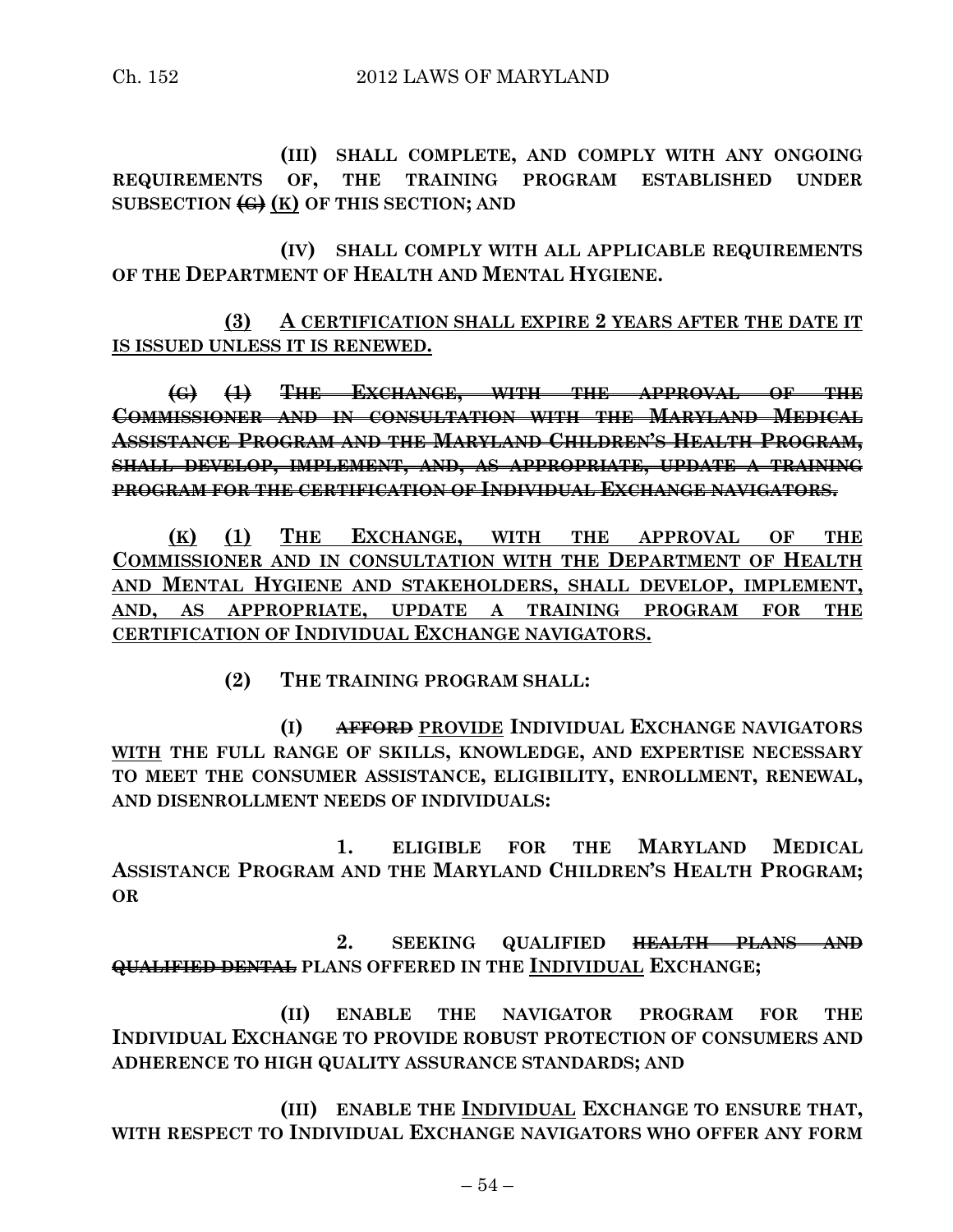**(3) NOTWITHSTANDING THE REQUIREMENTS OF THE TRAINING PROGRAM, INDIVIDUAL EXCHANGE NAVIGATORS AND INDIVIDUAL EXCHANGE NAVIGATOR ENTITIES:**

**(I) ARE NOT REQUIRED TO PROVIDE THE FULL SCOPE OF SERVICES AND FUNCTIONS SET FORTH IN THIS SECTION; AND**

**(II) MAY BE ENGAGED TO PROVIDE A SUBSET OF THE SERVICES AND FUNCTIONS AS LONG AS THE INDIVIDUAL EXCHANGE NAVIGATOR PROGRAM OVERALL PROVIDES THE TOTALITY OF SERVICES AND FUNCTIONS REQUIRED.**

**(4) (3) THE INDIVIDUAL EXCHANGE, IN CONSULTATION WITH THE COMMISSIONER, THE MARYLAND MEDICAL ASSISTANCE PROGRAM, AND THE MARYLAND CHILDREN'S HEALTH PROGRAM THE DEPARTMENT OF HEALTH AND MENTAL HYGIENE AND WITH THE APPROVAL OF THE COMMISSIONER, SHALL ADOPT REGULATIONS THAT GOVERN:**

**(I) THE SCOPE, TYPE, CONDUCT, FREQUENCY, AND ASSESSMENT OF THE TRAINING REQUIRED FOR A AN INDIVIDUAL EXCHANGE NAVIGATOR CERTIFICATION;**

**(II) THE EXPERIENCE REQUIREMENTS, IF ANY, FOR AN INDIVIDUAL APPLICANT TO BE ELIGIBLE TO PARTICIPATE IN THE TRAINING PROGRAM; AND**

**(III) THE REINSTATEMENT OF AN EXPIRED CERTIFICATE OR THE REACTIVATION OF A CERTIFICATE RENDERED INACTIVE BECAUSE THE CERTIFIED INDIVIDUAL EXCHANGE NAVIGATOR TERMINATED ENGAGEMENT WITH AN INDIVIDUAL EXCHANGE NAVIGATOR ENTITY INDIVIDUAL EXCHANGE NAVIGATOR CERTIFICATION OR THE REACTIVATION OF AN INACTIVE INDIVIDUAL EXCHANGE NAVIGATOR CERTIFICATION.**

**(H) (L) (1) THE COMMISSIONER MAY SUSPEND OR REVOKE AN INDIVIDUAL EXCHANGE NAVIGATOR CERTIFICATION AFTER NOTICE AND OPPORTUNITY FOR A HEARING UNDER §§ 2–210 THROUGH 2–214 OF THIS ARTICLE IF THE APPLICANT OR CERTIFIED INDIVIDUAL EXCHANGE NAVIGATOR:**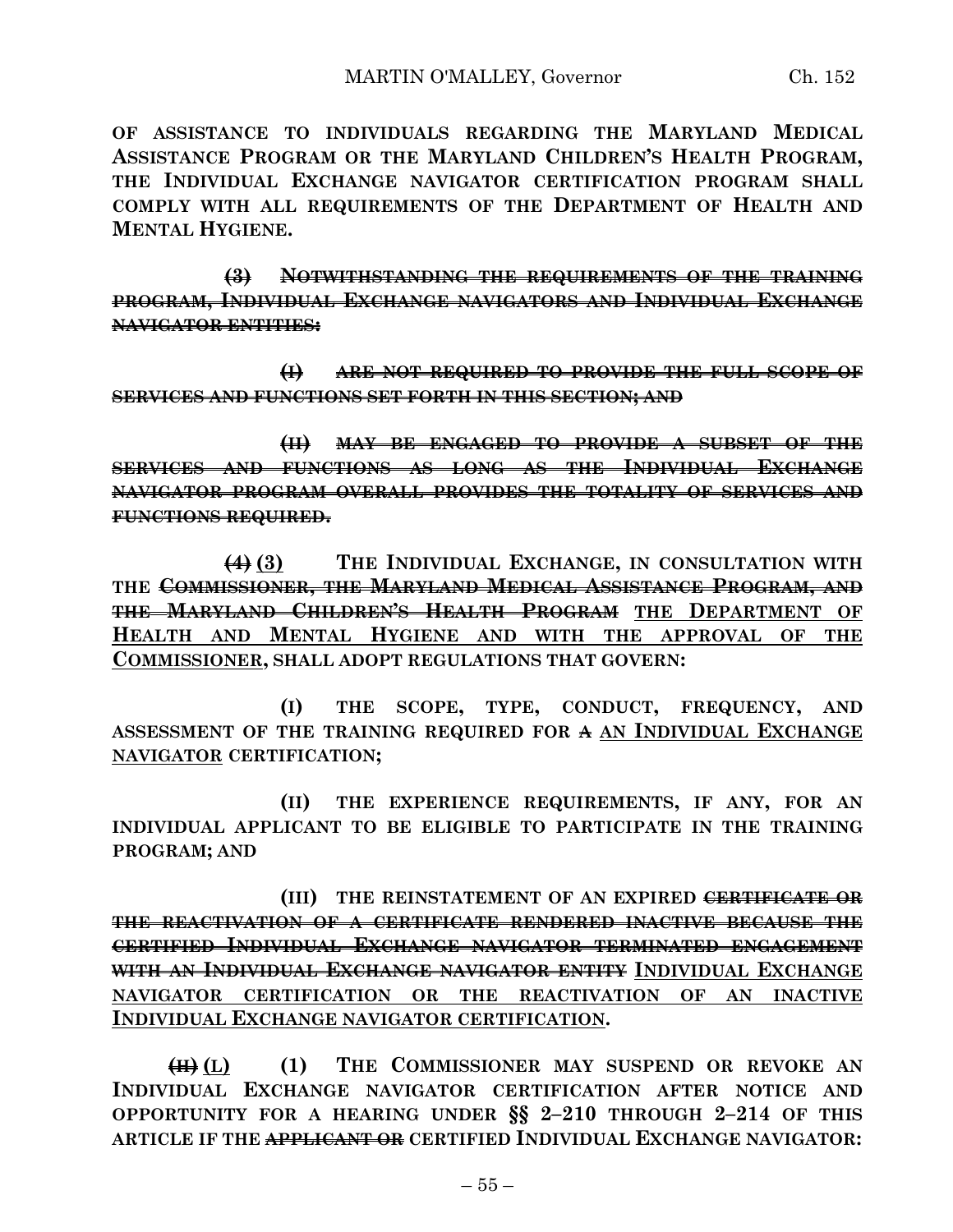#### **(I) HAS WILLFULLY VIOLATED:**

**1. THIS ARTICLE OR ANY REGULATION ADOPTED UNDER THIS ARTICLE; OR** 

**2. ANY STATE OR FEDERAL LAW OR REGULATION GOVERNING THE MARYLAND MEDICAL ASSISTANCE PROGRAM OR THE MARYLAND CHILDREN'S HEALTH PROGRAM;**

**(II) HAS MADE A MATERIAL MISSTATEMENT IN THE APPLICATION FOR THE CERTIFICATION;**

**(III) HAS ENGAGED IN FRAUDULENT OR DISHONEST PRACTICES;**

**(IV) HAS MISAPPROPRIATED, CONVERTED, OR UNLAWFULLY WITHHELD MONEY;**

**(V) HAS MATERIALLY MISREPRESENTED THE PROVISIONS OF A QUALIFIED HEALTH PLAN OR QUALIFIED DENTAL PLAN;**

**(VI) HAS BEEN CONVICTED OF A FELONY, A CRIME OF MORAL TURPITUDE, OR ANY CRIMINAL OFFENSE INVOLVING DISHONESTY OR BREACH OF TRUST; OR**

**(VII) HAS FAILED TO COMPLY WITH OR VIOLATED A PROPER ORDER OF THE COMMISSIONER**

**(II) HAS INTENTIONALLY MISREPRESENTED OR CONCEALED A MATERIAL FACT IN THE APPLICATION FOR THE INDIVIDUAL EXCHANGE NAVIGATOR CERTIFICATION;**

**(III) HAS OBTAINED THE INDIVIDUAL EXCHANGE NAVIGATOR CERTIFICATION BY MISREPRESENTATION, CONCEALMENT, OR OTHER FRAUD;**

**(IV) HAS ENGAGED IN FRAUDULENT OR DISHONEST PRACTICES IN CONDUCTING ACTIVITIES UNDER THE INDIVIDUAL EXCHANGE NAVIGATOR CERTIFICATION;**

**(V) HAS MISAPPROPRIATED, CONVERTED, OR UNLAWFULLY WITHHELD MONEY IN CONDUCTING ACTIVITIES UNDER THE INDIVIDUAL EXCHANGE NAVIGATOR CERTIFICATION;**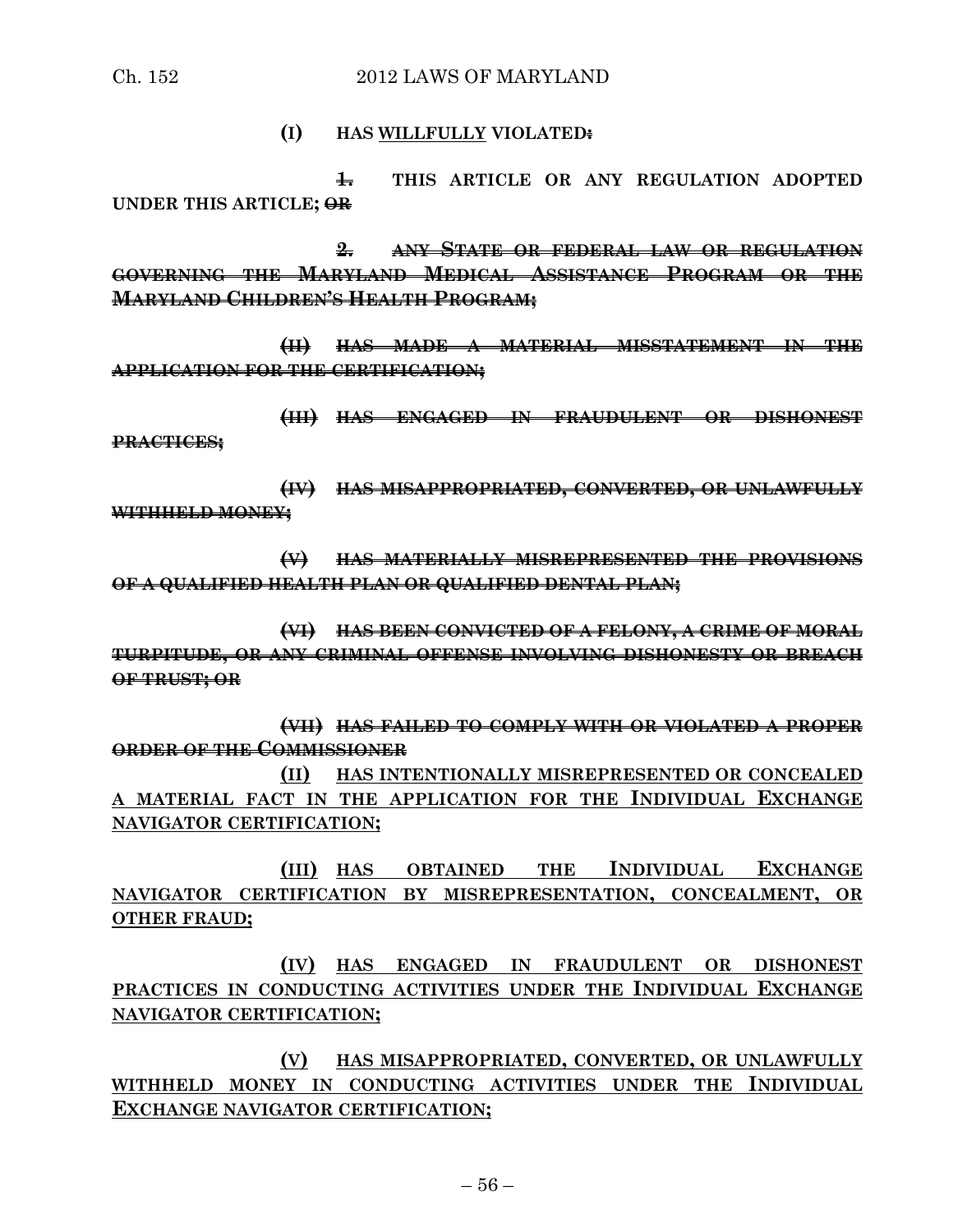**(VI) HAS FAILED OR REFUSED TO PAY OVER ON DEMAND MONEY THAT BELONGS TO A PERSON ENTITLED TO THE MONEY;**

**(VII) HAS WILLFULLY AND MATERIALLY MISREPRESENTED THE PROVISIONS OF A QUALIFIED PLAN;**

**(VIII) HAS BEEN CONVICTED OF A FELONY, A CRIME OF MORAL TURPITUDE, OR ANY CRIMINAL OFFENSE INVOLVING DISHONESTY OR BREACH OF TRUST;**

**(IX) HAS FAILED AN EXAMINATION REQUIRED BY THIS ARTICLE OR REGULATIONS ADOPTED UNDER THIS ARTICLE;**

**(X) HAS FORGED ANOTHER'S NAME ON AN APPLICATION FOR A QUALIFIED PLAN OR ON ANY OTHER DOCUMENT IN CONDUCTING ACTIVITIES UNDER THE INDIVIDUAL EXCHANGE NAVIGATOR CERTIFICATION;**

**(XI) HAS OTHERWISE SHOWN A LACK OF TRUSTWORTHINESS OR COMPETENCE TO ACT AS AN INDIVIDUAL EXCHANGE NAVIGATOR; OR**

**(XII) HAS WILLFULLY FAILED TO COMPLY WITH OR VIOLATED A PROPER ORDER OR SUBPOENA OF THE COMMISSIONER.**

**(2) INSTEAD OF OR IN ADDITION TO SUSPENDING OR REVOKING A CERTIFICATION, THE COMMISSIONER MAY:**

**(I) IMPOSE A PENALTY OF NOT LESS THAN \$100 BUT NOT EXCEEDING \$500 FOR EACH VIOLATION OF THIS ARTICLE; AND**

**(II) REQUIRE THAT RESTITUTION BE MADE TO ANY PERSON WHO HAS SUFFERED FINANCIAL INJURY BECAUSE OF A VIOLATION OF THIS ARTICLE.**

**(3) THE PENALTIES AVAILABLE TO THE COMMISSIONER UNDER THIS SUBSECTION SHALL BE IN ADDITION TO ANY CRIMINAL OR CIVIL PENALTIES IMPOSED FOR FRAUD OR OTHER MISCONDUCT UNDER ANY OTHER STATE OR FEDERAL LAW.**

**(4) THE COMMISSIONER SHALL NOTIFY THE INDIVIDUAL EXCHANGE AND THE INDIVIDUAL EXCHANGE NAVIGATOR ENTITY FOR WHICH THE INDIVIDUAL EXCHANGE NAVIGATOR WORKS OF ANY DECISION AFFECTING THE CERTIFICATION OF AN INDIVIDUAL EXCHANGE NAVIGATOR OR ANY SANCTION IMPOSED ON AN INDIVIDUAL EXCHANGE NAVIGATOR UNDER THIS SUBSECTION.**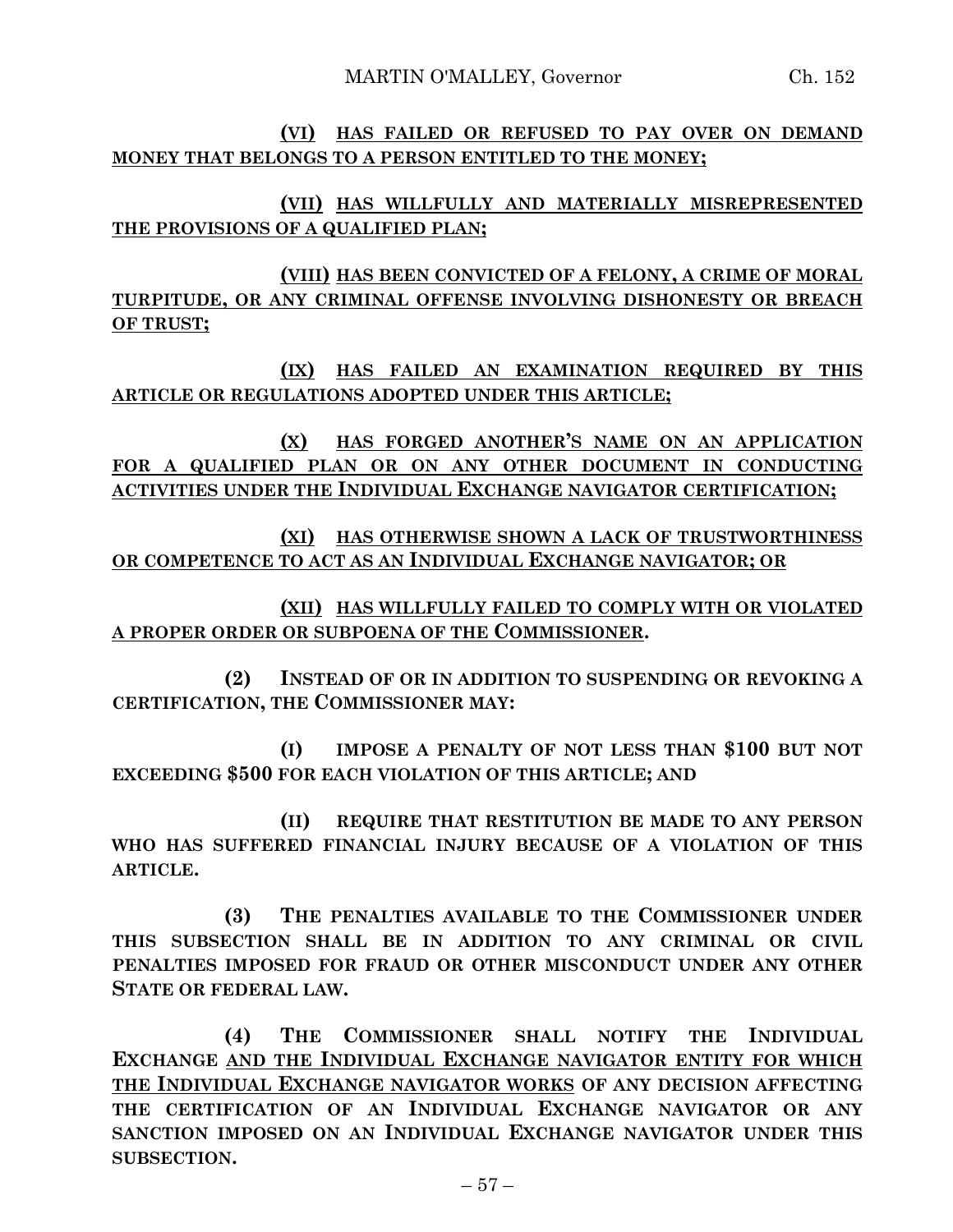**(5) A CARRIER IS NOT RESPONSIBLE FOR THE ACTIVITIES AND CONDUCT OF INDIVIDUAL EXCHANGE NAVIGATORS.**

**(I) (M) (1) THE EXCHANGE SHALL ESTABLISH AND ADMINISTER AN INSURANCE PRODUCER AUTHORIZATION PROGRAM PROCESS FOR THE INDIVIDUAL EXCHANGE.**

**(2) UNDER THE PROGRAM PROCESS, THE EXCHANGE SHALL:**

**(I) PROVIDE AN AUTHORIZATION TO SELL QUALIFIED HEALTH PLANS AND QUALIFIED DENTAL PLANS TO A LICENSED INSURANCE**  PRODUCER WHO MEETS THE REQUIREMENTS IN SUBSECTION  $\left(\frac{1}{2}\right)$  (N) OF THIS **SECTION; AND**

**(II) REQUIRE RENEWAL OF AN AUTHORIZATION EVERY 2 YEARS.**

**(3) (I) SUBJECT TO THE CONTESTED CASE HEARING PROVISIONS OF TITLE 10, SUBTITLE 2 OF THE STATE GOVERNMENT ARTICLE, THE EXCHANGE MAY DENY, SUSPEND, REVOKE, OR REFUSE TO RENEW AN AUTHORIZATION FOR GOOD CAUSE, WHICH SHALL INCLUDE A FINDING THAT THE INSURANCE PRODUCER HOLDING THE AUTHORIZATION HAS:**

**1. MADE A MATERIAL MISSTATEMENT IN THE APPLICATION FOR THE AUTHORIZATION;**

**2. ENGAGED IN FRAUDULENT OR DISHONEST PRACTICES IN CONDUCTING ACTIVITIES UNDER THE AUTHORIZATION;**

**3. MATERIALLY MISREPRESENTED THE PROVISIONS OF A QUALIFIED HEALTH PLAN OR QUALIFIED DENTAL PLAN; OR**

**4. COMMITTED ANY ACT IN VIOLATION OF DESCRIBED IN SUBSECTION (H) (M)(1) OF THIS SECTION WITH RESPECT TO THE AUTHORIZATION.**

**(II) THE INDIVIDUAL EXCHANGE SHALL NOTIFY THE COMMISSIONER OF ANY DECISION AFFECTING THE STATUS OF AN INSURANCE PRODUCER'S AUTHORIZATION.**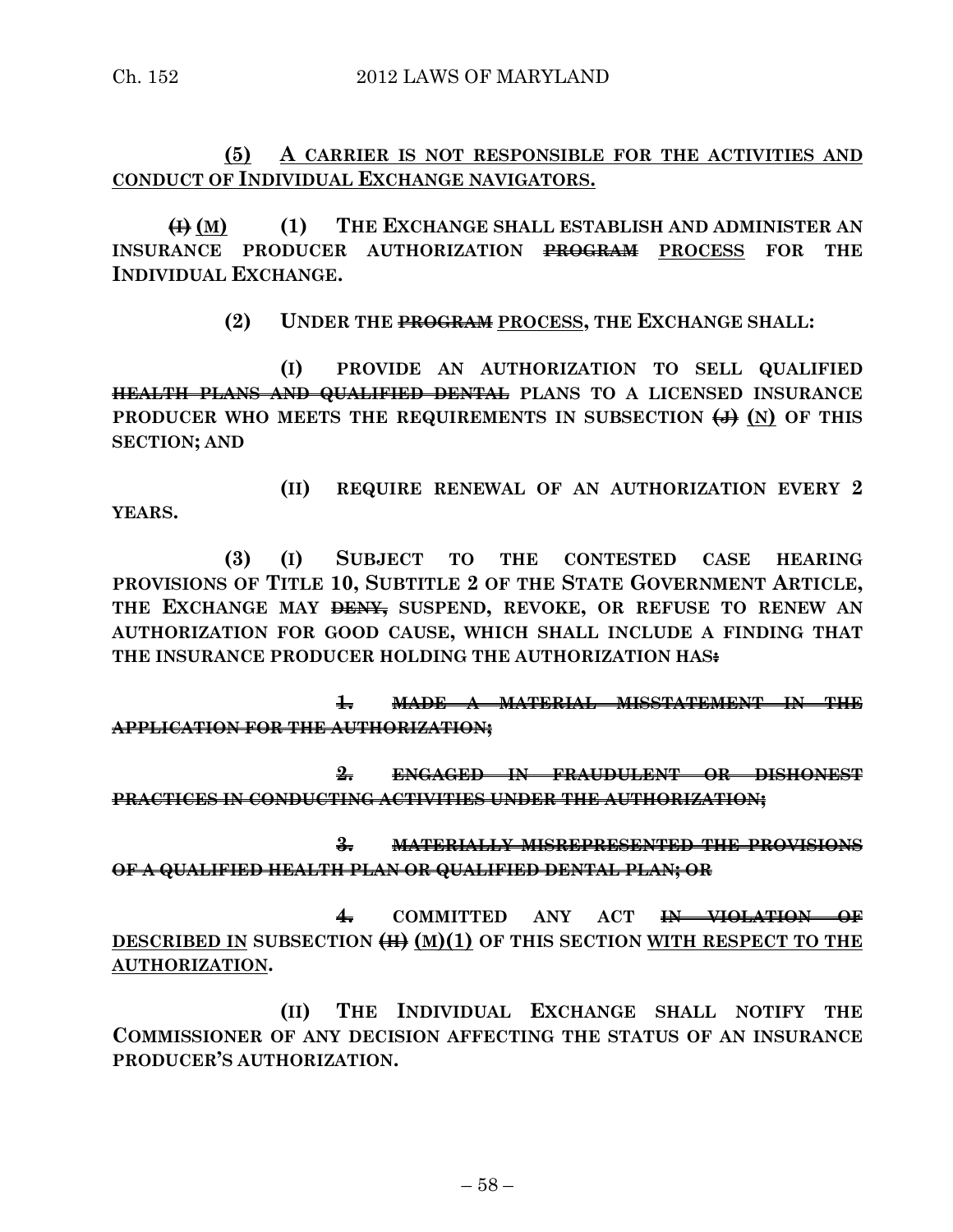**(4) THE INDIVIDUAL EXCHANGE, IN CONSULTATION WITH THE APPROVAL OF THE COMMISSIONER, SHALL ADOPT REGULATIONS TO CARRY OUT THIS SUBSECTION.**

**(J) (N) (1) SUBJECT TO THE REQUIREMENTS IN PARAGRAPH (2) OF THIS SUBSECTION, AN INSURANCE PRODUCER WHO IS LICENSED IN THE STATE AND AUTHORIZED BY THE COMMISSIONER TO SELL, SOLICIT, OR NEGOTIATE HEALTH INSURANCE MAY SELL ANY QUALIFIED HEALTH PLAN OR QUALIFIED DENTAL PLAN OFFERED IN THE INDIVIDUAL EXCHANGE WITHOUT BEING SEPARATELY LICENSED CERTIFIED AS AN INDIVIDUAL EXCHANGE NAVIGATOR.**

**(2) TO SELL QUALIFIED HEALTH PLANS AND QUALIFIED DENTAL PLANS IN THE INDIVIDUAL EXCHANGE, AN INSURANCE PRODUCER SHALL:**

**(I) REGISTER AND APPLY FOR AN AUTHORIZATION FROM THE EXCHANGE;**

**(II) COMPLETE AND COMPLY WITH ANY ONGOING REQUIREMENTS OF THE TRAINING PROGRAM ESTABLISHED UNDER SUBSECTION (K) (O) OF THIS SECTION; AND**

**(III) REFER INDIVIDUALS SEEKING INSURANCE WHO MAY BE ELIGIBLE FOR THE MARYLAND MEDICAL ASSISTANCE PROGRAM OR THE MARYLAND CHILDREN'S HEALTH PROGRAM TO THE NAVIGATOR PROGRAM FOR THE INDIVIDUAL EXCHANGE.**

**(3) AN INSURANCE PRODUCER:**

**(I) MAY NOT BE COMPENSATED BY THE INDIVIDUAL EXCHANGE FOR THE SALE OF A QUALIFIED HEALTH PLAN OR A QUALIFIED DENTAL PLAN OFFERED IN THE INDIVIDUAL EXCHANGE; AND**

**(II) SHALL BE COMPENSATED DIRECTLY BY A CARRIER.**

**(K) (O) (1) THE EXCHANGE SHALL DEVELOP, IMPLEMENT, AND, AS APPROPRIATE, UPDATE A TRAINING PROGRAM FOR INSURANCE PRODUCERS WHO SELL QUALIFIED HEALTH PLANS AND QUALIFIED DENTAL PLANS IN THE INDIVIDUAL EXCHANGE.**

**(2) THE TRAINING PROGRAM SHALL:**

**(I) IMPART THE SKILLS AND EXPERTISE NECESSARY TO PERFORM FUNCTIONS SPECIFIC TO THE INDIVIDUAL EXCHANGE, SUCH AS MAKING PREMIUM ASSISTANCE ELIGIBILITY DETERMINATIONS;**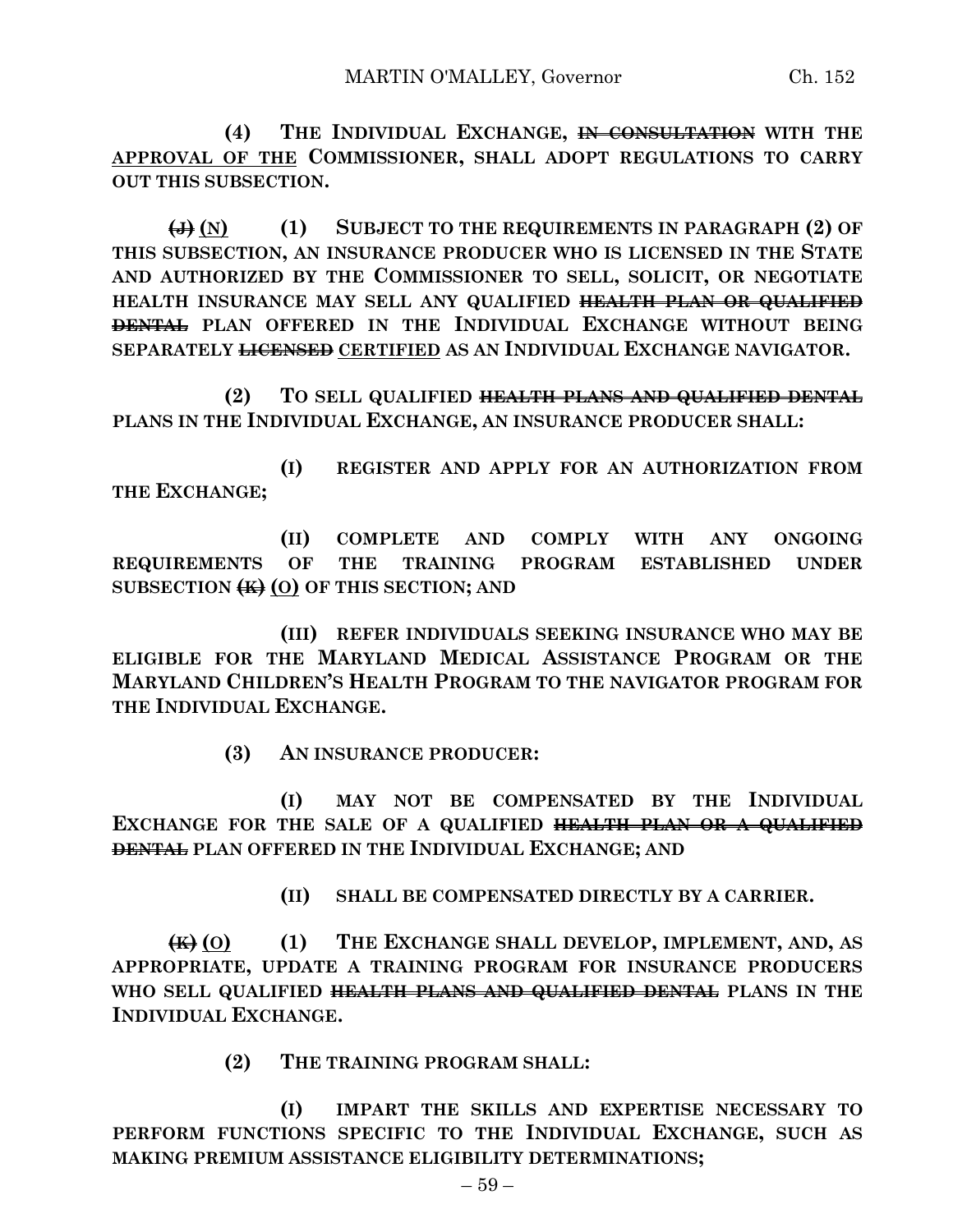**(II) ENABLE THE EXCHANGE TO PROVIDE ROBUST PROTECTION OF CONSUMERS AND ADHERENCE TO HIGH QUALITY ASSURANCE STANDARDS; AND**

**(III) BE APPROVED BY THE COMMISSIONER.**

**(P) NOTHING IN THIS SECTION SHALL PROHIBIT A COMMUNITY–BASED ORGANIZATION OR A UNIT OF STATE OR LOCAL GOVERNMENT FROM PROVIDING THE CONSUMER ASSISTANCE SERVICES DESCRIBED IN SUBSECTION (C) OF THIS SECTION THAT ARE NOT REQUIRED TO BE PROVIDED BY AN INDIVIDUAL EXCHANGE NAVIGATOR, IF THE ENTITY PROVIDING THE SERVICES AND ITS EMPLOYEES DO NOT:**

**(1) RECEIVE ANY COMPENSATION, DIRECTLY OR INDIRECTLY, FROM A CARRIER, AN INSURANCE PRODUCER, OR A THIRD–PARTY ADMINISTRATOR IN CONNECTION WITH THE ENROLLMENT OF A QUALIFIED INDIVIDUAL IN A QUALIFIED HEALTH PLAN;**

**(2) RECEIVE ANY COMPENSATION, DIRECTLY OR INDIRECTLY, FROM A MANAGED CARE ORGANIZATION THAT PARTICIPATES IN THE MARYLAND MEDICAL ASSISTANCE PROGRAM OR THE MARYLAND CHILDREN'S HEALTH PROGRAM; AND**

**(3) IDENTIFY THEMSELVES TO THE PUBLIC AS AN INDIVIDUAL EXCHANGE NAVIGATOR ENTITIES OR INDIVIDUAL EXCHANGE NAVIGATORS.**

**31–114.**

**(A) NOTHING IN THIS TITLE REQUIRES THE MARYLAND MEDICAL ASSISTANCE PROGRAM OR THE MARYLAND CHILDREN'S HEALTH PROGRAM TO PROVIDE ANY SPECIFIC FINANCIAL SUPPORT TO THE INDIVIDUAL EXCHANGE FOR THE SERVICES PROVIDED BY AN INDIVIDUAL EXCHANGE NAVIGATOR OR AN INDIVIDUAL EXCHANGE NAVIGATOR ENTITY.**

**(B) THE FINANCING ARRANGEMENTS BETWEEN THE INDIVIDUAL EXCHANGE, THE MARYLAND MEDICAL ASSISTANCE PROGRAM, AND THE MARYLAND CHILDREN'S HEALTH PROGRAM SHALL BE GOVERNED BY A MEMORANDUM OF AGREEMENT BETWEEN THE EXCHANGE AND THE DEPARTMENT OF HEALTH AND MENTAL HYGIENE.**

**[**31–109.**] 31–115.**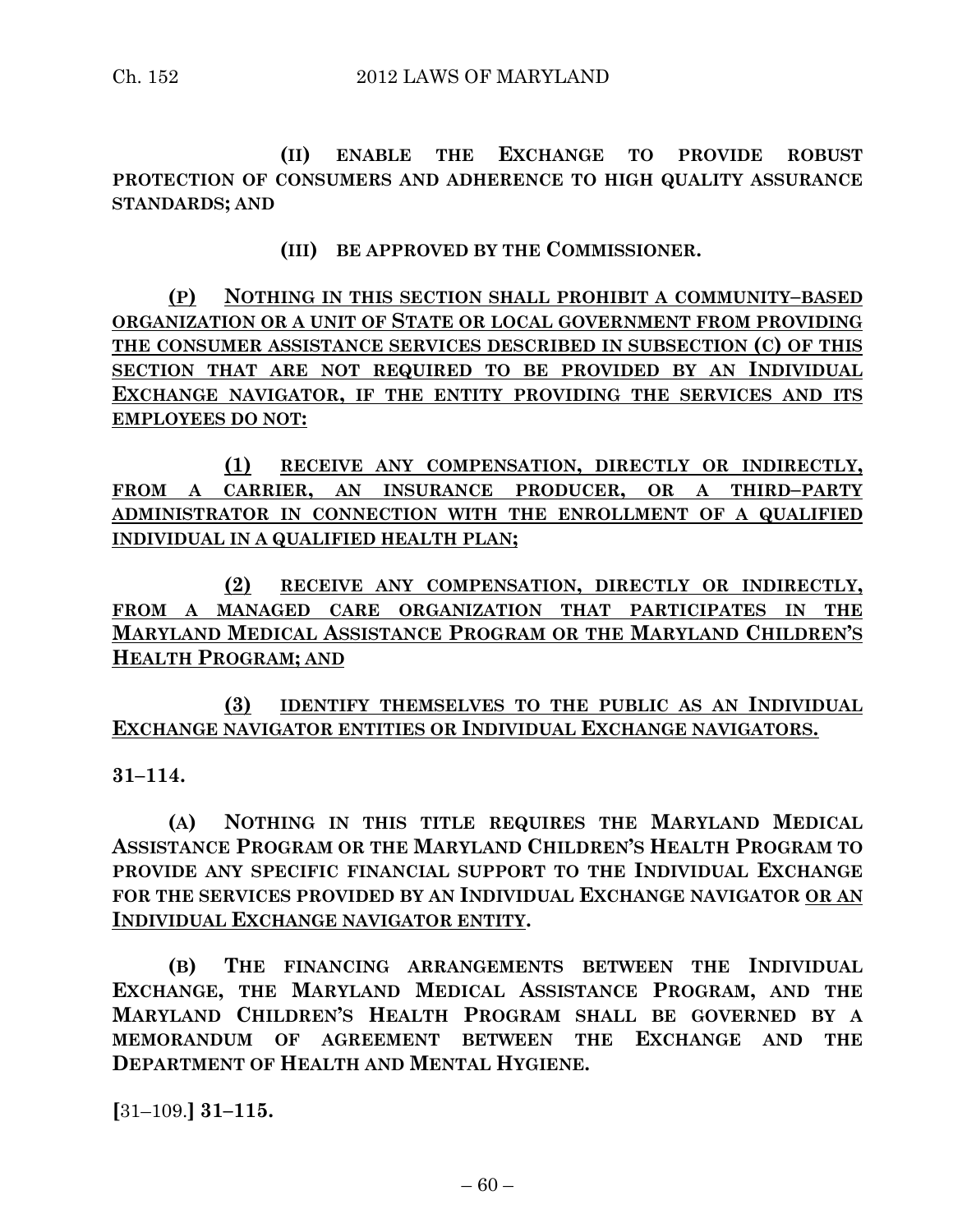(a) The Exchange shall certify**:**

**(1)** health benefit plans as qualified health plans**; AND**

# **(2) DENTAL PLANS AS QUALIFIED DENTAL PLANS, WHICH MAY BE OFFERED BY CARRIERS AS:**

**(I) STAND–ALONE DENTAL PLANS; OR** 

# **(II) DENTAL PLANS BUNDLED WITH SOLD IN CONJUNCTION WITH OR AS AN ENDORSEMENT TO QUALIFIED HEALTH PLANS; AND**

**(3) VISION PLANS AS QUALIFIED VISION PLANS, WHICH MAY BE OFFERED BY CARRIERS AS:**

### **(I) STAND–ALONE VISION PLANS; OR**

# **(II) VISION PLANS SOLD IN CONJUNCTION WITH OR AS AN ENDORSEMENT TO QUALIFIED HEALTH PLANS**.

(b) To be certified as a qualified health plan, a health benefit plan shall:

(1) except as provided in subsection (c) of this section, provide the essential **HEALTH** benefits **[**package**]** required under § 1302(a) of the Affordable Care Act **AND § 31–116 OF THIS TITLE**;

(2) obtain prior approval of premium rates and contract language from the Commissioner;

(3) except as provided in subsection (d) of this section, provide at least a bronze level of coverage, as defined in the Affordable Care Act and determined by the Exchange under  $\S 31-108(b)(7)(ii)$  of this title;

(4) (i) ensure that its cost–sharing requirements do not exceed the limits established under § 1302(c)(1) of the Affordable Care Act; and

(ii) if the health benefit plan is offered through the SHOP Exchange, ensure that the health benefit plan's deductible does not exceed the limits established under § 1302(c)(2) of the Affordable Care Act;

(5) be offered by a carrier that:

(i) is licensed and in good standing to offer health insurance coverage in the State;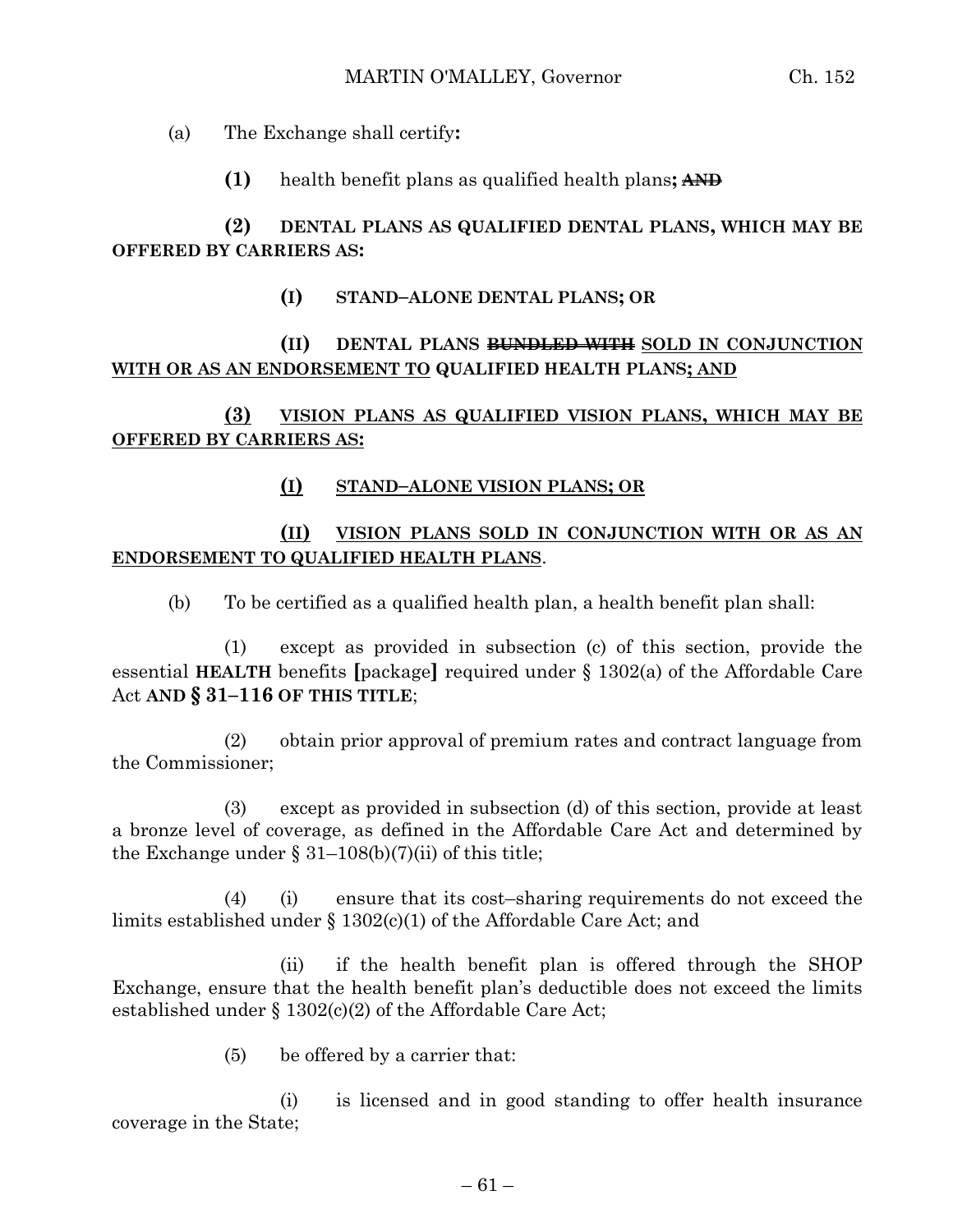(ii) if the carrier participates in the **INDIVIDUAL** Exchange's individual market, offers at least one qualified health plan at the silver level and one at the gold level in the individual market outside the Exchange;

(iii) if the carrier participates in the SHOP Exchange, offers at least one qualified health plan at the silver level and one at the gold level in the small group market outside the SHOP Exchange;

(iv) charges the same premium rate for each qualified health plan regardless of whether the qualified health plan is offered through the Exchange, through an insurance producer outside the Exchange, or directly from a carrier;

(v) does not charge any cancellation fees or penalties in violation of § 31–108(c) of this title; and

(vi) complies with the regulations adopted by the Secretary under  $\S 1311(d)$  of the Affordable Care Act and by the Exchange under  $\S 31-106(c)(4)$ of this title;

(6) meet the requirements for certification established under the regulations adopted by:

(i) the Secretary under  $\S$  1311(c)(1) of the Affordable Care Act, including minimum standards for marketing practices, network adequacy, essential community providers in underserved areas, accreditation, quality improvement, uniform enrollment forms and descriptions of coverage, and information on quality measures for health plan performance; and

(ii) the Exchange under  $\S 31-106(c)(4)$  of this title;

(7) be in the interest of qualified individuals and qualified employers, as determined by the Exchange;

(8) provide any other benefits as may be required by the Commissioner under any applicable State law or regulation; and

(9) meet any other requirements established by the Exchange under this title**, INCLUDING:**

**(I) TRANSITION OF CARE LANGUAGE IN CONTRACTS AS DETERMINED APPROPRIATE BY THE EXCHANGE TO ENSURE CARE CONTINUITY AND REDUCE DUPLICATION AND COSTS OF CARE; AND**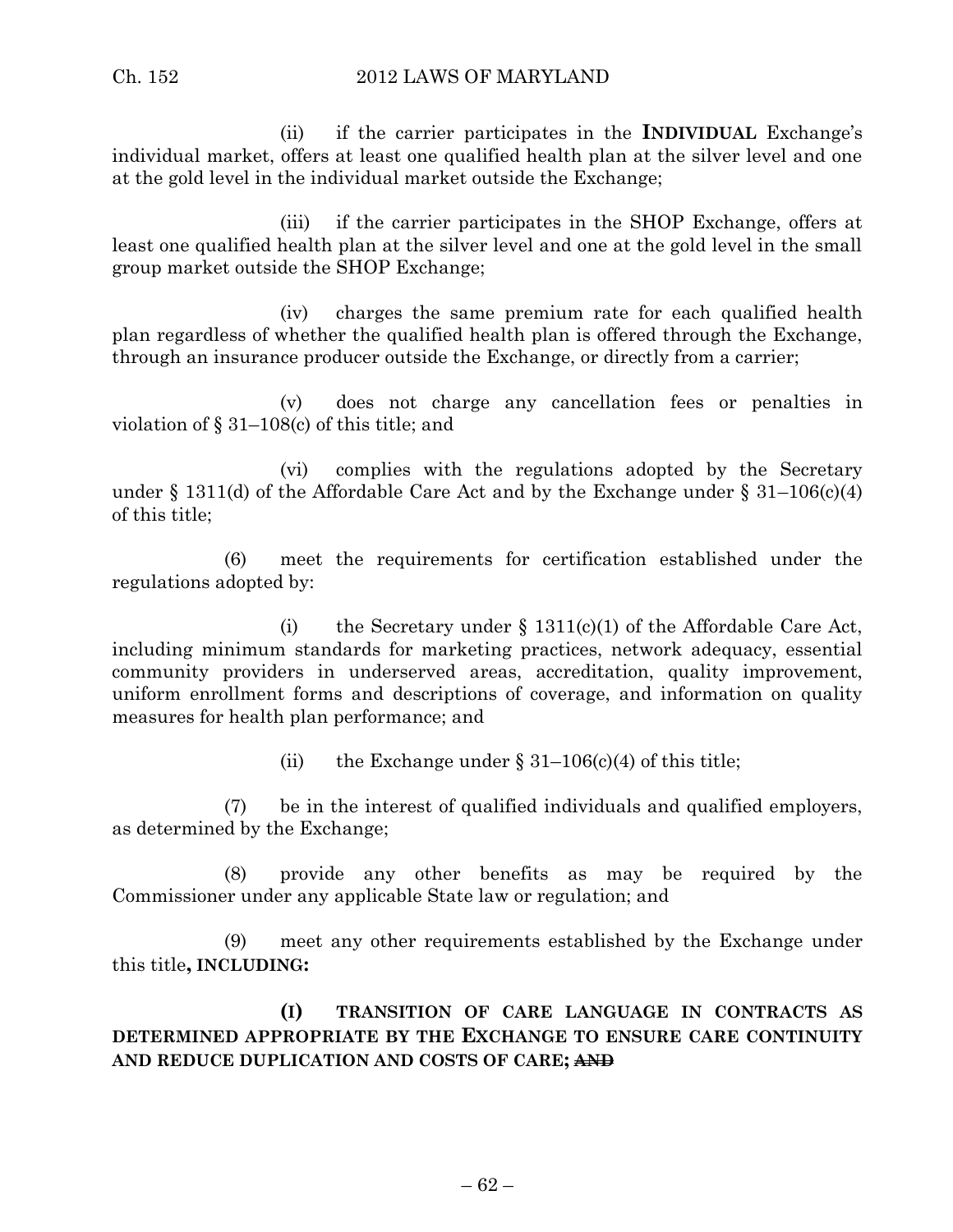**(II) CRITERIA THAT ENCOURAGE AND SUPPORT QUALIFIED HEALTH PLANS AND QUALIFIED DENTAL PLANS IN FACILITATING CROSS–BORDER ENROLLMENT; AND**

### **(III) DEMONSTRATING COMPLIANCE WITH THE FEDERAL MENTAL HEALTH PARITY AND ADDICTION EQUITY ACT OF 2008**.

(c) **(1)** A qualified health plan is not required to provide essential benefits that duplicate the minimum benefits of qualified dental plans, as provided in subsection  $\left( \frac{A}{A} \right)$  (**H**) of this section, if:

(1) **(I)** the Exchange has determined that at least one qualified dental plan is available to supplement the qualified health plan's coverage; and

 $\left(\frac{2}{2}\right)$  (II) at the time the carrier offers the qualified health plan, the carrier discloses in a form approved by the Exchange that:

 $\overrightarrow{H}$  1. the plan does not provide the full range of essential pediatric **DENTAL** benefits; and

(ii) **2.** qualified dental plans providing these and other dental benefits also not provided by the qualified health plan are offered through the Exchange.

**(2) THE EXCHANGE MAY DETERMINE WHETHER A CARRIER MAY ELECT TO INCLUDE NONESSENTIAL ORAL AND DENTAL BENEFITS IN A QUALIFIED HEALTH PLAN.**

**(D) (1) A QUALIFIED HEALTH PLAN IS NOT REQUIRED TO PROVIDE ESSENTIAL BENEFITS THAT DUPLICATE THE MINIMUM BENEFITS OF QUALIFIED VISION PLANS, AS PROVIDED IN SUBSECTION (I) OF THIS SECTION, IF:**

**(I) THE EXCHANGE HAS DETERMINED THAT AT LEAST ONE QUALIFIED VISION PLAN IS AVAILABLE TO SUPPLEMENT THE QUALIFIED HEALTH PLAN'S COVERAGE; AND**

**(II) AT THE TIME THE CARRIER OFFERS THE QUALIFIED HEALTH PLAN, THE CARRIER DISCLOSES IN A FORM APPROVED BY THE EXCHANGE THAT:**

**1. THE PLAN DOES NOT PROVIDE THE FULL RANGE OF ESSENTIAL PEDIATRIC VISION BENEFITS; AND**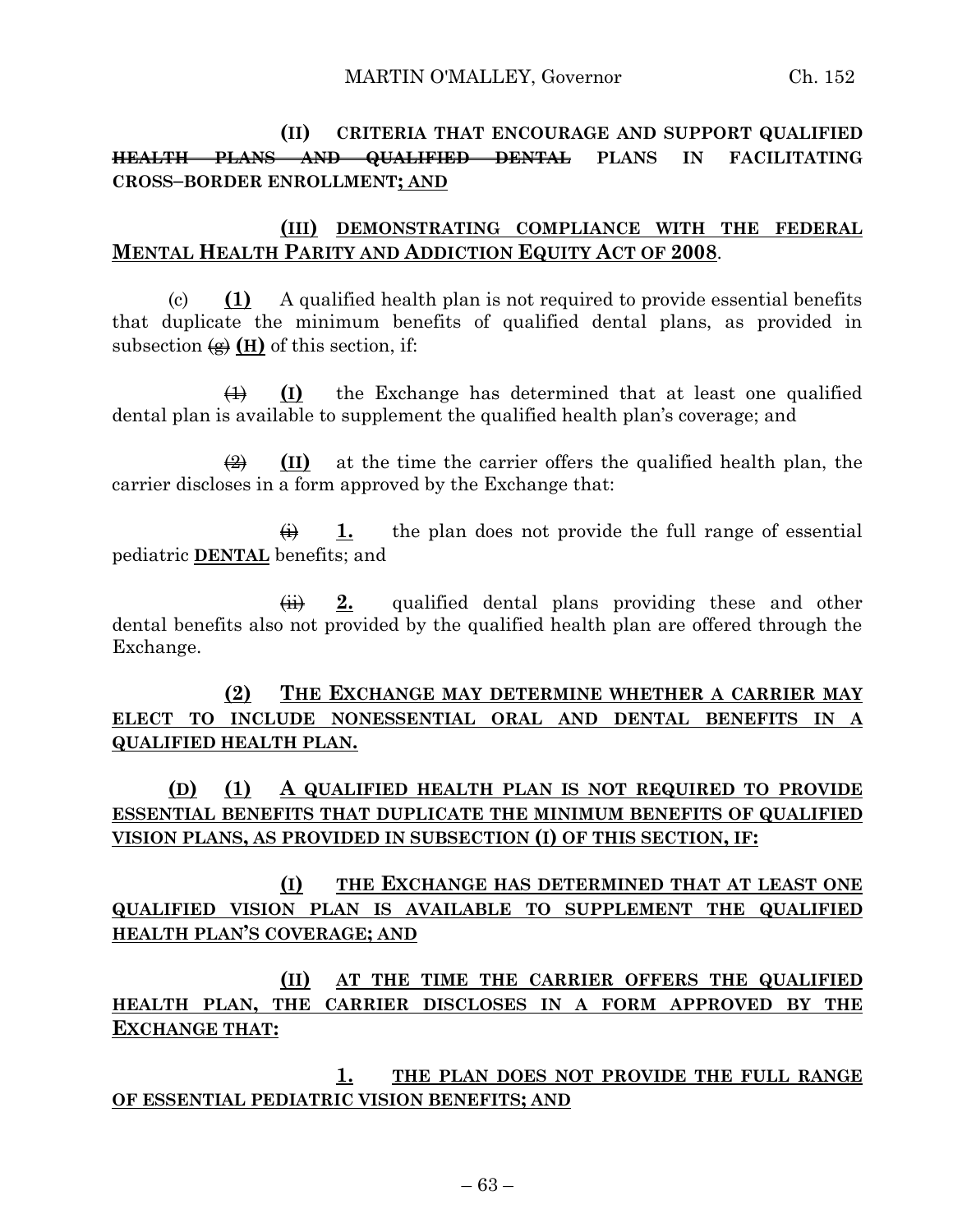# **2. QUALIFIED VISION PLANS PROVIDING THESE AND OTHER VISION BENEFITS ALSO NOT PROVIDED BY THE QUALIFIED HEALTH PLAN ARE OFFERED THROUGH THE EXCHANGE.**

## **(2) THE EXCHANGE MAY DETERMINE WHETHER A CARRIER MAY ELECT TO INCLUDE NONESSENTIAL VISION BENEFITS IN A QUALIFIED HEALTH PLAN.**

(d) **(E)** A qualified health plan is not required to provide at least a bronze level of coverage under subsection (b)(3) of this section if the qualified health plan:

(1) meets the requirements and is certified as a qualified catastrophic plan as provided under the Affordable Care Act; and

(2) will be offered only to individuals eligible for catastrophic coverage.

 $\overline{\Theta}$  (F) A health benefit plan may not be denied certification:

(1) solely on the grounds that the health benefit plan is a fee–for–service plan;

or

(2) through the imposition of premium price controls by the Exchange;

(3) solely on the grounds that the health benefit plan provides treatments necessary to prevent patients' deaths in circumstances the Exchange determines are inappropriate or too costly.

(f) **(G)** In addition to other rate filing requirements that may be applicable under this article, each carrier seeking certification of a health benefit plan shall:

(1) (i) submit to the Exchange **[**a justification for**]NOTICE OF** any premium increase before implementation of the increase; and

(ii) post the increase on the carrier's Web site;

(2) submit to the Exchange, the Secretary, and the Commissioner, and make available to the public, in plain language as required under  $\S$  1311(e)(3)(b) of the Affordable Care Act, accurate and timely disclosure of:

- (i) claims payment policies and practices;
- (ii) financial disclosures;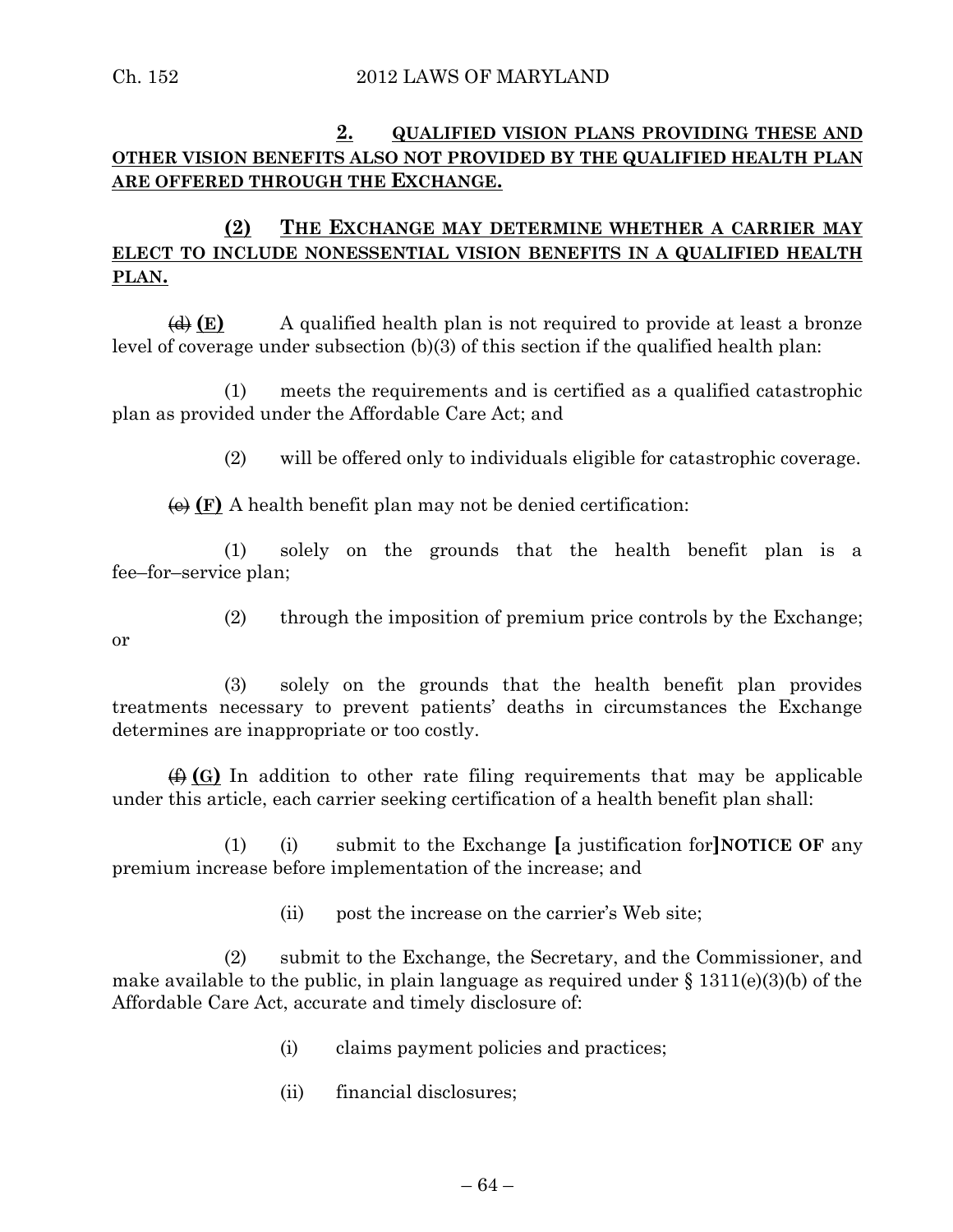(iii) data on enrollment, disenrollment, number of claims denied, and rating practices;

(iv) information on cost–sharing and payments with respect to out–of–network coverage;

(v) information on enrollee and participant rights under Title I of the Affordable Care Act; and

(vi) any other information as determined appropriate by the Secretary and the Exchange; and

(3) make available information about costs an individual would incur under the individual's health benefit plan for services provided by a participating health care provider, including cost–sharing requirements such as deductibles, co–payments, and coinsurance, in a manner determined by the Exchange.

 $\overline{\text{H}}$  (H) (1) Except as provided in paragraphs  $\overline{\text{H}}$ ,  $\overline{\text{H}}$ ,  $\overline{\text{H}}$  (4),  $\overline{\text{AND}}$  (5) **(2) THROUGH (5)** of this subsection, the requirements applicable to qualified health plans under this title also shall apply to qualified dental plans **TO THE EXTENT RELEVANT, WHETHER OFFERED IN CONJUNCTION WITH OR AS AN ENDORSEMENT TO QUALIFIED HEALTH PLANS OR AS STAND–ALONE DENTAL PLANS**.

(2) A carrier offering a qualified dental plan shall be licensed to offer dental coverage but need not be licensed to offer other health benefits.

(3) A qualified dental plan shall:

Exchange.

(i) be limited to dental and oral health benefits, without substantial duplication of other benefits typically offered by health benefit plans without dental coverage; and

(ii) include at a minimum:

1. the essential pediatric dental benefits required by the Secretary under § 1302(b)(1)(j) of the Affordable Care Act; and

2. other dental benefits required by the Secretary or the

(4) **(I)** Carriers jointly may offer a comprehensive plan through the Exchange in which dental benefits are provided by a carrier through a qualified dental plan and other benefits are provided by a carrier through a qualified health plan, provided that the plans are priced separately and made available for purchase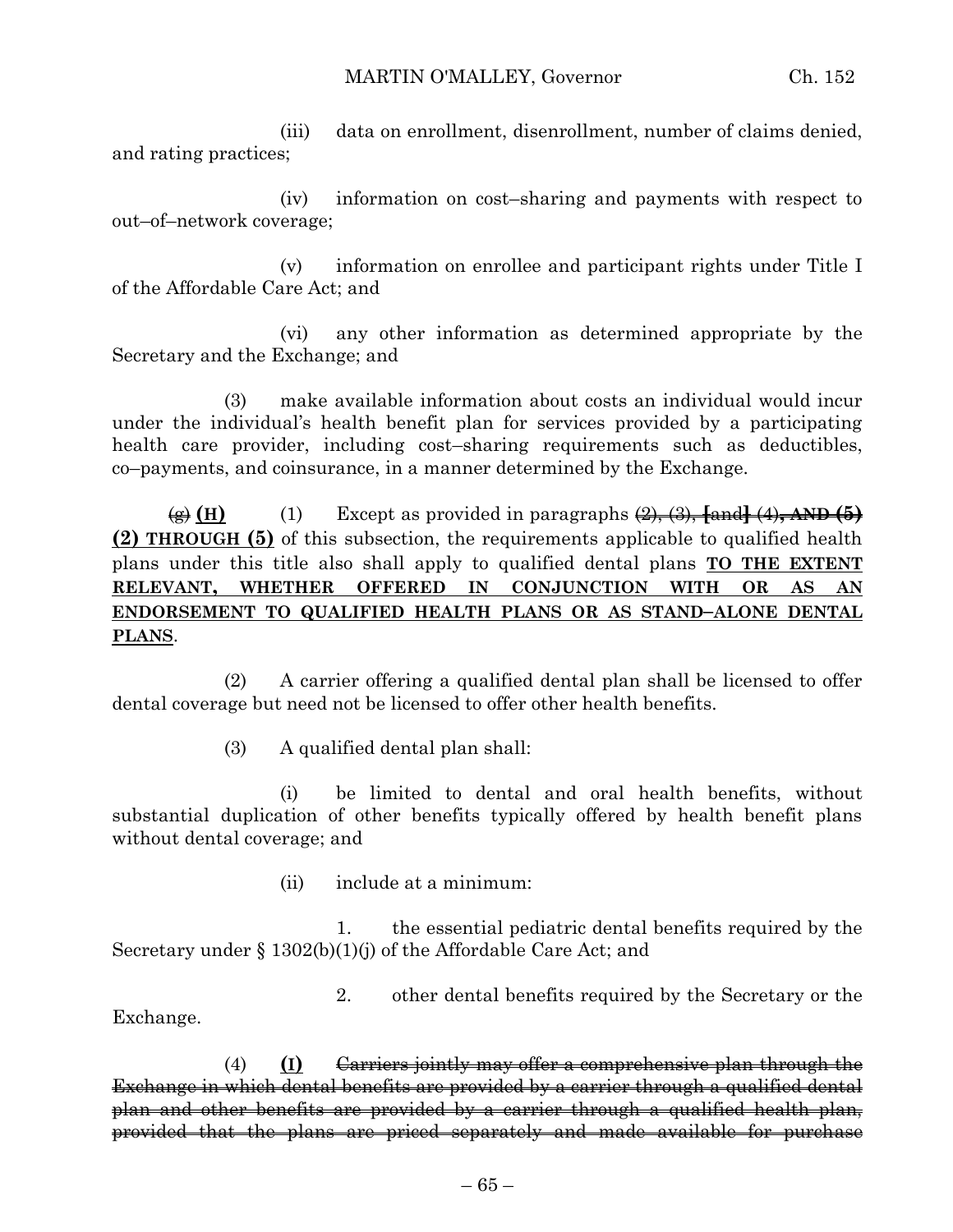separately at the same price as when offered jointly **THE EXCHANGE MAY DETERMINE:**

**1. THE MANNER IN WHICH CARRIERS MUST DISCLOSE THE PRICE OF ORAL AND DENTAL BENEFITS AND, TO THE EXTENT RELEVANT, MEDICAL BENEFITS, WHEN OFFERED:**

**A. TO THE EXTENT PERMITTED BY THE EXCHANGE, IN A QUALIFIED HEALTH PLAN;**

**B. IN CONJUNCTION WITH OR AS AN ENDORSEMENT TO A QUALIFIED HEALTH PLAN; OR**

**C. AS A STAND–ALONE PLAN; AND**

**2. WHEN A CARRIER OFFERS A QUALIFIED DENTAL PLAN IN CONJUNCTION WITH A QUALIFIED HEALTH PLAN, WHETHER THE CARRIER ALSO MUST MAKE THE QUALIFIED HEALTH PLAN, THE QUALIFIED DENTAL PLAN, OR BOTH QUALIFIED PLANS AVAILABLE ON A STAND–ALONE BASIS.**

**(II) IN DETERMINING THE MANNER IN WHICH CARRIERS MUST OFFER AND DISCLOSE THE PRICE OF MEDICAL, ORAL, AND DENTAL BENEFITS UNDER THIS PARAGRAPH, THE EXCHANGE SHALL BALANCE THE OBJECTIVES OF TRANSPARENCY AND AFFORDABILITY FOR CONSUMERS**.

**(5) THE EXCHANGE MAY:**

**(I) EXEMPT QUALIFIED DENTAL PLANS FROM A REQUIREMENT APPLICABLE TO QUALIFIED HEALTH PLANS UNDER THIS TITLE TO THE EXTENT THE EXCHANGE DETERMINES THE REQUIREMENT IS NOT RELEVANT TO QUALIFIED DENTAL PLANS; AND**

**(II) ESTABLISH ADDITIONAL REQUIREMENTS FOR QUALIFIED DENTAL PLANS IN CONJUNCTION WITH ITS ESTABLISHMENT OF ADDITIONAL REQUIREMENTS FOR QUALIFIED HEALTH PLANS UNDER SUBSECTION (B)(9) OF THIS SECTION.**

**(I) (1) EXCEPT AS PROVIDED IN PARAGRAPHS (2) THROUGH (5) OF THIS SUBSECTION, THE REQUIREMENTS APPLICABLE TO QUALIFIED HEALTH PLANS UNDER THIS TITLE ALSO SHALL APPLY TO QUALIFIED VISION PLANS TO THE EXTENT RELEVANT, WHETHER OFFERED IN CONJUNCTION WITH OR AS AN**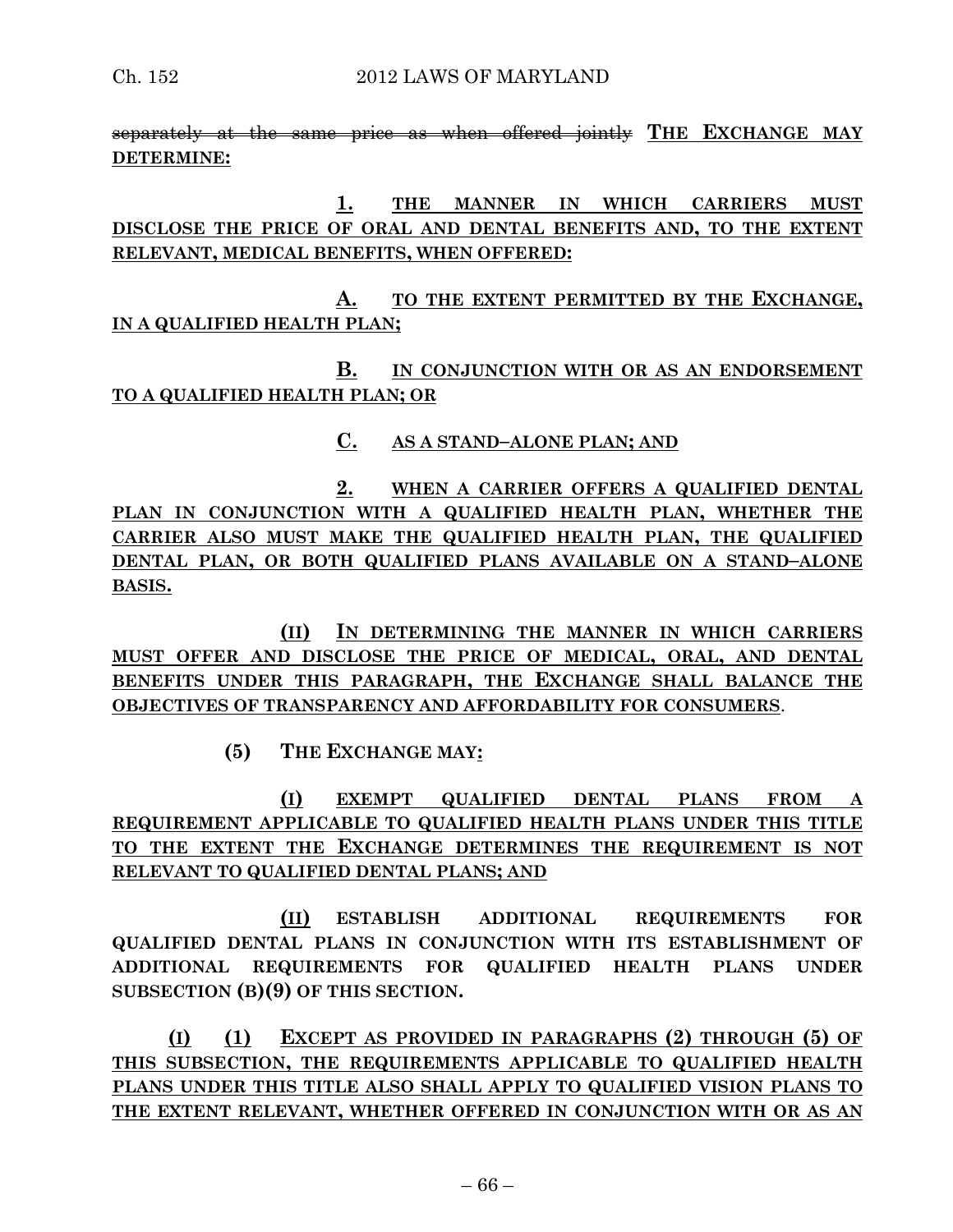**ENDORSEMENT TO QUALIFIED HEALTH PLANS OR AS STAND–ALONE VISION PLANS.**

**(2) A CARRIER OFFERING A QUALIFIED VISION PLAN SHALL BE LICENSED TO OFFER VISION COVERAGE BUT NEED NOT BE LICENSED TO OFFER OTHER HEALTH BENEFITS.**

**(3) A QUALIFIED VISION PLAN SHALL:**

**(I) BE LIMITED TO VISION AND EYE HEALTH BENEFITS, WITHOUT SUBSTANTIAL DUPLICATION OF OTHER BENEFITS TYPICALLY OFFERED BY HEALTH BENEFIT PLANS WITHOUT VISION COVERAGE; AND**

**(II) INCLUDE AT A MINIMUM:**

**1. THE ESSENTIAL PEDIATRIC VISION BENEFITS REQUIRED BY THE SECRETARY UNDER § 1302(B)(1)(J) OF THE AFFORDABLE CARE ACT; AND**

**2. OTHER VISION BENEFITS REQUIRED BY THE SECRETARY OR THE EXCHANGE.**

**(4) (I) THE EXCHANGE MAY DETERMINE:**

**1. THE MANNER IN WHICH CARRIERS MUST DISCLOSE THE PRICE OF VISION BENEFITS AND, TO THE EXTENT RELEVANT, MEDICAL BENEFITS, WHEN OFFERED:**

**A. TO THE EXTENT PERMITTED BY THE EXCHANGE, IN A QUALIFIED HEALTH PLAN;**

**B. IN CONJUNCTION WITH OR AS AN ENDORSEMENT TO A QUALIFIED HEALTH PLAN; OR**

**C. AS A STAND–ALONE PLAN; AND**

**2. WHEN A CARRIER OFFERS A QUALIFIED VISION PLAN IN CONJUNCTION WITH A QUALIFIED HEALTH PLAN, WHETHER THE CARRIER ALSO MUST MAKE THE QUALIFIED HEALTH PLAN, THE QUALIFIED VISION PLAN, OR BOTH QUALIFIED PLANS AVAILABLE ON A STAND–ALONE BASIS.**

**(II) IN DETERMINING THE MANNER IN WHICH CARRIERS MUST OFFER AND DISCLOSE THE PRICE OF MEDICAL AND VISION BENEFITS**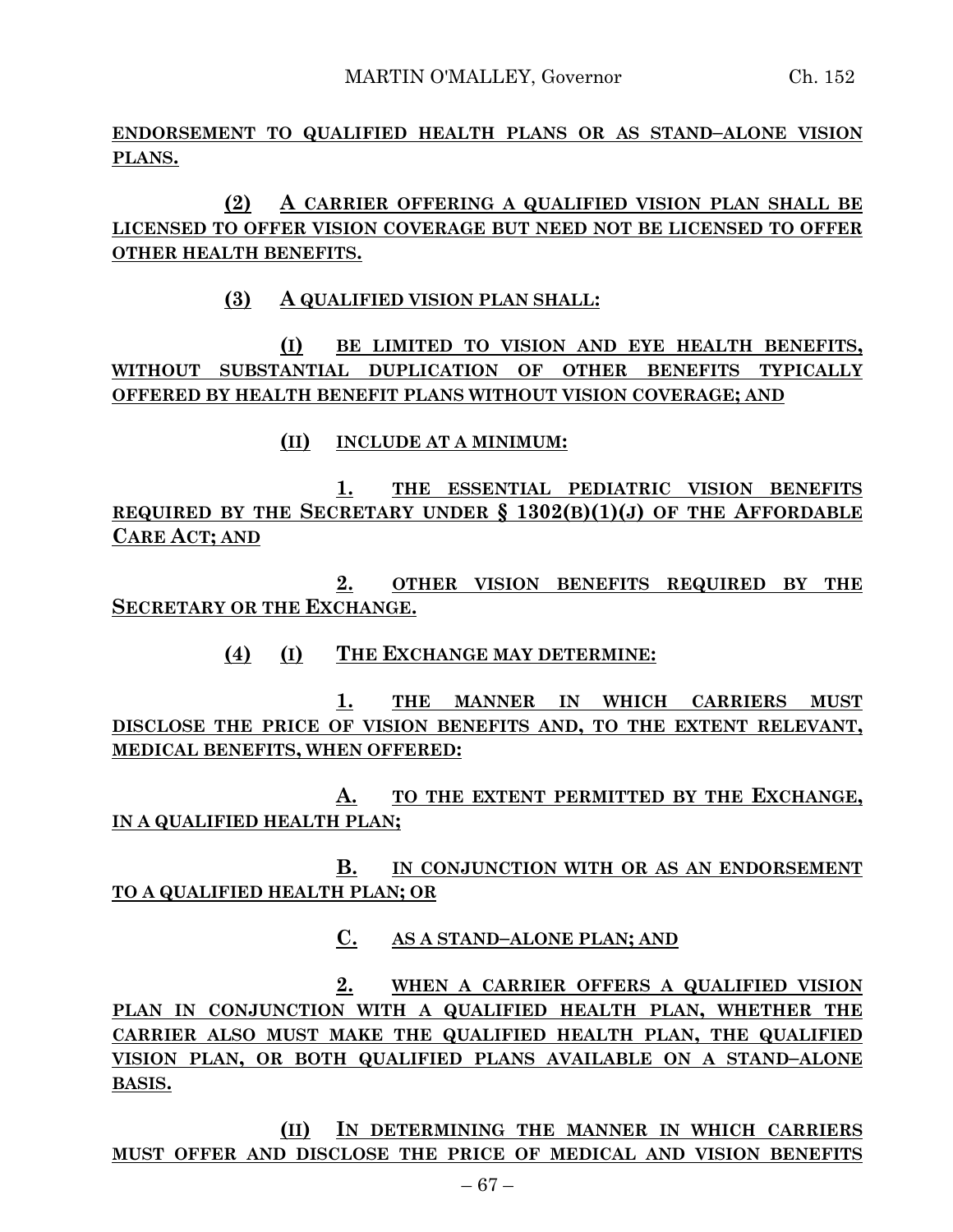#### **UNDER THIS PARAGRAPH, THE EXCHANGE SHALL BALANCE THE OBJECTIVES OF TRANSPARENCY AND AFFORDABILITY FOR CONSUMERS.**

# **(5) THE EXCHANGE MAY:**

**(I) EXEMPT QUALIFIED VISION PLANS FROM A REQUIREMENT APPLICABLE TO QUALIFIED HEALTH PLANS UNDER THIS TITLE TO THE EXTENT THE EXCHANGE DETERMINES THE REQUIREMENT IS NOT RELEVANT TO QUALIFIED VISION PLANS; AND**

**(II) ESTABLISH ADDITIONAL REQUIREMENTS FOR QUALIFIED VISION PLANS IN CONJUNCTION WITH ITS ESTABLISHMENT OF ADDITIONAL REQUIREMENTS FOR QUALIFIED HEALTH PLANS UNDER SUBSECTION (B)(9) OF THIS SECTION.**

**(J) A MANAGED CARE ORGANIZATION MAY NOT BE REQUIRED TO OFFER A QUALIFIED PLAN IN THE EXCHANGE.**

**31–116.**

**(A) THE ESSENTIAL HEALTH BENEFITS REQUIRED UNDER § 1302(A) OF THE AFFORDABLE CARE ACT:**

**(1) SHALL BE THE BENEFITS IN THE STATE BENCHMARK PLAN, SELECTED IN ACCORDANCE WITH THIS SECTION; AND** 

**(2) NOTWITHSTANDING ANY OTHER PROVISION OF BENEFITS MANDATED BY STATE LAW, SHALL BE THE BENEFITS REQUIRED IN:**

**(I) ALL INDIVIDUAL HEALTH BENEFIT PLANS AND HEALTH BENEFIT PLANS OFFERED TO SMALL EMPLOYERS, EXCEPT FOR GRANDFATHERED HEALTH PLANS, AS DEFINED IN THE AFFORDABLE CARE ACT, OFFERED IN THE INDIVIDUAL AND SMALL GROUP MARKET OUTSIDE THE EXCHANGE; AND** 

**(II) SUBJECT TO § 31–115(C) AND (D) OF THIS TITLE, ALL QUALIFIED HEALTH PLANS OFFERED IN THE EXCHANGE.**

**(B) IN SELECTING THE STATE BENCHMARK PLAN, THE STATE SEEKS TO:**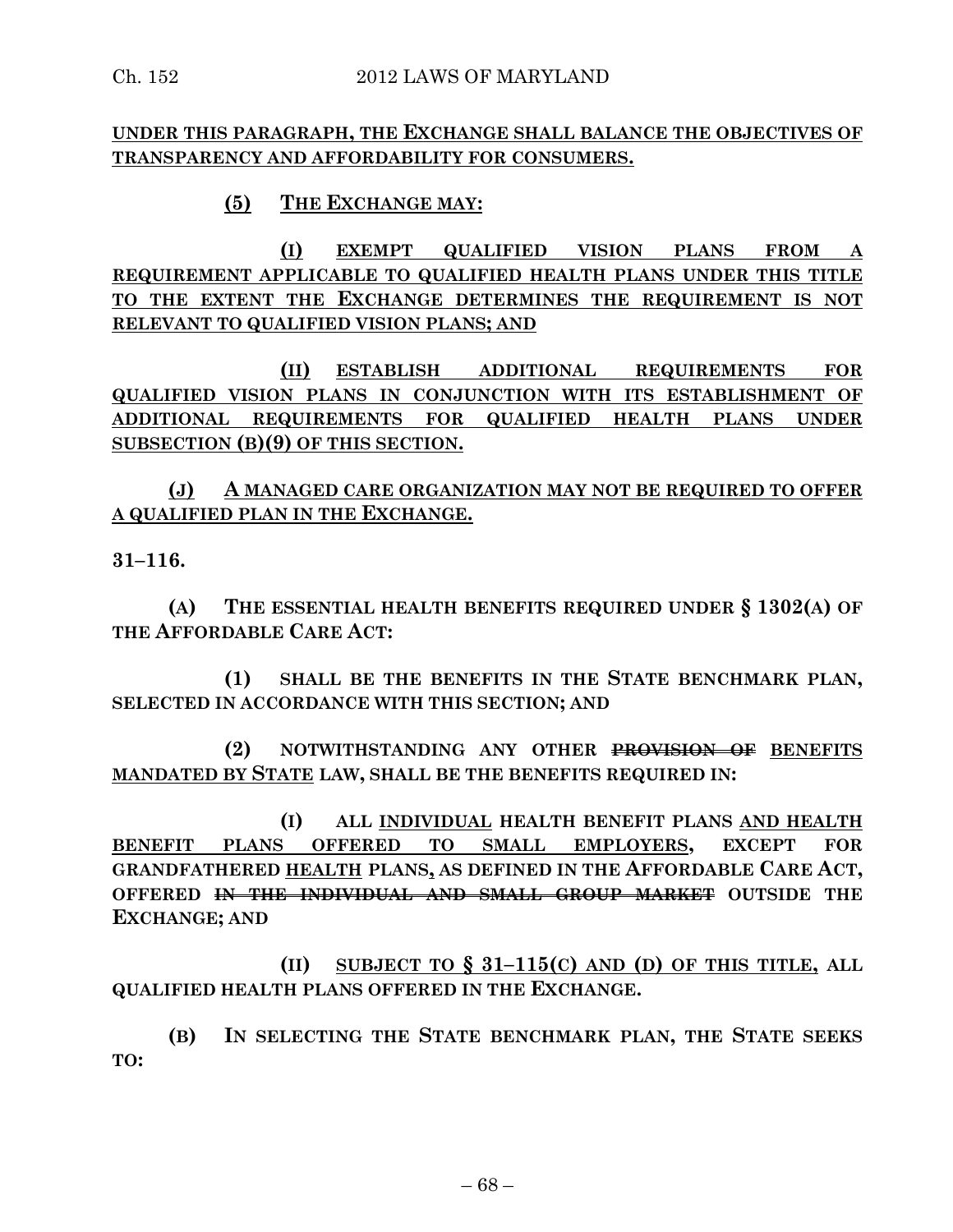**(2) ACCOMMODATE TO THE EXTENT PRACTICABLE THE DIVERSE HEALTH NEEDS ACROSS THE DIVERSE POPULATIONS WITHIN THE STATE; AND**

**(3) ENSURE THE BENEFIT OF INPUT FROM THE STAKEHOLDERS AND THE PUBLIC.**

**(C) (1) THE STATE BENCHMARK PLAN SHALL BE SELECTED BY THE MARYLAND HEALTH CARE REFORM COORDINATING COUNCIL THROUGH AN OPEN, TRANSPARENT, AND INCLUSIVE PROCESS.**

**(2) ANY ACTION OF THE COUNCIL MAY BE TAKEN ONLY BY THE AFFIRMATIVE VOTE OF AT LEAST NINE MEMBERS OF THE MARYLAND HEALTH CARE REFORM COORDINATING COUNCIL.**

**(3) IN SELECTING THE STATE BENCHMARK PLAN, THE MARYLAND HEALTH CARE REFORM COORDINATING COUNCIL MAY EXCLUDE:**

**(I) A HEALTH CARE SERVICE, BENEFIT, COVERAGE, OR REIMBURSEMENT FOR COVERED HEALTH CARE SERVICES THAT IS REQUIRED UNDER THIS ARTICLE OR THE HEALTH – GENERAL ARTICLE TO BE PROVIDED OR OFFERED IN A HEALTH BENEFIT PLAN THAT IS ISSUED OR DELIVERED IN THE STATE BY A CARRIER; OR**

**(II) REIMBURSEMENT REQUIRED BY STATUTE, BY A HEALTH BENEFIT PLAN FOR A SERVICE WHEN THAT SERVICE IS PERFORMED BY A HEALTH CARE PROVIDER WHO IS LICENSED UNDER THE HEALTH OCCUPATIONS ARTICLE AND WHOSE SCOPE OF PRACTICE INCLUDES THAT SERVICE.**

**(4) (D) IN SELECTING THE STATE BENCHMARK PLAN, THE MARYLAND HEALTH CARE REFORM COORDINATING COUNCIL SHALL:**

# **(I) (1) OBTAIN GUIDANCE NECESSARY TO:**

**1. (I) DETERMINE THE 10 HEALTH BENEFIT PLANS DEEMED ELIGIBLE BY THE SECRETARY TO BE THE STATE BENCHMARK PLAN; AND**

**2. (II) CONDUCT A COMPARATIVE ANALYSIS OF THE BENEFITS OF EACH PLAN; AND**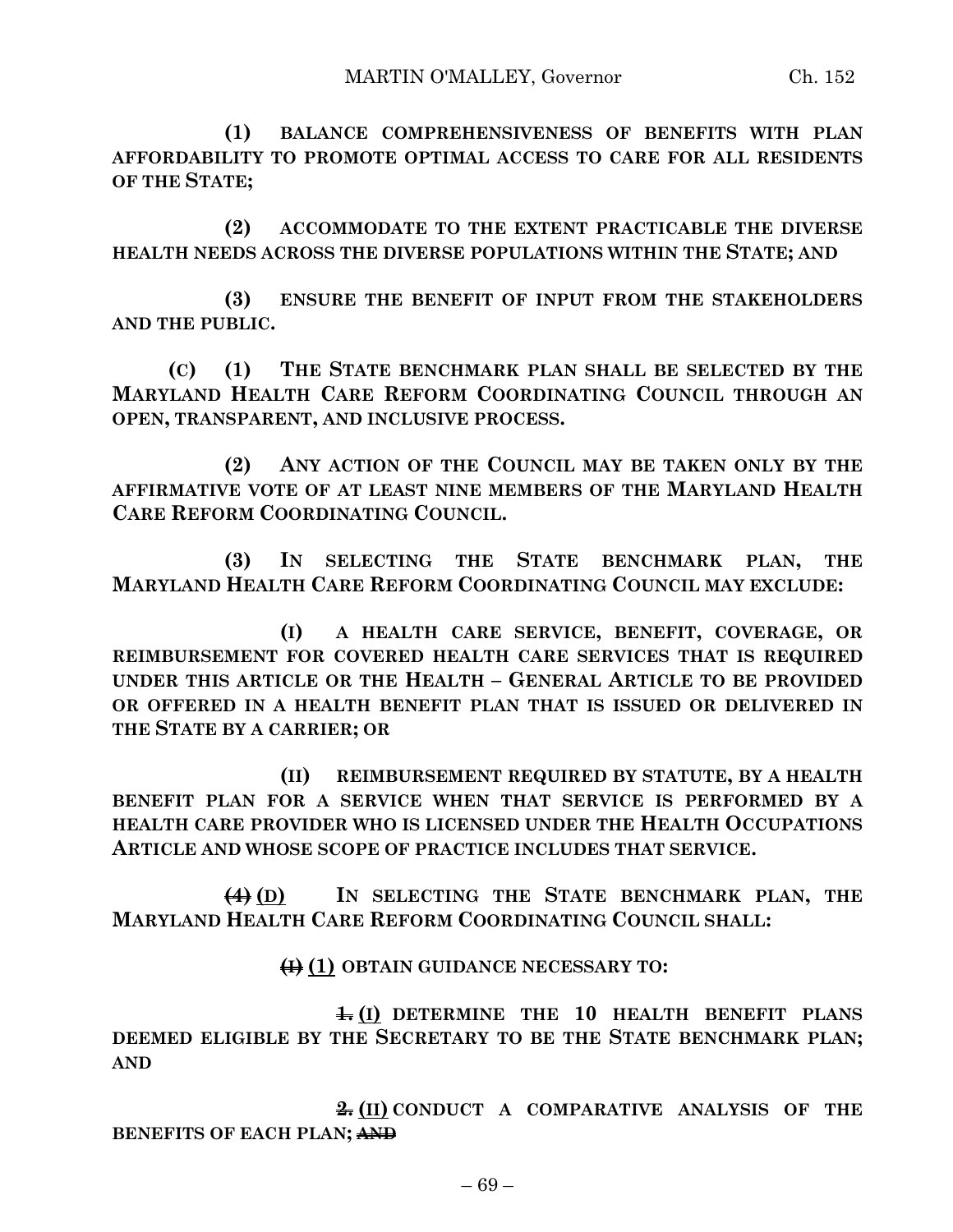**(II) (2) SOLICIT THE INPUT OF STAKEHOLDERS IN THE STATE, INCLUDING MEMBERS OF THE GENERAL ASSEMBLY AND MEMBERS OF THE PUBLIC, BY:**

**1. (I) APPOINTING AND CONSULTING WITH AN ADVISORY GROUP MADE UP OF A DIVERSE AND REPRESENTATIVE CROSS–SECTION OF STAKEHOLDERS, INCLUDING:**

**1. INDIVIDUALS WITH KNOWLEDGE OF AND EXPERTISE IN ADVOCATING FOR CONSUMERS REPRESENTING LOWER INCOME, RACIAL, ETHNIC, OR OTHER MINORITIES, INDIVIDUALS WITH CHRONIC DISEASES AND OTHER DISABILITIES, AND VULNERABLE POPULATIONS;**

**2. PUBLIC HEALTH RESEARCHERS AND OTHER ACADEMIC EXPERTS WITH RELEVANT KNOWLEDGE AND BACKGROUND, INCLUDING KNOWLEDGE AND BACKGROUND RELATING TO DISPARITIES AND THE HEALTH NEEDS OF DIVERSE POPULATIONS; AND**

**3. CARRIERS, HEALTH CARE PROVIDERS, AND OTHER INDUSTRY REPRESENTATIVES WITH KNOWLEDGE AND EXPERTISE RELEVANT TO HEALTH PLAN BENEFITS AND DESIGN;**

**(II) TO THE EXTENT PRACTICABLE, APPOINTING INDIVIDUALS TO THE ADVISORY GROUP WHO REFLECT THE GENDER, RACIAL, ETHNIC, AND GEOGRAPHIC DIVERSITY OF THE STATE; AND**

**2. (III) ESTABLISHING A MECHANISM FOR MEMBERS OF THE GENERAL ASSEMBLY AND MEMBERS OF THE PUBLIC TO:**

**1. BE KEPT INFORMED BY ELECTRONIC MAIL; AND**

**2. PROVIDE COMMENT; AND**

**(3) SELECT A PLAN THAT COMPLIES WITH ALL REQUIREMENTS OF THIS TITLE AND THE AFFORDABLE CARE ACT, THE FEDERAL MENTAL HEALTH PARITY AND ADDICTION EQUITY ACT OF 2008, AND ANY OTHER FEDERAL LAWS, REGULATIONS, POLICIES, OR GUIDANCE APPLICABLE TO STATE BENCHMARK PLANS AND ESSENTIAL HEALTH BENEFITS.**

**(5) (E) ON OR BEFORE SEPTEMBER 30, 2012, THE MARYLAND HEALTH CARE REFORM COORDINATING COUNCIL SHALL SELECT THE STATE BENCHMARK PLAN FOR COVERAGE BEGINNING JANUARY 1, 2014.**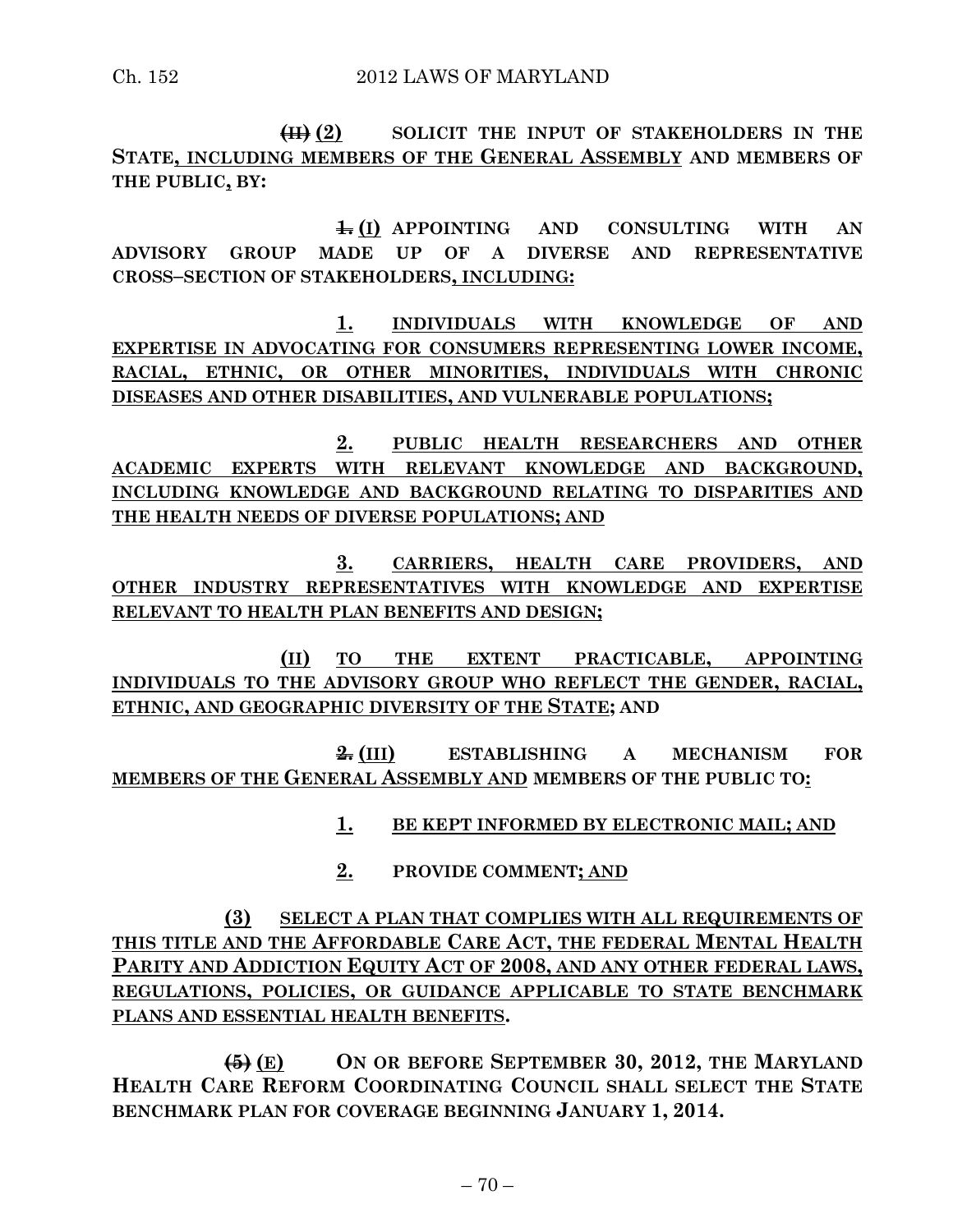**31–117.**

**(A) THE EXCHANGE, WITH THE APPROVAL OF THE COMMISSIONER, SHALL IMPLEMENT OR OVERSEE THE IMPLEMENTATION OF THE STATE–SPECIFIC REQUIREMENTS OF §§ 1341 AND 1343 OF THE AFFORDABLE CARE ACT RELATING TO TRANSITIONAL REINSURANCE AND RISK ADJUSTMENT.**

**(B) THE EXCHANGE MAY NOT ASSUME RESPONSIBILITY FOR THE PROGRAM CORRIDORS FOR HEALTH BENEFIT PLANS IN THE INDIVIDUAL EXCHANGE AND THE SHOP EXCHANGE ESTABLISHED UNDER § 1342 OF THE AFFORDABLE CARE ACT.**

**(C) (1) IN COMPLIANCE WITH § 1341 OF THE AFFORDABLE CARE ACT, THE EXCHANGE, IN CONSULTATION WITH THE MARYLAND HEALTH CARE COMMISSION AND WITH THE APPROVAL OF THE COMMISSIONER, SHALL OPERATE OR OVERSEE THE OPERATION OF A TRANSITIONAL REINSURANCE PROGRAM IN ACCORDANCE WITH REGULATIONS ADOPTED BY THE SECRETARY FOR COVERAGE YEARS 2014 THROUGH 2016.**

**(2) AS REQUIRED BY THE AFFORDABLE CARE ACT AND REGULATIONS ADOPTED BY THE SECRETARY, THE TRANSITIONAL REINSURANCE PROGRAM SHALL BE DESIGNED TO PROTECT CARRIERS THAT OFFER INDIVIDUAL HEALTH BENEFIT PLANS INSIDE AND OUTSIDE THE EXCHANGE AGAINST EXCESSIVE HEALTH CARE EXPENSES INCURRED BY HIGH–RISK INDIVIDUALS.**

**(D) (1) IN COMPLIANCE WITH § 1343 OF THE AFFORDABLE CARE ACT, THE EXCHANGE, WITH THE APPROVAL OF THE COMMISSIONER, SHALL OPERATE OR OVERSEE THE OPERATION OF A RISK ADJUSTMENT PROGRAM DESIGNED TO:**

**(I) REDUCE THE INCENTIVE FOR CARRIERS TO MANAGE THEIR RISK BY SEEKING TO ENROLL INDIVIDUALS WITH A LOWER THAN AVERAGE HEALTH RISK;**

**(II) INCREASE THE INCENTIVE FOR CARRIERS TO ENHANCE THE QUALITY AND COST–EFFECTIVENESS OF THEIR ENROLLEES' HEALTH CARE SERVICES; AND**

**(III) REQUIRE APPROPRIATE ADJUSTMENTS AMONG ALL HEALTH BENEFIT PLANS IN THE INDIVIDUAL AND SMALL GROUP MARKETS INSIDE AND OUTSIDE THE EXCHANGE TO COMPENSATE FOR THE ENROLLMENT OF HIGH–RISK INDIVIDUALS.**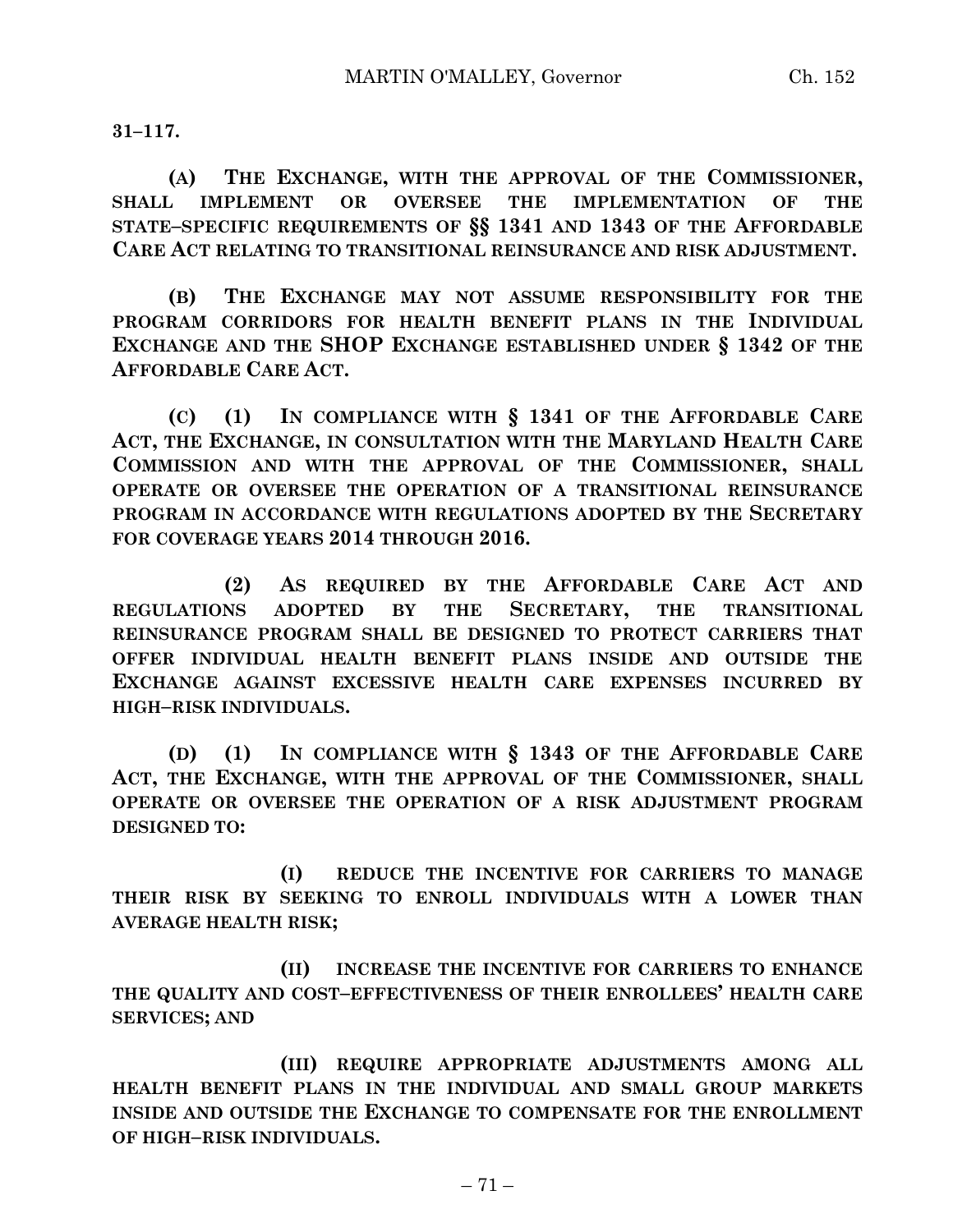**(2) BEGINNING IN 2014, THE EXCHANGE, WITH THE APPROVAL OF THE SECRETARY COMMISSIONER, SHALL STRONGLY CONSIDER USING THE FEDERAL MODEL ADOPTED BY THE SECRETARY IN THE OPERATION OF THE STATE'S RISK ADJUSTMENT PROGRAM.**

**[**31–111.**] 31–119.**

(a) The Exchange shall be administered in a manner designed to:

(1) prevent discrimination;

(2) streamline enrollment and other processes to minimize expenses and achieve maximum efficiency;

- (3) prevent waste, fraud, and abuse; and
- (4) promote financial integrity.

**(B) (1) THE EXCHANGE SHALL ESTABLISH A FULL–SCALE FRAUD, WASTE, AND ABUSE DETECTION AND PREVENTION PROGRAM DESIGNED TO:**

**(I) ENSURE THE EXCHANGE'S COMPLIANCE WITH FEDERAL AND STATE LAWS FOR THE DETECTION AND PREVENTION OF FRAUD, WASTE, AND ABUSE, INCLUDING WHISTLEBLOWER AND CONFIDENTIALITY PROTECTIONS AND FEDERAL ANTI–KICKBACK PROHIBITIONS; AND**

**(II) PROMOTE TRANSPARENCY, CREDIBILITY, AND TRUST ON THE PART OF THE PUBLIC IN THE INTEGRITY OF ITS OPERATIONS.**

**(2) THE FRAUD, WASTE, AND ABUSE DETECTION AND PREVENTION PROGRAM SHALL:**

- **(I) ESTABLISH A FRAMEWORK FOR INTERNAL CONTROLS;**
- **(II) IDENTIFY CONTROL CYCLES;**
- **(III) CONDUCT RISK ASSESSMENTS;**
- **(IV) DOCUMENT PROCESSES; AND**
- **(V) IMPLEMENT CONTROLS.**
- **(3) THE EXCHANGE:**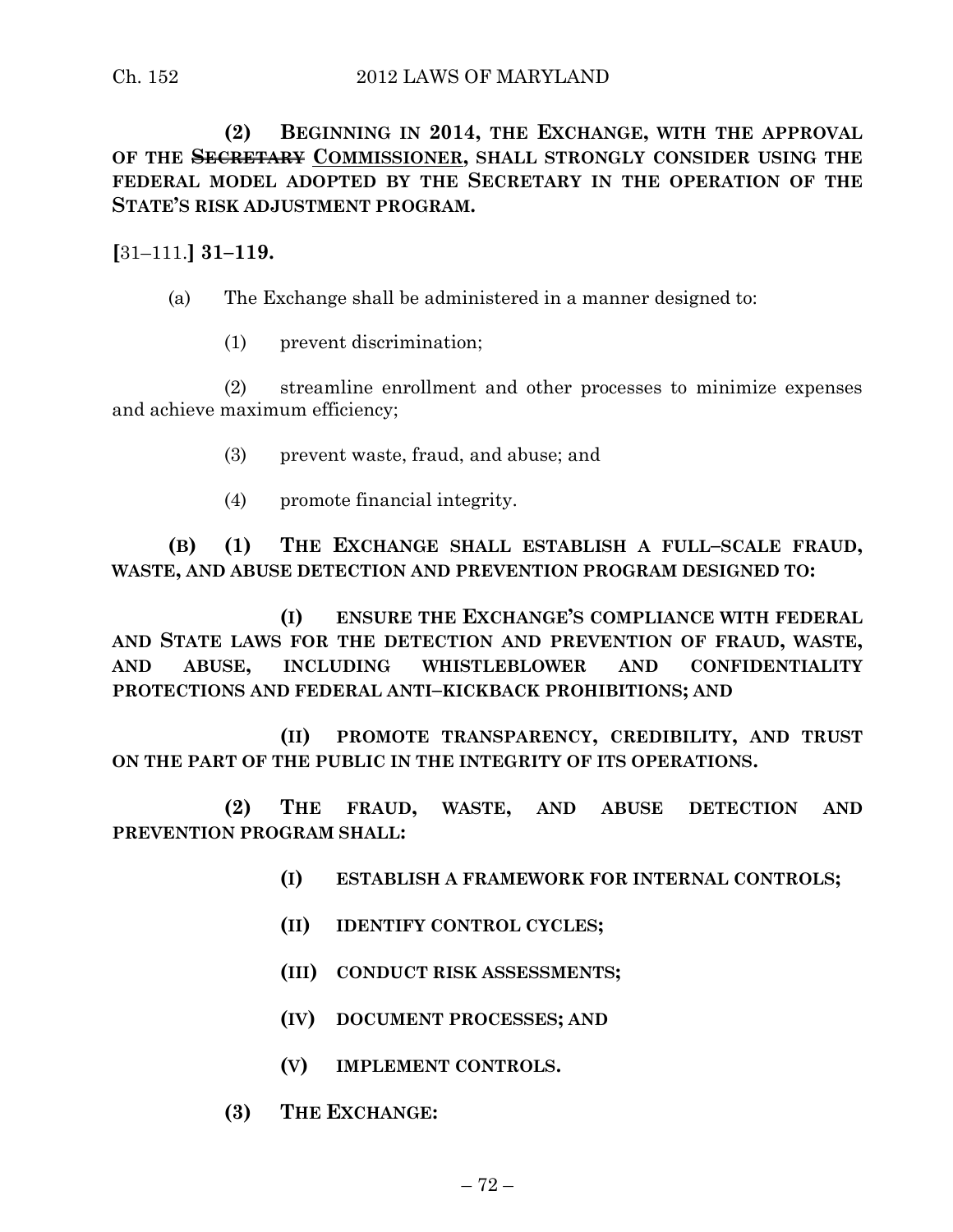# **(I) SHALL, IN ACCORDANCE WITH § 2–1246 OF THE STATE GOVERNMENT ARTICLE, SUBMIT ITS PLAN FOR THE FRAUD, WASTE, AND ABUSE DETECTION AND PREVENTION PROGRAM TO THE SENATE FINANCE COMMITTEE AND THE HOUSE HEALTH AND GOVERNMENT OPERATIONS COMMITTEE; AND**

### **(II) SHALL ALLOW THE COMMITTEES 60 DAYS FOR REVIEW AND COMMENT BEFORE ESTABLISHING THE PROGRAM.**

**[**(b)**] (C)** The Exchange shall keep an accurate accounting of all its activities, expenditures, and receipts.

**[**(c)**] (D)** (1) On or before December 1 of each year, the Board shall forward to the Secretary, the Governor, and, in accordance with § 2–1246 of the State Government Article, the General Assembly, a report on the activities, expenditures, and receipts of the Exchange.

- (2) The report shall:
	- (i) be in the standardized format required by the Secretary;
	- (ii) include data regarding:

1. health plan participation, ratings, coverage, price, quality improvement measures, and benefits;

2. consumer choice, participation, and satisfaction information to the extent the information is available;

3. financial integrity, fee assessments, and status of the

Fund; and

4. any other appropriate metrics related to the operation of the Exchange that may be used to evaluate Exchange performance, assure transparency, and facilitate research and analysis; **[**and**]**

(iii) include data to identify disparities related to gender, race, ethnicity, geographic location, language, disability, or other attributes of special populations**; AND**

### **(IV) INCLUDE INFORMATION ON ITS FRAUD, WASTE, AND ABUSE DETECTION AND PREVENTION PROGRAM**.

**[**(d)**] (E)** The Board shall cooperate fully with any investigation into the affairs of the Exchange, including making available for examination the records of the Exchange, conducted by: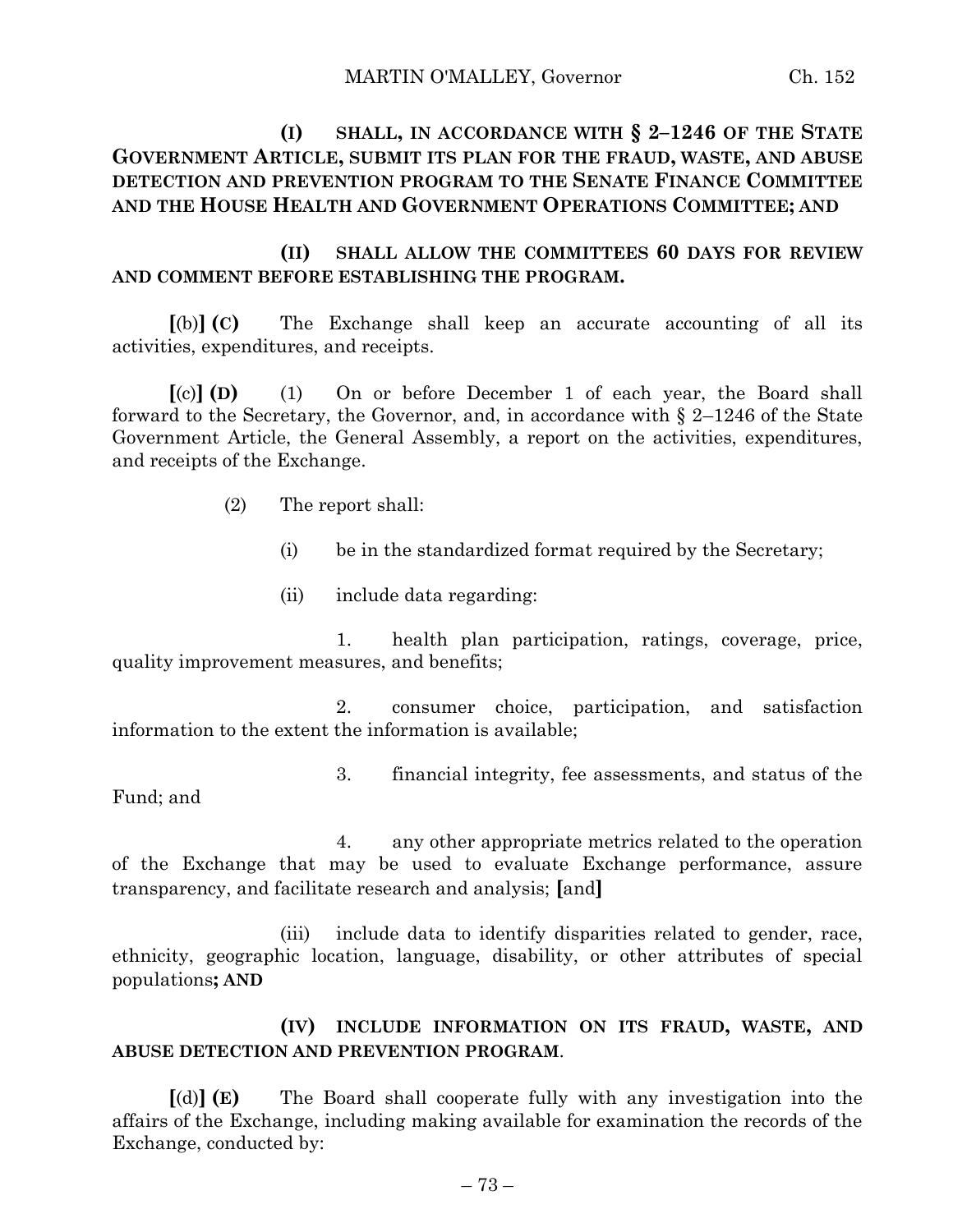(1) the Secretary under the Secretary's authority under the Affordable Care Act; and

(2) the Commissioner under the Commissioner's authority to regulate the sale and purchase of insurance in the State.

SECTION <del>3.</del> 4. AND BE IT FURTHER ENACTED, That, on or before December 1, 2015, the Maryland Health Benefit Exchange, in consultation with the Maryland Insurance Administration, shall conduct a study and report its findings and recommendations to the Governor and, in accordance with  $\S$  2–1246 of the State Government Article, the General Assembly, on:

(1) (i) whether the State should develop a  $Maryland-specific risk$ adjustment program as an alternative to the federal or Maryland–specific model selected under Title 31 of the Insurance Article that would provide more effective protection than the federal model against adverse risk selection that could threaten the viability of the Maryland Health Benefit Exchange and the affordability of its plan offerings; and

 $\frac{1}{2}$  (ii) if so, how the Maryland alternative risk adjustment program should be designed and when it should be implemented;

(2) whether strategies should be implemented to mitigate the impact of the inclusion in the individual market of individuals enrolled in the Maryland Health Insurance Plan; and

(3) whether the State should develop a Maryland–specific reinsurance program to ensure the affordability of premiums in the individual market.

SECTION  $4.5$ . AND BE IT FURTHER ENACTED, That:

(a) There is joint legislative and executive committee that consists of the following members:

(1) the chair of the Maryland Health Benefit Exchange and two additional members of its Board to be selected by the chair;

- (2) the Maryland Insurance Commissioner;
- (3) the Secretary of Budget and Management;

(4) the chair of the Health Services Cost Review Commission or the chair's designee;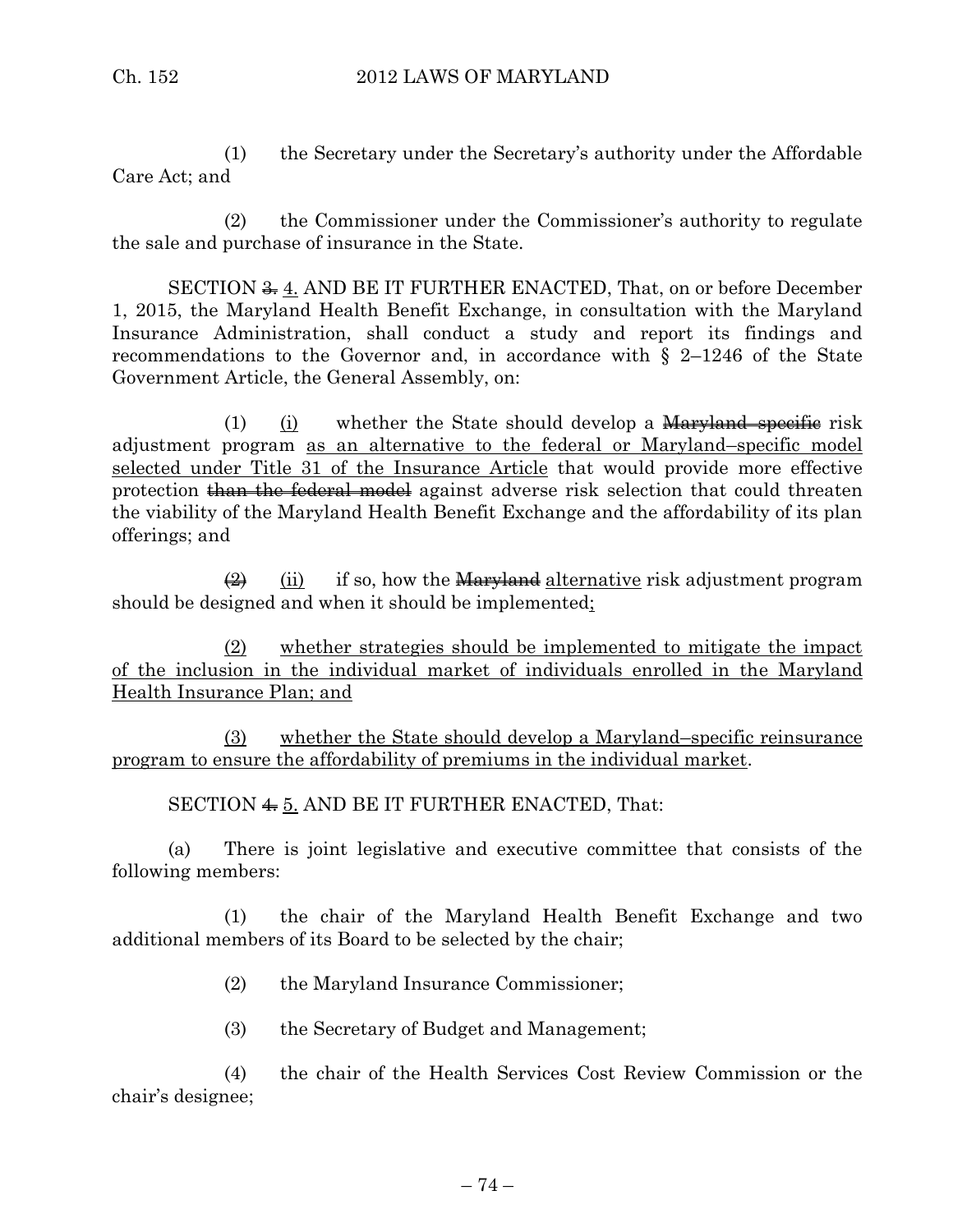#### MARTIN O'MALLEY, Governor Ch. 152

(5) the chair of the Maryland Health Care Commission or the chair's designee;

(6) two members of the Senate, appointed by the President of the Senate; <del>and</del>

(7) two members of the House of Delegates, appointed by the Speaker of the House; and

### (8) the Attorney General, or the Attorney General's designee.

(b) On or before December 1, 2012, the joint legislative and executive committee, in consultation with the Maryland Health Benefit Exchange, its Financing and Sustainability Advisory Committee established under § 31–106(c)(6) of the Insurance Article, and other stakeholders, shall conduct a study and report its findings and recommendations to the Governor and, in accordance with  $\S$  2–1246 of the State Government Article, the General Assembly, on the financing mechanisms which should be used to enable the Exchange to be self–sustaining by 2015. The study and report shall:

 $(1)$   $(i)$  build on the recommendations of the 2011 Report and Recommendations of Maryland Health Benefit Exchange and the 2011 report of the Finance and Sustainability Advisory Committee of the Exchange; and

(ii) in assessing total funds needed to sustain the Exchange and to minimize duplication of functions and costs, consider the expertise of and functions already performed by the Department of Health and Mental Hygiene, the Maryland Health Care Commission, the Maryland Insurance Administration, and the Health Services Cost Review Commission;

(2) examine a combination of funding mechanisms for the Exchange with the goal of developing an approach that will:

(i) ensure a stable revenue stream;

(ii) allow the Exchange to adjust revenue levels to accommodate fluctuations in enrollment and other factors affecting its fixed and variable costs; and

(iii) rely on:

1. a consistent, broad–based assessment that can be adjusted to scale in order to reduce the Exchange's vulnerability to enrollment fluctuations; and

2. additional funding from transaction fees;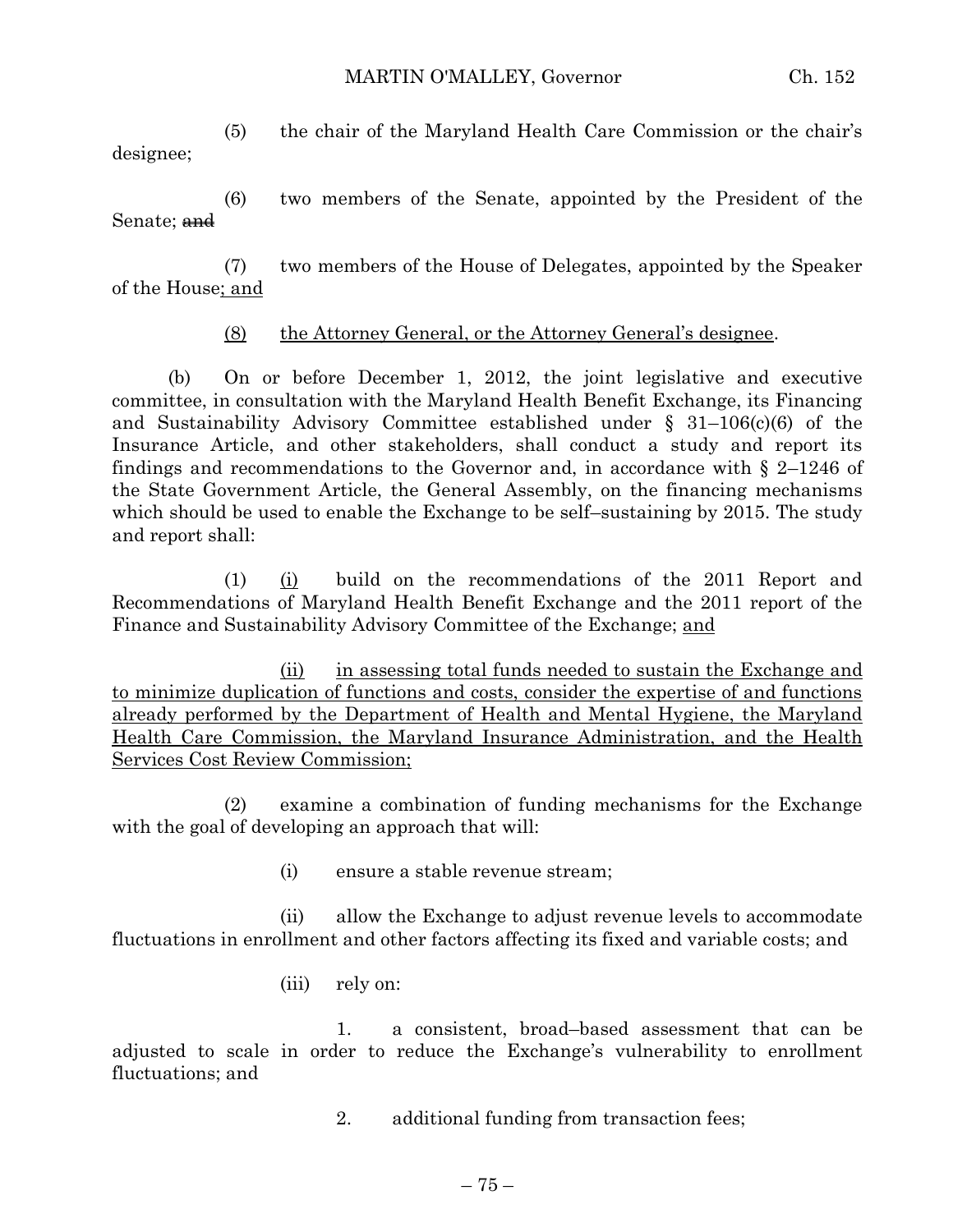(3) consider existing broad–based financing of health programs such as the Maryland Health Care Commission's assessments on health care industry sectors;

 $(4)$  taking into account all of the ramifications of and funding available under the Affordable Care Act and changes in the State's health care delivery system, consider the impact of any funding mechanism on health insurance premiums and the State's Medicare waiver;

 $(4)$  (5) consider whether an assessment or transaction fee cap, formula, or other mechanism should be used to align the revenues and expenditures of the Exchange; and

 $\left(\frac{1}{2}\right)$  (6) develop recommendations on the specific mechanisms that should be used to finance the Exchange for consideration by the General Assembly during the 2013 session.

SECTION  $\frac{5}{2}$ . AND BE IT FURTHER ENACTED, That, on or before December 1, 2015, the Maryland Health Benefit Exchange, in consultation with its advisory committees established under  $\S$  31–106(c)(6) of the Insurance Article, and with other stakeholders, shall conduct a study and report its findings and recommendations to the Governor and, in accordance with  $\S$  2–1246 of the State Government Article, the General Assembly, on whether the Exchange should remain an independent public body or should become a nongovernmental, nonprofit entity.

SECTION <del>6.</del> 7. AND BE IT FURTHER ENACTED, That, on or before December 1, 2016, the Maryland Health Benefit Exchange, in consultation with its advisory committees established under  $\S$  31–106(c)(6) of the Insurance Article, and with other stakeholders, shall conduct a study and report its findings and recommendations to the Governor and, in accordance with  $\S$  2–1246 of the State Government Article, the General Assembly, on whether to continue to maintain separate small group and individual markets or to merge the two markets.

SECTION  $\frac{2}{\sqrt{5}}$ . AND BE IT FURTHER ENACTED, That, on or before December 1, 2012, the Maryland Health Benefit Exchange, in consultation with the Maryland Insurance Commissioner, the Department of Health and Mental Hygiene, its advisory committees established under  $\S$  31–106(c)(6) of the Insurance Article, and with other stakeholders, shall conduct a study, including a cost benefit analysis, and report its findings and recommendations to the Governor and, in accordance with  $\S$  2–1246 of the State Government Article, the General Assembly, of the establishment of requirements for continuity of care in the State's health insurance markets, including:

(1) the Maryland Medical Assistance Program and the Maryland Children's Health Program; and